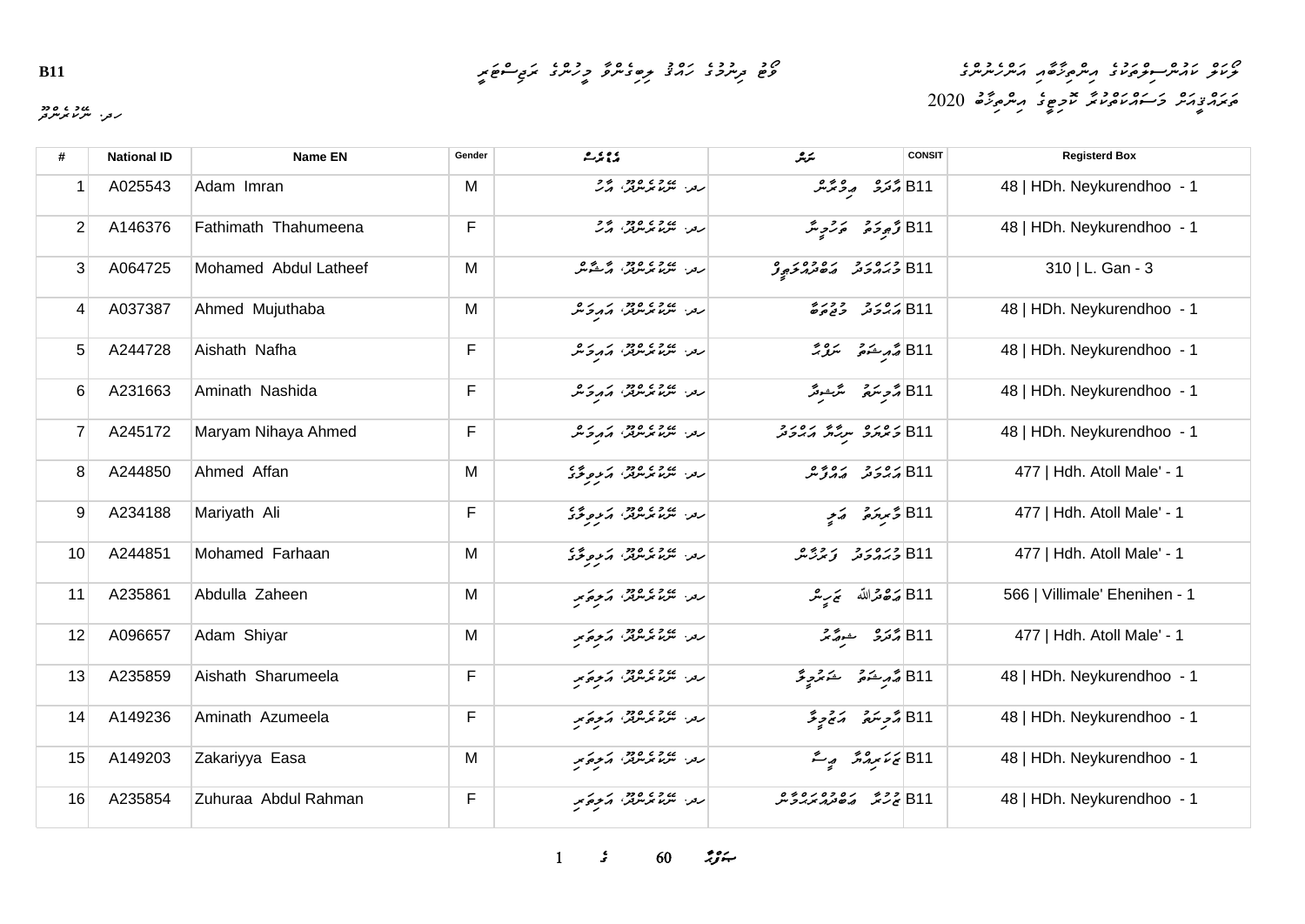*sCw7q7s5w7m< o<n9nOoAw7o< sCq;mAwBoEw7q<m; wBm;vB* م من المسجد المسجد المسجد المسجد المسجد العام 2020<br>مسجد المسجد المسجد المسجد المسجد المسجد المسجد المسجد المسجد ال

| 17              | A236953 | Adam Idrees     | M | געי ישע זרים פרי ה'ק ובי הארי של ה                                     | B11 ا <i>رکنرڈ او</i> ر <i>پر</i>             | 48   HDh. Neykurendhoo - 1               |
|-----------------|---------|-----------------|---|------------------------------------------------------------------------|-----------------------------------------------|------------------------------------------|
| 18              | A236964 | Ahmed Niyaz     | M | رى مەدەبەدە كەر ئەركىرى                                                | B11  كەبۇ ئەرەتقى ئىس ئەس ئىس ئ               | 477   Hdh. Atoll Male' - 1               |
| 19              | A121748 | Ali Imran       | M |                                                                        | B11  رَمِ مِرْمَمْسْ                          | 426   Anantara Resort and Spa Maldives - |
| 20              | A236956 | Habeeba Ahmed   | F | رى سرە مەدە بەلىر ئەرگە بىر                                            | B11 بَرَصِرَة بِرَبِّرْدَتْر                  | 48   HDh. Neykurendhoo - 1               |
| 21              | A236961 | Jinah Adam      | M | גיב בי סמיד בי הקבוצים בי<br>הבני "ייקט זנייתים, "הקבוצים בייתוץ ב     | B11  بے <i>سگ</i> ٹ گرمگر تحر                 | 426   Anantara Resort and Spa Maldives - |
| 22              | A236963 | Mariyam Aroosha | F | رى سرە مەدە كەر ئەر ھىج ئ                                              | B11 كابر برد كابر بينية كابر                  | 48   HDh. Neykurendhoo - 1               |
| 23              | A140707 | Abdulla Azif    | M | رتر، عروج 200 مربوع دي.<br>رتر، شريا مرس                               | B11 كەھىراللە گەيى تو                         | 48   HDh. Neykurendhoo - 1               |
| 24              | A233315 | Abdulla Shareef | M | رور، عاد ۲۵ ه.د. د. د در ۲۵ ه.د. د.<br>رور، شریر برسرفر، برسرچار سوترس | B11 صَرْحَة مِرْاللَّه شَمَعِيقُ              | 477   Hdh. Atoll Male' - 1               |
| 25              | A121427 | Aishath Suhana  | F | رور، عاد ۲۵ ه.و.<br>رور، شریع مرسوفر، <sub>ا</sub> ز سرحاوی سوفرس      | B11 مەم ئىر ئىش قىرىشىتى ئىش                  | 477   Hdh. Atoll Male' - 1               |
| 26              | A075329 | Ali Naeem       | M | رور، عاد ۲۵ ه.د. د. د در ۲۵ ه.د. د.<br>رور، شریر برسرفر، برسرچار سوترس | B11 کرم س <i>مد</i> ی                         | 477   Hdh. Atoll Male' - 1               |
| 27              | A103537 | Aminath Rizna   | F | رتر، عاد 2000 - در 2000 مورخ<br>رتر، شریر موسوفر، 4 سوچاک – قرس        | B11 مَرْحِ سَمَعْ مَسِيحَ سَّرَ               | 566   Villimale' Ehenihen - 1            |
| 28              | A150760 | Fathimath Liusa | F | رور، عروج و وو.<br>رور، شرید برسرفر، بر سرجدی سوفرس                    | B11 وَجِوَدَةٌ مِهْرَسَّةٌ                    | 477   Hdh. Atoll Male' - 1               |
| 29              | A233311 | Hawwa Hassan    | F | رور، عام و د و د از د د د د و د د د<br>رور، شریر برسرفر، برسرچار سوترس | B11 بَرْدُوَّ بَرَسَرْر                       | 48   HDh. Neykurendhoo - 1               |
| 30 <sup>°</sup> | A340143 | Husna Umar      | F | رور، عاد ۲۵ ه.د. د. د در ۲۵ ه.د. د.<br>رور، شریر برسرفر، برسرچار سوترس | B11 برحيمٌ په چې پر                           | 48   HDh. Neykurendhoo - 1               |
| 31              | A233313 | Sulaiman Hassan | M | رور، عاد ۲۵ ه.و.<br>رور، شریع مرسوفر، <sub>ا</sub> ز سرحدی سوترس       | B11 يەنز <sub>ىر</sub> ۇش ب <sub>ە</sub> سكىل | 48   HDh. Neykurendhoo - 1               |
| 32              | A131549 | Ali Adam        | M | رى مەد يەھ يەم<br>رى شرىي بىر سرچى بىر بىر بىر ق                       | B11 كەي گەترى                                 | 48   HDh. Neykurendhoo - 1               |
| 33              | A236817 | Hawwa Idrees    | F | رو. بیرو و و و و و ه<br>رو. شرما مرسولو، از مرونگ                      | B11  ئەۋەتقە بەرتىرىپە شە                     | 48   HDh. Neykurendhoo - 1               |

*r@w7s8q;t7 .@5*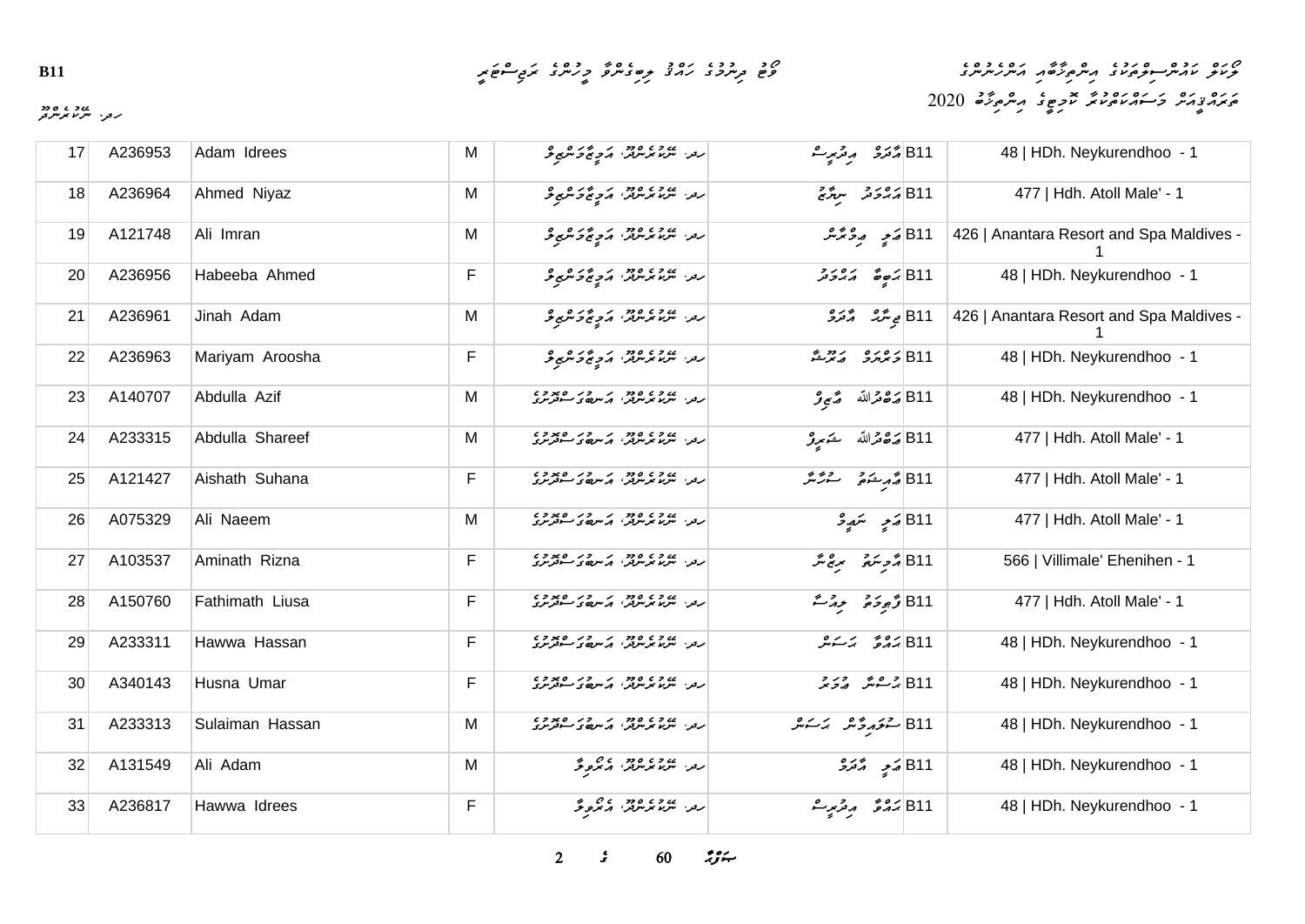*sCw7q7s5w7m< o<n9nOoAw7o< sCq;mAwBoEw7q<m; wBm;vB* م من المسجد المسجد المسجد المسجد المسجد العام 2020<br>مسجد المسجد المسجد المسجد المسجد المسجد المسجد المسجد المسجد ال

| 34 | A236825 | Mohamed Adam        | M | رد. شرم برسربو، از مرد ع                                    | B11 <i>ڈیزونڈ م</i> یوو                              | 477   Hdh. Atoll Male' - 1     |
|----|---------|---------------------|---|-------------------------------------------------------------|------------------------------------------------------|--------------------------------|
| 35 | A236823 | Umar Adam           | M | رى ئەمەمەدە ئەھمى ئە                                        | B11 ړ <i>ی پر په پرو</i> ژ                           | 48   HDh. Neykurendhoo - 1     |
| 36 | A232086 | Adam Nasih          | M | رد. شرا بر سور بر ۱۵ در برگر                                | B11 پژنرو گرس <i>ت</i> ر                             | 48   HDh. Neykurendhoo - 1     |
| 37 | A232093 | Ahmed Naasih        | M | رىر شرىرە مەھرىر قىرىمى بولۇ                                | B11 كەبرى قىلى ئىسىدى كىلىدى بىر                     | 477   Hdh. Atoll Male' - 1     |
| 38 | A232083 | Aishath Rukhsana    | F | رى سىم دە ھەم بەر ھەمرىي بوڭ                                | B11 <sub>م</sub> ەم يەم ئەرجى ئەشر                   | 554   Hulhumale', Ehenihen - 2 |
| 39 | A232088 | Hassan Nasih        | M | رد. بره دوره که شهرونگ                                      | B11 پرسک مگرسد <sup>م</sup> ے                        | 252   ADh. Dhigurah - 1        |
| 40 | A232090 | Hawwa Risfana       | F | رى سىم دەھەر كەشىر ئەھمىگە ئە                               | B11 بَرْدُوَّ مِ مِرْدُوَّ مَّر                      | 48   HDh. Neykurendhoo - 1     |
| 41 | A232087 | Hussain Nasih       | M | رى سىم دە ھەم بەر ھەمرىي بوڭ                                | B11 پر کے میر شریب مگر ہے۔<br>ا                      | 477   Hdh. Atoll Male' - 1     |
| 42 | A082767 | Mohamed Moosa       | M | رد. سره بروه در ۲۵ دروگر                                    | B11 كەبروكى تەسىم                                    | 252   ADh. Dhigurah - 1        |
| 43 | A232075 | Moosa Ali           | M | رد. سر، برسور، برگ بروگر                                    | B11 فخرشہ ک <sup>ہ</sup> یو                          | 48   HDh. Neykurendhoo - 1     |
| 44 | A232080 | Shamsunnisa Idhrees | F | رد. شر، بر در ۱۵ در ۲۵ گروه گر                              | B11 خۇرقەمبرىگە بەترىرىگە                            | 48   HDh. Neykurendhoo - 1     |
| 45 | A099919 | Aminath Reena       | F | رد. سربا مرد و د د د د د د                                  | B11 مَرْحِ سَمَرَ مَسِرَّر                           | 477   Hdh. Atoll Male' - 1     |
| 46 | A102321 | Ibrahim Yoosuf      | M | رو. ۶۶۵ و ده.<br>رو. شریا برسرفر، برگسویوری                 | B11 مەھمگەيز ھەمبىر تۈ                               | 48   HDh. Neykurendhoo - 1     |
| 47 | A026361 | Ismail Rasheed      | M | رد. ۶۶۵ و ده در ۶۶۶ و در ۶۶<br>رد. سرما مرسوبي، بر شمروري   | B11 م <sub>ە</sub> ستىۋەر تىم تىرىنى <sub>دى</sub> ر | 477   Hdh. Atoll Male' - 1     |
| 48 | A233086 | Mariyam Fainaz      | F | رتر، سی د ده د د د د د د د د<br>رتر، سرد برسرتر، بر سوبرو د | B11 د برجری وَ بر برچ                                | 48   HDh. Neykurendhoo - 1     |
| 49 | A233064 | Vileena Ibrahim     | F | رتر، سی د ده د د د د د د د د<br>رتر، سرد برسرتر، بر سوبرو د | B11 موجِسَّر مِرْهُ مَّرِدْ                          | 477   Hdh. Atoll Male' - 1     |
| 50 | A233060 | Zainab Yoosuf       | F | ري ده ده ده در دوه د<br>ري سربا برسويس که سوبرو د           | B11 ئ <sub>ے م</sub> ریکھ مرتسو                      | 48   HDh. Neykurendhoo - 1     |

*3 sC 60 nNw?mS*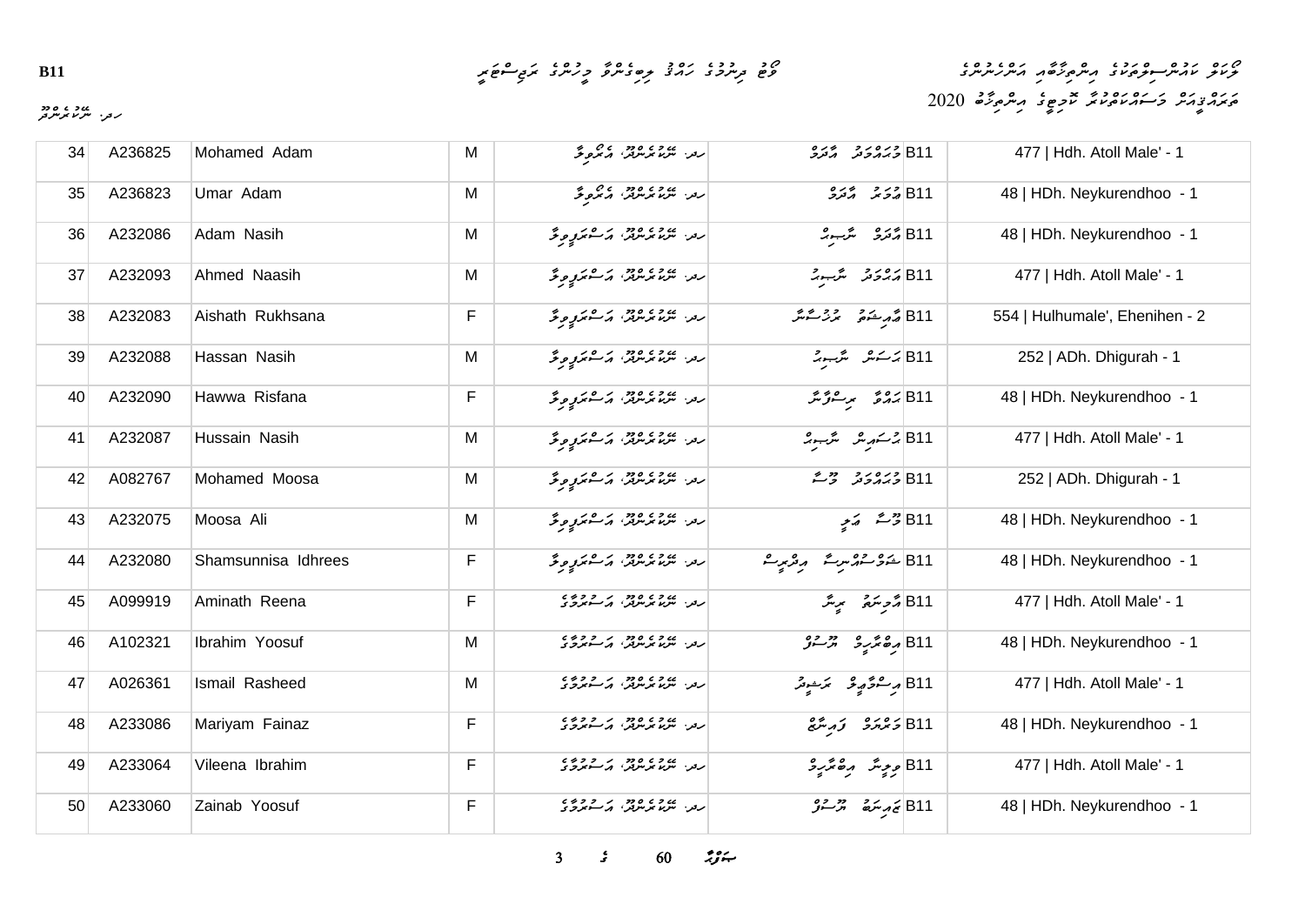*sCw7q7s5w7m< o<n9nOoAw7o< sCq;mAwBoEw7q<m; wBm;vB* م من المرة المرة المرة المرجع المراجع المراجع المراجع المراجع المراجع المراجع المراجع المراجع المراجع المراجع<br>مرين المراجع المراجع المرجع المراجع المراجع المراجع المراجع المراجع المراجع المراجع المراجع المراجع المراجع ال

| 51 | A090115 | Abdul Latheef Abdul Rahman | M            |                                                                                | B11 <i>בסתח ב<sub>וק</sub> כ" הסינח יה ב</i> ית     | 477   Hdh. Atoll Male' - 1               |
|----|---------|----------------------------|--------------|--------------------------------------------------------------------------------|-----------------------------------------------------|------------------------------------------|
| 52 | A053425 | Mohamed Shaheem            | M            | راور است و ده ده برابر برابر و پر و د<br>براور اسرین مربوبی اور اور است مربوبی | B11 <i>وُبَرُوْدَة مُسَرِوْ</i>                     | 477   Hdh. Atoll Male' - 1               |
| 53 | A140695 | Abdul Rahman Yoosuf        | M            | رد. بروی وجود برابرای<br>برد. شریا مرسوبی، برابرای                             | B11   د ۱۳۵۵ د ۱۳۵۸ م. د مورو                       | 48   HDh. Neykurendhoo - 1               |
| 54 | A232757 | Aminath Risana             | $\mathsf{F}$ | رو. عود ۱۵ در ۱۵۶۰<br>رو. شرد برس برابر ۱۵ در                                  | B11 مَرْجِبَتِهُ مِ سِنَّتَبَر                      | 554   Hulhumale', Ehenihen - 2           |
| 55 | A232749 | Fathimath Ibrahim          | $\mathsf F$  | رد. ۵۶۶۵ ورو در ۶۶<br>رد. شرد برسربر، مروری                                    | B11 زَّ <sub>ج</sub> ودَة <sub>ُ م</sub> ِهْتَرِيدُ | 48   HDh. Neykurendhoo - 1               |
| 56 | A244779 | Hassan Riswan              | M            | رد. عدد ده در در ده د<br>رد. شرد برسربر، ماه و د                               | B11 كەسەمىر بىرىش <i>ۇ</i> نىر                      | 477   Hdh. Atoll Male' - 1               |
| 57 | A232750 | Hussain Afeef              | M            | رد. عدد و دود از داد و د<br>رد. شریا مرسربر، مرد و د                           | B11 پرستمبر بھ تھا۔<br>ا                            | 48   HDh. Neykurendhoo - 1               |
| 58 | A159561 | Ibrahim Abdul Rahuman      | M            | رد. ۶۵ و ده در ده د<br>رد. ش د دسرس                                            | B11 رەئمرىرى بەمەرە دەر                             | 554   Hulhumale', Ehenihen - 2           |
| 59 | A232758 | Mohamed Rishan             | M            |                                                                                | B11 <i>ڈبزون</i> وٹر برے ٹر                         | 477   Hdh. Atoll Male' - 1               |
| 60 | A139029 | Saheeba Abdul Rahman       | $\mathsf F$  | رو. ۶۵ و ده در ده د<br>رو. شرد برس در موری                                     | B11 كىرى <i>گە مەھەرمەمدە ش</i> ر                   | 48   HDh. Neykurendhoo - 1               |
| 61 | A232906 | Adam Ahmed                 | M            | رد. مرد و و و و و د کرد برگرم و ک                                              | B11 پژتر <i>ی پژو</i> تر                            | 48   HDh. Neykurendhoo - 1               |
| 62 | A244805 | Ahmed Ashraf               | M            | رد. مرد در دود.<br>دو. شرد مرس در کرم مرکزم د                                  | B11 كەبروتىر كەشلىرتى                               | 426   Anantara Resort and Spa Maldives - |
| 63 | A367718 | Hawwa Zahida               | $\mathsf F$  | رد. عروج ودو.<br>رد. عرو برسرتر، مرکز برگرمی                                   | B11  يَرْدُمَّ گَمْ رِمَّرُ                         | 48   HDh. Neykurendhoo - 1               |
| 64 | A244802 | Jameela Adam               | F            | ردر عروم و دو.<br>ردر شرم مرسرتر، مرکز مرکز کو د                               | B11 تح وٍ تَحْرَ مَرْدَة وَ الْمَدَدَّ              | 48   HDh. Neykurendhoo - 1               |
| 65 | A233582 | Mariyam Risna              | $\mathsf F$  | رد. عروم و ده.<br>رد. شرد برسرتر، کم برگرم د                                   | B11 دىمەدە بىرىش <i>ى</i> گە                        | 48   HDh. Neykurendhoo - 1               |
| 66 | A074159 | Mohamed Easa               | M            | رور، شروع ورو در دره و د<br>رور، شریع مرسوفر، قصر مرد                          | B11 دېرورو په په                                    | 554   Hulhumale', Ehenihen - 2           |
| 67 | A141666 | Mohamed Abdulla            | M            | رد. برده ده ده ۵۵۵ و.                                                          | B11 وَبَرُومِوْ بِرَهْ مِرْاللّهِ                   | 48   HDh. Neykurendhoo - 1               |

*r@w7s8q;t7 .@5*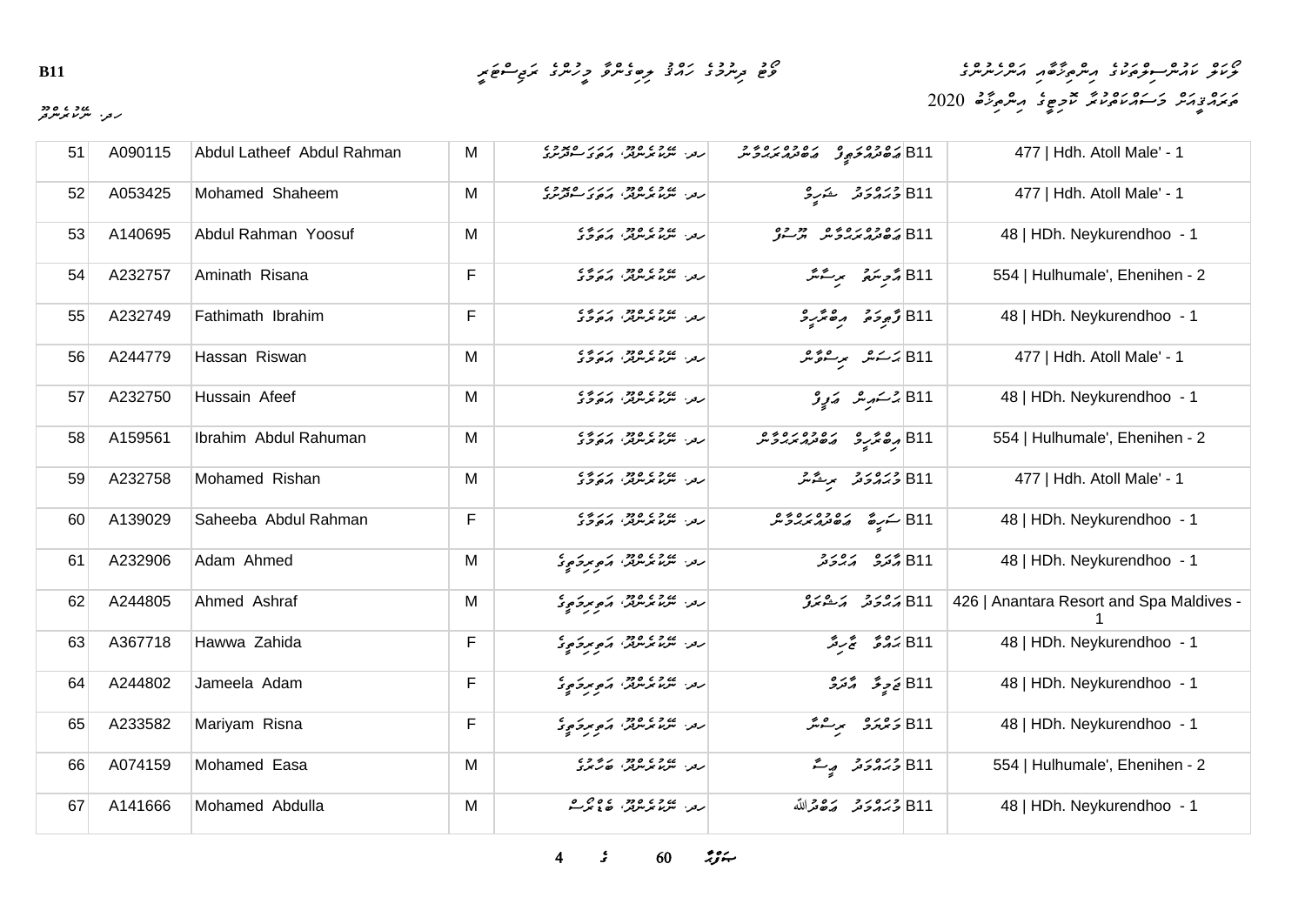*sCw7q7s5w7m< o<n9nOoAw7o< sCq;mAwBoEw7q<m; wBm;vB* م من المسجد المسجد المسجد المسجد المسجد العام 2020<br>مسجد المسجد المسجد المسجد المسجد المسجد المسجد المسجد المسجد ال

| 68 | A244761 | Adam Leevan           | M | رور عروم و دور دور و دور<br>  رور عرم برسربر المحور و دور        | B11  پژتر <sup>و</sup> م <sub>ح</sub> وَّش     | 477   Hdh. Atoll Male' - 1 |
|----|---------|-----------------------|---|------------------------------------------------------------------|------------------------------------------------|----------------------------|
| 69 | A232154 | Aishath Abdul Hameedh | F | رور سربر و ده و د و د و د<br>رور سربر برسربر، صوبر و و د         | B11 مەم شەھ مەھىر <i>ۋە دو</i> ر               | 48   HDh. Neykurendhoo - 1 |
| 70 | A244762 | Ali Alween            | M | رد. عاوج ودو.<br>رد. شرد برسرتر، جامز و داد و                    | B11   تەمچە - تەنىم ئىر                        | 477   Hdh. Atoll Male' - 1 |
| 71 | A232152 | Aminath Ismail        | F | رو. ده و ده وده.<br>رو. شرد برسربر، جامع و د و و د               | B11 مَّجِسَمَۃُ مِسْتَوَّمِيڈُ                 | 477   Hdh. Atoll Male' - 1 |
| 72 | A141207 | Hassan Abdul Latheef  | M | رو. عاو د وه وو.<br>رو. شر <i>يا برس</i> رتر، ص <i>و و ی</i> و ی | B11 ئەسەمىر بەھ <i>قەم قەبۇ ق</i>              | 477   Hdh. Atoll Male' - 1 |
| 73 | A232159 | Hussain Abdul Latheef | M | رو. عاوج ووو.<br>رو. ش ترس برسرفر، ص بر و و ی                    | B11 يُرْسَمَ مِنْ مَدَّة مِنْ مَرْدَوْ مِنْ وَ | 477   Hdh. Atoll Male' - 1 |
| 74 | A130787 | Ismail Abdul Hameed   | M | رو. عدد ۲۵۵ ورو.<br>دو. شرید مرسرتر، ن <i>و بر و و ی</i>         | B11 مِ صُوَّمِ مُوَ مُصْرُوْبَةٍ مِّدَ         | 477   Hdh. Atoll Male' - 1 |
| 75 | A084491 | Abdul Gayyoom Hussain | M | געי ישקע מדי סממס<br>געי יי <i>קט זק</i> ייקט וסי <i>ביב</i> ב   | B11 رە دەبرەددە ب <sub>ە</sub> ر مەر           | 48   HDh. Neykurendhoo - 1 |
| 76 | A234692 | Adam Yamin            | M | גע גור בגר ספר ספרדס<br>געי ניקט <i>אנייק</i> ט שי <i>ביב</i> ר  | B11 ا <i>مَّة ترَّدَّ مُرَّدِ</i> مُرَّ        | 477   Hdh. Atoll Male' - 1 |
| 77 | A040846 | Aishath Sameeha       | F | גע ישני בא ספר ספרדס<br>געי ייקט זקייקט, וסיביביב                | B11 ۾ پرڪو ڪوپڙ                                | 477   Hdh. Atoll Male' - 1 |
| 78 | A128919 | Aminath Naaila        | F | גנ. הוכנים כדי ספרפס<br>גנק. התעית התנהלתי וסיביביב              | B11  مَّرِسَمْ سَمْدِتَر                       | 477   Hdh. Atoll Male' - 1 |
| 79 | A234687 | Fathimath Waheedha    | F | رد. بروه ودوده<br>رد. سربا برسرد. ه و و و                        | B11 <i>وُّجِ دَمْ</i> کَمَ پِسٌ                | 48   HDh. Neykurendhoo - 1 |
| 80 | A234693 | Hussain Samil         | M | געי ישקע מדי סממס<br>געי יי <i>קט זק</i> ייקט וסי <i>ביב</i> ב   | B11 پژشمبرنٹر کے یوتی                          | 477   Hdh. Atoll Male' - 1 |
| 81 | A150035 | Ibrahim Amil          | м | رد. بره ده ودوده<br>رد. سربا برسرد. موجود                        | B11 م <i>وڭ ئۇر</i> ق ھەرقى                    | 477   Hdh. Atoll Male' - 1 |
| 82 | A156183 | Mariyam Amila         | F | ردر به دره در دوره در دره<br>ردر شرد برسربر، ص <sup>و</sup> رور  | B11 كەبىر بىر ئەرگە                            | 477   Hdh. Atoll Male' - 1 |
| 83 | A236859 | Ahmed Azmee           | M | رو. شرم برسرو. ٢٥ مره و مح                                       | B11 كەبرى قىر كەنتى بىر بىر ئال                | 477   Hdh. Atoll Male' - 1 |
| 84 | A225257 | Hassan Azuneem        | M | رى بەرە ەەدە بەر ھەم                                             | B11 برسكى مركة مريع                            | 477   Hdh. Atoll Male' - 1 |

*5 sC 60 nNw?mS*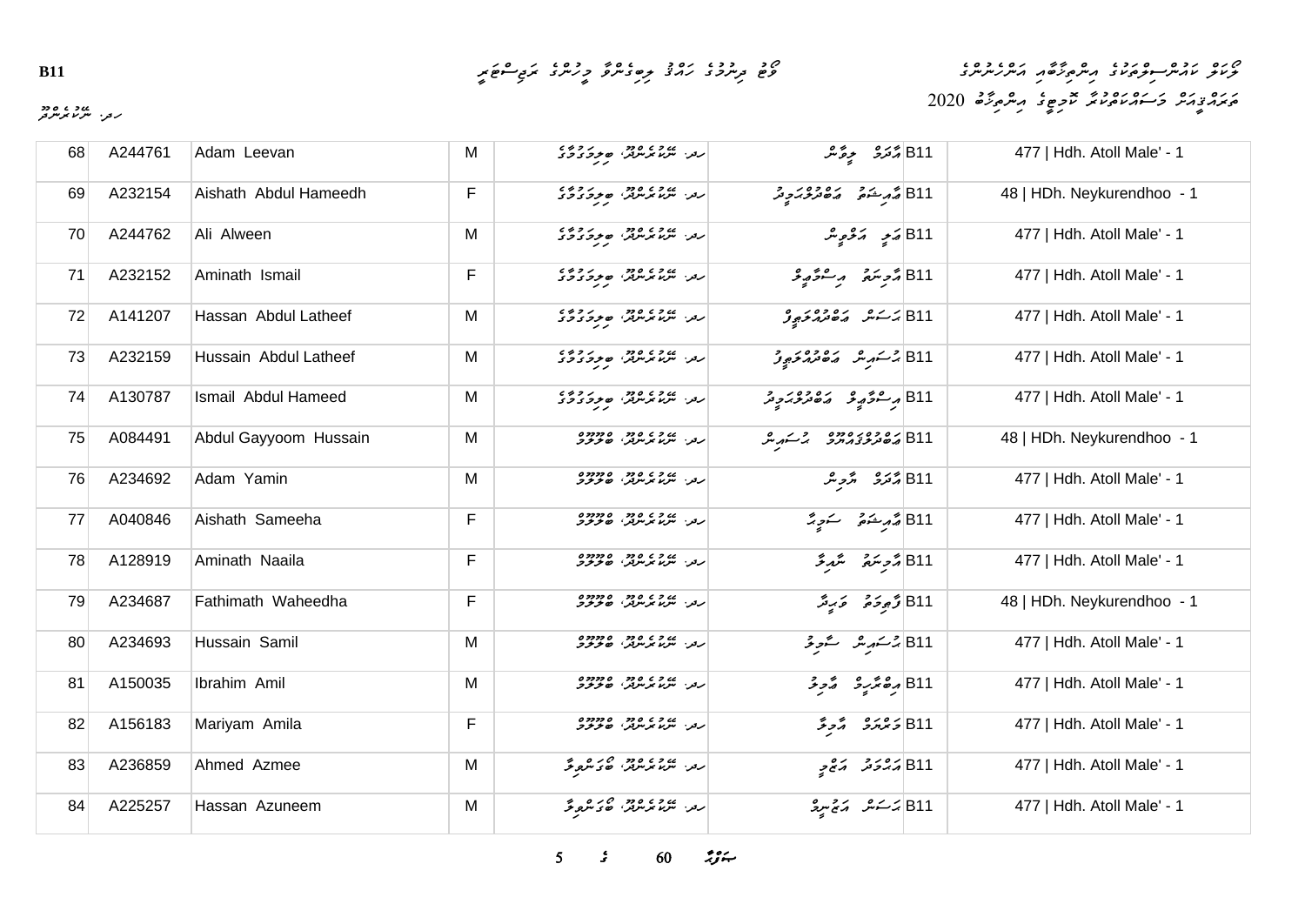*sCw7q7s5w7m< o<n9nOoAw7o< sCq;mAwBoEw7q<m; wBm;vB* م من المسجد المسجد المسجد المسجد المسجد العام 2020<br>مسجد المسجد المسجد المسجد المسجد المسجد المسجد المسجد المسجد ال

| 85  | A159711 | Hussain Afrooz     | M           | رو. شرما برسربو، نام در هر ش                                                                | B11 پرسکو پیر محرم پر پر ج             | 477   Hdh. Atoll Male' - 1     |
|-----|---------|--------------------|-------------|---------------------------------------------------------------------------------------------|----------------------------------------|--------------------------------|
| 86  | A236841 | Ibrahim Asfaq      | M           | رو. شرما برسربو، نام در هر ش                                                                | B11 مەھمگىر بۇ مەمگىرى قىلغا           | 48   HDh. Neykurendhoo - 1     |
| 87  | A236862 | Mariyam Nazrana    | $\mathsf F$ | رور سر عدد و در ده د عمر ده د                                                               | B11  <i>وَبُرْدُوْ مَنْ</i> جُمُّدَّ   | 477   Hdh. Atoll Male' - 1     |
| 88  | A236830 | Mohamed Ibrahim    | M           | رو. شرم برسرو. ٢٥ مره و مح                                                                  | B11 <i>\$نەۋەقە م</i> ەھ <i>رى</i> رۇ  | 48   HDh. Neykurendhoo - 1     |
| 89  | A236836 | Rifasa Mohamed     | F           | رو. شرم بر سرو. ص د هر ش                                                                    | B11 بروَّے وَرَدُونَز                  | 48   HDh. Neykurendhoo - 1     |
| 90  | A233147 | Aminath Waheeda    | F           | גוב בשיר ש מידה יש מישי.<br>הובני "ישמו ממידה מידה מידה ב                                   | B11 مَّ <i>جِسَمَ</i> مَ يِعَّر        | 48   HDh. Neykurendhoo - 1     |
| 91  | A076193 | Hussain Aboobakur  | M           | رتر به دورو می دو.<br>رتر شر <i>نا بر</i> سرتر صوری                                         | B11 بر مشهد مقصوم بر                   | 554   Hulhumale', Ehenihen - 2 |
| 92  | A233161 | Ibrahim Aboobakuru | M           | גב <sub>ע</sub> בי 200 סידור בין 2<br>גב <sub>ע</sub> ה <i>בטו בניינ</i> בעי פו <i>בי</i> ב | B11 مەھگرىرى مەھەمىر                   | 48   HDh. Neykurendhoo - 1     |
| 93  | A150175 | Mariyam Waheedha   | F           | גב <sub>ע</sub> בי בי בי פרד - 2 יביב<br>גב <sub>ע</sub> - מ <i>קט בי מ</i> בע              | B11   <i>5 بر برگر</i> گلبار میگر      | 48   HDh. Neykurendhoo - 1     |
| 94  | A233158 | Mohamed Aboobakuru | M           | رتر به دورو می دو.<br>رتر شر <i>نا بر</i> سرتر صوری                                         | $2222$ $2222$ $811$                    | 48   HDh. Neykurendhoo - 1     |
| 95  | A095865 | Zakariyya Wajeeh   | M           | גב <sub>ע</sub> בי 200 סידור בין 2<br>גב <sub>ע</sub> ה <i>בטו בניינ</i> בעי פו <i>בי</i> ב | B11 ئ <i>ى ئەمبەد ئەڭ بۇ</i> ر         | 48   HDh. Neykurendhoo - 1     |
| 96  | A233424 | Abdulla Shiran     | м           | رور، عروب و دو به دوره و در د<br>رور، عروبر سربر، ص                                         | B11 #چەقراللە ھوم <i>گى</i> تر         | 477   Hdh. Atoll Male' - 1     |
| 97  | A233423 | Aminath Shaziya    | F           | ے وے مجر بروج وہ ہے وے<br>ریں اس برس برس کی باس س                                           | B11 مَّ حِسَمَة مُصَّنِّرةً            | 566   Villimale' Ehenihen - 1  |
| 98  | A149405 | Fathimath Inaya    | F           | ر تر د ده ده پرووه پروه<br>رتر سرد برسرتر، هغه سرس                                          | B11 رَّج <i>وحَمْ پِسَمَّدَ</i> ّ      | 566   Villimale' Ehenihen - 1  |
| 99  | A233421 | Habeeba Mohamed    | F           | ده ده ده ده ده ده ده ده ده ده ده دارد.<br>مادر اسراء برسرفران های ما سرسربرد                | B11 بَرَصِرَةً وَبَرْدُونَرْ           | 48   HDh. Neykurendhoo - 1     |
| 100 | A233425 | Mariyam Nashwa     | F           | ران کرد که ده است و د ه و د د کار<br>رانس شریع موسوفی اصلاح ما سویس پیری                    | B11  <i>5 پر<sub>ا</sub>رو پرڪو</i> گا | 48   HDh. Neykurendhoo - 1     |
| 101 | A244822 | Zaahiya Zakariyya  | F           | رور، عدد ده ده در برد ده و د د<br>رور، سریر برسربر، ه و بر سرسربری                          | B11 تج سِهْرٌ تج تَأْمُورِ مَهْرٌ      | 554   Hulhumale', Ehenihen - 2 |

*rgg*<br>مر<sub>قو</sub>، *سم ما بوسر ق*ر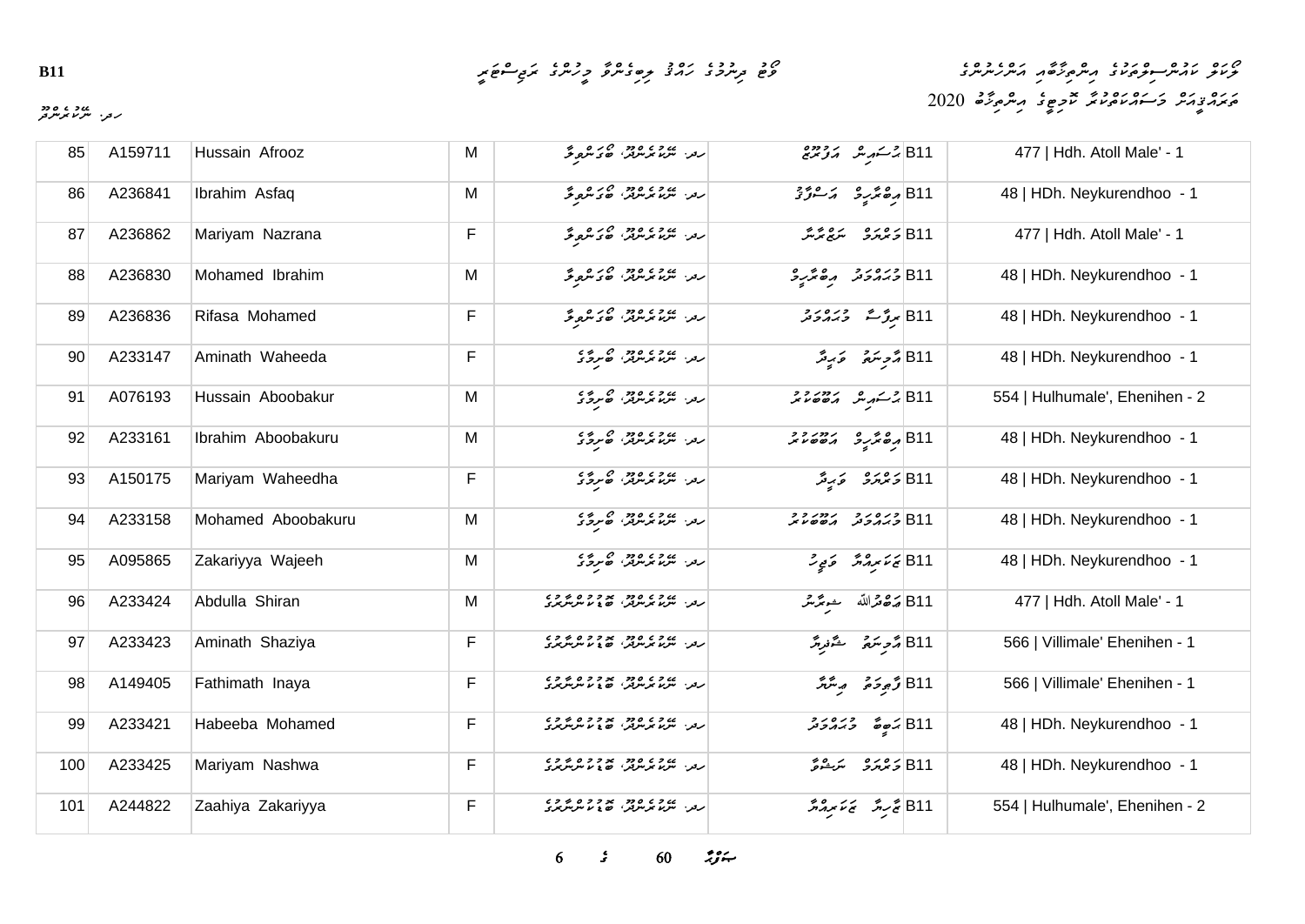*sCw7q7s5w7m< o<n9nOoAw7o< sCq;mAwBoEw7q<m; wBm;vB* م من المرة المرة المرة المرجع المراجع المراجع المراجع المراجع المراجع المراجع المراجع المراجع المراجع المراجع<br>مرين المراجع المراجع المرجع المراجع المراجع المراجع المراجع المراجع المراجع المراجع المراجع المراجع المراجع ال

| 102 | A235316 | Aishath Shabana            | F |                                                                                 | B11 <i>  مُّ مِ</i> حَبَّ مُّ مُّ مُّرَ      | 48   HDh. Neykurendhoo - 1       |
|-----|---------|----------------------------|---|---------------------------------------------------------------------------------|----------------------------------------------|----------------------------------|
| 103 | A141855 | Fathimath Dhiyana          | F |                                                                                 | B11 تَرْجِوحَة مِتَرَسَّرَ                   | 48   HDh. Neykurendhoo - 1       |
| 104 | A235309 | Habeeba Hussain            | F | גובה המכניס בבי בין בימים.<br>הבני ייתמים בייתובני וסיטיים ביבי                 | B11 بَرَصِرَة بِمَسْتَمَدِيْثَر              | 91   R. Alifushi - 3             |
| 105 | A235317 | Hassan Sabah Abdul Ghafoor | M | رور، عدد و دور، مدر و ده و.<br>رور، مرد مرموفر، قائم مروای                      | B11 ټريکر به څره پر ده ورود و                | 48   HDh. Neykurendhoo - 1       |
| 106 | A235314 | Hussain Sobah              | M |                                                                                 | B11 برسکرمبر سکھ بر                          | 48   HDh. Neykurendhoo - 1       |
| 107 | A244951 | Lama'aan Mohamed           | M | رد. در ۲۶۵ ورو، در ۲۶۶<br>ردر سربا برسربر، تقابل بروی                           | B11 كۇرگەش دېرەرد                            | 255   ADh. Maamigili - 1         |
| 108 | A235320 | Mariyam Simla              | F | גובה המכניס בבי בין בימים.<br>הבני ייתמים בייתובני וסיטיים ביבי                 | B11 <i>5 پر<sub>پ</sub>ری س</i> وگ           | 48   HDh. Neykurendhoo - 1       |
| 109 | A244946 | Mohamed Yaeesh             | M | رور است داره دور بر دارداد و دارد.<br>ارور اسر با بر سرفران اصل برای دار        | B11 <i>وُبَرُوْدَوْ پَرَ<sub>م</sub>ِ</i> يْ | 477   Hdh. Atoll Male' - 1       |
| 110 | A068855 | Aishath Hussain            | F | הבני המכשים בדי הם מכבירים מידיריים.<br>הבני ייתוח זנייתים ואי אמינות אליפריים. | B11 مۇمەيئەت <sub>ە م</sub> ەركىتەرىكە       | 48   HDh. Neykurendhoo - 1       |
| 111 | A244968 | Aishath Shifa              | F | رد. عربر برسری گرستگرس                                                          | B11 مُگهرِشَمُ مُشْرِرٌ                      | 48   HDh. Neykurendhoo - 1       |
| 112 | A235872 | Aminath Hamdha             | F | رد. عروج وود. گرس دسر                                                           | B11 مَّ جِسَمَ بِرَوْمَّ                     | 569   Kulhudhuffushi, Ehenihen-1 |
| 113 | A244964 | Fathmath Thooba            | F | رد. عروج وود. گرس دسر                                                           | B11 رُج <i>وح</i> ۾ جو ص                     | 48   HDh. Neykurendhoo - 1       |
| 114 | A244971 | Ibrahim Hamdhoon           | M | رد. عروج وود.<br>رد. شرم مرسربر، گوش برگرس                                      | B11 بر <i>ەنگەر ئىمەدەر بىر</i>              | 554   Hulhumale', Ehenihen - 2   |
| 115 | A086443 | <b>Ismail Ahmed</b>        | M | رو. عربر دوره گرستگرس                                                           | B11 مرڪو <i>گھي</i> و <i>م</i> جھومر         | 48   HDh. Neykurendhoo - 1       |
| 116 | A236092 | Khadeeja Ahmed             | F | رو. عروج وود. گرستگرس                                                           | B11  زَمرِيحٌ     دَرُدُوَ تَرْ              | 48   HDh. Neykurendhoo - 1       |
| 117 | A234563 | Shamsiyya Easa             | F | رور به دره دود به دره<br>رور شرح مرس برخ                                        | B11 خۇسەر ئەرگە                              | 48   HDh. Neykurendhoo - 1       |
| 118 | A131551 | Hussain Fayaz              | M | رىر. شرىرىرىدىن بو ئەرھ ئەتى                                                    | B11 پرستمبر تر تر تر شد                      | 48   HDh. Neykurendhoo - 1       |

*7 sC 60 nNw?mS*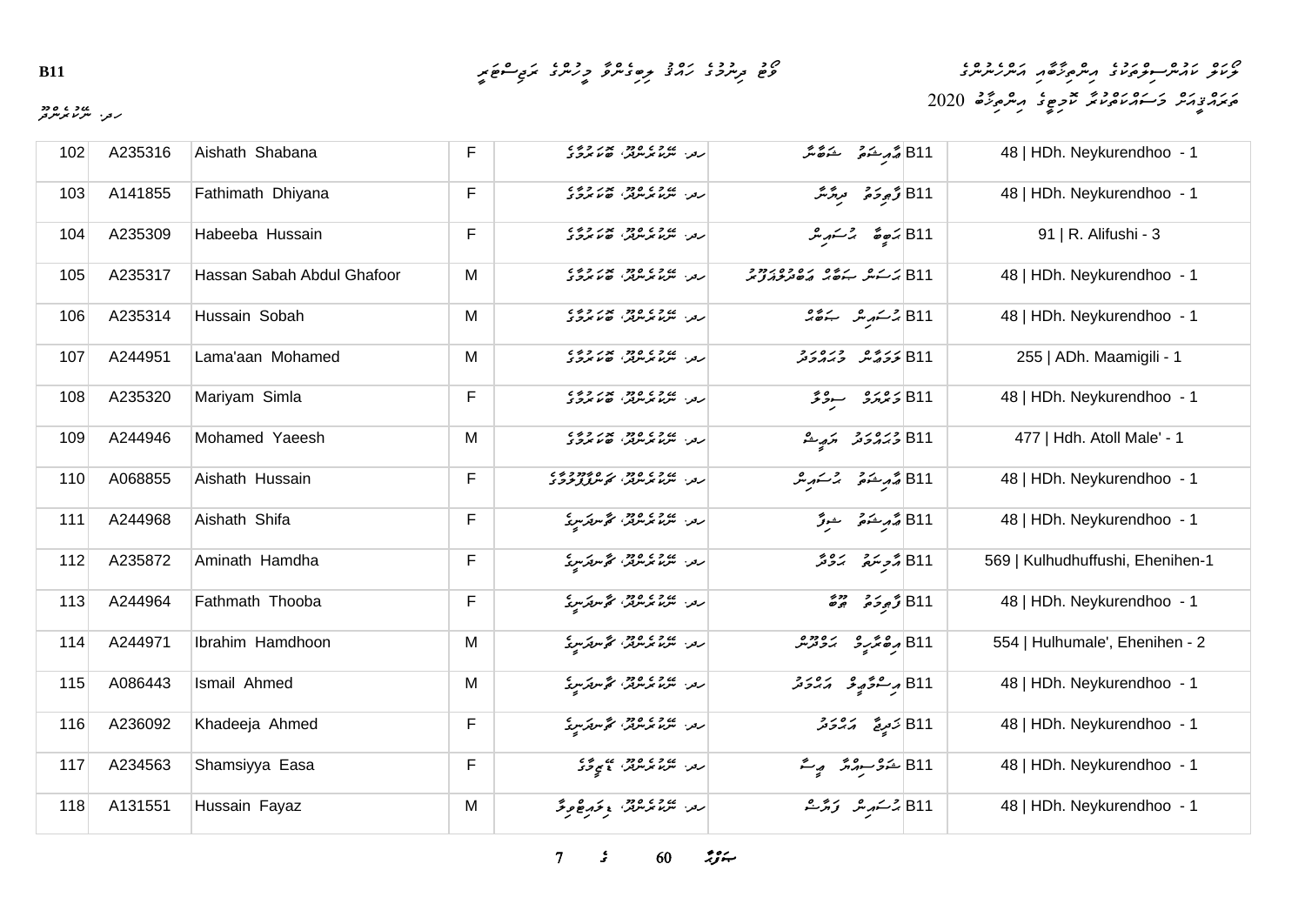*sCw7q7s5w7m< o<n9nOoAw7o< sCq;mAwBoEw7q<m; wBm;vB* م من المسجد المسجد المسجد المسجد المسجد العام 2020<br>مسجد المسجد المسجد المسجد المسجد المسجد المسجد المسجد المسجد ال

| 119 | A040731 | Ibrahim Rilwaan   | M           | رىر. شرىرىرىدى ئۆرھ ئۇ                                             | B11 مەھەر بەر مەسىر قىلىر                 | 48   HDh. Neykurendhoo - 1 |
|-----|---------|-------------------|-------------|--------------------------------------------------------------------|-------------------------------------------|----------------------------|
| 120 | A150195 | Moosa Khaleel     | M           | رىر. شرە برسرىن ، ئەرھ ئ                                           | B11  جُرْمُ کَوِنْزُ                      | 477   Hdh. Atoll Male' - 1 |
| 121 | A233030 | Saeeda Idrees     | F           | رىر. شرىرىرىدى ئەجەم ھەم ئ                                         | B11 سَهِيعٌ مِعْرَمٍيْتُ                  | 477   Hdh. Atoll Male' - 1 |
| 122 | A232789 | Aminath Qasim     | F           | رتر، عروج وجود المروج والمراجع.<br>رتر، سریر مرسوبتر، ترجاتر مرو   | B11 مَّ حِسَمَ تَحْ سِوْ                  | 48   HDh. Neykurendhoo - 1 |
| 123 | A232787 | Salihu Hussain    | м           | ده ده و ده ود ده و ده و د<br>ردر سربا برسربر، در مادری             | B11 سگور پر پر شهر بر                     | 48   HDh. Neykurendhoo - 1 |
| 124 | A244992 | Ahmed Mishal      | M           | رور، عروج و و و و و و و و و و<br>روز، عروج مرس                     | B11   <i>גژونز وحش</i> مگ                 | 48   HDh. Neykurendhoo - 1 |
| 125 | A236185 | Aishath Abdulla   | F           | رور، عربر بروره در در در در در در با<br>روز، عربر برمزنز، فرنز مری | B11 صَّمِرْ شَمَّعْ صَرْحَة مِّدَاللَّه   | 18   HA. Maarandhoo - 1    |
| 126 | A097542 | Ali Abdulla       | M           | رور، عرد و و و و و و و و و و و و<br>رور، عرد مرسوفر، فرد سرو       | B11 صَعِي <i>ٰ صَرْحُ</i> قَرَاللّه       | 477   Hdh. Atoll Male' - 1 |
| 127 | A236152 | Aminath Easa      | F           | رور، عروبره دوره دوره دوره<br>رور، عر <i>وبر پر سر</i> ور، فرم سرو | B11 مَّ مِتَمَعْ مِيسَّ                   | 48   HDh. Neykurendhoo - 1 |
| 128 | A244995 | Fathimath Abdulla | $\mathsf F$ | رور، عروج وروم دور وروم<br>روز، عروج مربوبر، فرم سری               | B11 وَجِعَة صَدَّاللَّه                   | 477   Hdh. Atoll Male' - 1 |
| 129 | A125890 | Fathimath Saruma  | $\mathsf F$ | رو. عرو و و و و و و و و و و<br>رو. متورا موسوفر، فرنا سری          | B11 ۇ <sub>ج</sub> وڭ ئىرگە               | 477   Hdh. Atoll Male' - 1 |
| 130 | A236182 | Hamid Wajeeh      | M           | روز، عروج و و و و و و و و و و و<br>روز، عروج مرسوبتر، افراد سری    | B11 گرونر ک <i>ون</i> و ک                 | 48   HDh. Neykurendhoo - 1 |
| 131 | A236187 | Hassan Ihsaan     | M           | رور، عروج و و و و و و و و و و و و و ا                              | B11  تەسىر مەرجىقىر                       | 48   HDh. Neykurendhoo - 1 |
| 132 | A236160 | Hawwa Faiza       | F           | رور، شرح عام 2012 و 2<br>روز، شرح مرس                              | B11 يَرْدُمَّ تَرْمِيَّ                   | 48   HDh. Neykurendhoo - 1 |
| 133 | A236179 | Ibrahim Abdulla   | M           | رو. عرو و و و و و و و و و و<br>رو. متورا موسوفر، فرنا سری          | B11 م <i>وڭ مَدَّرِ \$ مَ</i> هُمَّاللَّه | 477   Hdh. Atoll Male' - 1 |
| 134 | A236178 | Mariyam Shirmeena | F           | رور، عروبر و و و و و و و و و و و<br>رور، عروبر عرضوی از فرم سری    | B11 <i>وَبُرْمَرْدْ</i> مُعْرِمِّرِيْتَر  | 48   HDh. Neykurendhoo - 1 |
| 135 | A236166 | Moomina Abdulla   | F           | رو. عرو و و و و و و و و و و و و<br>رو. متورا موسوفر، فورا سری      | B11 <i>55 جي ش</i> ه تمالله               | 477   Hdh. Atoll Male' - 1 |

*rgg*<br>مر<sub>قو</sub>، *سم ما بوسر ق*ر

**8** *s* **60** *f f s*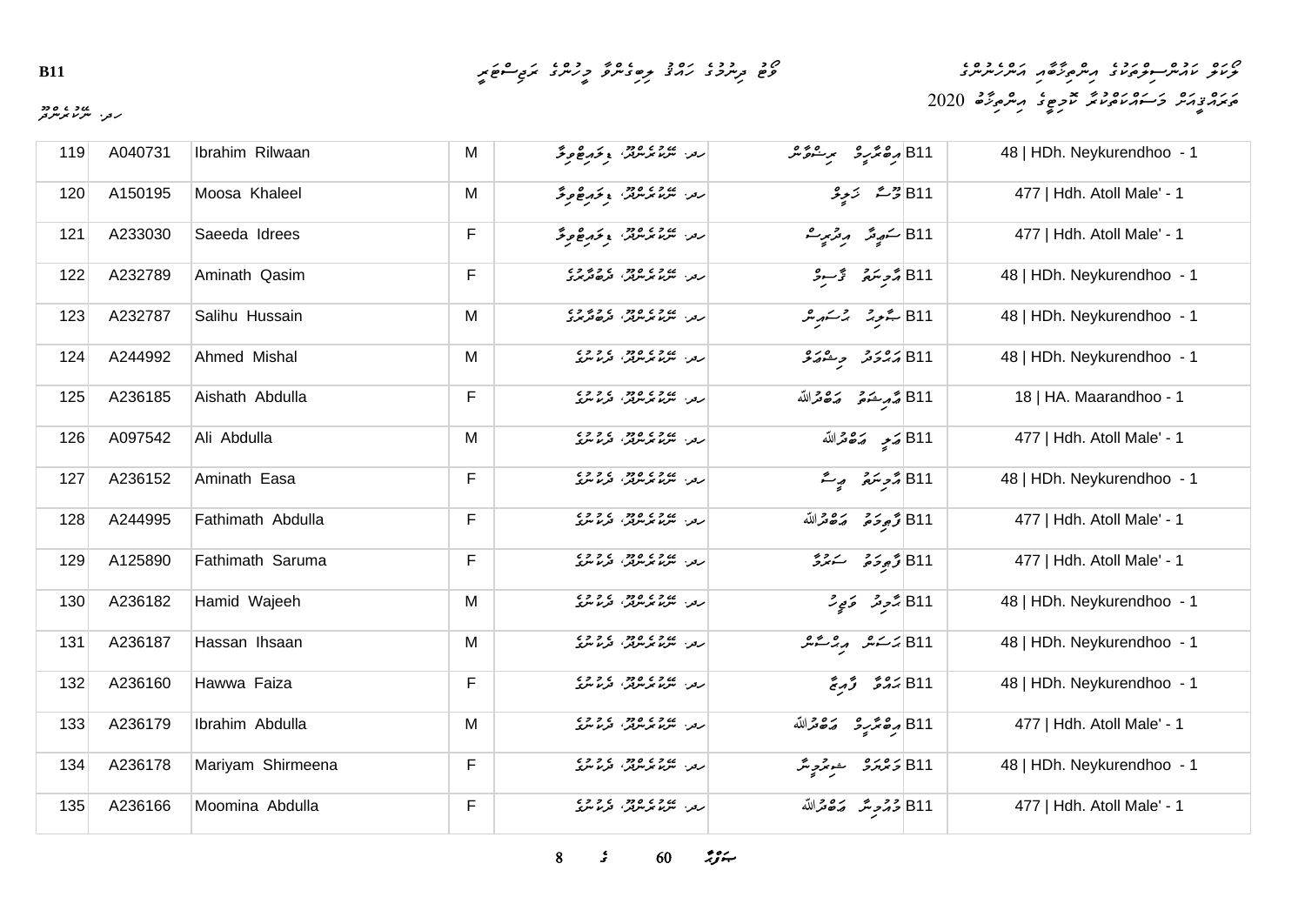*sCw7q7s5w7m< o<n9nOoAw7o< sCq;mAwBoEw7q<m; wBm;vB* م من المرة المرة المرة المرجع المراجع المراجع المراجع المراجع المراجع المراجع المراجع المراجع المراجع المراجع<br>مرين المراجع المراجع المرجع المراجع المراجع المراجع المراجع المراجع المراجع المراجع المراجع المراجع المراجع ال

| 136 | A236180 | Sobira Abdulla          | F | رور، عروج و و و و و و و و و<br>رور، عرب مرسرفر، فرنم سری                     | B11  جَو <i>جدٌ مَ</i> هُ قُراللّه    | 477   Hdh. Atoll Male' - 1               |
|-----|---------|-------------------------|---|------------------------------------------------------------------------------|---------------------------------------|------------------------------------------|
| 137 | A234238 | Mariyam Waheedha        | F | رور سربر بره ده در برای باشد.<br>روز شربر برسربر، ترج و تر بر                | B11  <i>5 بەيىرى _ جەب</i> ىر         | 48   HDh. Neykurendhoo - 1               |
| 138 | A139022 | Aminath Ibrahim         | F | رتر به دره دود به دره<br>رتر شرد برسرتر ترویزی                               | B11 مُجرِسَمُ مِصْرَبِرْدِ            | 48   HDh. Neykurendhoo - 1               |
| 139 | A154142 | Abdul Muththalib Nashid | M |                                                                              | B11 رەمەدە دەر جەنبەتى ئىشىدىمە       | 477   Hdh. Atoll Male' - 1               |
| 140 | A231656 | Aishath Yahya           | F | رى مەد ، مەد ئەر ئەر ئەر<br>رى شرىر بىرسەن ئىرقۇسىمى                         | B11 مَدْمِرْ شَدَّةَ مَرْسُدَّةً      | 48   HDh. Neykurendhoo - 1               |
| 141 | A027885 | Ali Nashid              | M |                                                                              | B11  کەمچە     ئگرىشونگر              | 477   Hdh. Atoll Male' - 1               |
| 142 | A231659 | Ibrahim Shihab          | M | رى مەد ، مەد ئەر ئەر ئەر<br>رى شرىر بىرسەن ئىرقۇسىمى                         | B11 م <i>ەھترى</i> ھەرمە              | 426   Anantara Resort and Spa Maldives - |
| 143 | A141000 | Mohamed Nashid          | M | رى مەد ، مەد ئەر ئەر ئەر<br>رى شرىر بىرسەن ئىرقۇسىمى                         | B11 <i>ڈیز مگریٹر سگرش</i> وٹر        | 48   HDh. Neykurendhoo - 1               |
| 144 | A051563 | Mariyam Adam            | F | ے وے وہ صوبے وے دی۔<br>ریں اسریہ برسریں اقدامی مربی                          | B11 <i>5 پر<sub>پ</sub>رو پر پ</i> رو | 477   Hdh. Atoll Male' - 1               |
| 145 | A237003 | Aminath Azeema          | F | ری به ده وده و در در د                                                       | B11 مَرْحِ سَمَعَ     مَنْ حَمَّ      | 48   HDh. Neykurendhoo - 1               |
| 146 | A237000 | Asiyath Usman           | F |                                                                              | B11 <sub>م</sub> سورتر مقرونگر        | 48   HDh. Neykurendhoo - 1               |
| 147 | A237008 | Fathimath Fizama        | F |                                                                              | B11 وَّجِوَدَةَ وِيَّ وَّ             | 48   HDh. Neykurendhoo - 1               |
| 148 | A237002 | Mariyam Sathuna         | F | ری به ده وده و ده و د<br>ری شرح مرس بر و شگانر                               | B11 ئ <i>ۈچرى سىۋىتى</i>              | 477   Hdh. Atoll Male' - 1               |
| 149 | A237004 | Mohamed Jinah           | M | ری به ده وده و ده و د<br>ری شرح مرس بر و شگانر                               | B11 <i>5222 ب</i> حديثر ع             | 477   Hdh. Atoll Male' - 1               |
| 150 | A237009 | Usman Zameer            | M | ری مصرف مصرفر اور مسیح دید.<br>ری شرح مرس                                    | B11 ۾ پُروڻر <sub>پچو</sub> بر        | 477   Hdh. Atoll Male' - 1               |
| 151 | A086441 | Abdulla Ibrahim         | M | رو. عروج و و و د عدو و ع<br>رو. شر <i>ما برس</i> ربر، تری <del>ز و و</del> د | B11  رَحْمَدالله مِرْحَمَّرِ وَ       | 48   HDh. Neykurendhoo - 1               |
| 152 | A236205 | Adam Sifau              | M | رو. عروج و دو.<br>رو. شر <i>ما برس</i> رتر، تربرترتری                        | B11 ا <i>مَّ</i> ترو سِوَّرْتَمُ      | 48   HDh. Neykurendhoo - 1               |

*9 s* 60 *i*<sub>s</sub> $\approx$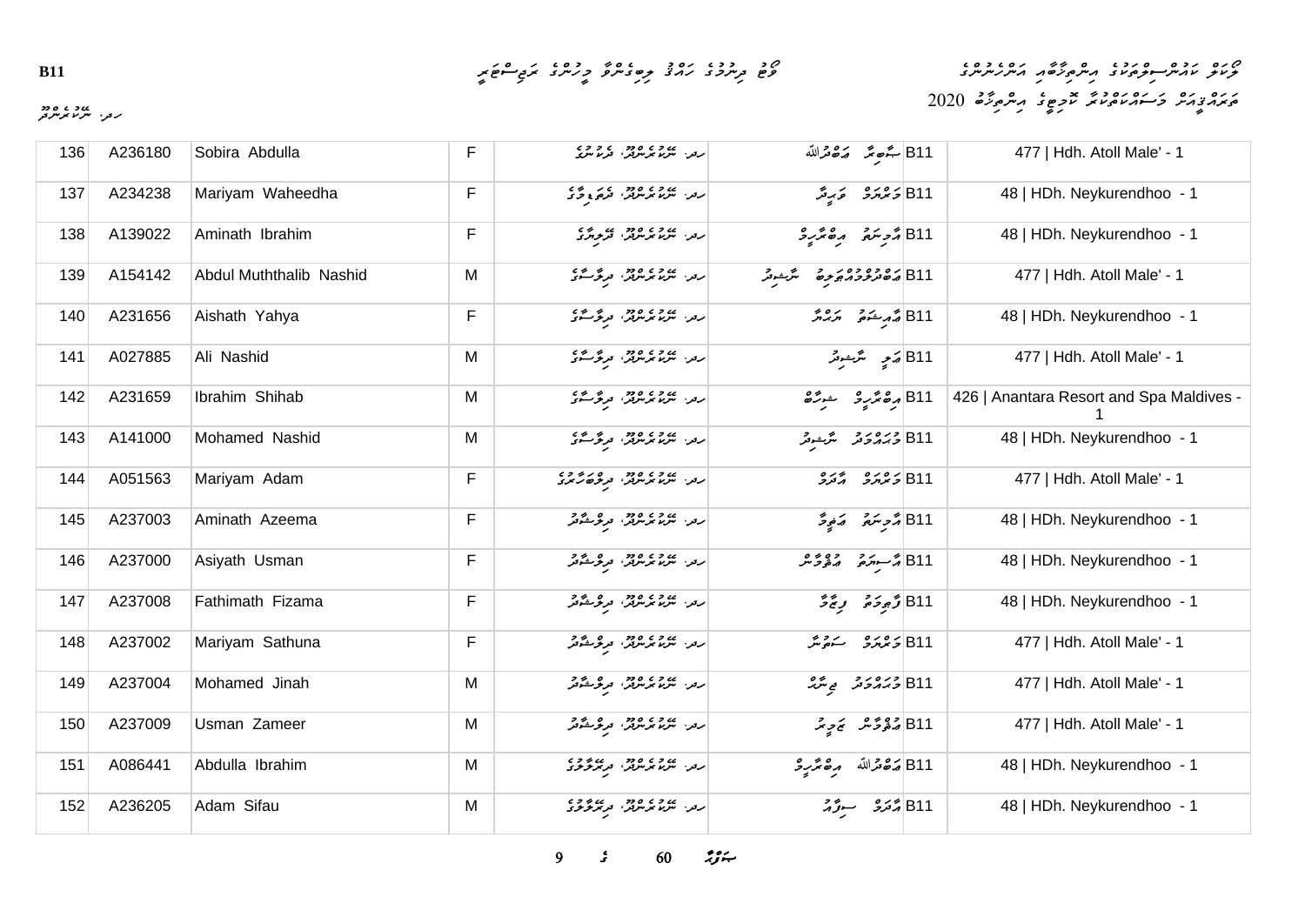*sCw7q7s5w7m< o<n9nOoAw7o< sCq;mAwBoEw7q<m; wBm;vB* م من المرة المرة المرة المرجع المراجع المراجع المراجع المراجع المراجع المراجع المراجع المراجع المراجع المراجع<br>مرين المراجع المراجع المرجع المراجع المراجع المراجع المراجع المراجع المراجع المراجع المراجع المراجع المراجع ال

| 153 | A236203 | Aishath Mohamed    | F           | رو. عوره و دو.<br>رو. عر <i>يا برس</i> رير، تر <i>برتو</i> نو و                                                | B11 مُەمشىم ئەمەدىر                         | 48   HDh. Neykurendhoo - 1     |
|-----|---------|--------------------|-------------|----------------------------------------------------------------------------------------------------------------|---------------------------------------------|--------------------------------|
| 154 | A236204 | Aminath Sifana     | F           | رور، عروج و دو.<br>رور، عر <i>ی</i> م برمربر، تریمر <del>ی</del> ویوی                                          | B11 مَّ حِ سَعَةٍ مَسورٌ مَثَر              | 554   Hulhumale', Ehenihen - 2 |
| 155 | A244998 | Fathmath Ulfath    | F           | رتر به و ده دو.<br>رتر شرد برسرتر انریز و د                                                                    | B11 وَجِعَة مَعْرَفَة                       | 554   Hulhumale', Ehenihen - 2 |
| 156 | A236209 | Hawwa Fariyal      | F           | رتر، عدد و و و و.<br>رتر، شرید برسرتر، ترتر و و و                                                              | B11  يَرْدُمُّ _ وَمِيتَرْنَوْ              | 48   HDh. Neykurendhoo - 1     |
| 157 | A121249 | Ibrahim Waheed     | M           | رو. عروج ه دو.<br>رو. ش <i>ریا بر</i> سربر، تریمز <del>ی</del> روی                                             | B11  م <i>وڭ بگرى</i> ئۇم <sub>ي</sub> ىتر  | 477   Hdh. Atoll Male' - 1     |
| 158 | A236211 | Mariyam Eanaas     | $\mathsf F$ | رور، عروج و دو.<br>رور، عر <i>ی</i> م برمربر، تریمر <del>ی</del> ویوی                                          | B11  دَيْرْيَرْدْ - مِيرْبْ                 | 48   HDh. Neykurendhoo - 1     |
| 159 | A234240 | Hawwa Simana       | F           | ری به ده ود می<br>ری شر <i>یا بر</i> سربر، ترتی <sub>ر</sub>                                                   | B11 بَرْدُوَّ سِوَّىدَ                      | 477   Hdh. Atoll Male' - 1     |
| 160 | A244853 | Saya Azaru         | $\mathsf F$ | ریں سے وہ وہ ج<br>ریں شرح مرسومی تومی                                                                          | B11 گەنگە قەتبى ئىر                         | 477   Hdh. Atoll Male' - 1     |
| 161 | A084096 | Aminath Ibrahim    | F           | در در دو بره در در در د<br>رد شرم برس در ترس و ه د کرد                                                         | B11 مُ <i>جِسَعْهِ مِنْ مُ</i> دَرِدْ       | 48   HDh. Neykurendhoo - 1     |
| 162 | A234430 | Ismail Shakir      | M           | رو. ده ده ده ده ده ده د ده د<br>رو. سرد برسرفر، فرسرفون و محمد                                                 | B11 م <i>ېرىشۇمۇ</i> ھەمبەتر                | 477   Hdh. Atoll Male' - 1     |
| 163 | A130878 | Mohamed Ibrahim    | M           | رور ده و ده ده ده ده د ده د<br>رور سربر برسرور، فرسرو ده و می                                                  | B11 <i>وبروبو م</i> ەم <i>گرى</i> ۋ         | 477   Hdh. Atoll Male' - 1     |
| 164 | A160006 | Ahmed Nasih        | M           | رد. عربه برسربر، ترسمبرتر                                                                                      | B11 <i>دَ بُرْدَ تَرْبِيرُ</i>              | 477   Hdh. Atoll Male' - 1     |
| 165 | A245068 | Hassan Rimah       | M           | رىر. شرىر برەدە بىرە بىرى<br>رىر. شرىر بىر بىرى تىر شھوق                                                       | B11  پَرَسَسُ گَروُرُ ا                     | 477   Hdh. Atoll Male' - 1     |
| 166 | A131739 | Ismail Rasheed     | M           | رد. عدد و ده در بره در بر                                                                                      | B11 مرڪو <i>گھي</i> و - مر <sub>شو</sub> مر | 48   HDh. Neykurendhoo - 1     |
| 167 | A236874 | Maimoona Zakariyya | $\mathsf F$ | رى شەھ يەھ بىر ئەھمى ئىسكى ئىسكى ئىسكى ئىسكى ئىسكى ئىسكى ئىسكى ئىسكى ئىسكى ئىسكى ئىسكى ئىسكى ئىسكى ئىسكى ئىسكى | B11 <i>خەرق ئى ئىم ئىرە ئاڭ</i>             | 48   HDh. Neykurendhoo - 1     |
| 168 | A236876 | Mariyam Nasiha     | F           | رى مەد يەھەر بوھىمى كە                                                                                         | B11   <i>وَيُرْدَّرْ - بَدَّبِ</i> يْرُ     | 48   HDh. Neykurendhoo - 1     |
| 169 | A056431 | Hassan Ali         | M           | رور، عروج وروبر ووج و د و د<br>روز، عربا مرسوفر، فرمز سوی                                                      | B11   پرسکش کی مو                           | 48   HDh. Neykurendhoo - 1     |

 $10$  *s* 60 *i*<sub>3</sub> *s*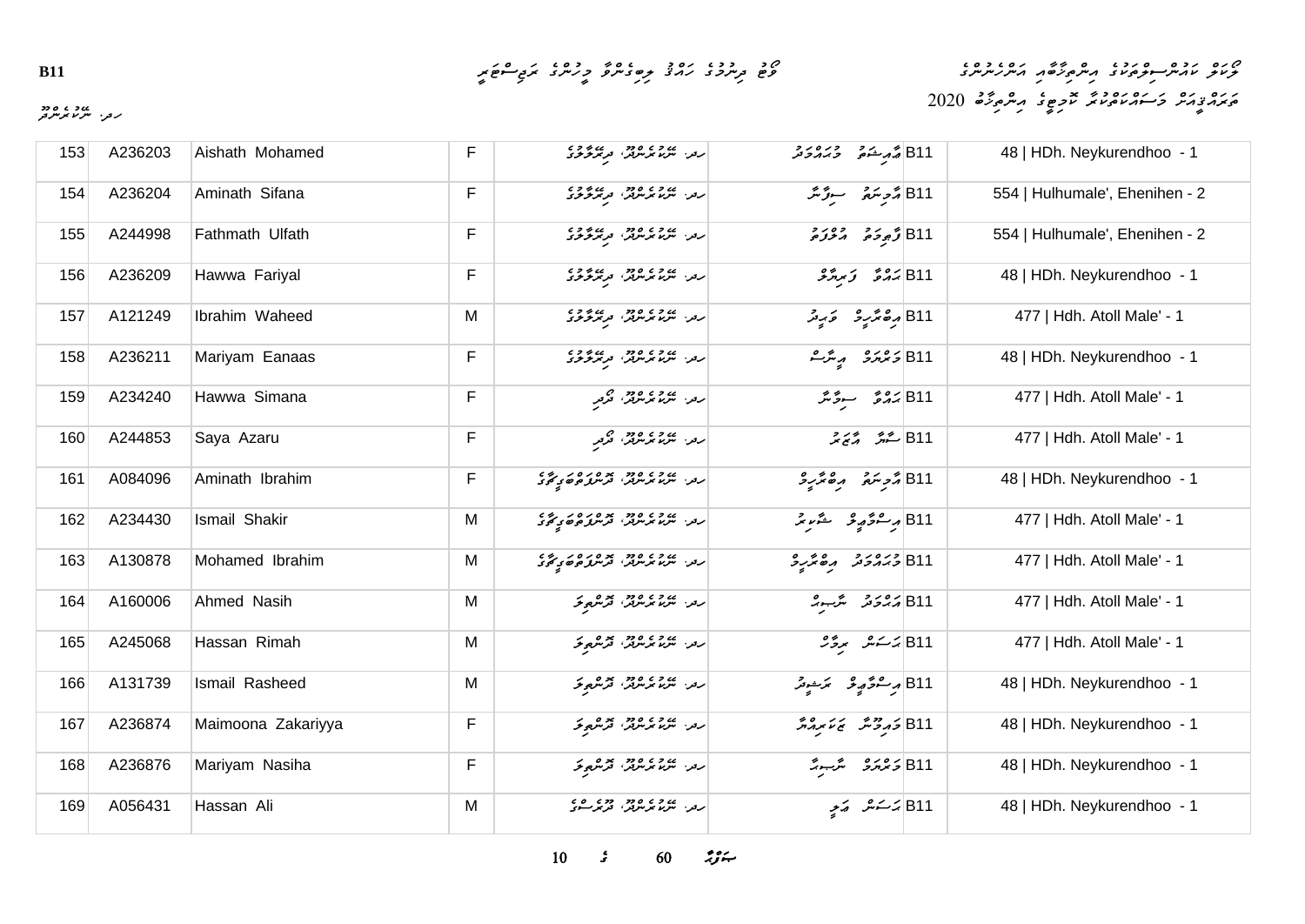*sCw7q7s5w7m< o<n9nOoAw7o< sCq;mAwBoEw7q<m; wBm;vB* م من المرة المرة المرة المرجع المراجع المراجع المراجع المراجع المراجع المراجع المراجع المراجع المراجع المراجع<br>مرين المراجع المراجع المرجع المراجع المراجع المراجع المراجع المراجع المراجع المراجع المراجع المراجع المراجع ال

| 170 | A004003 | Mohamed Shazin       | M           | روز، عروج و و و و و و و و ع<br>روز، عربا مرسوبل، فرمز سوی               | B11 <i>ۇرۇدۇتى</i> ش <sub>ى</sub> م ش               | 477   Hdh. Atoll Male' - 1               |
|-----|---------|----------------------|-------------|-------------------------------------------------------------------------|-----------------------------------------------------|------------------------------------------|
| 171 | A234695 | Ahmed Mohamed        | M           | رد. سرد برمرد. وه وسره و                                                | B11 ג' ג' בג' ביטיב                                 | 566   Villimale' Ehenihen - 1            |
| 172 | A132106 | Aishath Mihureena    | $\mathsf F$ | رور سربر برسرور وه<br>رور سربر برسرور، فرمر و سنر                       | B11  مَدْرِسْدَهْ _ وِرْمِرِسَّر                    | 566   Villimale' Ehenihen - 1            |
| 173 | A234700 | Mausooma Ahmed       | F           | رو. عدد و ده و و و د و .<br>رو. شرید مرسرفر، فرورموستوی                 | B11 كەرجىسى بەر ئەر                                 | 566   Villimale' Ehenihen - 1            |
| 174 | A012941 | Naeema Ahmed         | F           | رو. عدد و ده و و و د و.<br>رو. شرد برسربر، ترو و سو                     | B11 سَمِيعٌ - رَ <sup>م</sup> ِرْدَتْرُ             | 566   Villimale' Ehenihen - 1            |
| 175 | A234699 | Niuma Ahmed          | $\mathsf F$ | رو. عام و عام ده ده مورد و عام و ده د.<br>رو. شریع موسوفر، افزار موسسوی | B11 سرچ که پروتر                                    | 566   Villimale' Ehenihen - 1            |
| 176 | A233171 | Mariyam Abdul Rahman | F           | رى دە دەھەر دەھەرى.<br>رىس شرىر مرسرىس غام قاسىغا ئوغ                   | B11 د وړو د دوه د وو.<br>B11 د بربرو ډه تربربربروبر | 48   HDh. Neykurendhoo - 1               |
| 177 | A237014 | Ahmed Shareef        | M           | ري به د د ه ود .<br>ري سرد برسري الا ي                                  | B11 كەبرى ھەمبەتى                                   | 426   Anantara Resort and Spa Maldives - |
| 178 | A160553 | Aminath Zahira       | F           | ري سي و ۽ ه وو.<br>ري سي مرس بن                                         | B11 مَّ مِسَعَمٍ تَجَ سِمَّد                        | 48   HDh. Neykurendhoo - 1               |
| 179 | A237013 | Fathmath Ziyadha     | F           | رور - 2000 وه.<br>رور - سرما بوسرفر - 2 ي                               | B11 گەجەڭ ئىم ئارتىگە                               | 569   Kulhudhuffushi, Ehenihen-1         |
| 180 | A082880 | Hassan Zakariyya     | M           | رور - 2000 وه.<br>مرفر - سرما مرسوفر - 2 ی                              | B11   يَرْسَدْ مَنْ مَرِيْرِيْرْ                    | 477   Hdh. Atoll Male' - 1               |
| 181 | A082881 | Hawwa Ahmed          | F           | رور سرما بر دود.<br>رور سرما بر سربل المال                              | B11 يَرْدُمُّ - يَرْدُونْر                          | 48   HDh. Neykurendhoo - 1               |
| 182 | A245086 | Ibrahim Shareef      | M           | رور - 2000 وه.<br>مرفر - سرما مرسوفر - 2 ی                              | B11 مەھەر بۇ ھەمرۇ                                  | 48   HDh. Neykurendhoo - 1               |
| 183 | A382434 | Mariyam Riyaza       | F           | رور، سرما برسوبو، المحالي.<br>مرفود: سوما بوسوبو، المحالي.              | B11 كەبۇر <i>ۇ بىر ئۇن</i> ج                        | 48   HDh. Neykurendhoo - 1               |
| 184 | A237015 | Mohamed Shareef      | M           | ري به د د ه ود .<br>ري سرد برسري الا ي                                  | B11  <i>وبروب</i> وتر ش <i>مبوث</i>                 | 426   Anantara Resort and Spa Maldives - |
| 185 | A232720 | Khadheeja Yoosuf     | F           | ر پر د ده ده د ده د م<br>ربر شرد برسربر، مرفز ک                         | B11 كَتَمِيعٌ مَرْتَمَتْرُ                          | 48   HDh. Neykurendhoo - 1               |
| 186 | A151922 | Ahmed Yaasmeen       | M           | ے وے ہجو ہے وہ کے لیے<br>رقب شریع موسیق اوسوفونوں                       | B11   پرچوتر - مرَّسوچِ مَر                         | 106   R. Maduvvari - 1                   |

 $11$  *s* 60  $\frac{2}{3}$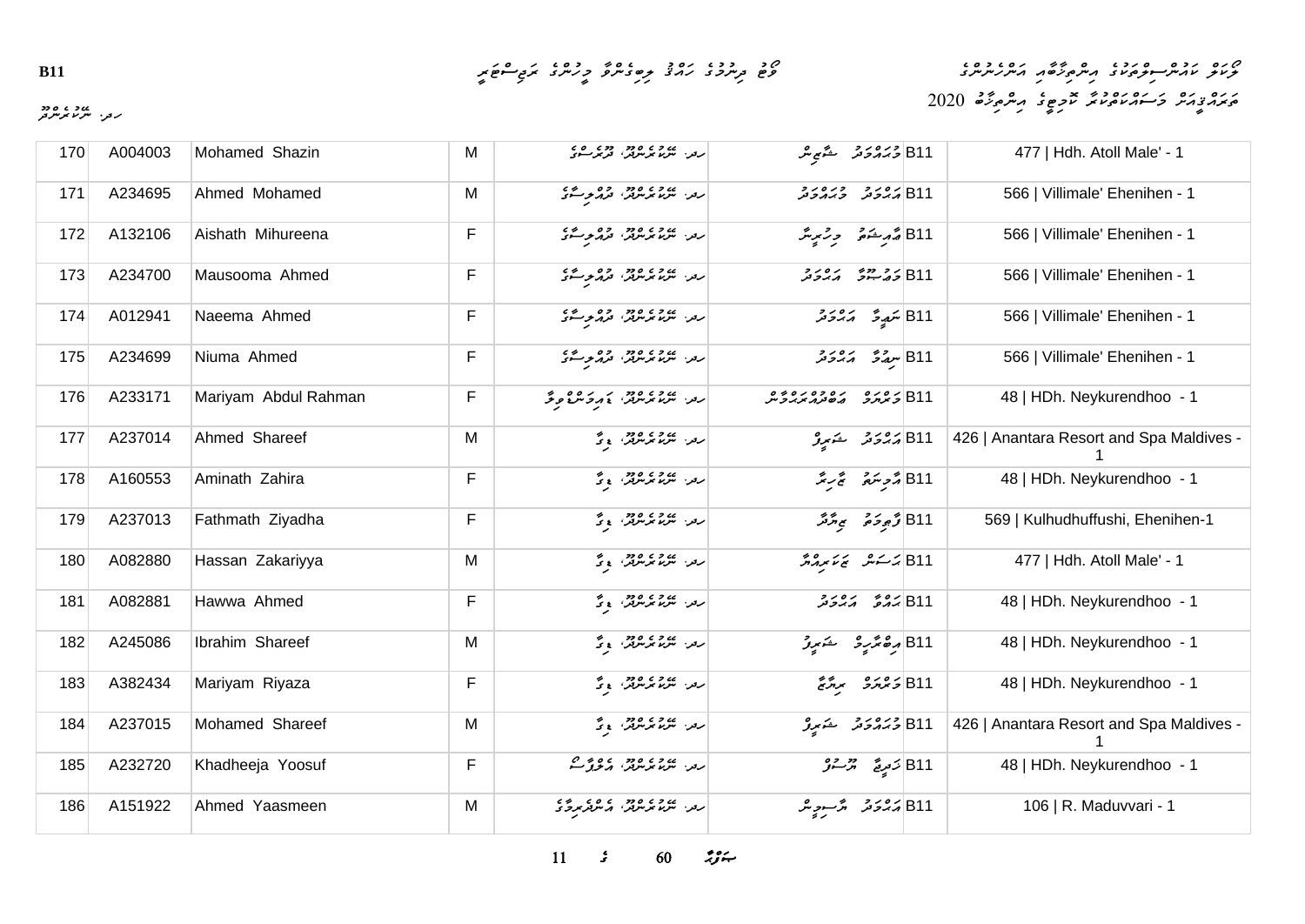*sCw7q7s5w7m< o<n9nOoAw7o< sCq;mAwBoEw7q<m; wBm;vB* م من المرة المرة المرة المرجع المراجع المراجع المراجع المراجع المراجع المراجع المراجع المراجع المراجع المراجع<br>مرين المراجع المراجع المرجع المراجع المراجع المراجع المراجع المراجع المراجع المراجع المراجع المراجع المراجع ال

| 187 | A147615 | Fathimath Sizuna | F           |                                                                           | B11 ۇ <sub>جو</sub> رَة مەسبى مىگە                      | 48   HDh. Neykurendhoo - 1 |
|-----|---------|------------------|-------------|---------------------------------------------------------------------------|---------------------------------------------------------|----------------------------|
| 188 | A044859 | Hussain Ismail   | M           | رور عروم ورود و و و د و و<br>رور شرما مرس بر اگر مرفر مرفر و              | B11 يُرْسَمبِ شَرْمَ مِرْسُوَّ مِرْوْ                   | 48   HDh. Neykurendhoo - 1 |
| 189 | A052794 | Wardha Hussain   | $\mathsf F$ | رو. سربا برس و د د د د د د<br>رو. سربا برس و ، د سربر برو د               | B11 <i>ق ترتگ بر شهر ب</i> ر                            | 48   HDh. Neykurendhoo - 1 |
| 190 | A236198 | Ahmed Asif       | M           | رد. سره برسری مروسرس در در ه                                              | B11 كەردى قەسىرى                                        | 477   Hdh. Atoll Male' - 1 |
| 191 | A153932 | Ali Hussain      | M           | תבני מתו מתוכני תפיתיות בתרים                                             | B11 <i>ھَ۔ ج</i> ڪھيھ                                   | 477   Hdh. Atoll Male' - 1 |
| 192 | A236199 | Hussain Asif     | M           | תבני יותמי מתבני וקים ייתולה באת הם                                       | B11 برسەر بىر گەسبۇ                                     | 477   Hdh. Atoll Male' - 1 |
| 193 | A236195 | Mariyam Sazna    | F           | תבני מתו מתוכני תפיתיות בתרים                                             | B11 كەندىرى سەنى ئىگە                                   | 477   Hdh. Atoll Male' - 1 |
| 194 | A236197 | Mohamed Asif     | M           | גוני יותמי מינור וקים ייתול גורים.<br>גועי יותמי מינורי וקים ייתול גורים. | B11 <i>ۋېزون ۋىبى</i> ۋ                                 | 477   Hdh. Atoll Male' - 1 |
| 195 | A244817 | Aminath Kareema  | $\mathsf F$ | رى سى دە دە دە دە دە دە                                                   | B11 مَّ مِسَمَّى يَسْمِرَّ                              | 48   HDh. Neykurendhoo - 1 |
| 196 | A045339 | Hussain Adam     | M           | رد. سره بر دود به در به ده<br>رد. سره برسرد. برو بروگ                     | B11 پڑے پہ پھر محمد محمد ال                             | 253   ADh. Fenfushi - 1    |
| 197 | A244827 | Ahmed Fizan      | M           | رىر. شەم بەرەم كەيروگۇتى                                                  | B11 كەبرى قىر بويىچە ئىر                                | 48   HDh. Neykurendhoo - 1 |
| 198 | A233570 | Aminath Ristha   | $\mathsf F$ | رىر. شەم تەرەپ كەيرە ئۇنجا                                                | B11 مَّ حِسَمَ <sub>ّة م</sub> ِ سَقَّ                  | 48   HDh. Neykurendhoo - 1 |
| 199 | A233561 | Asiyath Idhrees  | F           | رىر. شرە برىرى كەيرە ئۇي                                                  | B11 مُرْسِ <i>مَرْهْ بِهِ مِ</i> تْرَمِيْ <sup>مْ</sup> | 48   HDh. Neykurendhoo - 1 |
| 200 | A233566 | Fareesha Idrees  | F           | رىر. شرە برىرى كەيرە ئۇي                                                  | B11 زَمِيشَہ پرتَرْمِي <sup>ث</sup>                     | 48   HDh. Neykurendhoo - 1 |
| 201 | A233577 | Hussain Niushad  | M           | رىر. شەم تەرەپ كەيرە ئۇنجا                                                | B11 بر سَمبر مَّر سِمْر مَشْعَر                         | 48   HDh. Neykurendhoo - 1 |
| 202 | A233581 | Mohamed Waheed   | M           | رىر. شرە برەرى كەيرە ئۇي                                                  | B11 <i>ڈیزہ ڈی ق</i> ریتر                               | 477   Hdh. Atoll Male' - 1 |
| 203 | A236308 | Abdulla Areef    | M           | رى شەھ يەھ بەھ بەھ بىرى بولىقى                                            | B11  صَرْحَة مِّلاً  تَدَّمَّ مِرْجَمِعِيْلِ            | 48   HDh. Neykurendhoo - 1 |

 $12$  *s* 60  $\frac{1}{2}$  *s*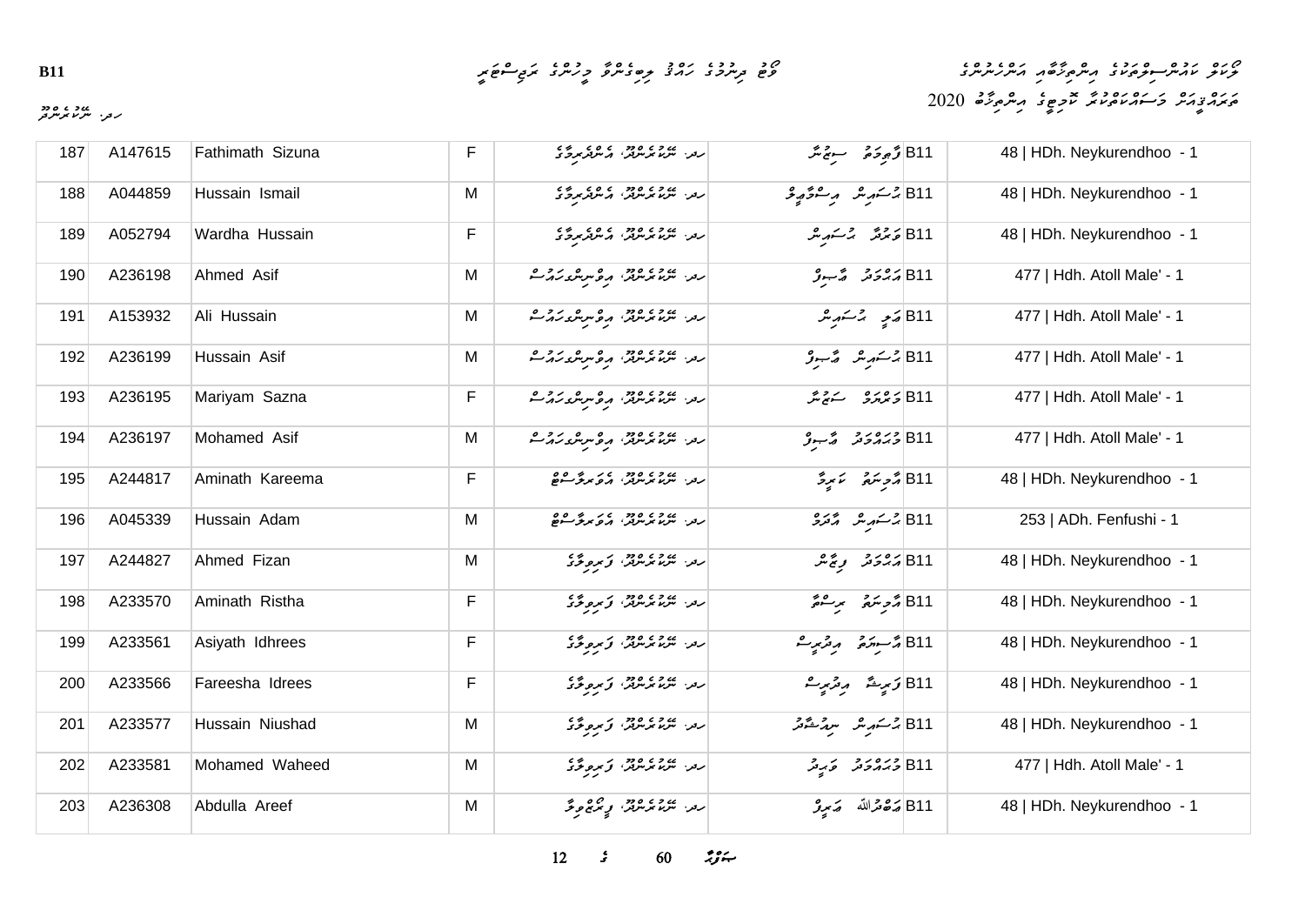*sCw7q7s5w7m< o<n9nOoAw7o< sCq;mAwBoEw7q<m; wBm;vB* م من المرة المرة المرة المرجع المراجع المراجع المراجع المراجع المراجع المراجع المراجع المراجع المراجع المراجع<br>مرين المراجع المراجع المرجع المراجع المراجع المراجع المراجع المراجع المراجع المراجع المراجع المراجع المراجع ال

| 204 | A236312 | Aishath Rishada         | F           | رىر. شرىر مەدە بەرگە بولۇ                                                     | B11 صَّەبِسْتَمَّةً مِّ سَّمَّةً                    | 99   R. Dhuvaafaru - 1         |
|-----|---------|-------------------------|-------------|-------------------------------------------------------------------------------|-----------------------------------------------------|--------------------------------|
| 205 | A236315 | Aminath Risana          | F           | رى شەم دەم بورگە بول                                                          | B11 مَّ حِسَمَ مِ سَمَّسَّ                          | 477   Hdh. Atoll Male' - 1     |
| 206 | A236309 | Fathimath Riyasa        | F           | رى شەم دەم بورگە بول                                                          | B11 ژَّجِرَةَ مِتَرَسَّةَ                           | 477   Hdh. Atoll Male' - 1     |
| 207 | A236311 | Hussain Niushad         | M           | رى شرە بوھۇس بولىرى ئولى                                                      | B11 پر کے <sub>می</sub> ر میں سرچ شوٹر              | 704   Angsana Velaavaru-1      |
| 208 | A001680 | Ibrahim Hussain         | M           | رى سىم دە مەددە ئەس ئەس ئىلىمى ئەس                                            | B11 بر <i>ەنڈر ب</i> و میں شرید                     | 477   Hdh. Atoll Male' - 1     |
| 209 | A245043 | Maryam Risna            | $\mathsf F$ | رو. عدد ۱۵۵۵ و. ۵۵<br>رو. شرا مرس ترکم و مربع و م                             | B11 5عەدى برىش <i>ى</i> گ                           | 477   Hdh. Atoll Male' - 1     |
| 210 | A245160 | Fathmath Raushan Inzaan | F           | رىر. شرىق دەچەر ئەرەپچە                                                       | B11 <i>أَدْوِدَهْ مَدْيَسْوَمْه مِ</i> سْمَةً مِّرَ | 554   Hulhumale', Ehenihen - 2 |
| 211 | A146784 | Inzaan Moosa            | M           | رى ئەدەبەي ئەرە                                                               | B11 مريم پھڻ ھيڪ                                    | 554   Hulhumale', Ehenihen - 2 |
| 212 | A245157 | Mohamed Inaan Inzaan    | M           | رى ئەمەمەت كېرىدۇ.                                                            | B11 <i>دېمم</i> ونه <sub>م</sub> ېتر مرسمځمر        | 554   Hulhumale', Ehenihen - 2 |
| 213 | A233194 | Aminath Mufeedha        | F           | رىر. شرىدىرىدى. ۋىرەپتر                                                       | B11 مَّ مِسَمَّى تَحْرِمَّدُ                        | 316   L. Fonadhoo - 3          |
| 214 | A233204 | Fathimath Sana          | F           | رىر. شرىدىرىدى. ۋىرەپتر                                                       | B11 <i>وُّهِ دَهْ</i> سَکَّر                        | 316   L. Fonadhoo - 3          |
| 215 | A233048 | Hassan Abdul Rahman     | M           | رە. شەم بەرە ئۇرۇش                                                            | B11 ئەسەھ مەھ <i>ەرەمەر ۋە</i> ر                    | 747   Heritance Aarah-1        |
| 216 | A233199 | Mohamed Wasif           | M           | رە. شەم بەرە ئۇرۇش                                                            | B11 <i>ۋېزودىق</i> قرىبور                           | 153   K. Huraa - 2             |
| 217 | A245163 | Ahmed Maa'dh            | M           | رد. مرد و و و و و و و و<br>رد. مرد برمردن و و و و                             | B11 كەبرى قىر ئەرگەنگە                              | 48   HDh. Neykurendhoo - 1     |
| 218 | A348241 | Thohira Usman           | F           | رد. مورد ورود و و و و و و<br>رد. مورد برس در و و و و                          | B11 پُرِيرٌ پِرُ وُچُرَ پُر                         | 48   HDh. Neykurendhoo - 1     |
| 219 | A233428 | Hamid Aboobakur         | M           | رد. عروم ۱۶۵ و و ۶۶<br>رد. شر <i>ما بر</i> سربر، ک <i>ر</i> سرپرسی            | B11 بَرْحِ مَدْ 1947 بَرْ                           | 48   HDh. Neykurendhoo - 1     |
| 220 | A122894 | Abdul Sattar Ali        | M           | راور، ان و و و و و و و و و و و و و و<br>اراور، اسریما مرسولگر، انج مری سولترس | B11 كەھەرمەم كەم                                    | 477   Hdh. Atoll Male' - 1     |

*rgg*<br>مر<sub>قو</sub>، *سم ما بوسر ق*ر

 $13$  *s* 60  $23$   $\div$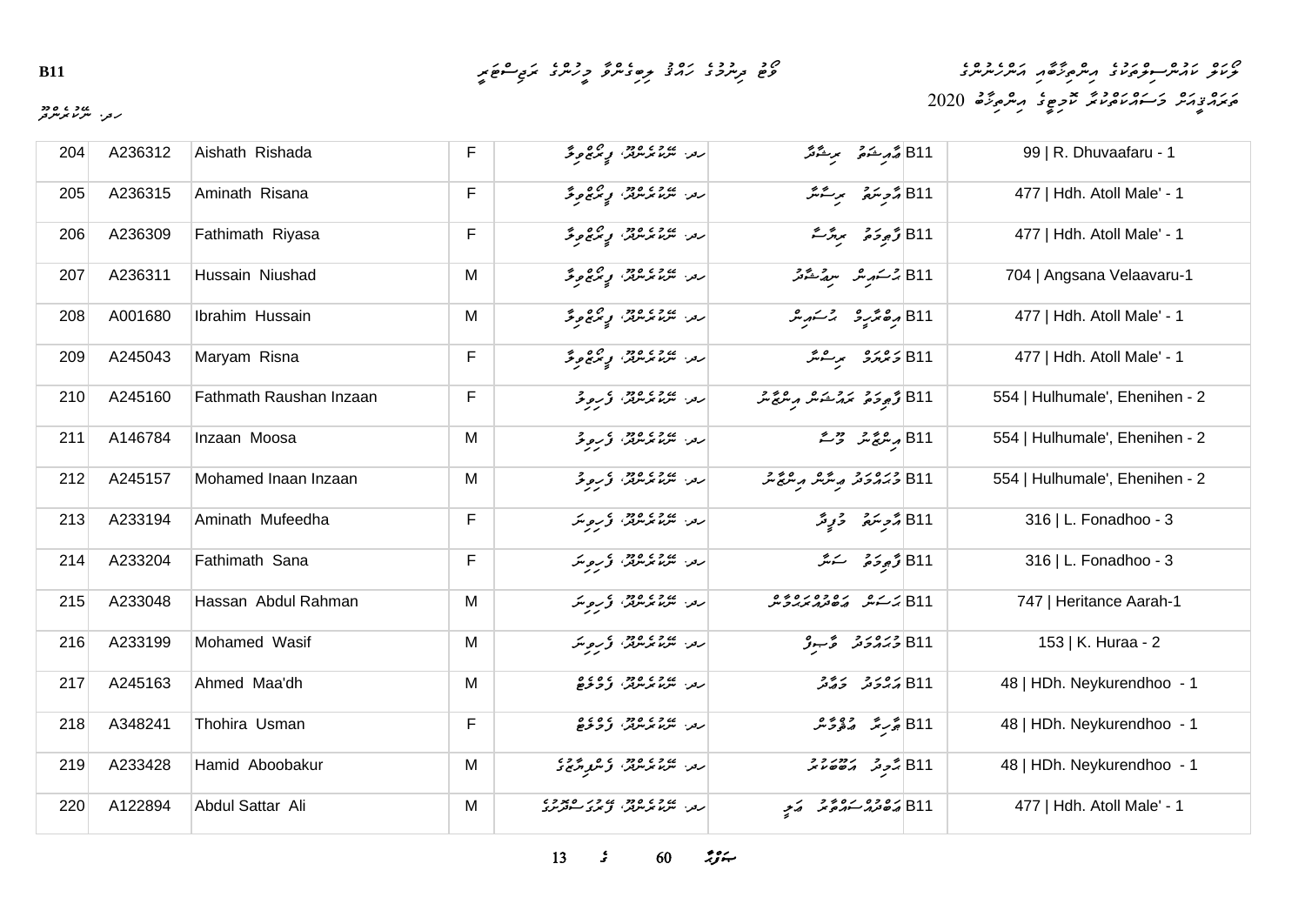*sCw7q7s5w7m< o<n9nOoAw7o< sCq;mAwBoEw7q<m; wBm;vB* م من المسجد المسجد المسجد المسجد المسجد العام 2020<br>مسجد المسجد المسجد المسجد المسجد المسجد المسجد المسجد المسجد ال

## *rgg*<br>مر<sub>قو</sub>، *سم ما بوسر ق*ر

| 221 | A232191 | Adam Akuram       | M            | ر اور ۱۶۵۰ تا ۶۶۵۰ تا ۶۶ در ۲۶۵۰ تا ۶۶<br>راور امریز مرسرون از مرد سوترس                                           | B11 څخه د مشتر <del>و</del>                          | 48   HDh. Neykurendhoo - 1               |
|-----|---------|-------------------|--------------|--------------------------------------------------------------------------------------------------------------------|------------------------------------------------------|------------------------------------------|
| 222 | A232179 | Ali Hassan        | M            | ے وے مودے ہے وہ مصوبے<br>مرتب: شریع موسوفین کو مودے سنوفیزیوری                                                     | B11  كەبىي - ئەس <i>ەنل</i> ى                        | 48   HDh. Neykurendhoo - 1               |
| 223 | A232186 | Aminath Sizleen   | F            | ران - شهر و ده - ده و در ان در و د و د<br>- در اند اند در اند به سرگر در اند اند بران اند اند بران و در اند بران و | B11  مُرْحِسَمُ مِسْتَمْحِيشُ                        | 48   HDh. Neykurendhoo - 1               |
| 224 | A232189 | Ibrahim Akram     | M            | ے وے ہ وہ ہے وہ ہے وہ ہو وے<br>برقر: اس ماہ مرس قرائم کی مرکز سندھرس                                               | B11 مەھەمگەيى ئەممىدى B11                            | 48   HDh. Neykurendhoo - 1               |
| 225 | A244770 | Ramza Ali         | F            |                                                                                                                    | B11  ترویج کامی                                      | 48   HDh. Neykurendhoo - 1               |
| 226 | A244767 | Waleeda Ali       | $\mathsf{F}$ | ے وے ہ وو ہے ور ہے وے وہ<br>برقر: اس لا موسوقر) او مور اسوقرس                                                      | B11  <sub>حکم</sub> وتر ک <i>ے ی</i>                 | 48   HDh. Neykurendhoo - 1               |
| 227 | A244776 | Aishath Amaan     | F            | رو. 2010 و ده.<br>رو. سرما برسرفر، و سری                                                                           | B11 مەم ئىق ئەرگە بىر                                | 554   Hulhumale', Ehenihen - 2           |
| 228 | A232334 | Aishath Mohamed   | $\mathsf{F}$ | رو. عدد ۲۵ وو.<br>رو. سرما مرس تر                                                                                  | B11 مُصِيمَة وَيَدْوَمَرْ                            | 554   Hulhumale', Ehenihen - 2           |
| 229 | A070870 | Ali Ibrahim       | M            | رو. عربر و و و و د د د و ع<br>رو. سربر برسربر، و سرو                                                               | B11  ر <sub>َح</sub> م په محرکت ک                    | 426   Anantara Resort and Spa Maldives - |
| 230 | A231755 | Fathimath Ali     | F            | رد. عدد دی وجود و سره و دی<br>رد. شر <i>ه برس</i> رد. و سرو سر <i>و</i> د                                          | B11 <i>وُجوحَ</i> هُ صَعِ                            | 48   HDh. Neykurendhoo - 1               |
| 231 | A232203 | Aishath Ameera    | $\mathsf F$  | رد. عربه برسری و سربرگری                                                                                           | B11 مَگْرِسْتَمْ مَرْحِبَّدُ                         | 477   Hdh. Atoll Male' - 1               |
| 232 | A232197 | Ali Yahuyaa       | M            | رد. عربه برسری و سربرگری                                                                                           | B11 کھیے میر پڑھ                                     | 48   HDh. Neykurendhoo - 1               |
| 233 | A369076 | Fathimath Naira   | F            | رد. عروج وود. و سربرگری                                                                                            | B11 <i>وَّج</i> وحَ <sup>مِ</sup> سَمَدِيَّر         | 48   HDh. Neykurendhoo - 1               |
| 234 | A232207 | Haleemath Sameera | $\mathsf{F}$ | رد. عرد دور ود.<br>دو. شرد برس و سربرگر                                                                            | B11 كەمچە ئەھرىگە                                    | 48   HDh. Neykurendhoo - 1               |
| 235 | A232213 | Hassan Amir       | M            | رد. عرد و و و و سربرگری                                                                                            | B11   پرستر می محب جری                               | 477   Hdh. Atoll Male' - 1               |
| 236 | A232206 | Hawwa Amira       | $\mathsf F$  | رد. عروج وود. و سربرگری                                                                                            | B11 بَرْدُوَّ مَّ حِبَّرَ                            | 477   Hdh. Atoll Male' - 1               |
| 237 | A232208 | Ibrahim Zameer    | M            | رد. عروج وود. و سربرگری                                                                                            | B11 بر <i>ے پڑر ب</i><br>11 بر <i>ے پڑر</i> و سکوپٹر | 48   HDh. Neykurendhoo - 1               |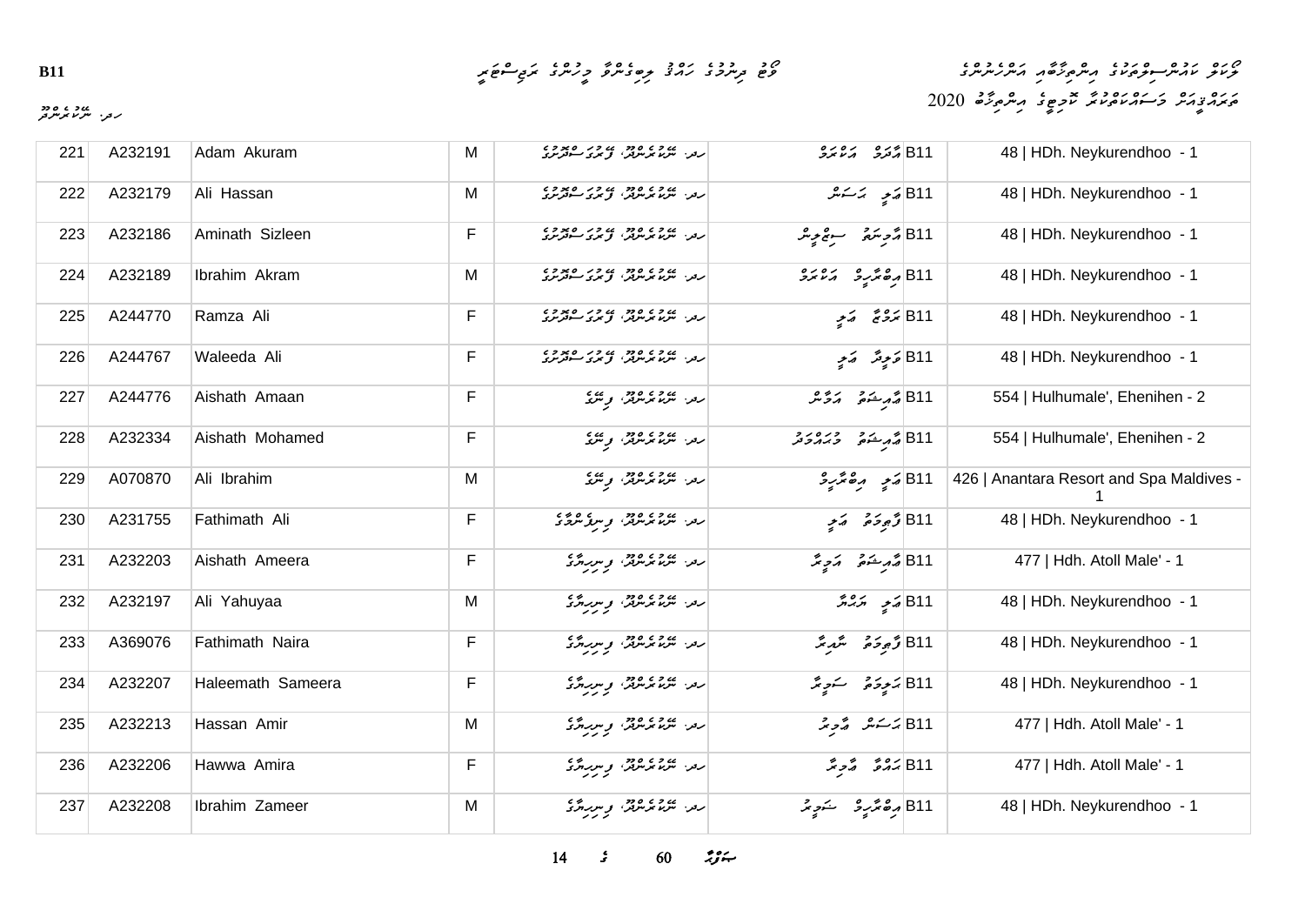*sCw7q7s5w7m< o<n9nOoAw7o< sCq;mAwBoEw7q<m; wBm;vB 2020<sup>, م</sup>وسر در مدد مدرج به مدرم مقرم قرار 2020*<br>موسر المستقرم المستقرم المستقرم المستقرم المستقرم المستقرم المستقرم المستقرم المستقرم المستقرم المستقرم المستقر

| 238 | A232217 | Khadeeja Shaira      | F           | رىر. ئىزر ئەدە يەر ئەر ئەر                                                            | B11 كَمَعِيضَ هُمْ - مُشْهَمَدِ مُدَّ           | 48   HDh. Neykurendhoo - 1 |
|-----|---------|----------------------|-------------|---------------------------------------------------------------------------------------|-------------------------------------------------|----------------------------|
| 239 | A232210 | Mariyam Zameera      | $\mathsf F$ | رد. عرد ۱۶۵۲ و سربرگری                                                                | B11   <i>5 بُرْہُ ڈُ</i> سُجِ بُرُ              | 48   HDh. Neykurendhoo - 1 |
| 240 | A232220 | Mohamed Thohir       | M           | رو. عام ۱۵۵۶ و.<br>رو. شر، برسرفر، و سربرمرد                                          | B11  <i>وبروونز پي پ</i> ر                      | 48   HDh. Neykurendhoo - 1 |
| 241 | A244772 | Naura Ali            | F           | رد. عروج وود.<br>رد. عرو برسرتر، و سربر برد                                           | B11  سَمَ <i>دُ مَدَّ وَ</i> ح                  | 477   Hdh. Atoll Male' - 1 |
| 242 | A393028 | Ahmed Sajidh         | M           | رو. ۶۵ و ۶ و ۶۵ و ۶<br>رو. شرد برس و کو برس                                           | B11 كەثرى قىر سىگە يەتر                         | 48   HDh. Neykurendhoo - 1 |
| 243 | A244980 | Aishath Layal        | $\mathsf F$ | رور عاده ده ده ده وران<br>رور شرد برس در و مرس                                        | B11 مَگْرِسْتَمْ وَمَرَوْ                       | 477   Hdh. Atoll Male' - 1 |
| 244 | A236104 | Mariyam Mohamed      | F           | رو. عروج و و و و و و ع<br>رو. شر <i>و برس</i> ربر، ت <sub>ر</sub> م برسر <sub>ک</sub> | B11 كەبەر بەرگە دىر بەر                         | 48   HDh. Neykurendhoo - 1 |
| 245 | A236116 | Mohamed Shahid       | M           | رو. عربه و ده و و و و و د<br>رو. شربه برسربر، و و برسرد                               | B11 <i>وُبَرُهُ وَبَوْ</i> سُنَّمَ <i>رِيلُ</i> | 477   Hdh. Atoll Male' - 1 |
| 246 | A236111 | Thulshooma Zakariyya | F           | رد. عاده ده دو ده ده.<br>رد. شرد برس د                                                | B11 <sub>جۇ</sub> رىيىتى تەرىكىدىگە             | 48   HDh. Neykurendhoo - 1 |
| 247 | A244777 | Fathimath Sausan     | $\mathsf F$ | رد. به ده ۱۶۵ و.<br>رد. سرد برسربر، و پر                                              | B11 ۇ <sub>جو</sub> رَى <sub>م</sub> سَوْسَىش   | 477   Hdh. Atoll Male' - 1 |
| 248 | A348536 | Hassan Vilsaan       | M           | رد. عدد ۱۶۵۲.<br>رد. سرد برسربر، و پر                                                 | B11   پرسکان <sub>جا</sub> ثوسائیس              | 477   Hdh. Atoll Male' - 1 |
| 249 | A358843 | Hussain Shiruhaan    | M           | رد. عدد ۱۶۵۲.<br>رد. سرد برسربر، و پر                                                 | B11 پرڪيريش جو <i>پرنڙينل</i>                   | 477   Hdh. Atoll Male' - 1 |
| 250 | A132748 | Mohamed Waheed       | M           | رد. برده ۵۶۵ ور                                                                       | B11 <i>وُبَرُوْدَوْ کَهِ بِ</i> تْر             | 155   K. Hinmafushi - 2    |
| 251 | A232753 | Zahidha Abdul Rahman | F           | رىد. شەم بەرىسى بەرگە                                                                 | B11 تج بەنگە ئەھەرمەمەر قىش                     | 477   Hdh. Atoll Male' - 1 |
| 252 | A244943 | Ahmed Zidhan         | M           | رى سى دى ەدە بەنج                                                                     | B11 كەش <sup>ى</sup> قىر سى تەرىش               | 477   Hdh. Atoll Male' - 1 |
| 253 | A234886 | Aishath Fazna        | F           | رد. بیروه ودو                                                                         | B11 مَگْرِسْتَعْرِ كَرْمِيْرَ                   | 112   R. Fainu - 1         |
| 254 | A234888 | Aminath Looza        | F           | رو. سرد برود. ویچ                                                                     | B11 مَّ مِسَمَّدٍ مَحَمَّ                       | 48   HDh. Neykurendhoo - 1 |

 $15$  *s* 60  $\frac{2}{3}$   $\frac{2}{3}$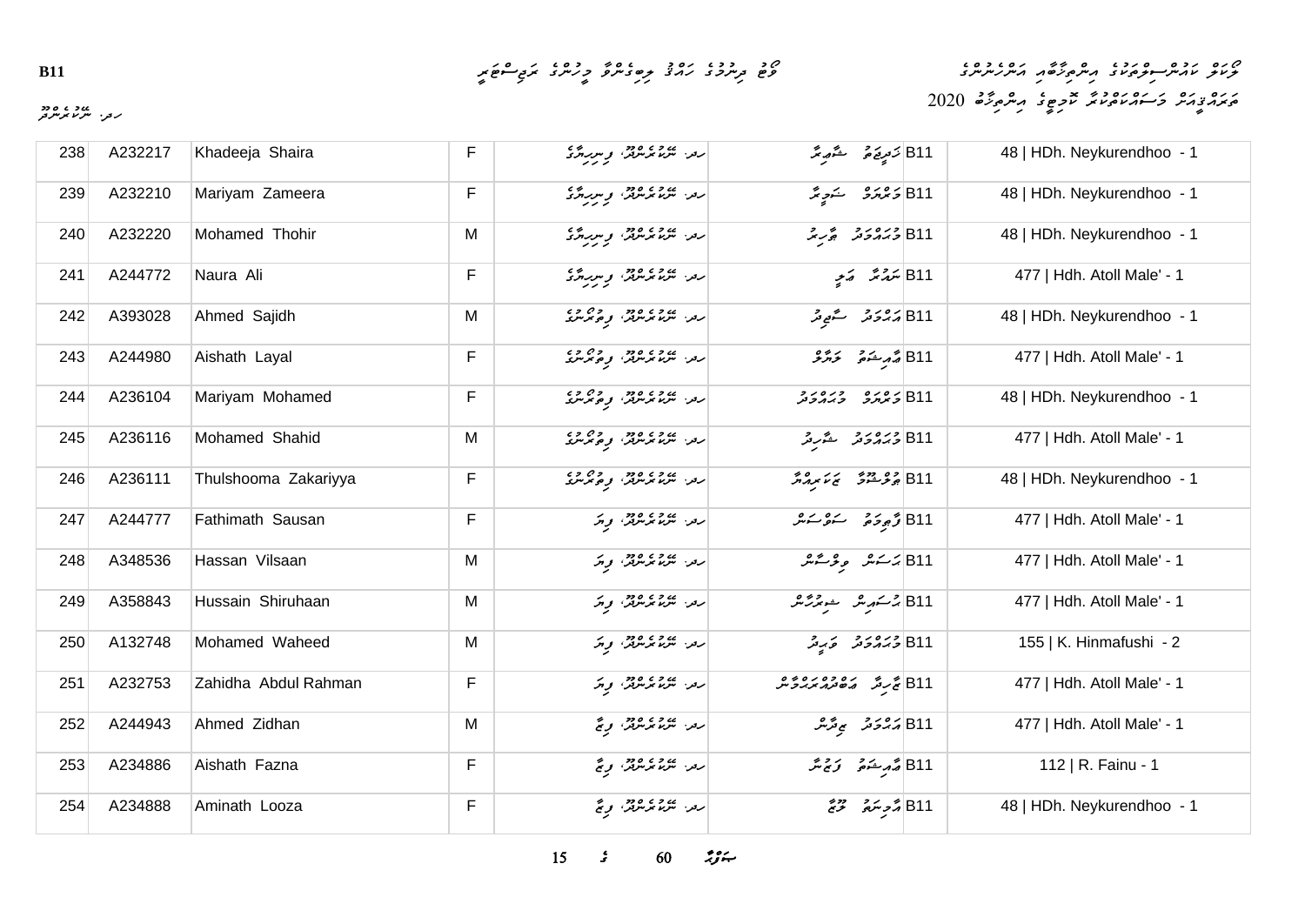*sCw7q7s5w7m< o<n9nOoAw7o< sCq;mAwBoEw7q<m; wBm;vB* م من المرة المرة المرة المرجع المراجع المراجع المراجع المراجع المراجع المراجع المراجع المراجع المراجع المراجع<br>مرين المراجع المراجع المرجع المراجع المراجع المراجع المراجع المراجع المراجع المراجع المراجع المراجع المراجع ال

| 255 | A234891 | Hassan Shifau       | M | رو. م <i>ی و ه وو.</i><br>رو. مرد برمرود. و بخ                     | B11 بَرَسَہْ مُس <i>وَّة</i>             | 658   COMO Maalifushi-1        |
|-----|---------|---------------------|---|--------------------------------------------------------------------|------------------------------------------|--------------------------------|
| 256 | A234882 | Hawwa Zakariyya     | F | رو. سره برسوو. و چ                                                 | B11 بَرْدَةَ بِيَ مَدِرْدَّ              | 48   HDh. Neykurendhoo - 1     |
| 257 | A042755 | Hussain Saud        | м | رو. سره بره ود.<br>رو. سره برسربر، ونج                             | B11 پر کے مدار دیے ج                     | 284   Dh. Kudahuvadhoo - 1     |
| 258 | A121656 | Mariyam Rasheeda    | F | رد. بیره ۵۶۵ ور                                                    | B11  <i>وَ بُرْدَة</i> كَرَسُوِيْرُ      | 477   Hdh. Atoll Male' - 1     |
| 259 | A234894 | Mohamed Hussain     | M | رو. سره برسرو. و پر<br>رو. سره برسرو. و پخ                         | B11  <i>جەمەدەرىكە بەسەمبەنل</i> ە       | 477   Hdh. Atoll Male' - 1     |
| 260 | A236340 | Abdulla Sifaz       | M | رور، سربا بره دور، دوره در دوره<br>رور، سربا برسرفر، فرخره بربر در | B11  بَرْحْدَثَرْاللَّهُ بِ مِوَّجْ      | 477   Hdh. Atoll Male' - 1     |
| 261 | A236343 | Adam Nihzaaz        | M | رى يەد ، ەەد ەسىرىدە ھ                                             | B11 ۾ ترو سرچيني                         | 477   Hdh. Atoll Male' - 1     |
| 262 | A236344 | Aminath Ali         | F | رد. عدد دور و در در د و<br>رد. شرید مرس بر و برخ مرتزار ب          | B11  مَّرْسِتَهُ * مَرْمٍ                | 145   K. Kaashidhoo - 2        |
| 263 | A141551 | Fathimath Athifa    | F | رور، سربا بره دور، دوره در دوره<br>رور، سربا برسرفر، فرخره بربر در | B11 زَّجِ دَمَ صَّج رَّ                  | 477   Hdh. Atoll Male' - 1     |
| 264 | A166997 | Haleema Sulaiman    | F | رى سى د ، ە د ، ە ئەر بەر د ھ                                      | B11  يَروِدَّ         يَرْ يَروِدَّ بْرُ | 48   HDh. Neykurendhoo - 1     |
| 265 | A236339 | Zubaida Ali         | F | رى شەھ يەھ ھەم بەر بەر بەر                                         | B11 تج <i>ھوتڈ مک</i> ج                  | 48   HDh. Neykurendhoo - 1     |
| 266 | A041778 | Abdul Matheen Moosa | M | رى مەدەبەدە بىر دە<br>رى شرىر بىرلىرى كەسرىگەن                     | B11 رَەمزىر تورىش تۇرىم                  | 554   Hulhumale', Ehenihen - 2 |
| 267 | A233758 | Aishath Eeman       | F | رتر به دوه بر ده.<br>رتر شر <i>نا بر</i> سرتر و سر <i>و</i> ک      | B11 مَگرِ مِشَمَّ – رِگَ مَر             | 554   Hulhumale', Ehenihen - 2 |
| 268 | A234097 | Fathimath Zoona     | F | رىر. شرىر برەدە. بولىرى ئ                                          | B11 <i>وَّج</i> وحو مَح مَّرَ            | 48   HDh. Neykurendhoo - 1     |
| 269 | A244840 | Mohamed Im'aan      | M | رو. برنام و ده ده به در دارد.<br>رو. شریا مرس در از سرچ ک          | B11 <i>ڈیزویز بوڈنگ</i>                  | 554   Hulhumale', Ehenihen - 2 |
| 270 | A011799 | Ahmed Zaheen        | M | ربر. عدد ده ده ده ده و.<br>ربر. شر <i>با بر</i> سربر، و برو ش      | B11 كەبۇن قەرىپ قىلىرىنىڭ ئەرەپ ئاس      | 477   Hdh. Atoll Male' - 1     |
| 271 | A233906 | Mohamed Zimam       | M | ربر، عروج ووجع ووجعو<br>ربر، ش <i>ریا پرسر</i> بر، ولول ش          | B11 <i>وَبَرْدُوَنْوَ</i> بِمِرُّرْتُو   | 477   Hdh. Atoll Male' - 1     |

 $16$  *s* 60  $23$   $\div$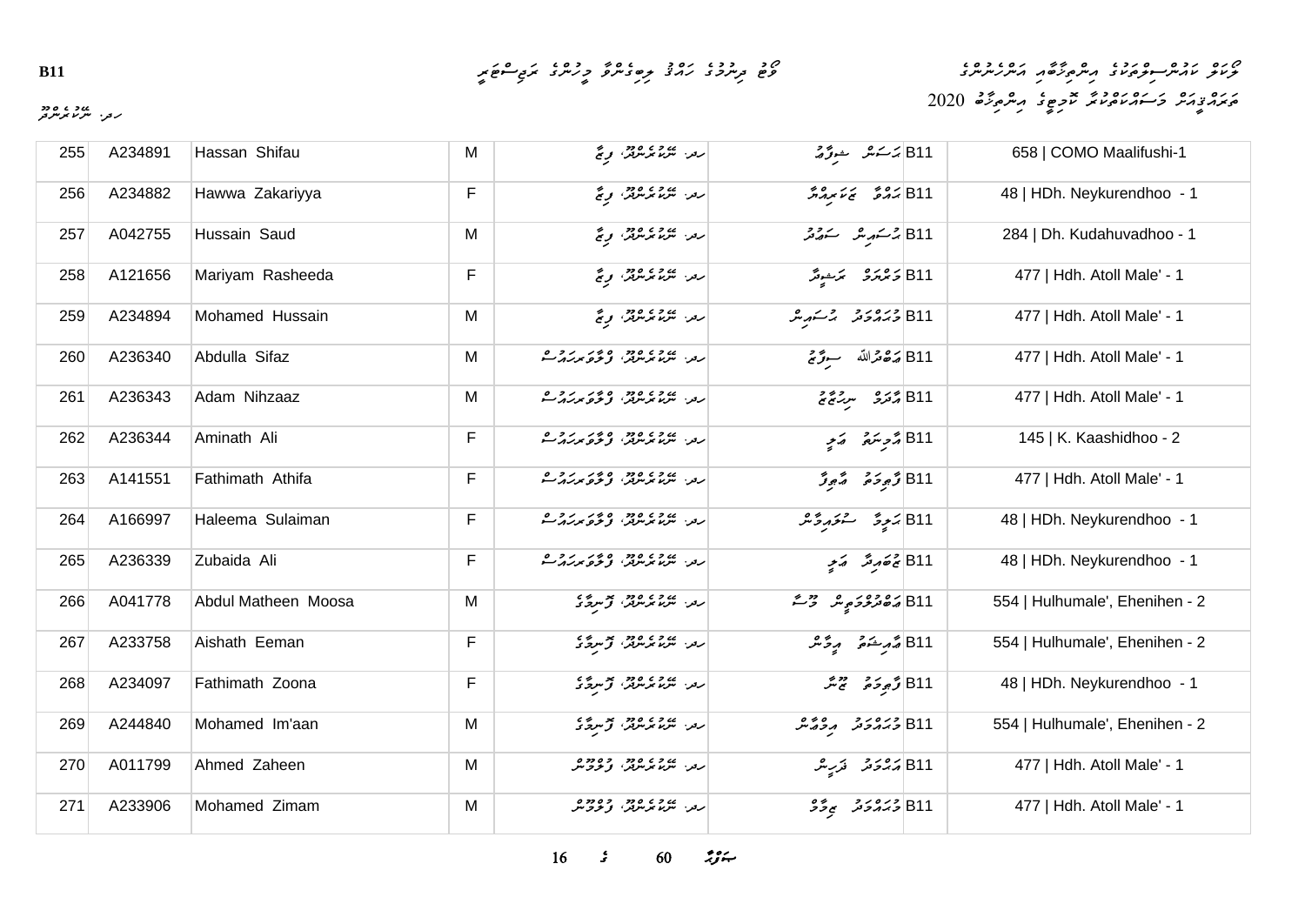*sCw7q7s5w7m< o<n9nOoAw7o< sCq;mAwBoEw7q<m; wBm;vB* م من المرة المرة المرة المرجع المراجع المراجع المراجع المراجع المراجع المراجع المراجع المراجع المراجع المراجع<br>مرين المراجع المراجع المرجع المراجع المراجع المراجع المراجع المراجع المراجع المراجع المراجع المراجع المراجع ال

| 272 | A231757 | Mariyam Ibrahim      | F           | ری عصوم وجود برند می<br>برابر انگریزیون است کارگروی                                                                                                             | B11  <i>دیمبرڈ م</i> ی ٹربرڈ                                                                         | 48   HDh. Neykurendhoo - 1 |
|-----|---------|----------------------|-------------|-----------------------------------------------------------------------------------------------------------------------------------------------------------------|------------------------------------------------------------------------------------------------------|----------------------------|
| 273 | A231754 | Ali Niyaz            | M           |                                                                                                                                                                 | B11 رَمِ سِرَمَّ ج                                                                                   | 48   HDh. Neykurendhoo - 1 |
| 274 | A076450 | Fathimath Mamdhooha  | F           | رور مورد و و دو.<br>رور شرد برسرتر، <sub>کم</sub> برد برد                                                                                                       | B11 وَجِعَة وَوَمَرْيَرُ                                                                             | 477   Hdh. Atoll Male' - 1 |
| 275 | A160335 | Ibrahim Hussain      | M           | رور عروم و و و .<br>رور شریع برسرفر) و برپوتری                                                                                                                  | B11 مەھەردى بىر ئەسەمبىر                                                                             | 48   HDh. Neykurendhoo - 1 |
| 276 | A050572 | Mohamed Niyaz        | M           | رور است و ه ه و و .<br>ارور اسر داد مرس و در است و بر داد .                                                                                                     | B11 دېرونو سرگړي                                                                                     | 477   Hdh. Atoll Male' - 1 |
| 277 | A115738 | Ummu Salma           | $\mathsf F$ | رو. ده و ده ود.<br>رو. شرح مرس فران و مربو مرد                                                                                                                  | B11 رُدُوْ سَوْوُ                                                                                    | 477   Hdh. Atoll Male' - 1 |
| 278 | A233632 | Zuhura Usman         | F           | رد. عرد ۱۶۵۲ و قریبی                                                                                                                                            | B11 تح <sup>ري</sup> گ - مڤروَ تر                                                                    | 48   HDh. Neykurendhoo - 1 |
| 279 | A232882 | Abdul Latheef Ismail | M           | رور، عروم وروبا درم ورو<br>رور، مرد برسرفر، <sub>کی</sub> بر بر سوچ                                                                                             | B11  مەھەرمىق بور مەمەر ئىسىمىدىنى ئىسىمىدىكى ئاسىمىدىكى ئىسىمىت ئىسىمىدىكى ئىسىمىدىكى ئاساسىيەت ئىس | 48   HDh. Neykurendhoo - 1 |
| 280 | A232898 | Aishath Sazeela      | $\mathsf F$ |                                                                                                                                                                 | B11 مَگْرِسْتَمْ کُمْ سَمَعٍ مَ                                                                      | 477   Hdh. Atoll Male' - 1 |
| 281 | A232899 | Ali Sameen           | M           | رود اس ده و ده در در ۵ ۵ و و<br>رود اسر در مرسومی                                                                                                               | B11 ڪيو گھي گھ                                                                                       | 477   Hdh. Atoll Male' - 1 |
| 282 | A232896 | Fathimath Fazna      | F           | رور سربر بره دو در در ۵۵<br>روز سربر برسرفر، <sub>کی</sub> بر بر ص                                                                                              | B11 تَ <i>وْجِوَجُو تَوَجَّ</i> مَّد                                                                 | 48   HDh. Neykurendhoo - 1 |
| 283 | A232902 | Hawwa Shifana        | F           | رور سربر بره دو در در ۵۵<br>روز سربر برسرفر، <sub>کی</sub> بر بر ص                                                                                              | B11  يَرْدُمُ - حَوِرٌ مَّر                                                                          | 477   Hdh. Atoll Male' - 1 |
| 284 | A232893 | Hussain Siyah        | M           | رود اس ده و ده در در ۵ ۵ و و<br>رود اسر در مرسومی                                                                                                               | B11 بڑے م <i>ربٹر</i> س <i>ے مرگز</i>                                                                | 452   Maafushi Jail - 1    |
| 285 | A244793 | Mariyam Soafiya      | F           | رود عروف دو در در ۵۵<br>رود عروبر برسرود <sub>کی</sub> در بر سوچ                                                                                                | B11 ى <i>زىرى شېر</i> ى <i>گ</i>                                                                     | 477   Hdh. Atoll Male' - 1 |
| 286 | A232886 | Thaufeega Hussain    | F           | رور، عروج وجود العراق والمحمد المعروب والمحمد<br>المحمد المسرح المحمد المحمد المحمد المحمد المحمد المحمد المحمد المحمد المحمد المحمد المحمد المحمد المحمد المحم | B11   <i>ەق بوقى</i> جەستى <i>ر بىر</i>                                                              | 48   HDh. Neykurendhoo - 1 |
| 287 | A244800 | Zack Ahmed           | M           | رور، عروم وروبا درم ورو<br>رور، مرد برسرفر، <sub>کی</sub> بر بر سوچ                                                                                             | B11 ين پر مركز تر                                                                                    | 477   Hdh. Atoll Male' - 1 |
| 288 | A232287 | Abdul Shakoor Ali    | M           |                                                                                                                                                                 | B11 كەھەر مەدەرە بىر كەمبە                                                                           | 48   HDh. Neykurendhoo - 1 |

*ro c 3 cc*<br>ر<sub>قر</sub>. *سر ما برس قر* 

 $17$  *s* 60  $23$   $\div$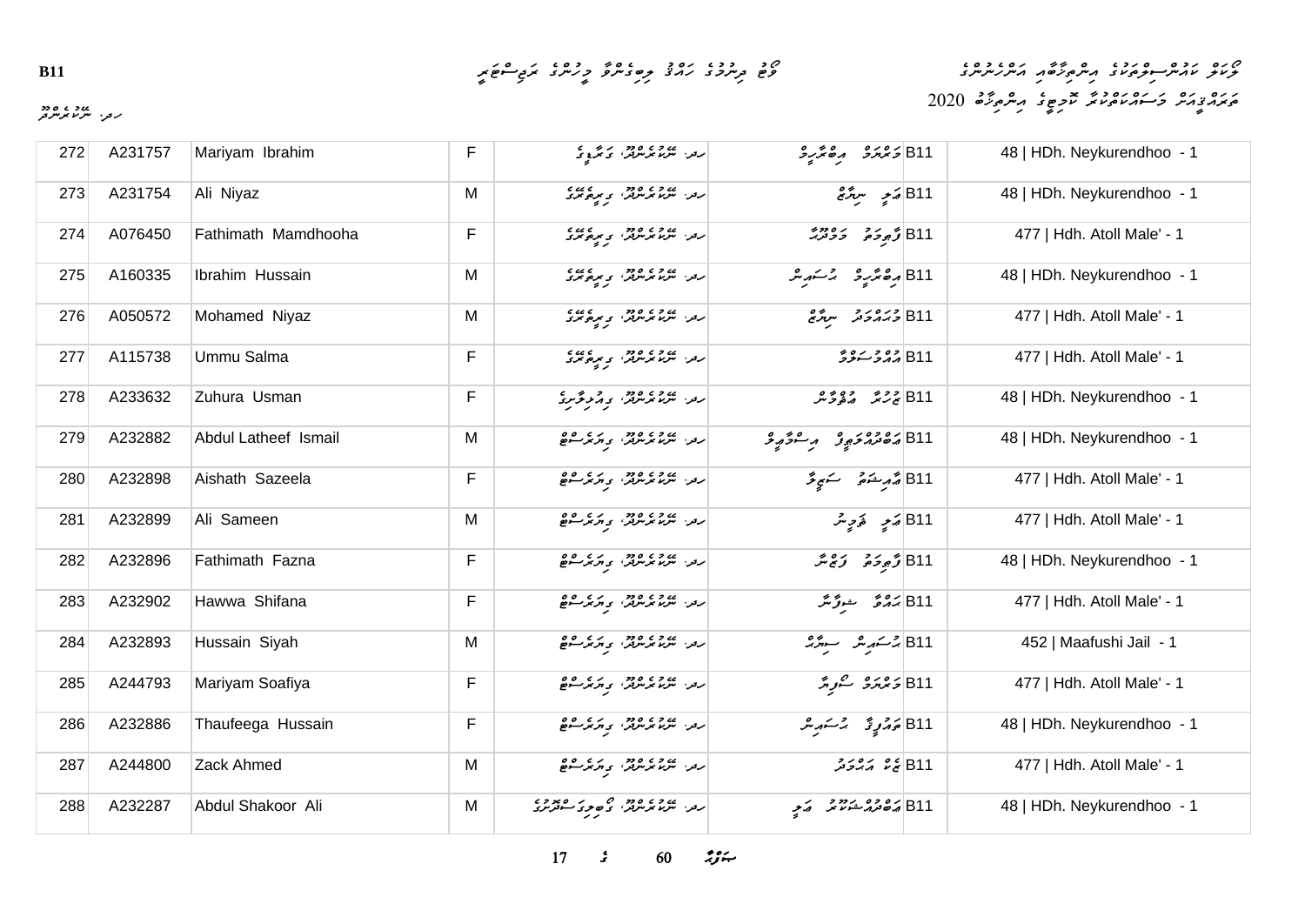*sCw7q7s5w7m< o<n9nOoAw7o< sCq;mAwBoEw7q<m; wBm;vB* م من المسجد المسجد المسجد المسجد المسجد العام 2020<br>مسجد المسجد المسجد المسجد المسجد المسجد المسجد المسجد المسجد ال

| 289 | A252278 | Aishath Ibrahim        | F           | رور سربر بره دور ده در راه برود و د<br>برور سربر برسرفر، در صوبر سوترس               | B11 مُەرىسَىم مەھەرىپ <sup>ى</sup>              | 48   HDh. Neykurendhoo - 1 |
|-----|---------|------------------------|-------------|--------------------------------------------------------------------------------------|-------------------------------------------------|----------------------------|
| 290 | A232305 | Aminath Shauna         | F           |                                                                                      | B11 مَّ حِسَمَ حَسَنَ مَّ                       | 48   HDh. Neykurendhoo - 1 |
| 291 | A232300 | Fathmath Riza          | F           |                                                                                      | B11 تَرْجِرَةَ مِنْ مِنْ                        | 48   HDh. Neykurendhoo - 1 |
| 292 | A232311 | Ibrahim Maooz          | M           | גו ב ב ב פרד - 2 - 2 - 2 - 2 - 2<br>הבקי - ייקט זקייקצקי - 2 ייפי 1 - 2 - 2 ייפיקאיק | B11 مەھمگىر <i>3 دەھ</i>                        | 48   HDh. Neykurendhoo - 1 |
| 293 | A244773 | Mamdhooh Abdul Shakoor | M           |                                                                                      | B11 كرودوه بره دوه بردد و                       | 48   HDh. Neykurendhoo - 1 |
| 294 | A060399 | Mohamed Abdul Shukoor  | M           |                                                                                      | B11 درورد مقدم شهره                             | 477   Hdh. Atoll Male' - 1 |
| 295 | A151392 | Abdulla Ibrahim        | M           | رى شەم تەرەپ كە ئېرىش ئىگە                                                           | B11  رَجْعَة اللّه مِرْجَعَتِهِ وَ              | 48   HDh. Neykurendhoo - 1 |
| 296 | A234181 | Ahmed Shaheen          | M           | رىر. شرىم برسرىن، كەمرىكرى بۇ                                                        | B11   پرژی تھی شہر شر                           | 48   HDh. Neykurendhoo - 1 |
| 297 | A132321 | Hassan Suhail          | M           | رى شەم تەرەپ كە تېرىش ئىگە                                                           | B11  تەسەپىر سە <i>تەم</i> بى                   | 477   Hdh. Atoll Male' - 1 |
| 298 | A234180 | Mohamed Sizaan         | M           | رىر. شرىم برسرىن، كەمرىكرى بۇ                                                        | B11 <i>ڈیز پروی ٹر سبر تا</i> یر                | 48   HDh. Neykurendhoo - 1 |
| 299 | A234178 | Zahira Moosa           | $\mathsf F$ | رى دە دە دە دە دە ھەر                                                                | B11 تج ببر محمد حق                              | 48   HDh. Neykurendhoo - 1 |
| 300 | A234723 | Aishath Hassan         | $\mathsf F$ | رتر به دوه و در و.<br>رتر شر <i>نا بر</i> سرتر کانوهای                               | B11 مَگْرِسْتَوْمُ کَرْسَتْکُر                  | 48   HDh. Neykurendhoo - 1 |
| 301 | A049690 | Hassan Amir            | M           | رتر به دوه دوره و د<br>رتر شر <i>ما برسر</i> تر کانونوک                              | B11  پرسترش م <i>ح</i> مویتر                    | 477   Hdh. Atoll Male' - 1 |
| 302 | A126315 | Hussain Amir           | M           | رتر به دوه دوره و د<br>رتر شر <i>ما برسر</i> تر کانونوک                              | B11 پر <i>شہر شہر می</i> گریمہ                  | 267   M. Muli - 1          |
| 303 | A234726 | Mariyam Amira          | $\mathsf F$ | رور برر ده وه وه وه<br>رور شرما مرسوفر، و <del>گر</del> مه و                         | B11  دَيْرْتَرْ قَدْرِيْرَ                      | 48   HDh. Neykurendhoo - 1 |
| 304 | A153642 | Mohamed Amir           | M           | رى ئەد ئەھەد دۇر ئ                                                                   | B11  <i>وُبَرُوْدَوْ</i> ک <sup>و</sup> َرِیْرَ | 477   Hdh. Atoll Male' - 1 |
| 305 | A244940 | Rayya Ali Amir         | F           | رو. عدد و ده و و و و<br>رو. شریا برسربل، و ترځو د                                    | B11 بَرَ <i>هُ مَ</i> ّ مَرِ مُّ مِرَّ م        | 477   Hdh. Atoll Male' - 1 |

*18 sC 60 nNw?mS*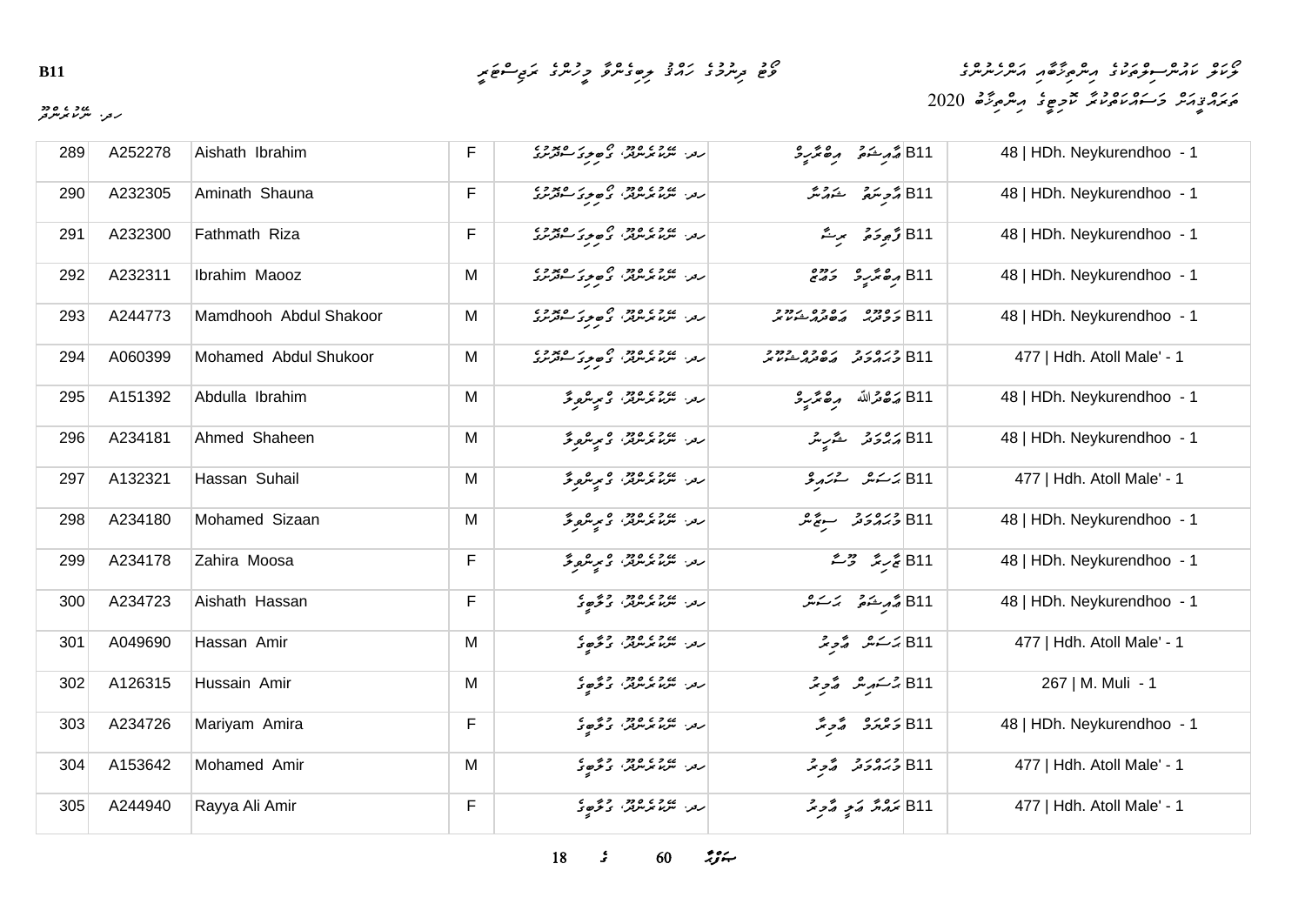*sCw7q7s5w7m< o<n9nOoAw7o< sCq;mAwBoEw7q<m; wBm;vB* م من المرة المرة المرة المرجع المراجع المراجع المراجع المراجع المراجع المراجع المراجع المراجع المراجع المراجع<br>مرين المراجع المراجع المرجع المراجع المراجع المراجع المراجع المراجع المراجع المراجع المراجع المراجع المراجع ال

| 306 | A231744 | Abdul Rahman Jinah  | M | הבני יותמ זה ספר כס ה-4 היה בי<br>הבני יותמ זהיות בין זה ב-4 ה-5 בי                                    | B11 <i>ړه ده د وگر</i> محمد مح         | 477   Hdh. Atoll Male' - 1     |
|-----|---------|---------------------|---|--------------------------------------------------------------------------------------------------------|----------------------------------------|--------------------------------|
| 307 | A231742 | Aminath Ibrahim     | F | در در در ده در ده ده.<br>ردر سرد برسربر، د ورووی                                                       | B11 مَّ <i>جِسَعْہ مِنْ مَمَّ</i> بِ   | 48   HDh. Neykurendhoo - 1     |
| 308 | A231740 | Aminath Shehenaz    | F |                                                                                                        | B11 مُ <i>جِيئرمُ</i> شَرْسُرْ مُجْ    | 48   HDh. Neykurendhoo - 1     |
| 309 | A231749 | Fathimath Riusa     | F | رد. برو و وه وه دوم.<br>رد. سرد برسربر، و ورو و و                                                      | B11 رَّجِ دَمَّ مِيرَ مَّ              | 48   HDh. Neykurendhoo - 1     |
| 310 | A244740 | Haleemath Umaysha   | F | ے وہ وہ وہ دہ دہ<br>روز شریع مرسوقر' ی خرا <i>ز خر</i> وی                                              | B11 بَر <i>ْدٍوَة دَوْ</i> حَة         | 48   HDh. Neykurendhoo - 1     |
| 311 | A244733 | Ibrahim Hanee       | M | در در در ده در ده ده.<br>روز سرما برسربر، د نور نورد                                                   | B11 ب <i>ر&amp;ټرپ</i> و گېږ           | 48   HDh. Neykurendhoo - 1     |
| 312 | A231747 | Mariyam Niusa       | F | راور است و ده ده او و در بورو و د<br>مراور اسرین مربس بیر او در برابر و در د                           | B11 دَيْرْپُرْدْ سِرْبُّہُ             | 48   HDh. Neykurendhoo - 1     |
| 313 | A038701 | Adam Sulaiman       | M |                                                                                                        | B11 يُرَمَّرُ شَوَرَدُّسْ              | 72   N. Ken'dhikulhudhoo - 1   |
| 314 | A233187 | Abdul Sathaar Adam  | M | ے وے ہووے ویے دورے ہے<br>مرتب: سریا مرسوفر) کے بحر سرمرسوفری                                           | B11 پر <i>۱۳۵۵ کورو پر برگور</i> ی     | 48   HDh. Neykurendhoo - 1     |
| 315 | A233202 | Ahmed Muneez        | M | ے وے ہو وہ دورے وہ ہے<br>مرتب اس میں مرتبریات و بھی مرتبہ مرتبری                                       | B11 كەردى ئى ئى سى                     | 48   HDh. Neykurendhoo - 1     |
| 316 | A114705 | Dawood Abdul Sattar | м | راور است و ده و و و و و و و و و و د<br>مراور اسوبو موسوفوا است موجود موجود و                           | B11 <sub>م</sub> وجود پره وه مره و د   | 34   HDh. Kurin'bee - 1        |
| 317 | A233203 | Fathimath Niyasa    | F | راور است و ده و و و و و و و و و د و و د<br>راور اسرین مرسوبون ای <del>خر</del> سومبرسو <del>ن</del> دی | B11 رَّمِودَهُ سِرْتَهُ                | 48   HDh. Neykurendhoo - 1     |
| 318 | A233198 | Mohamed Ihsaan      | M | ے وے ہو وہ دورے وہ ہے<br>مرتب اس میں مرتبریات و بھی مرتبہ مرتبری                                       | B11 دېرونر پرمشتر                      | 554   Hulhumale', Ehenihen - 2 |
| 319 | A233191 | Shareefa Mohamed    | F | ے وے ہے وہ سوی ہوتے ہے<br>مرتب: سویا موسوفی) میں <del>خواس موسوف</del> ک                               | B11  ڪَمِرِوَّ - قِ. <i>شُرْقَ</i> تْر | 48   HDh. Neykurendhoo - 1     |
| 320 | A233138 | Adam Ihsan          | M | ے وے وہ وہ دے ۔<br>رتر : شرح مرسرتر : تحر وی                                                           | B11 ۾ <i>تري پر ش</i> مر               | 121   B. Eydhafushi - 1        |
| 321 | A158754 | Aminath Siyana      | F | رتر، شر <i>نا بره دو ده و و ه</i><br>رتر، شر <i>نا برسرتر، ی بر</i> سو <i>ر</i> ی                      | B11 مُرْحِبَنَّهُ مُسِيَّنَّةٌ         | 566   Villimale' Ehenihen - 1  |
| 322 | A233131 | Fathmath Ibrahim    | F | رور سربر بره ورو ورو و و د<br>رور سربر برسرفر، و نو سوفر و                                             | B11 رَّج <i>ودَة دِهْتَرْبِ</i> دُّ    | 477   Hdh. Atoll Male' - 1     |

*19 s* 60 *i*<sub>S</sub> $\approx$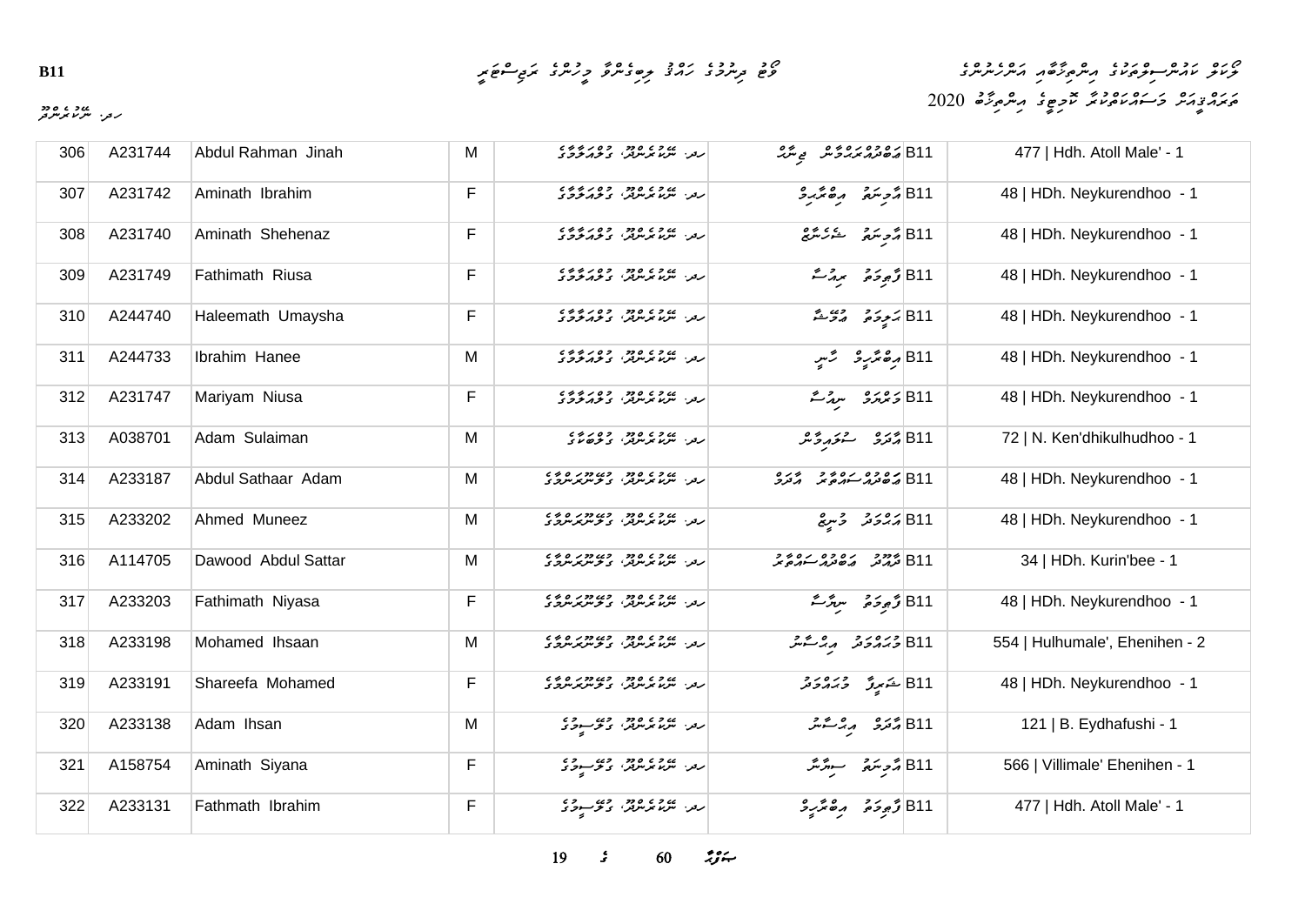*sCw7q7s5w7m< o<n9nOoAw7o< sCq;mAwBoEw7q<m; wBm;vB* م من المرة المرة المرة المرجع المراجع المراجع المراجع المراجع المراجع المراجع المراجع المراجع المراجع المراجع<br>مرين المراجع المراجع المرجع المراجع المراجع المراجع المراجع المراجع المراجع المراجع المراجع المراجع المراجع ال

| 323 | A233132 | Shareefa Ibrahim        | F           | رو. عروج و دو - وه<br>رو. شرو برسرفر، و توسیح و               | B11 ڪمبرڙ م <i>ڻ مڙب</i> و                 | 477   Hdh. Atoll Male' - 1     |
|-----|---------|-------------------------|-------------|---------------------------------------------------------------|--------------------------------------------|--------------------------------|
| 324 | A234532 | Agisath Ali             | F           | رد. بروه ووه وه وه.<br>رد. شرد برس در و خونو خری              | B11 مُتوسِّدَة مَصَمِّ                     | 48   HDh. Neykurendhoo - 1     |
| 325 | A156477 | Asiyath Ali             | $\mathsf F$ | رد برده وه وه وه ده<br>رد سربا برسرد کروک                     | B11 مُرْسِ <i>مَرْهُ م</i> َد <i>ِ</i>     | 554   Hulhumale', Ehenihen - 2 |
| 326 | A234526 | Haleema Ali             | F           | رد. بروره ده وه ور<br>رد. سرد برسرد. و وو و د                 | B11  يَرِوٌ کَرِ                           | 554   Hulhumale', Ehenihen - 2 |
| 327 | A234536 | Ibrahim Hasees          | M           | رور سره ده وه وه وه.<br>رور سربا برس و رو و و و و             | B11 برەنۇر ئەسىسىسىسىسى<br>پ               | 48   HDh. Neykurendhoo - 1     |
| 328 | A234533 | Ummu Salma Ali          | $\mathsf F$ | رد. بروه وه وه وه.<br>رد. شرد برس د وو وی                     | B11  <i>مەمۇرىيى مۇر</i>                   | 48   HDh. Neykurendhoo - 1     |
| 329 | A232039 | Kabulo                  | F           |                                                               | $322$ B11                                  | 48   HDh. Neykurendhoo - 1     |
| 330 | A245055 | Ahmed Nuhadh Ibrahim    | M           | د ده ده ده ده ده ده.<br>ردر شرد برسربر، د مربع برد            | B11 <i>גُدْدَوَ مَدْرُدْ وَهُ مُ</i> رِدُ  | 477   Hdh. Atoll Male' - 1     |
| 331 | A245060 | Aminath Nuha Ibrahim    | $\mathsf F$ | دور ده وه وه وه وه.<br>دور شرما مرس ورا و موجع موی            | B11 مَّ مِتَمَعٌ تَرَبَّهُ مِنْ مَجْرِيْرِ | 477   Hdh. Atoll Male' - 1     |
| 332 | A138679 | Ibrahim Moosa           | M           | د ده ده ده ده وه ده ده<br>ردد شرد برسرتر، د نوم برد           | B11 <sub>م</sub> ەنگەپ <sup>ى م</sup> ەشق  | 477   Hdh. Atoll Male' - 1     |
| 333 | A234261 | Mariyam Waheeda         | $\mathsf F$ | د ده ده ده ده ده ده.<br>ردر سرد برسرتر، د نوم برد             | B11 <i>5 پروژ تی پ</i> وتر                 | 477   Hdh. Atoll Male' - 1     |
| 334 | A245058 | Mohamed Haisham Ibrahim | M           | رور عروج وہ وہ بود<br>رور شریع مرسوفر' ی <del>فر</del> یح مری | B11 دېرورو ته شو وه گړو                    | 477   Hdh. Atoll Male' - 1     |
| 335 | A038917 | Ali Shareef             | M           |                                                               | B11 کړمو شمېرو                             | 318   L. Hithadhoo - 1         |
| 336 | A245090 | Fathmath Rameeza        | $\mathsf F$ | ری میں دے وجہ گرمی                                            | B11 <i>وُّجوحَ</i> هُ سَمَ <i>دٍ بَ</i> ّ  | 477   Hdh. Atoll Male' - 1     |
| 337 | A237064 | Mariyam Rifsha          | $\mathsf F$ | رو. سره برسربر، گرم                                           | B11  5 يُرْبَرُنَّى مِرْتَمِيَّةِ          | 477   Hdh. Atoll Male' - 1     |
| 338 | A237063 | Mohamed Rifath          | M           | ری دی وی وجود مرتبعی است                                      | B11 <i>ڈبزہ دی موق</i> حہ                  | 451   Male' Jail - 1           |
| 339 | A140700 | Abdul Majeed Hussain    | M           | رەپ سى دەھەر<br>رەپ سى ئىرلىرلىرى رىيا ۋىس ئىرى د             | B11 كەھەر <i>3 يومۇ بىر شەرى</i> ر         | 48   HDh. Neykurendhoo - 1     |

 $20$  *s* 60  $\frac{6}{5}$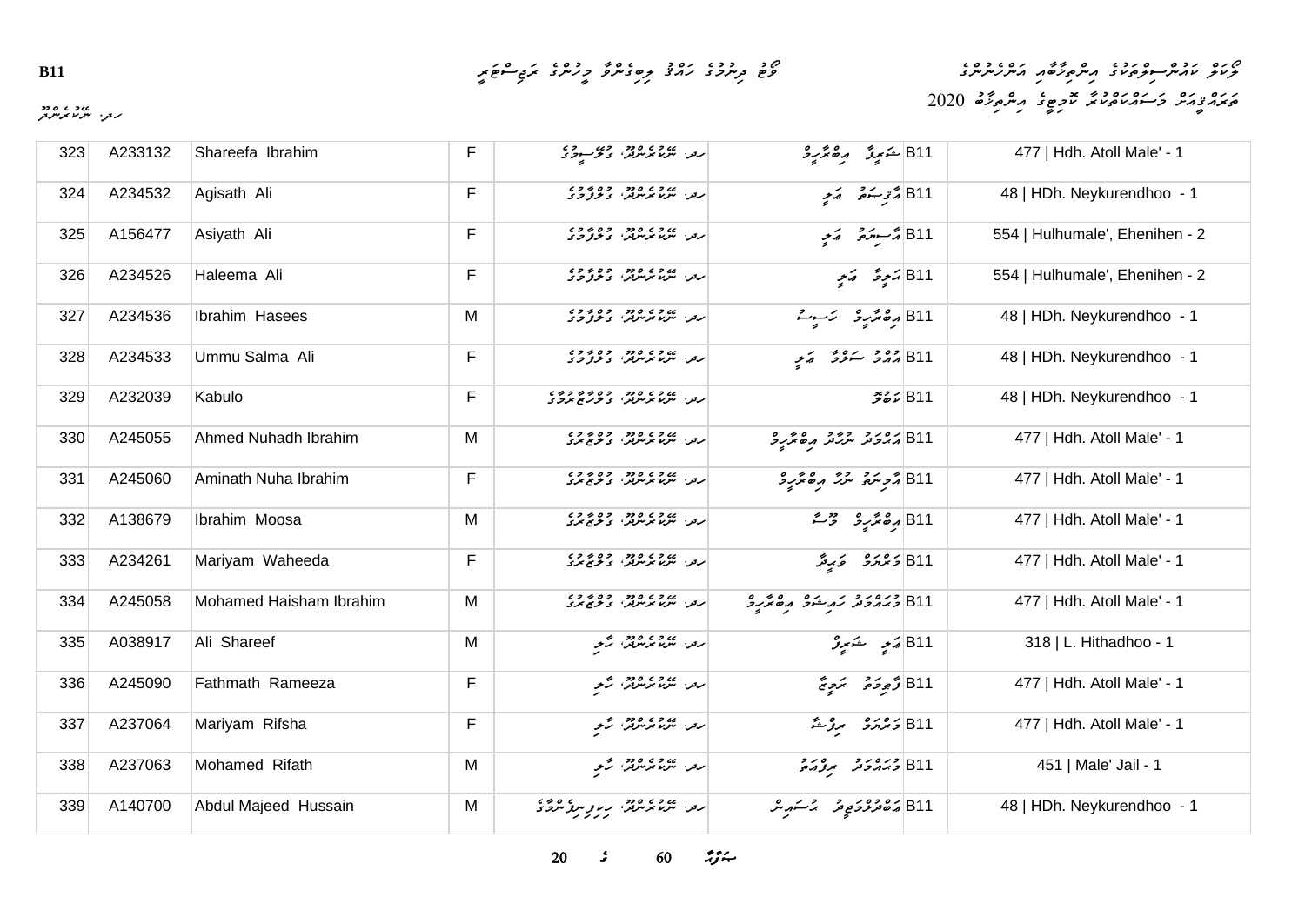*sCw7q7s5w7m< o<n9nOoAw7o< sCq;mAwBoEw7q<m; wBm;vB* م من المرة المرة المرة المرجع المراجع المراجع المراجع المراجع المراجع المراجع المراجع المراجع المراجع المراجع<br>مرين المراجع المراجع المرجع المراجع المراجع المراجع المراجع المراجع المراجع المراجع المراجع المراجع المراجع ال

| 340 | A369134 | Aishath Aseela   | F           | رىر. ئىر مەھمەت بەر بەر بىر ئىر <i>ە ئ</i>                               | B11 مَگْرِسْتَمْ کُرْسِوَدَّ          | 48   HDh. Neykurendhoo - 1 |
|-----|---------|------------------|-------------|--------------------------------------------------------------------------|---------------------------------------|----------------------------|
| 341 | A231730 | Mariyam Fazeela  | F           | رد. مورد برمان.<br>رد. مورد برمان. ربا و مورگردی                         | B11  5 <i>بىرىزى ق ي</i>              | 477   Hdh. Atoll Male' - 1 |
| 342 | A231727 | Mohamed Fazeem   | M           | رىر. مەد يەھەد. رىزى مەد مەد يە                                          | B11 دېمەد تىرى ق                      | 253   ADh. Fenfushi - 1    |
| 343 | A233757 | Fathimath Idrees | F           | رتر به ده وده د دود و<br>رتر شرد برس د                                   | B11 ۇ <sub>ج</sub> وڭمۇ بېرىمېرىشە    | 477   Hdh. Atoll Male' - 1 |
| 344 | A157209 | Hussain Idrees   | M           | رتر . عود عام دوم .<br>رتر . مک <i>رما بوسو</i> تو . ربوتونو ی           | B11 پرستمبر شہ مریڈ پرسٹر<br>ا        | 477   Hdh. Atoll Male' - 1 |
| 345 | A244838 | Mariyam Shafag   | $\mathsf F$ | رو. عدد و د دو.<br>رو. شر <i>ما برس</i> رتر، ب <i>ربرترو د</i>           | B11 كۆپرى ھەتى ق                      | 477   Hdh. Atoll Male' - 1 |
| 346 | A233751 | Siththi          | F           | رو. عروج و دو.<br>رو. شر <i>و برس</i> رتر، <sub>مر</sub> برتر <i>و</i> و | B11 سورمو                             | 477   Hdh. Atoll Male' - 1 |
| 347 | A237078 | Ahmed Ibrahim    | M           | رو. عدد ۲۵ وج ریمر                                                       | B11  م.دونر م&مَّربِوْ                | 48   HDh. Neykurendhoo - 1 |
| 348 | A115392 | Aminath Rizma    | $\mathsf F$ | رو. عدد ۱۶۵۲ - در در                                                     | B11 مَّ مِ سَمَّى سِيْءَ مَّ          | 48   HDh. Neykurendhoo - 1 |
| 349 | A237076 | Fathimath Rijuza | F           | رد. شرم برسرتر، ربرگر                                                    | B11 <i>وُّجوحَ</i> هُمَ مَرِيقَ مَمَّ | 48   HDh. Neykurendhoo - 1 |
| 350 | A237071 | Ibrahim Usman    | M           | رو. شرما برسود. رو در                                                    | B11 بر <i>ەنگەر قەمۇم</i> گىر         | 48   HDh. Neykurendhoo - 1 |
| 351 | A232796 | Mariyam Khaleela | F           | رو. شرما برسود. رو در                                                    | B11  ق <i>رنگرو ت</i> وتی             | 48   HDh. Neykurendhoo - 1 |
| 352 | A237079 | Mohamed Ibrahim  | M           | رد. برده ده ود. به در د                                                  | B11 <i>\$نەۋەقە بەھتۇر</i> ۇ          | 158   K. Maafushi - 2      |
| 353 | A233512 | Adnan Saeed      | M           | رو. عدد وه ود. رو و                                                      | B11 <i>مَحْرَمَّرْمَّرْ سَهِي</i> ْرَ | 48   HDh. Neykurendhoo - 1 |
| 354 | A025462 | Ali Saeed        | M           | رو. عدد ۲۵۵۵ در در د                                                     | B11  کەمچە سەمپەتر                    | 477   Hdh. Atoll Male' - 1 |
| 355 | A233511 | Azar Saeed       | M           | رو. عربا بره وو.<br>رو. شربا برسربش، برخ پر                              | B11 ۾َنَرَيْر - سَم <i>وِينْر</i>     | 477   Hdh. Atoll Male' - 1 |
| 356 | A233514 | Mukhthaar Saeed  | M           | رو. عربا بره دو.<br>رو. عربا برسرفر، ریز ور                              | B11 تر <i>مُّوَمَّدَ سَهِي</i> ْرَ    | 477   Hdh. Atoll Male' - 1 |

 $21$  *s* 60  $\frac{2}{3}$   $\frac{2}{3}$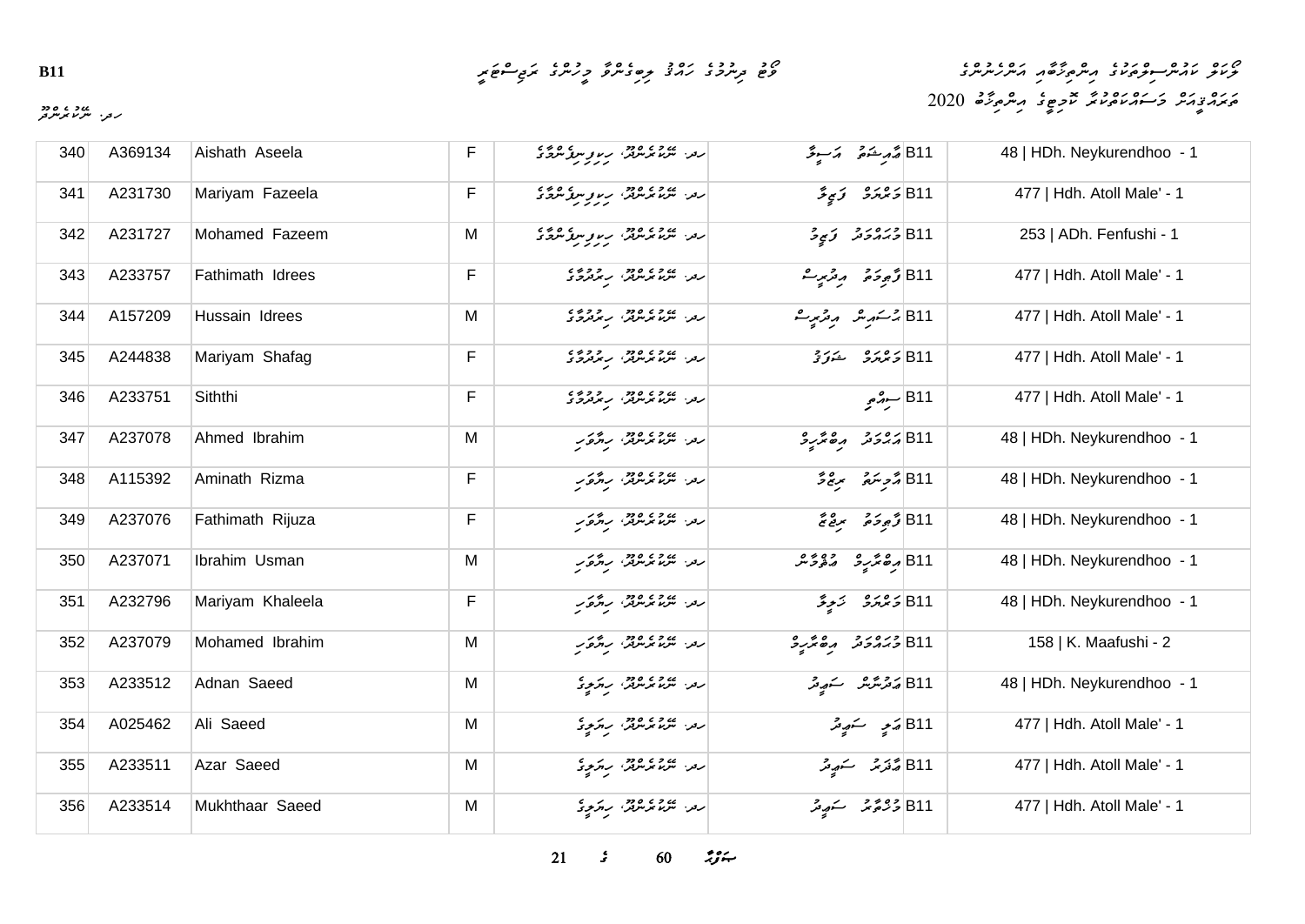*sCw7q7s5w7m< o<n9nOoAw7o< sCq;mAwBoEw7q<m; wBm;vB* م من المرة المرة المرة المرجع المراجع المراجع المراجع المراجع المراجع المراجع المراجع المراجع المراجع المراجع<br>مرين المراجع المراجع المرجع المراجع المراجع المراجع المراجع المراجع المراجع المراجع المراجع المراجع المراجع ال

| 357 | A233518 | Sizuma Saeed       | F           | رد. شرا برسرد. به گروه                                               | B11 سویج ڈ سک <i>ھی</i> ٹر        | 48   HDh. Neykurendhoo - 1               |
|-----|---------|--------------------|-------------|----------------------------------------------------------------------|-----------------------------------|------------------------------------------|
| 358 | A075691 | Abdul Rahman Easa  | M           | رو، شرما بر سره در ۱۵۰۵<br>رو، شرما بر سرو، ره و سامری               | B11 پەھەر مەمدىر ب <sub>و</sub> ت | 48   HDh. Neykurendhoo - 1               |
| 359 | A234711 | Adam Nashwan       | M           | ریں سر برسریں گے۔                                                    | B11 مُرْمَرِ مَنْ مَشْرَةٍ مِّرْ  | 454   Asseyri Jail - 1                   |
| 360 | A234708 | Ahmed Hisham       | M           | رى سىم ئەھەر ئېجى                                                    | B11   كەندى كەرسىگەنى             | 138   Lh. Naifaru - 3                    |
| 361 | A244938 | Aishath Nushwa     | F           | ریں سر برسریں گے۔                                                    | B11 مُەرشەتر سرشىر ئىلگە          | 477   Hdh. Atoll Male' - 1               |
| 362 | A078953 | Ibrahim Usman      | M           | رى سىم بورە ھەر كېچ                                                  | B11 بر <i>ەنگەرە دەۋ</i> گىر      | 477   Hdh. Atoll Male' - 1               |
| 363 | A341088 | Mohamed Nishan     | M           | ریں سرہا برسریں گرمو                                                 | B11  <i>ڈیزوونز</i> سرشر شر       | 48   HDh. Neykurendhoo - 1               |
| 364 | A156076 | Ahmed Suhail       | M           | ے وے مجمد وہ میں دیا ہے۔<br>مرفوذ اس موسوقوں کرکسوشریہ سرچ پ         | B11 كەبرى بىر ئەزىر ئى            | 426   Anantara Resort and Spa Maldives - |
| 365 | A244760 | Fathmath Siuza     | F           | رور اسر دی وجود اور و در دید.<br>مرور اسر داد برسرور از سوسر باشور د | B11 وَجوحَعْ مَ سِيهُ تَج         | 477   Hdh. Atoll Male' - 1               |
| 366 | A116621 | Hassan Sifaz       | M           | رور اس و ده ده ده و از ده داد.<br>روز اس دسترس                       | B11   پرسەنتە سەرقىقى             | 477   Hdh. Atoll Male' - 1               |
| 367 | A232145 | Ibrahim Sahil      | M           | رور اس ده ورو و و و و و و.<br>روز اس دیگر برگس رسته برگردی           | B11 رەئزىر <sup>و</sup> شرىۋ      | 477   Hdh. Atoll Male' - 1               |
| 368 | A232141 | Khadeeja Adam      | F           | ے وے مجمد وہ میں دیا ہے۔<br>مرفوذ اس موسوفوا امریکس میں مرکزی        | B11  كَمَدِيَّة - مُرَمَّرَة -    | 48   HDh. Neykurendhoo - 1               |
| 369 | A232147 | Mariyam Siyaza     | F           | رور عروبی وجود و در وجود<br>روز عروبر عرض رئیسوسر سرچ و              | B11 دَبْرْ مَرَّدَّ مِسْرَمَّىَ   | 477   Hdh. Atoll Male' - 1               |
| 370 | A042754 | Mohamed Ali        | M           | رور اس و ده ده ده و از ده داد.<br>روز اس دسترس                       | B11  <i>وَبَرُوْدَوْ کَهِ وِ</i>  | 48   HDh. Neykurendhoo - 1               |
| 371 | A244812 | Fathimath Sajaya   | F           | رتر به ده ود ور وه د<br>رتر شرد برسرتر، روتروی                       | B11 ژَّجِرَة حَقَّةَ گَ           | 477   Hdh. Atoll Male' - 1               |
| 372 | A232917 | Fathimath Shafeega | $\mathsf F$ | د در دور در دود.<br>روز شرما مرس برگ گروترو د                        | B11 گەچەقەھ سىموپۇ                | 477   Hdh. Atoll Male' - 1               |
| 373 | A232915 | Jameela Yoosuf     | F           | رد. بروه وود ودوده<br>رد. سرد برسرد. روتروی                          | B11  تے یا تھی پی تھر تھی۔<br>11  | 48   HDh. Neykurendhoo - 1               |

*22 sC 60 nNw?mS*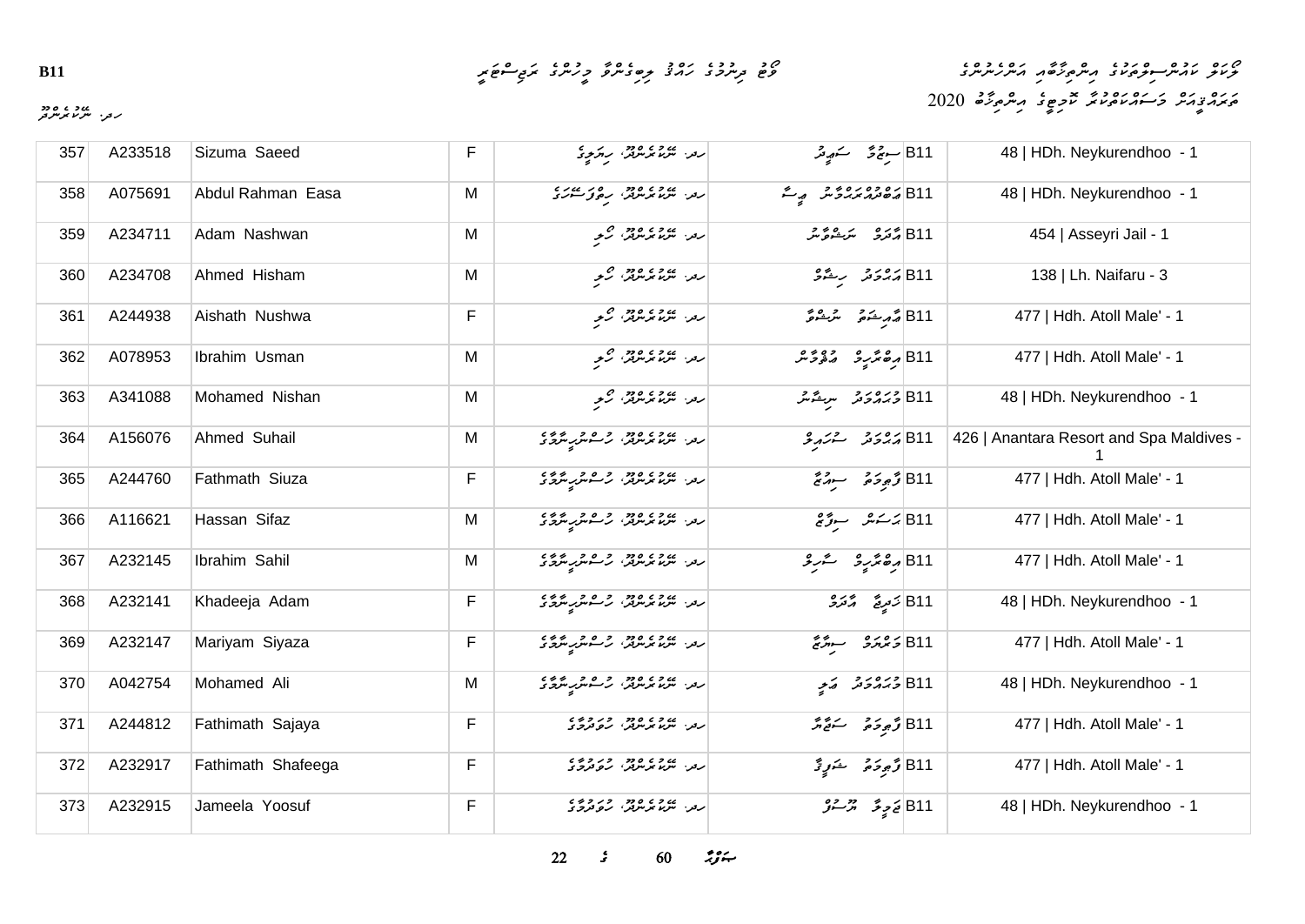*sCw7q7s5w7m< o<n9nOoAw7o< sCq;mAwBoEw7q<m; wBm;vB* م من المرة المرة المرة المرجع المراجع المراجع المراجع المراجع المراجع المراجع المراجع المراجع المراجع المراجع<br>مرين المراجع المراجع المرجع المراجع المراجع المراجع المراجع المراجع المراجع المراجع المراجع المراجع المراجع ال

| 374 | A023927 | Yoosuf Rasheed       | M           | رتر من و ده ده و در و د و<br>رتر شرد برسرتر، مرو ترو د                           | B11 پڑتے تو سمکھیے تھ                            | 477   Hdh. Atoll Male' - 1   |
|-----|---------|----------------------|-------------|----------------------------------------------------------------------------------|--------------------------------------------------|------------------------------|
| 375 | A245188 | Ahmed Zayyan Areef   | M           | גב <sub>נ</sub> י יי <i>כ</i> ט בישרי ביו ביים.<br>גבני ייכט בניינברי הה"ב       | B11 גُגُכۡنَرۡ <i>۽ גُ</i> مُرَسُ <i>مَبِروْ</i> | 477   Hdh. Atoll Male' - 1   |
| 376 | A245192 | Aminath Zaain Areef  | F           | גב <sub>נ</sub> י משים מידה מידים<br>גבני יי <i>קט זנייק</i> בני ו <i>ה</i> ולים | B11 مَّ حِسَمَةَ تَجَمَّدِ مَسِرْدَ              | 477   Hdh. Atoll Male' - 1   |
| 377 | A024493 | Ibrahim Areef        | M           | תות מוכן מרכבים בין מרות מ                                                       | B11 م <i>وڭ ئۇر</i> ۇ ھەمبى ق                    | 477   Hdh. Atoll Male' - 1   |
| 378 | A234075 | Mariyam Sama         | F           | رو. سرما برده ود.<br>رو. سرما برسربو، ارگ                                        | B11 كەبەر ئەرىپىسى ئىس                           | 477   Hdh. Atoll Male' - 1   |
| 379 | A244824 | Aminath Najudha      | $\mathsf F$ | رد. عروج وود.<br>رد. شر <i>و</i> برسربش برنام دور                                | B11 مَّ حِسَمَة مَسْقِقَّ                        | 48   HDh. Neykurendhoo - 1   |
| 380 | A233527 | Ibrahim Asif         | M           | رد. عاوه وه ورو وه<br>رد. شر <i>ه برس</i> رتر، برنام وی                          | B11 مەھەردى ھەجىرى                               | 141   Lh. Kurendhoo - 1      |
| 381 | A132822 | Moosa Ibrahim        | M           | رو، شر <i>ه ب</i> ره وو.<br>رو، شر <i>ه برس ب</i> ر مرس برخ                      | B11 تخريج مەھەمگە بەق                            | 48   HDh. Neykurendhoo - 1   |
| 382 | A233523 | Shamsunnisa Easa     | F           | رو. عدد و و و و و و و و و و و و                                                  | B11 خۇرخۇسرىگە ب <sub>و</sub> ڭە                 | 48   HDh. Neykurendhoo - 1   |
| 383 | A244836 | Ahmed Ameen Shiham   | M           | ری در در دود.<br>ری شما برس برگ                                                  | B11 كەبرى تەرەپىر جە <i>برى</i> 13               | 477   Hdh. Atoll Male' - 1   |
| 384 | A000318 | Ali Shiham           | M           | رو. سرما برسرو.<br>رو. سرما برسرو. ارتخ                                          | B11  رَمِ ِ حَدِثَةُ                             | 48   HDh. Neykurendhoo - 1   |
| 385 | A361804 | Mohamed Liyau Shiham | M           | رى مەدە مەدە بەنۇ                                                                | B11 <i>وَبَرُودو بِنِيرُهُ</i> بِنِيرُوْ         | 477   Hdh. Atoll Male' - 1   |
| 386 | A234582 | Abdul Wahid Ali      | M           | رو. برنام و ده در در در دارد.<br>رو. سرنام سرور از مرواد                         | B11 كەھەر بۇ ھەمە                                | 48   HDh. Neykurendhoo - 1   |
| 387 | A234594 | Hawwa Nazira         | F           | رو. عدد و ده ده در در د.<br>رو. شریع موسولوگ او مورد و                           | B11 ئەمۇم ئىنجەتتى                               | 48   HDh. Neykurendhoo - 1   |
| 388 | A069922 | Ibrahim Marif        | M           | رو. عدد و د دو د د و د<br>رو. شرما مرس و به مرو د                                | B11 مِر <i>ە مُدَّرٍى م</i> ُ دَىرِرْ            | 48   HDh. Neykurendhoo - 1   |
| 389 | A234592 | Yoosuf Abdul Wahid   | M           | رو. عو <i>ما برسود.</i><br>رو. ش <i>رما برسو</i> تر، ب <i>ر برو</i> و            | B11 ترجو برە دەم بىر                             | 48   HDh. Neykurendhoo - 1   |
| 390 | A236284 | Ahmed Ilyas          | M           | رود است و ده دود.<br>ارود اسر ما مرسوس المرموری از د                             | B11 كەردى ھەر بەر ئاس                            | 436   Kuramathi Maldives - 1 |

*23 sC 60 nNw?mS*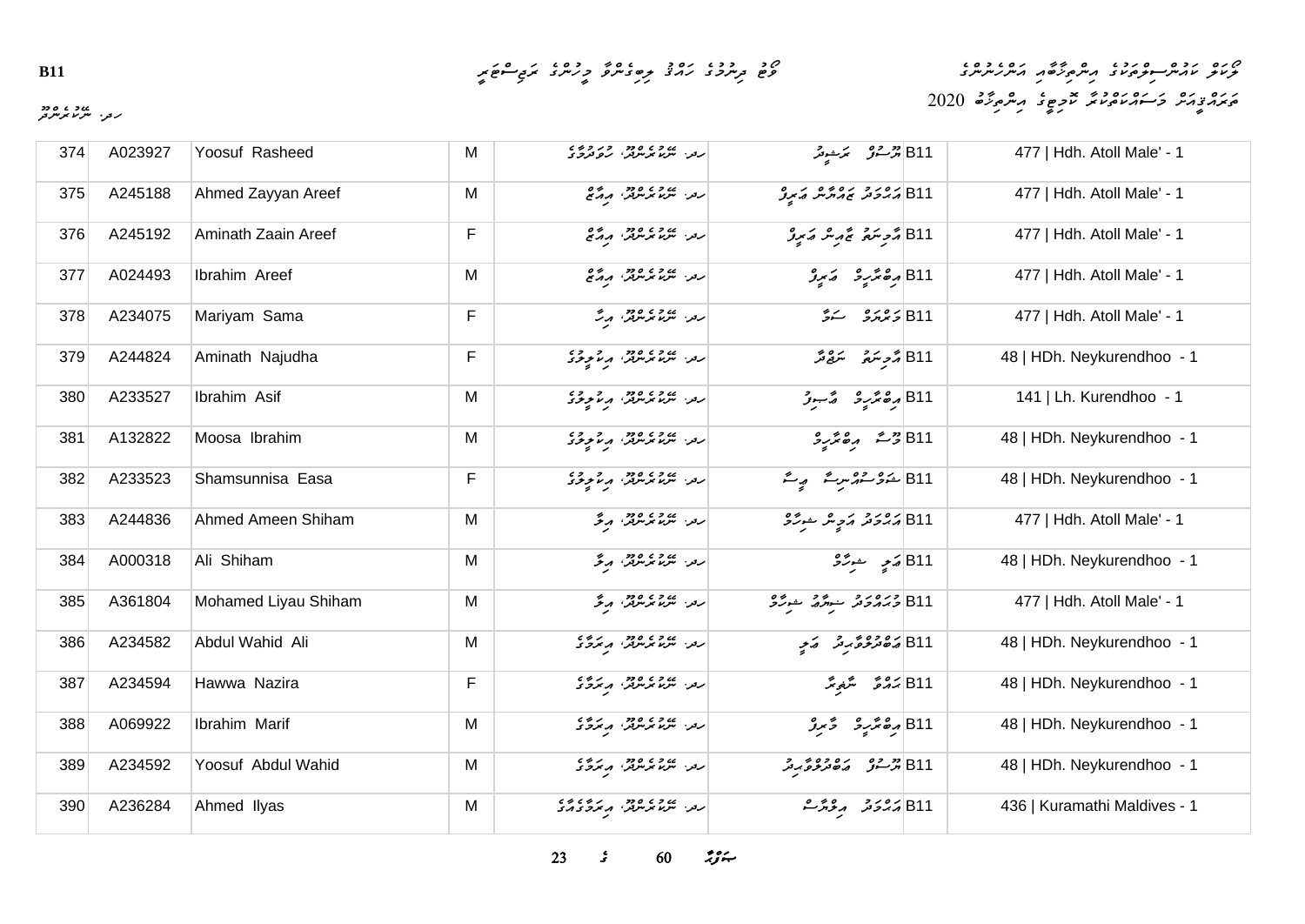*sCw7q7s5w7m< o<n9nOoAw7o< sCq;mAwBoEw7q<m; wBm;vB* م من المرة المرة المرة المرجع المراجع المراجع المراجع المراجع المراجع المراجع المراجع المراجع المراجع المراجع<br>مرين المراجع المراجع المرجع المراجع المراجع المراجع المراجع المراجع المراجع المراجع المراجع المراجع المراجع ال

| 391 | A245038 | Aishath Samha        | F           | رو. عدد و و دو.<br>رو. شریا برسرتر، بر برگرو برو                                          | B11 مَگْرِسْتَمْ سَوْرٌ                    | 477   Hdh. Atoll Male' - 1     |
|-----|---------|----------------------|-------------|-------------------------------------------------------------------------------------------|--------------------------------------------|--------------------------------|
| 392 | A236285 | Hussain Ilyas        | M           | رود . ده و ده ودو.<br>رود انترن برسرفر . در برو و در و                                    | B11 پرستهر شهر مرتزم میگر                  | 477   Hdh. Atoll Male' - 1     |
| 393 | A149579 | Mohamed Ilyas        | M           | رو. عدد و و ده.<br>رو. شریا برسرین از برگرو و در                                          | B11 دېمەدىر مۇرگ                           | 48   HDh. Neykurendhoo - 1     |
| 394 | A154792 | Aminath Sazleena     | $\mathsf F$ | رتر . عدد به دود .<br>رتر شرید برسرتر . بر برترو ی                                        | B11 مَّ حِسَمَةً مُسَمَّعٍ مِسَّر          | 477   Hdh. Atoll Male' - 1     |
| 395 | A233053 | Fathimath Riyaza     | $\mathsf F$ | رو، عربر ورود ودره ورا<br>رو، عربر برسرتر، بربرترو د                                      | B11 <i>وُّهِ دَهْ</i> مِهْ مَمَّ           | 477   Hdh. Atoll Male' - 1     |
| 396 | A233058 | Hussain Riyaz        | M           | رور، عروج و و و و و و و و و<br>رور، عر <i>ي</i> م مرسولو، <sub>ا</sub> له مرفو <i>ح ی</i> | B11 بڑے ہر مری <i>گی</i>                   | 477   Hdh. Atoll Male' - 1     |
| 397 | A233046 | Mohamed Abdul Rahman | M           | رو، عروج و وود وديده و<br>دو، عروج پرسرفر، برجرفرفر                                       | B11 درور د رودوروپه و                      | 477   Hdh. Atoll Male' - 1     |
| 398 | A232637 | Ahmed Aslam          | M           | رو. عربر ورود و در و.<br>رو. ش <i>ربر پر</i> سربر، بربرد ب <sub>و</sub> ر                 | B11 كەبروتە كەش <b>ىرد</b> ە               | 477   Hdh. Atoll Male' - 1     |
| 399 | A232636 | Aishath Azulifa      | $\mathsf F$ | رو. عروج و دو.<br>رو. شر <i>و برسرفر، بر بر و م</i> ر                                     | B11 مَگْرِسْتَمْ مَگْرِمُوتَرَّ            | 252   ADh. Dhigurah - 1        |
| 400 | A086748 | Ali Aslam            | M           | رو. عربر ورود و در و.<br>رو. ش <i>ربر پر</i> سربر، بربرد ب <sub>و</sub> ر                 | B11   كەي كەش <b>ى</b> رى                  | 48   HDh. Neykurendhoo - 1     |
| 401 | A150174 | Aminath Lifsa        | $\mathsf F$ | رد. عربه بره دو.<br>رد. شربه برسربر، مربرو بو د                                           |                                            | 477   Hdh. Atoll Male' - 1     |
| 402 | A232631 | Fathimath Shamila    | F           | رد. عربه بره دو.<br>رد. شربه برسربر، مربرو بو د                                           | B11 وَجِوَدَةٌ شَيْءِ وَّ                  | 477   Hdh. Atoll Male' - 1     |
| 403 | A132958 | Hassan Aslam         | M           | رد. عدد و در و در و د<br>رد. شر <i>ما بر</i> سربل، م <i>حروم</i> و د                      | B11 ټريکس پر شونونی                        | 554   Hulhumale', Ehenihen - 2 |
| 404 | A232633 | Jameela Saeedh       | F           | رو. به ده ده ود .<br>رو. شر <i>یا برس تی</i> از برو د د                                   | B11 ت <sub>ح</sub> وٍوَّ سَم <i>وٍثر</i> ُ | 252   ADh. Dhigurah - 1        |
| 405 | A123020 | Mohamed Aslam        | M           | رد. عروج و دو.<br>رد. شر <i>ما برس</i> ربر، ب <i>ربرد و ی</i>                             | B11 دېم ده د کاموو                         | 554   Hulhumale', Ehenihen - 2 |
| 406 | A232620 | Saeed Abdul Rahman   | M           | رور عدد و د و د د د د د د د د د                                                           | B11 شەير مەمەم بەرە بو                     | 477   Hdh. Atoll Male' - 1     |
| 407 | A232623 | Sakeena Ali          | F           | رد. عام ۲۵۵۵ مرکز در م                                                                    | B11 سنرپٹر پر ج                            | 477   Hdh. Atoll Male' - 1     |

*ro c 3 cc*<br>ر<sub>قر</sub>. *سر ما برس قر* 

 $24$  *s* 60  $23$   $\div$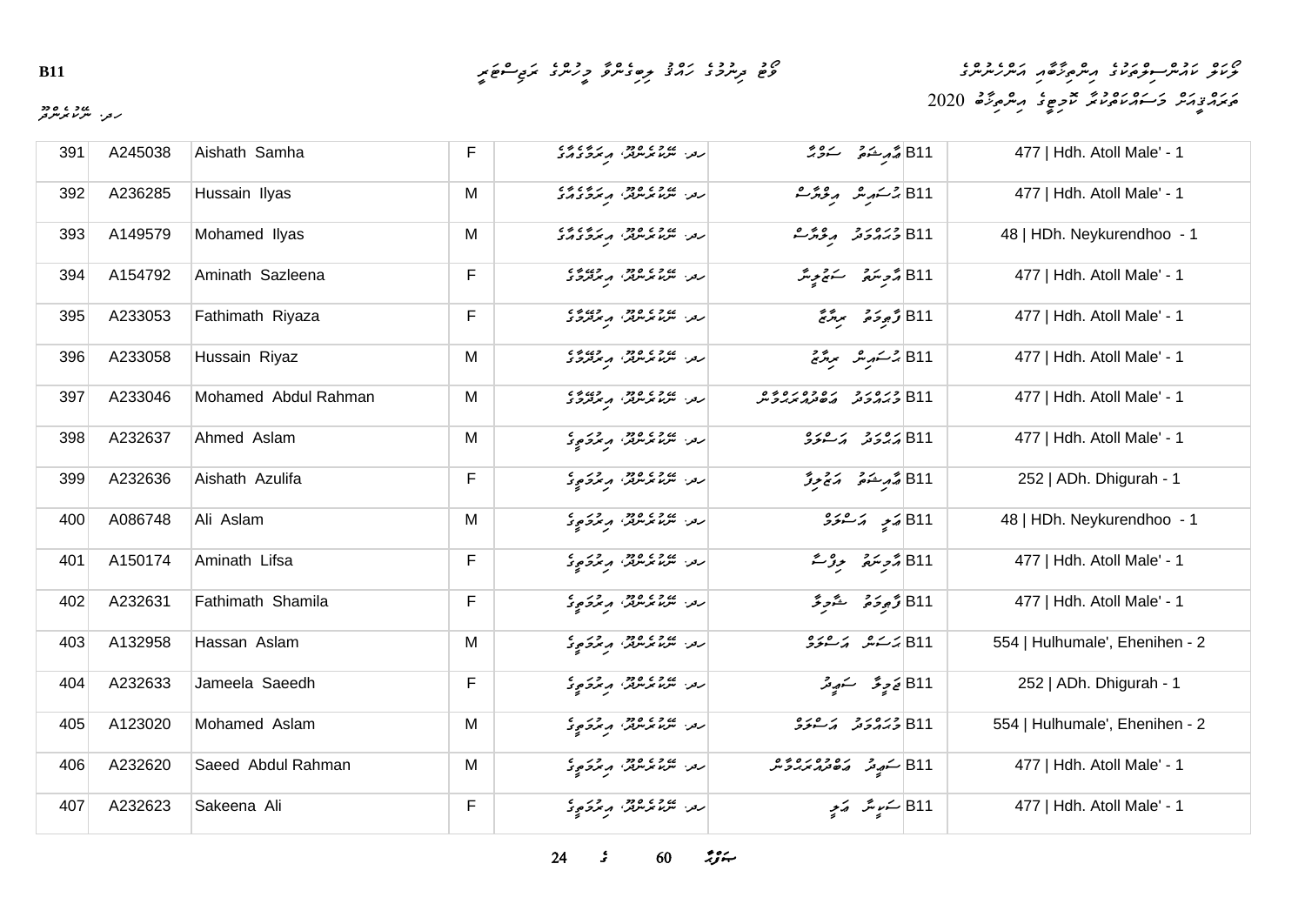*sCw7q7s5w7m< o<n9nOoAw7o< sCq;mAwBoEw7q<m; wBm;vB* م من المرة المرة المرة المرجع المراجع المراجع المراجع المراجع المراجع المراجع المراجع المراجع المراجع المراجع<br>مرين المراجع المراجع المرجع المراجع المراجع المراجع المراجع المراجع المراجع المراجع المراجع المراجع المراجع ال

| 408 | A235087 | Adam Ibrahim       | M           | رو. برد و ه وو.<br>رو. سرد برسربر، درمج                                                                                                                                                                                          | B11 مُمَرَّد مُصَمَّرِدْ                        | 477   Hdh. Atoll Male' - 1     |
|-----|---------|--------------------|-------------|----------------------------------------------------------------------------------------------------------------------------------------------------------------------------------------------------------------------------------|-------------------------------------------------|--------------------------------|
| 409 | A120271 | Aishath Sifaza     | F           | رو. مورد برموتر، برخ<br>رو. مورد برموتر، برخ                                                                                                                                                                                     | B11 مَگْرِسْتَمْ مِنْ مِنْ تَجْ                 | 554   Hulhumale', Ehenihen - 2 |
| 410 | A235088 | Ali Ibrahim        | M           | رو. سرما برسربو.<br>رو. سرما برسربو. اردگ                                                                                                                                                                                        | B11 <i>مَرْمٍ م</i> ِ صَمَّر <sub>ِ م</sub> ِ 2 | 48   HDh. Neykurendhoo - 1     |
| 411 | A146235 | Aminath Ifasa      | F           | رو. برد و ه وو.<br>رو. سرد برسربر، درمج                                                                                                                                                                                          | B11 مَّ حِسَمَةَ مِتَرَّسَّةَ                   | 477   Hdh. Atoll Male' - 1     |
| 412 | A235073 | Fareedha Ali       | F           | رور سربر بره و د و.<br>رور سربر برسرفر الرح                                                                                                                                                                                      | B11  تزميعً - مَرمٍ                             | 48   HDh. Neykurendhoo - 1     |
| 413 | A235085 | Hawwa Jeeza        | $\mathsf F$ | رور سربر بره و د و.<br>رور سربر برسرفر الرح                                                                                                                                                                                      | B11  بَرْدُوَّ     وٍ بِحَّ                     | 48   HDh. Neykurendhoo - 1     |
| 414 | A000311 | Ibrahim Saud       | м           | رو. برد و دود.<br>رو. سرد برسرفر، برخ                                                                                                                                                                                            | B11 مەھزىر ئەسىمىتىر                            | 48   HDh. Neykurendhoo - 1     |
| 415 | A120412 | Mohamed Ameez      | M           | رو. برنام و دو.<br>رو. سرنام سرور. ارد                                                                                                                                                                                           | B11 <i>دېمم</i> دېم کمر <i>ې</i> چ              | 477   Hdh. Atoll Male' - 1     |
| 416 | A041935 | Mohamed Naeem      | M           | رو. برد و ده ود .<br>رو. سرد برسربر، درم                                                                                                                                                                                         | B11 <i>5222 سَمدِ</i> 5                         | 48   HDh. Neykurendhoo - 1     |
| 417 | A231982 | Abdul Rahman Yahya | M           | ے وے ہ وو ۔ ر و 0 و ر ۔ ہ و و ے<br>رقن ۔ شریع موسوقی ا قع موجود اسوقوس                                                                                                                                                           | B11 كەھەرمەر ئەرگە بەر يەر                      | 48   HDh. Neykurendhoo - 1     |
| 418 | A101043 | Aminath Simla      | F           | ے و ی ہ و ی د و کے ور محدو ی<br>مرتب سمین محرموثی کے بھیمونی سوتو مرت                                                                                                                                                            | B11 مَّ مِسَمَّدٍ سِوْعٌ                        | 48   HDh. Neykurendhoo - 1     |
| 419 | A046284 | Hussain Fayaz      | M           | رور است و ده ده در در ۲۵ ور در و در در و در در و در در در در استاند و در در در استاند و در در استاند و در استا<br>مرکز در استریم میرسود و سرکوری استاند و میرسود و در استاند و در استاند و در استاند و در استاند و در استاند و د | B11 پرستہریش تی پڑے                             | 477   Hdh. Atoll Male' - 1     |
| 420 | A010267 | Mohamed Yahya      | M           | ے وے مود سے دون ور مصدور<br>مادر اس موسودی کے بھاموری سوٹر مور                                                                                                                                                                   | B11 <i>ڈیزوڈنڈ پرد</i> یڑ                       | 477   Hdh. Atoll Male' - 1     |
| 421 | A234113 | Hassan Huzaam      | M           | ے وہ وہ دہ دہ وہ<br>ریں شرح عرض کے شری <i>ب و</i> ے                                                                                                                                                                              | B11 پرسترس برنج تر                              | 477   Hdh. Atoll Male' - 1     |
| 422 | A234111 | Hussain Nizam      | M           | رور سره دره در دره وره و.<br>رور سره مرس                                                                                                                                                                                         | B11 برسەر شەھەر سىرتە                           | 477   Hdh. Atoll Male' - 1     |
| 423 | A234116 | Mohamed Humam      | M           | ے وہ وہ دہ دہ وہ<br>ریں شرح مرین کے شری <i>بادی</i>                                                                                                                                                                              | B11 <i>3222 - 325</i>                           | 477   Hdh. Atoll Male' - 1     |
| 424 | A234107 | Yoosuf Hussain     | M           | ے وہ وہ در وہ دی<br>ریں شرح عرش کے شری <i>باوی</i>                                                                                                                                                                               | B11 ټرتنى ئ <sub>ە</sub> ئەسەر بىر              | 477   Hdh. Atoll Male' - 1     |

 $25$  *s* 60  $25$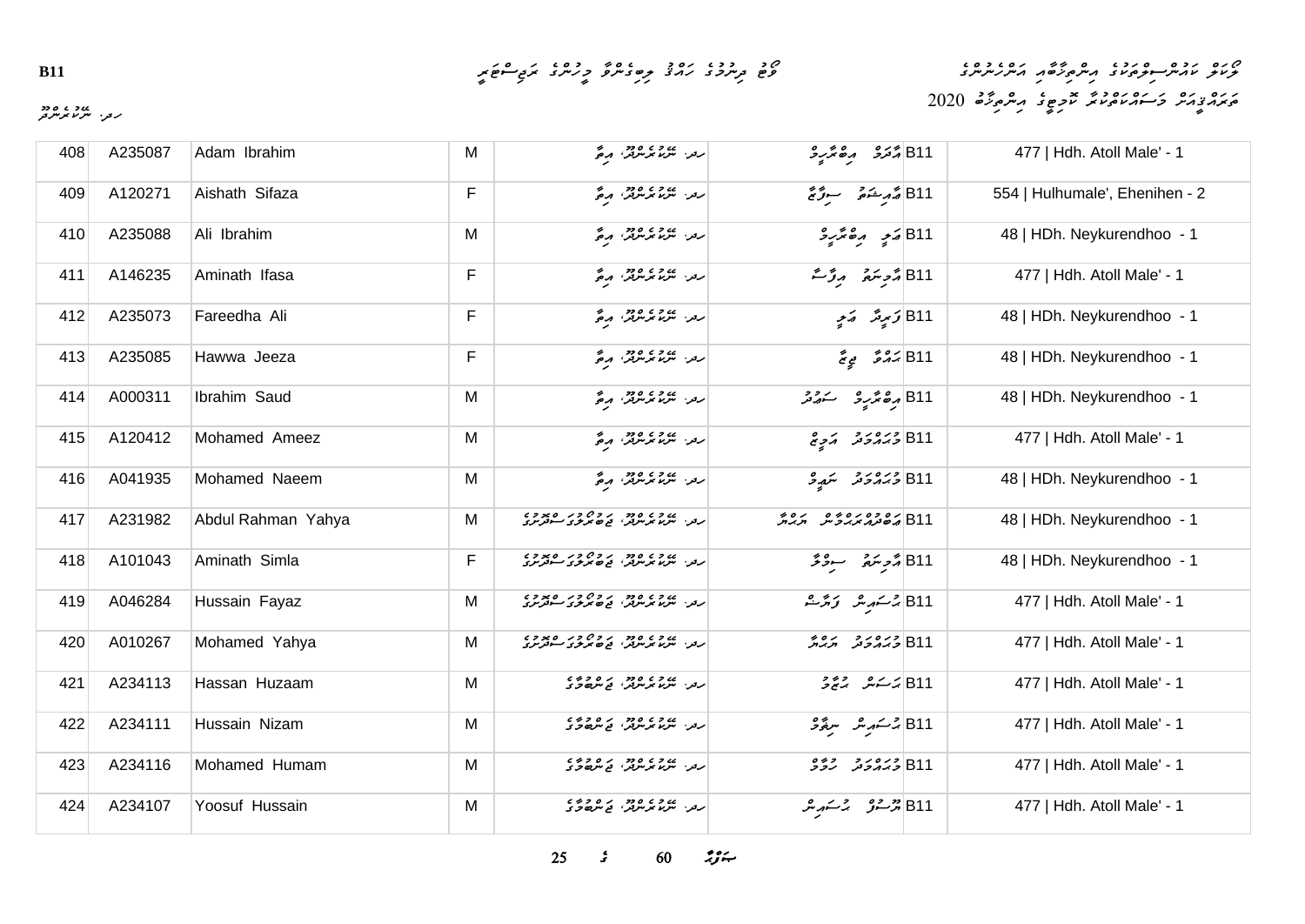*sCw7q7s5w7m< o<n9nOoAw7o< sCq;mAwBoEw7q<m; wBm;vB* م من المسجد المسجد المسجد المسجد المسجد العام 2020<br>مسجد المسجد المسجد المسجد المسجد المسجد المسجد المسجد المسجد ال

| 425 | A232762 | Ali Nishan         | M           | رو. شر، مرسرتر، يې تم و څ                                       | B11 ضعٍ سرشہ شہ                          | 477   Hdh. Atoll Male' - 1 |
|-----|---------|--------------------|-------------|-----------------------------------------------------------------|------------------------------------------|----------------------------|
| 426 | A152505 | Aminath Suvaidha   | F           | رىر. شرىر مەدەبە يەنج مەنگە                                     | B11 مَّ حِسَمَةَ مُسْتَوَمِثَّر          | 48   HDh. Neykurendhoo - 1 |
| 427 | A095863 | Gasim Salih        | M           | رو. شرم مرس بو چم و څ                                           | B11 تۇسىۋە سە <i>ئى</i> رو               | 48   HDh. Neykurendhoo - 1 |
| 428 | A232763 | Hawwa Shauna       | $\mathsf F$ | رى شەم ئەھ بۇ ئۇ ئۇ ئى                                          | B11 بَرْدُمُّ شَ <sub>م</sub> ْرَشَّ     | 48   HDh. Neykurendhoo - 1 |
| 429 | A244783 | Mariyam Sumaa      | F           | رىر. شرىم ترسرىن. يې تج تو تخ                                   | B11 كەنگەر ئەرىپىسى ئىس                  | 48   HDh. Neykurendhoo - 1 |
| 430 | A232764 | Mohamed Nishan     | M           | رىر. شرىر مەدەبە يەنج ئوغ                                       | B11 <i>ڈیزوویز</i> سرش <i>گر</i>         | 48   HDh. Neykurendhoo - 1 |
| 431 | A233689 | Aminath Zunaira    | F           | ے وہ وہ وہ رہ وہ رہ وہ<br>ری شرید برس کی اور سوئرس              | B11 مَّ حِسَمَ مِنْ سَمَدِ مَّمَّ        | 48   HDh. Neykurendhoo - 1 |
| 432 | A237024 | Aishath Saamaa     | F           | رىر. شرىر مەدىر شەھرىكى                                         | B11 مەم ئىقىمە ئىسىگە                    | 48   HDh. Neykurendhoo - 1 |
| 433 | A237020 | Hawwa Ali          | F           | ری عدد و دور در دید و                                           | B11  يَرْدُوَّ - مَ <sup>و</sup> ِ       | 48   HDh. Neykurendhoo - 1 |
| 434 | A237023 | Hussain Shifaz     | M           | ریں ۔ عدد ہ وہ ۔ محمد سری                                       | B11 پرستمبر شورچ هم                      | 48   HDh. Neykurendhoo - 1 |
| 435 | A071186 | Ismail Saud        | M           | ری عدد و دور در دید و                                           | B11 مرشۇم <sub>و</sub> بۇ سەمەتر         | 48   HDh. Neykurendhoo - 1 |
| 436 | A237022 | Mohamed Shifaz     | M           | رىر. شرىر مەدەر گە ئەسرىگ                                       | B11 <i>ۇنەۋەتى</i> ھو <i>ڙى</i>          | 48   HDh. Neykurendhoo - 1 |
| 437 | A233039 | Haleemath Hassan   | $\mathsf F$ | رور به ده و ده و د ده و د                                       | B11   يَر <sub>ْجِ</sub> وَجْ = يَرْسَسْ | 48   HDh. Neykurendhoo - 1 |
| 438 | A158778 | Ahmed Sobah        | M           | ری عدد ۲۵۵۵ میلادی<br>ری شرح مرس                                | B11 كەبرى كەر بەھەر                      | 477   Hdh. Atoll Male' - 1 |
| 439 | A231779 | Aishath Nisana     | F           | رو. عروج و دو.<br>رو. شر <i>ما برس</i> رفر، م <i>ا س</i> ربرو د | B11 ۾ م شوءِ سرڪير                       | 48   HDh. Neykurendhoo - 1 |
| 440 | A231776 | Aminath Shabana    | F           | رو. عروج ووه. کامبربروی                                         | B11 مَّ حِسَمَ شَقَّعَہ                  | 106   R. Maduvvari - 1     |
| 441 | A231778 | Fathimath Nathasha | F           | رد. عروج ۵۶۵ کمپربروی                                           | B11 تُرجوحه سَعَّر شَدَّ                 | 48   HDh. Neykurendhoo - 1 |

*ro c 3 cc*<br>ر<sub>قر</sub>. *سر ما برس قر* 

 $26$  *s*  $60$  *z*  $25$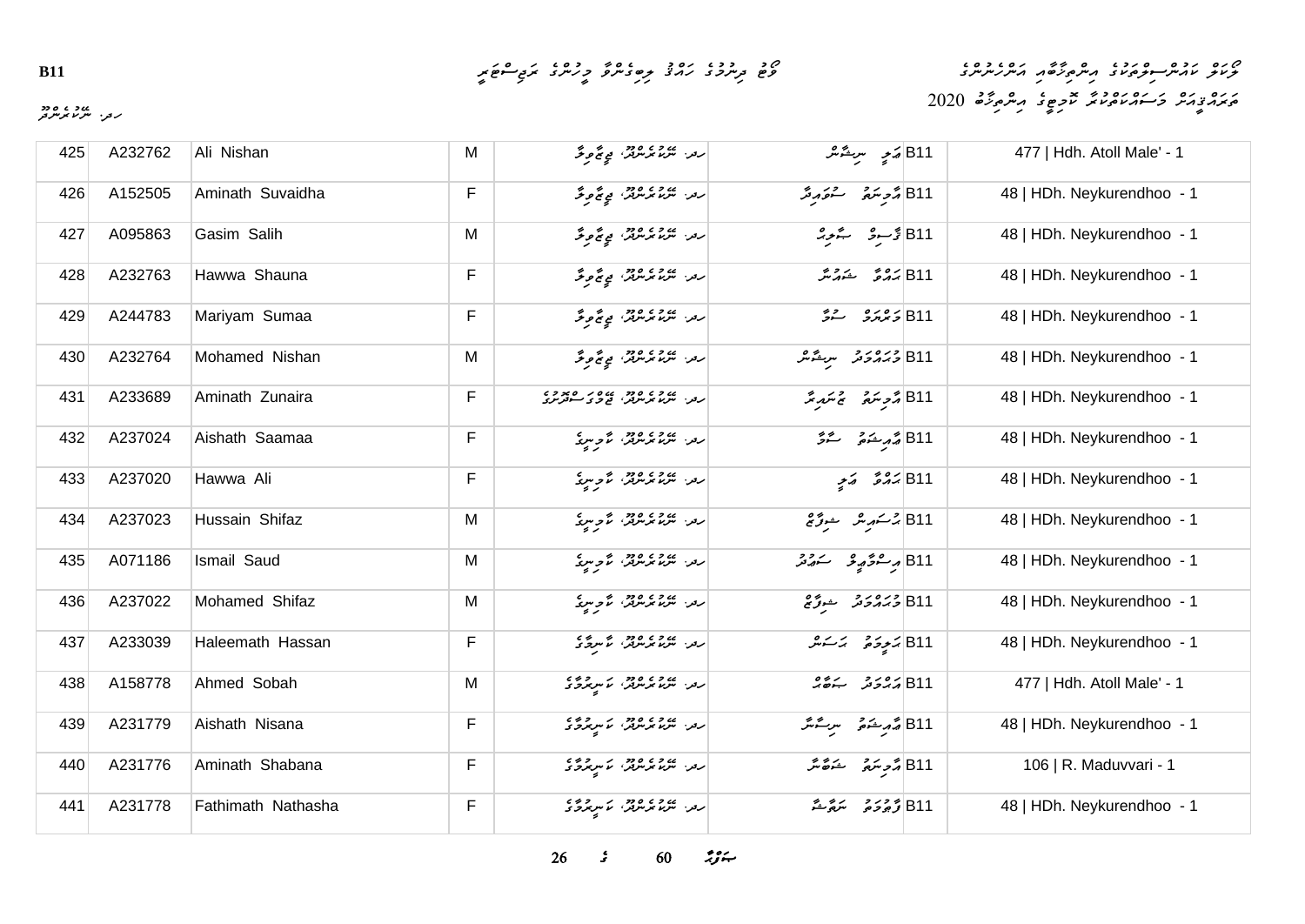*sCw7q7s5w7m< o<n9nOoAw7o< sCq;mAwBoEw7q<m; wBm;vB* م من المرة المرة المرة المرجع المراجع المراجع المراجع المراجع المراجع المراجع المراجع المراجع المراجع المراجع<br>مرين المراجع المراجع المرجع المراجع المراجع المراجع المراجع المراجع المراجع المراجع المراجع المراجع المراجع ال

| 442 | A231780 | Hawwa Samaha           | F | رد. عدد و دود.<br>رد. شر <i>نا بر</i> سربر، ک <i>ا</i> س بربرد و | $232 32 \times 101$                     | 48   HDh. Neykurendhoo - 1     |
|-----|---------|------------------------|---|------------------------------------------------------------------|-----------------------------------------|--------------------------------|
| 443 | A244748 | Khadheeja Samra        | F | رد. عروج ووو.<br>رد. شر <i>ما بر</i> سربر، م <i>ا س</i> ربرو ی   | B11 زَمِرِجٌ سَرَوْبُرٌ                 | 48   HDh. Neykurendhoo - 1     |
| 444 | A231777 | Mariyam Waheeda        | F | رد. عروج ووو.<br>رد. شر <i>ما بر</i> سربر، م <i>ا س</i> ربرو ی   | B11  دَيْرْتَرْدْ - دَرِيْرْ            | 106   R. Maduvvari - 1         |
| 445 | A244747 | Mohamed Nihan          | M | رو، عروج ۱۵۵۵ وه وه و<br>رو، شرما برسرفر، ما سربرو و             | B11  <i>وټرونوتر سرنگر</i>              | 48   HDh. Neykurendhoo - 1     |
| 446 | A160165 | Moosa Usman            | M | رو. ۶۵،۵۰۰ وو.<br>رو. شر <i>ما برس</i> رتو. کا سربرو ی           | B11 ترقيم ۾ پوءِ مر                     | 48   HDh. Neykurendhoo - 1     |
| 447 | A231775 | Saeed Usman            | M | رتد عدد و در و د د و د د<br>رتد انتزید برسرتر انگلیز برخان       | B11 سَمرٍیْر کے وُعْرَ مَر              | 554   Hulhumale', Ehenihen - 2 |
| 448 | A244750 | Safaa Moosa            | F | رد. عروج ووو.<br>رد. شر <i>ما بر</i> سربر، م <i>ا س</i> ربرو ی   | $23 \div B11$                           | 18   HA. Maarandhoo - 1        |
| 449 | A146542 | Umar Moosa             | M | رد. عروج ووو.<br>رد. شر <i>ما بر</i> سربر، م <i>ا س</i> ربرو ی   | $23 - 22$ B11                           | 477   Hdh. Atoll Male' - 1     |
| 450 | A232912 | Aminath Hassan         | F | رته به ده وده بر ده وه<br>رته اسرا برسرته اسرس                   | B11 مَرْجِبَتِهِ مَرَسَبِيْر            | 477   Hdh. Atoll Male' - 1     |
| 451 | A244810 | Mohamed Maishan Shiham | M | رته به ده وده بر ده وه<br>رته اسرا برسرته اسرس                   | B11   <i>وبروونو وَمِ</i> ــقَة عَبرُوْ | 477   Hdh. Atoll Male' - 1     |
| 452 | A063527 | Adam Fazeel            | M | رد. عرد دود. زیروی                                               | B11  2ترى كى سىرى                       | 48   HDh. Neykurendhoo - 1     |
| 453 | A232068 | Hassan Suneel          | M | ر <sub>ور</sub> ، شر <i>یا بر سره به می</i> روی                  | B11 پرسکس کے سرپی                       | 48   HDh. Neykurendhoo - 1     |
| 454 | A232067 | Ibrahim Sahumeel       | M | رو. عدد ۲۵۵۵ در در ۲۵<br>رو. شریع مرسوبی، ما مورد ک              | B11  مِنْ جُمْرِةْ    سَنْرُوٍ وُ       | 48   HDh. Neykurendhoo - 1     |
| 455 | A232064 | Mariyam Suneetha       | F | رو. عدد و ده دود .<br>رو. شریع موسولو. ما مورد و                 | B11 5 يُرْدَرُ شَمْسِيَّر               | 48   HDh. Neykurendhoo - 1     |
| 456 | A320721 | Mohamed Mujthaba       | M | رو. عدد و ده ده در در و د<br>رو. شریع موسولو، ما مورد و          | B11 دبره برو دوره                       | 48   HDh. Neykurendhoo - 1     |
| 457 | A079335 | Adam Hussain           | M | رىر. شەم تەرەپ كەنگىرى ئە                                        | B11 پژتربی پر شہر بھر                   | 48   HDh. Neykurendhoo - 1     |
| 458 | A236745 | Aminath Reema          | F | رىر. شەھ مەدە مەسىر ئەسىر بولۇ                                   | B11 مَّ مِسَمَّد مِرَّدَّ               | 48   HDh. Neykurendhoo - 1     |

*ro c 3 cc*<br>ر<sub>قر</sub>. *سر ما برس قر*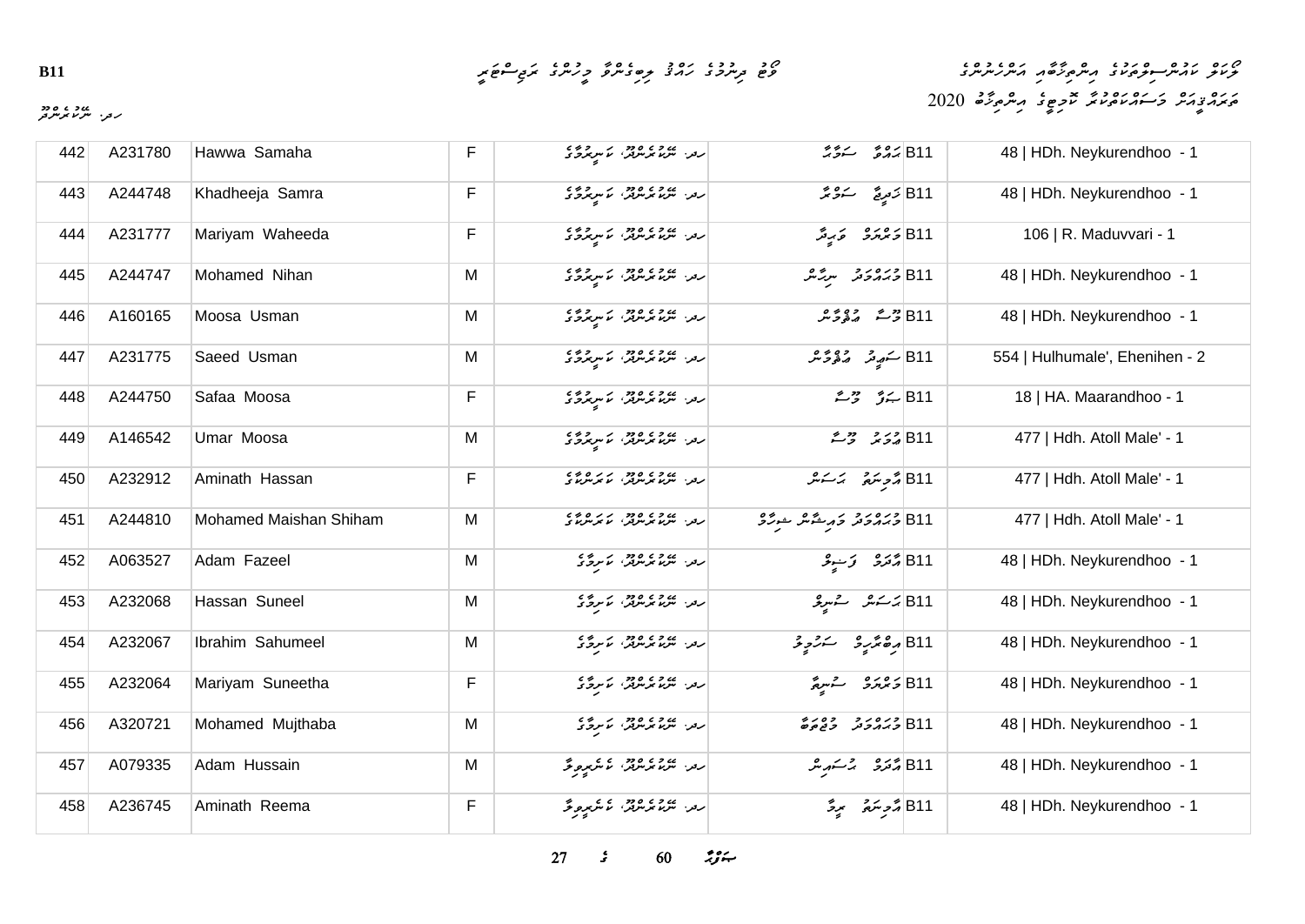*sCw7q7s5w7m< o<n9nOoAw7o< sCq;mAwBoEw7q<m; wBm;vB 2020 q9nOoAw7o< sCpHo>u; n8q;wAm;w<mEm> w6m<pYw<m8mA*

48 | HDh. Neykurendhoo - 1

## 459 A236754 Hassan Risheef M *WlivIrenek ,UdcnerukEn .dh cfIxir cnwswH* B11 48 | HDh. Neykurendhoo - 1 460 A236750 Ibrahim Risheef M *WlivIrenek ,UdcnerukEn .dh cfIxir cmIhWrcbia* B11 B11 رەتمەر ئىسرىسىۋ 51 | HDh. Makunudhoo - 1 461 A236732 Jameela F *WlivIrenek ,UdcnerukEn .dh WlImwj* B11 48 | HDh. Neykurendhoo - 1 462 A001132 Hassan Zuhoor M *eguSodcswgoyek ,UdcnerukEn .dh urUhuZ cnwswH* B11 477 | Hdh. Atoll Male' - 1 463 A067175 Ismail Mahir M *eguSodcswgoyek ,UdcnerukEn .dh urihWm clIAWmcsia* B11 477 | Hdh. Atoll Male' - 1 464 A094367 Mohamed Mahir M *eguSodcswgoyek ,UdcnerukEn .dh urihWm udwmcawHum* B11 477 | Hdh. Atoll Male' - 1 465 A096596 Abdul Muhaimin M *WrWnik ,UdcnerukEn .dh unimiawhumcludcbwA* B11 477 | Hdh. Atoll Male' - 1 466 A152126 Mariyam Zeeniya F *WrWnik ,UdcnerukEn .dh WyinIz cmwycrwm* B11 477 | Hdh. Atoll Male' - 1 467 A148475 Abdulla Naaif M *egWmiduk ,UdcnerukEn .dh ufiaWn QudcbwA* B11 138 | Lh. Naifaru - 3 468 A126318 Aminath Mohamed F *egWmiduk ,UdcnerukEn .dh udwmcawHum utwnimWa* B11 146 | K. Gaafaru - 1 469 A233555 Fathimath Naifa F *egWmiduk ,UdcnerukEn .dh WfiaWn utwmiYWf* B11 477 | Hdh. Atoll Male' - 1 470 A148716 Mariyam Naahidha F *egWmiduk ,UdcnerukEn .dh WdihWn cmwycrwm* B11 146 | K. Gaafaru - 1 471 A084613 Mohamed Jabir M *egWmiduk ,UdcnerukEn .dh uribWj udwmcawHum* B11 146 | K. Gaafaru - 1 472 A236803 Adam Shifau M *iruk ,UdcnerukEn .dh uAWfix cmwdWa* B11 48 | HDh. Neykurendhoo - 1 473 A236807 Ahmed Sifau M *iruk ,UdcnerukEn .dh uAWfis udwmcHwa* B11 B11 كەندى بىر كەنتى 477 | Hdh. Atoll Male' - 1 474 A237133 Aishath Farah F *iruk ,UdcnerukEn .dh cHwrwf utwxiaWA* B11 566 | Villimale' Ehenihen - 1 475 A245098 Ali Faruhath M *iruk ,UdcnerukEn .dh utwhurwf IlwA* B11

*28 sC 60 nNw?mS*

*ro c 3 cc*<br>7 *ر 5 . س ما بو*مبر تر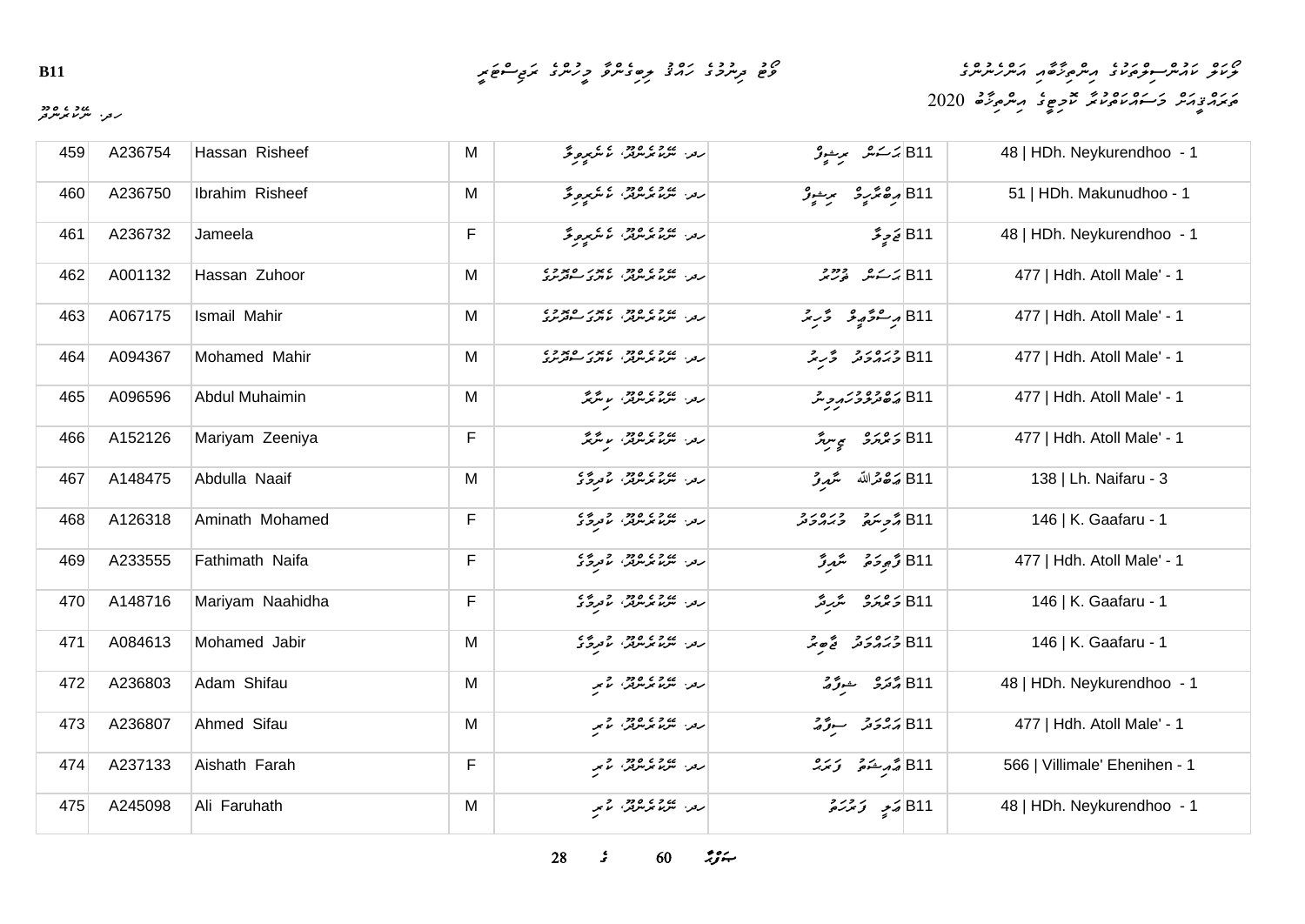*sCw7q7s5w7m< o<n9nOoAw7o< sCq;mAwBoEw7q<m; wBm;vB* م*ى تو*مدى من المستقدم بن المستقدم من المستقدم 2020

1

48 | HDh. Neykurendhoo - 1

| 476 | A236797 | Fathimath Suiza  | $\mathsf F$ | رود سرد بره ود و د<br>رود سرد برسرفر الأمر                                     | B11 تَ <i>جوحَ</i> قُمْ سَنَّهُ مَعَ | 566   Villimale' Ehenihen - 1            |
|-----|---------|------------------|-------------|--------------------------------------------------------------------------------|--------------------------------------|------------------------------------------|
| 477 | A236810 | Hassan Najih     | M           | رور، سربر بردور و د<br>رور، سربر برسرفر، ما بر                                 | B11   پرسترس س <i>ڑھ ب</i> ڑ         | 48   HDh. Neykurendhoo - 1               |
| 478 | A236806 | Hussain Shifau   | M           | ری در عدد و در در در در این است.<br>مرفود استریلا میرسوفیو <sup>د و</sup> مرکب | B11 پر <i>شبور شبور پ</i>            | 477   Hdh. Atoll Male' - 1               |
| 479 | A012495 | Mohamed Ziyad    | M           | ری در در دور و در<br>ری شما مرس بر کم مر                                       | B11 <i>ڈبزہ ڈوڈ</i> سے پڑھر          | 566   Villimale' Ehenihen - 1            |
| 480 | A234088 | Abdulla Zain     | M           | رد. عدد و وده. د بربانوی                                                       | B11 كەھەراللە   ئەرىگر               | 48   HDh. Neykurendhoo - 1               |
| 481 | A234083 | Aminath Asma     | F           | رو. ۶۶۵ و ۲۵۵ و درباری                                                         | B11 مَّ حِسَمَۃ مَ سَرْدَّ           | 48   HDh. Neykurendhoo - 1               |
| 482 | A244846 | Mariyam Zuha     | F           | رد. عدد و وده. د بربانوی                                                       | B11 كەنگەر تەرىجە تەرىج              | 48   HDh. Neykurendhoo - 1               |
| 483 | A234086 | Mohamed Thasleem | M           | رە. شەم تەرەپ كەيرىيەت كە                                                      | B11 <i>ڈیزہ ڈی می ش</i> وڈ           | 48   HDh. Neykurendhoo - 1               |
| 484 | A025434 | Mohamed Zahir    | M           | رور سره دره ده و ده و.<br>رور سره برسربر، نوور                                 | B11  <i>جەنە جى جى جى</i> ئى         | 48   HDh. Neykurendhoo - 1               |
| 485 | A026192 | Ibrahim Nagith   | M           | رى ئەدە يەھ كەر                                                                | B11 مەھەمگەيىۋە سى <i>گى</i> يەتمۇ   | 426   Anantara Resort and Spa Maldives - |
| 486 | A231760 | Dhawoodh Ali     | M           | رد. عدد ۱۶۵۲ وجود و                                                            | B11 مَرْدُمْرَ - رَمِ                | 48   HDh. Neykurendhoo - 1               |
| 487 | A231761 | Haseena Ali      | F           | رد. شر، برسرد. وجود و                                                          | B11  بزمير کامي <sub>ج</sub>         | 48   HDh. Neykurendhoo - 1               |
| 488 | A022209 | Gasim Mohamed    | M           | ے وے مجرد وہ وہ رے پووے<br>مرد شرید برسرتر، مختصر استعمال                      | B11 تۇسىۋە مە <i>مەدەت</i> ر         | 554   Hulhumale', Ehenihen - 2           |
| 489 | A022212 | Hussain Shahid   | M           | ده ده ده ده وه در ه پروه<br>روز سربا پرسرتر، نوه د سوترس                       | B11 پڑے پہ بھر ہے۔<br>11 پارسکار بھر | 477   Hdh. Atoll Male' - 1               |
| 490 | A234652 | Ahmed Raoof      | M           | رى بەد ، ەەد بەر ر<br>رى شەمەس ئى                                              | B11 كەبرى ئەدەرە                     | 397   Sirru Fen Fushi - 1                |
| 491 | A117480 | Ali Riyaz        | M           | رتر، عادو وہ دورہ<br>رتر، شر <i>ما بر</i> سرتر، <del>و</del> لائر              | B11 کرم برگر شہ                      | 426   Anantara Resort and Spa Maldives - |

492 A131177 Hussain Riyaaz M *wlwgWm ,UdcnerukEn .dh cFWyir cniawsuH* B11

*29 sC 60 nNw?mS*

*ro c 3 cc*<br>مر<sub>قود</sub> متوس *برس فر*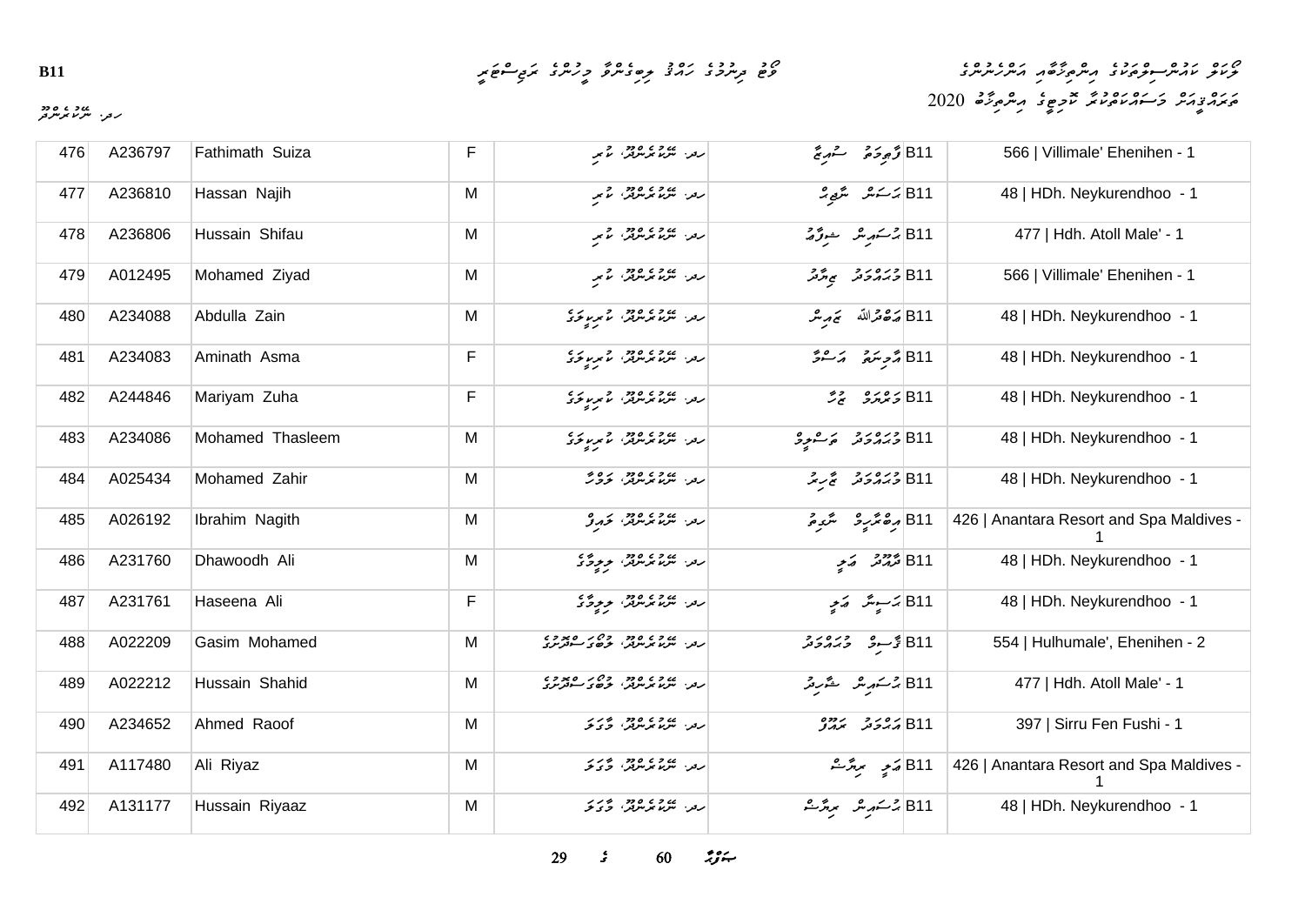*sCw7q7s5w7m< o<n9nOoAw7o< sCq;mAwBoEw7q<m; wBm;vB* م من المرة المرة المرة المرجع المراجع المراجع المراجع المراجع المراجع المراجع المراجع المراجع المراجع المراجع<br>مرين المراجع المراجع المرجع المراجع المراجع المراجع المراجع المراجع المراجع المراجع المراجع المراجع المراجع ال

| 493 | A234651 | Ibrahim Mauroof      | M           | رد. عدد و ده در در<br>رد. ش مرس برد. و د و                                | B11 مەھەر بەھ ئەمدىن                               | 48   HDh. Neykurendhoo - 1    |
|-----|---------|----------------------|-------------|---------------------------------------------------------------------------|----------------------------------------------------|-------------------------------|
| 494 | A234646 | Jameela Abdul Rahman | F           | رى ئەدەرە ئەرر<br>رى شرىرىرىش ۋە ئ                                        | B11 <i>ف<sub>َ</sub> وِحَدٍ مُعْمَدِ مُدَوَّسَ</i> | 48   HDh. Neykurendhoo - 1    |
| 495 | A233303 | Ali Ifaz             | M           | رتر، سربر برود، برد و برون<br>رتر، سربر برسرتر، و ی سوترس                 | B11  ر <sub>ُم</sub> ح م <i>ووَّج</i>              | 566   Villimale' Ehenihen - 1 |
| 496 | A233300 | Fathimath Ibrahim    | F           | رتر، سربر برود، برد و برون<br>رتر، سربر برسرتر، و ی سوترس                 | B11 تَ <i>وجو م</i> ڤتَربِرْ                       | 48   HDh. Neykurendhoo - 1    |
| 497 | A233302 | Fathimath Ifaza      | F           | رور، عدد و دور، در در در در<br>رور، سربا برسربل، و ی سوترس                | B11 وَج <i>وحَمْ مِوَدَّجَ</i>                     | 48   HDh. Neykurendhoo - 1    |
| 498 | A233305 | Ibrahim Ikuneez      | M           | رور، عدد و دور، در در در در<br>رور، سربا برسربل، و ی سوترس                | B11 مەھمەر ئەر مەمبەلى                             | 48   HDh. Neykurendhoo - 1    |
| 499 | A233301 | Mariyam Zuhudha      | F           | رور، عدد و دور، اور ان دور.<br>رور، سربا بوسولو، او ی سوفرس               | B11  وَبُرْدَرُوْ بِحَرْدَّرُ                      | 48   HDh. Neykurendhoo - 1    |
| 500 | A244821 | Mohamed Ayaaz        | M           | رتر، سربر برود، برد و برون<br>رتر، سربر برسرتر، و ی سوترس                 | B11 <i>ڈیرورو پہنچ</i>                             | 477   Hdh. Atoll Male' - 1    |
| 501 | A236927 | Aminath Abdul Rahman | F           | رد. سرما برسری کارگر                                                      | B11 مُرْحِسَمُ مَصْرَمْ مَرْدَمْ مَرْ              | 48   HDh. Neykurendhoo - 1    |
| 502 | A236924 | Firasha Yoosuf       | F           | رى سەم دەم ھەتى ب                                                         | B11 وِ بَرْثَہ بِرْ بِرْ وَ مِ                     | 477   Hdh. Atoll Male' - 1    |
| 503 | A234663 | Aishath Thasleema    | F           | رىر. شەھ بە ھەج ھې گەنتى                                                  | B11 مەم ئەم ئەر ئورگە                              | 48   HDh. Neykurendhoo - 1    |
| 504 | A112049 | Ali Hussain          | M           | رتر - عدد عدد و - عربي<br>رتر - سريم برسرتر - قريح                        | B11  رَمِ پِر بِر سَنَ مِر بِرْ                    | 48   HDh. Neykurendhoo - 1    |
| 505 | A234661 | Sobira Mohamed       | $\mathsf F$ | رو. سربر بره دو.<br>رو. سربر برسربر، ترسي                                 | B11 بەھ پر دېروند                                  | 48   HDh. Neykurendhoo - 1    |
| 506 | A373770 | Ahmed Niushan        | M           | رو، شرم بروه در وه.<br>رو، شرم برسربر، و ٤ و ری                           | B11 كەبرى قىر سىر ئىشەر                            | 48   HDh. Neykurendhoo - 1    |
| 507 | A234952 | Aishath Niushana     | F           | رتر به ده وه د ده د ده.<br>رتر شرد برس د د و ر                            | B11 مَّەرِسْدَە ئىس ئىشىر                          | 48   HDh. Neykurendhoo - 1    |
| 508 | A234947 | Ali Ibrahim          | M           | رو، شریم بر سره ده و د و د و<br>روز، شریم برسربر، برع و برای              | B11  رَمِ مِنْ مِرْدِ 3                            | 48   HDh. Neykurendhoo - 1    |
| 509 | A234950 | Hassan Fazeel        | M           | رور، شرما مروج الراح و داخل المراجع<br>الرور، شريع مرسوقر، الراجع و الراح | B11  ترسكان كى سيرتى                               | 48   HDh. Neykurendhoo - 1    |

*ro c 3 cc*<br>ر<sub>قر</sub>. *سر ما برس قر* 

**30** *s* **60** *n***<sub>s</sub>***n***<sub>s</sub>**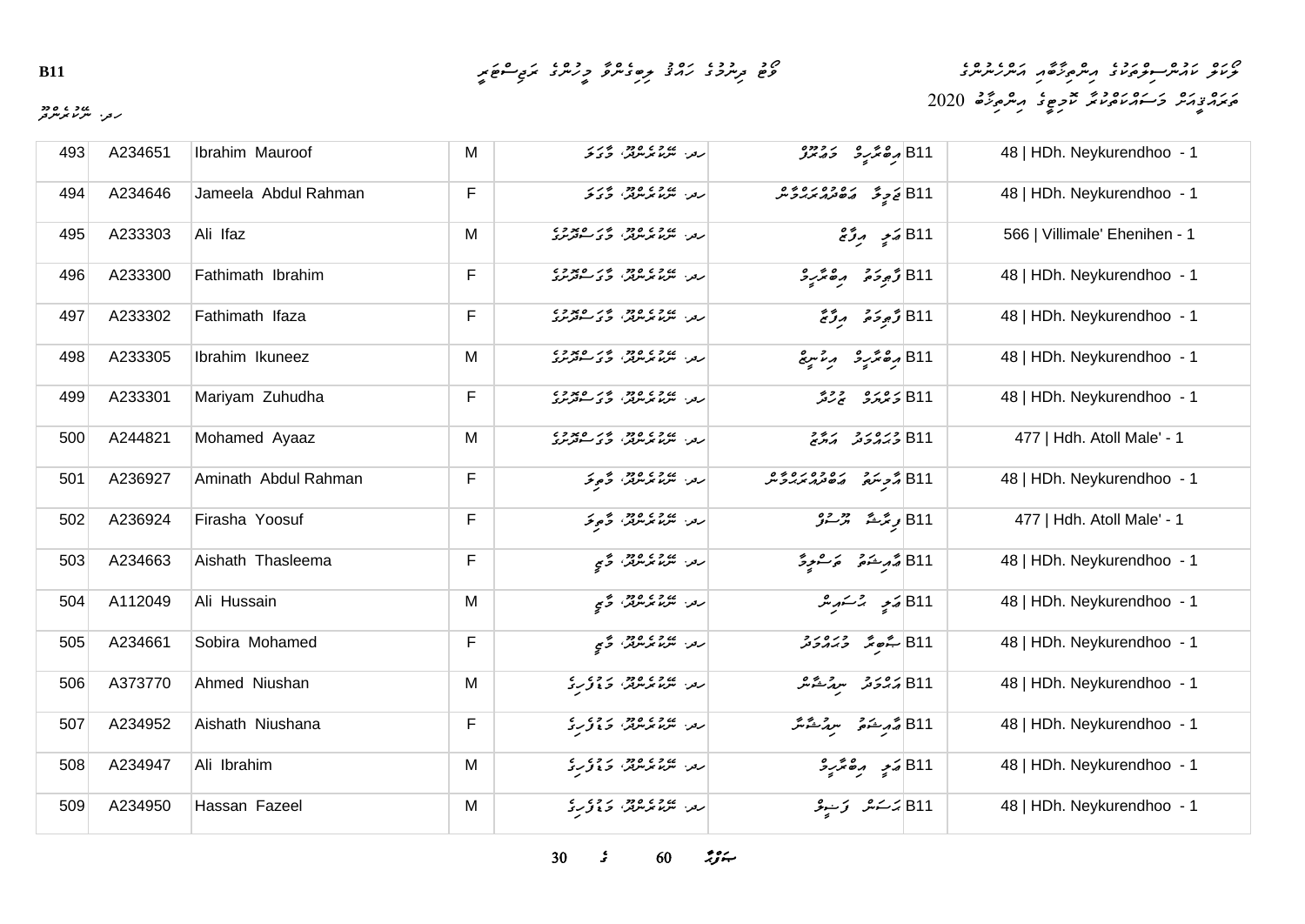*sCw7q7s5w7m< o<n9nOoAw7o< sCq;mAwBoEw7q<m; wBm;vB* م من المسجد المسجد المسجد المسجد المسجد العام 2020<br>مسجد المسجد المسجد المسجد المسجد المسجد المسجد المسجد المسجد ال

| 510 | A234948 | Hawwa Sadhna             | F           | رتر، شر <i>یر بر ده بر ده و د</i><br>رتر، شر <i>یر پرسر</i> تر، بر و در برای        | B11 پَرُوگُ گُورشُ                             | 48   HDh. Neykurendhoo - 1               |
|-----|---------|--------------------------|-------------|-------------------------------------------------------------------------------------|------------------------------------------------|------------------------------------------|
| 511 | A234945 | Ibrahim Ahmed            | M           | رتر، شر <i>نا بر ده د د و ع</i><br>رتر، شر <i>نا بر</i> سرتر، <del>و</del> ۽ تو بري | B11 مەھمەر بەردىتە B11                         | 48   HDh. Neykurendhoo - 1               |
| 512 | A234946 | Khadeeja Usman           | F           | رور، عربہ مربع ہوتا ہے<br>روز، عربہ مربع ہوتا ہے تا تو بری                          |                                                | 48   HDh. Neykurendhoo - 1               |
| 513 | A234951 | Mariyam Nishfa           | $\mathsf F$ | ر در عدد و ده در ده و د<br>روز شرح مرس در دو و برای                                 | B11 كەيمە <i>دى س</i> رىشى <i>ۋ</i>            | 48   HDh. Neykurendhoo - 1               |
| 514 | A234954 | Mohamed Nishan           | M           | رتر، شریم بر سره ۲۰۰۶ و.<br>رتر، شریم برسرتر، نوع توری                              | B11  <i>وټرونوتر سرچنگر</i>                    | 48   HDh. Neykurendhoo - 1               |
| 515 | A234226 | Aminath Shaziyya         | $\mathsf F$ | رو. عروج و وو.<br>رو. ش <i>ریا پرسر</i> تر، و برو                                   | B11 مَّ <i>حِ سَرَةَ شَمَّ فَرِ مُ</i> مََّ    | 477   Hdh. Atoll Male' - 1               |
| 516 | A234231 | Asiyath Sakhiyya         | F           | رو. عرو و و و د و و د<br>رو. عر <i>د پرس</i> رتر، و <i>ر</i> و                      | B11 مُرْسِ <i>رْهُ جَنِهْدُ</i>                | 48   HDh. Neykurendhoo - 1               |
| 517 | A234225 | Fathimath Khalidha       | $\mathsf F$ | رو. عروج و وو.<br>رو. ش <i>ریا پرسر</i> تر، و برو                                   | B11  <i>وَّجِ دَمَّة</i> گَ مِعَّد             | 48   HDh. Neykurendhoo - 1               |
| 518 | A000632 | Hassan Saleem            | M           | رتر، شروع ووو. بر و به<br>برتر، شریع مرتعربی، بر بر بر                              | B11  پزشک سکوی                                 | 48   HDh. Neykurendhoo - 1               |
| 519 | A234234 | Hussain Shavin           | M           | رتر، شوم ۱۶۵۵ د وره.<br>رتر، شو <i>ما بوسر</i> تر، ورو                              | B11 پر <i>کمبر بلہ</i> گھویٹر                  | 477   Hdh. Atoll Male' - 1               |
| 520 | A234228 | Mariyam Saaleena         | F           | رو. عرو و و و د و و د<br>رو. عر <i>د پرس</i> رتر، و <i>ر</i> و                      | B11 دېروژ شویگر                                | 48   HDh. Neykurendhoo - 1               |
| 521 | A237386 | Ahmed Hassan             | M           | رد. ۶۶۵ و ۲۵ در وه<br>رد. ش <i>رما پر</i> سربل، <del>و فر</del> یم                  | B11 كەبروتى كەسكەنلە                           | 48   HDh. Neykurendhoo - 1               |
| 522 | A245101 | Fathimath Raudha         | $\mathsf F$ | رد. عروم ودو.<br>رد. ش <i>رما بر</i> سربر، ونونج                                    | B11 تَ <i>وْجِوَةْ بَرَوْتَرُ</i>              | 48   HDh. Neykurendhoo - 1               |
| 523 | A232123 | Hassan Idrees            | M           | رد. ۶۶۵ و وه د ۶۵<br>رد. شرما مرسرتر، و نوم                                         | B11 بَرَسَسْ مِتْرَمِرِ مُتَّ                  | 426   Anantara Resort and Spa Maldives - |
| 524 | A237383 | Muhammad Hassan Idhurees | M           | رد. ۶۶۵ و ۲۵ در وه<br>رد. شر <i>ما بر</i> سربر، <del>و و ج</del>                    | B11  <i>ۋېزو</i> رو برسەش <sub>مو</sub> تۇپرىش | 48   HDh. Neykurendhoo - 1               |
| 525 | A237381 | Salma Adam               | F           | رد. ۶۶۵ و ۲۵ در وه<br>رد. شر <i>ما بر</i> سربر، <del>و و</del> ج                    | B11 يَدُوْدُ مُحَمَّدُ                         | 48   HDh. Neykurendhoo - 1               |
| 526 | A054139 | Abdul Muththalib Hussain | M           | رد. عدد د ده د د د د ده د.<br>رد. سرد پرسرتن کرد بروگرد                             | B11 رەپروپرە بوھ برگېږمبر                      | 48   HDh. Neykurendhoo - 1               |

*ro c 3 cc*<br>ر<sub>قر</sub>. *سر ما برس قر* 

 $31$  *s* 60  $23$   $\div$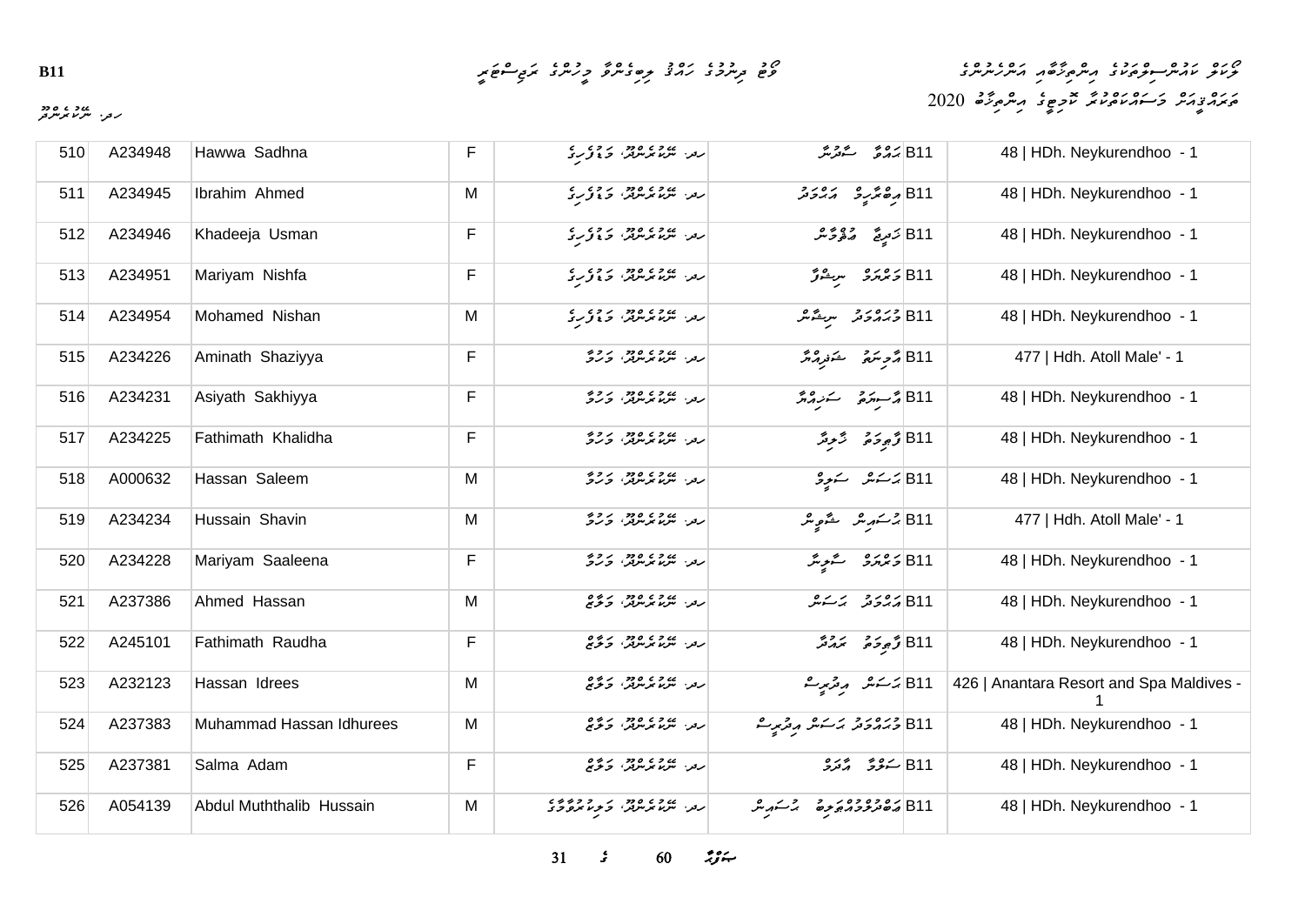*sCw7q7s5w7m< o<n9nOoAw7o< sCq;mAwBoEw7q<m; wBm;vB* م من المرة المرة المرة المرجع المراجع المراجع المراجع المراجع المراجع المراجع المراجع المراجع المراجع المراجع<br>مرين المراجع المراجع المرجع المراجع المراجع المراجع المراجع المراجع المراجع المراجع المراجع المراجع المراجع ال

| 527 | A232322 | Hussain Ali           | M | הבני המכשים בדי בידי ביבי מיים.<br>הבני "תמי זם מתבני ביביט זם ביבי                                                                                                                                                             | B11  بڑے <i>مہ</i> شہ کے پر             | 138   Lh. Naifaru - 3      |
|-----|---------|-----------------------|---|---------------------------------------------------------------------------------------------------------------------------------------------------------------------------------------------------------------------------------|-----------------------------------------|----------------------------|
| 528 | A244774 | Hussain Samaah        | M | הבני ייתוח זק בריכון זק בריכון זק בריכון זק בריכון זק בריכון זק בריכון זק בריכון זק בריכון זק בריכון זק בריכו<br>המודד המודד המודד המודד בריכון זק בריכון זק בריכון זק בריכון זק בריכון זק בריכון זק בריכון זק בריכון זק בריכון | B11 پرست <sub>مب</sub> ر سکو <i>چ</i> ر | 48   HDh. Neykurendhoo - 1 |
| 529 | A232328 | Mariyam Aamal         | F | גו בי ספר ג' כבישים<br>גותי "תמינתית ביבטינפיבים                                                                                                                                                                                | B11 <i>5 پروژ وگ</i> ور                 | 138   Lh. Naifaru - 3      |
| 530 | A232324 | Maryam Ali            | F |                                                                                                                                                                                                                                 | B11  <i>5 پر پڑی کی ی</i>               | 138   Lh. Naifaru - 3      |
| 531 | A244775 | Mohamed Samaah        | M | גו בי ספר ג' כבישים<br>גובני ייפט זכייפרט ביבע זכם ביב                                                                                                                                                                          | B11 <i>ۋېزودنى خۇي</i>                  | 48   HDh. Neykurendhoo - 1 |
| 532 | A233663 | Ahmed Akuram          | M | رته به د په ده د مرکز د کلی برونځ                                                                                                                                                                                               | B11 كەبرى بىر كەندى                     | 477   Hdh. Atoll Male' - 1 |
| 533 | A319388 | Aishath Shafa         | F | ے وہ وہ دے وہ دی۔<br>ریں اس پرسریں کے سرچ بروگر                                                                                                                                                                                 | B11  مُذہب شَمَر صَوَّرَ                | 48   HDh. Neykurendhoo - 1 |
| 534 | A000476 | Ibrahim Nasheed       | M | رو می و د ه و د بر ه د و می<br>رو مسرد مرسرفر کارمربع مروکل                                                                                                                                                                     | B11 مەھەر بۇ سىمبىر قىر                 | 477   Hdh. Atoll Male' - 1 |
| 535 | A233658 | Mohamed Shaneez       | M | رى مەدەبەدە بەھەر ئەھم                                                                                                                                                                                                          | B11  <i>وَبَرْوْدَوْ</i> شَمَّسِيْ      | 48   HDh. Neykurendhoo - 1 |
| 536 | A236245 | Shakeeba Ibrahim      | F | رته به د د ه د د د د د د و نو<br>رته برنام مرس ته د کسی مرد نو                                                                                                                                                                  | B11 ڪَمِيرِ صَمَّ رَضَعَ رَبِي          | 48   HDh. Neykurendhoo - 1 |
| 537 | A121934 | Ali Siyah             | M | دو. ده و ده ده د و د و د<br>رو. سربا برسرفر، که سرج برو                                                                                                                                                                         | B11  پرمو سوچر م                        | 444   Kandima Maldives - 1 |
| 538 | A233649 | Mariyam Mohamed       | F | رتر، سربر بر ده در در در<br>رتر، سربر برسرتر، و سرج برو                                                                                                                                                                         | B11 كەبەر بەر بەر بەر                   | 48   HDh. Neykurendhoo - 1 |
| 539 | A086438 | Abdul Rahman Ibrahim  | M | رىر. شرىر برەدە بەر بەر بۇ                                                                                                                                                                                                      | B11 رەپرە بروپر مەشرى                   | 48   HDh. Neykurendhoo - 1 |
| 540 | A234616 | Ahmed Asir            | M | رىر. شرىر برەدە بەر بەر بۇ                                                                                                                                                                                                      | B11 كەبرى قرىسىتى ئى                    | 477   Hdh. Atoll Male' - 1 |
| 541 | A130857 | Ali Abdul Rahman      | M | رىر. شرىر برەدە كەش ئور                                                                                                                                                                                                         | B11 كم موسوع مدين محمد تركيبر           | 477   Hdh. Atoll Male' - 1 |
| 542 | A234612 | Aminath Abdul Rahuman | F | رىر. شرىر برەدە كەش ئور                                                                                                                                                                                                         | B11 گەم شەھ ھەھەر مەھ مەھ بىر           | 477   Hdh. Atoll Male' - 1 |
| 543 | A157775 | Hassan Abdul Rahman   | M | رىر شرىم ترسرىن كاھرىم تو                                                                                                                                                                                                       | B11   ئەسەھىر بەھە <i>ر بەر بۇ ئا</i> ر | 48   HDh. Neykurendhoo - 1 |

**32** *s* **60** *n***<sub>s</sub>***n***<sub>s</sub>**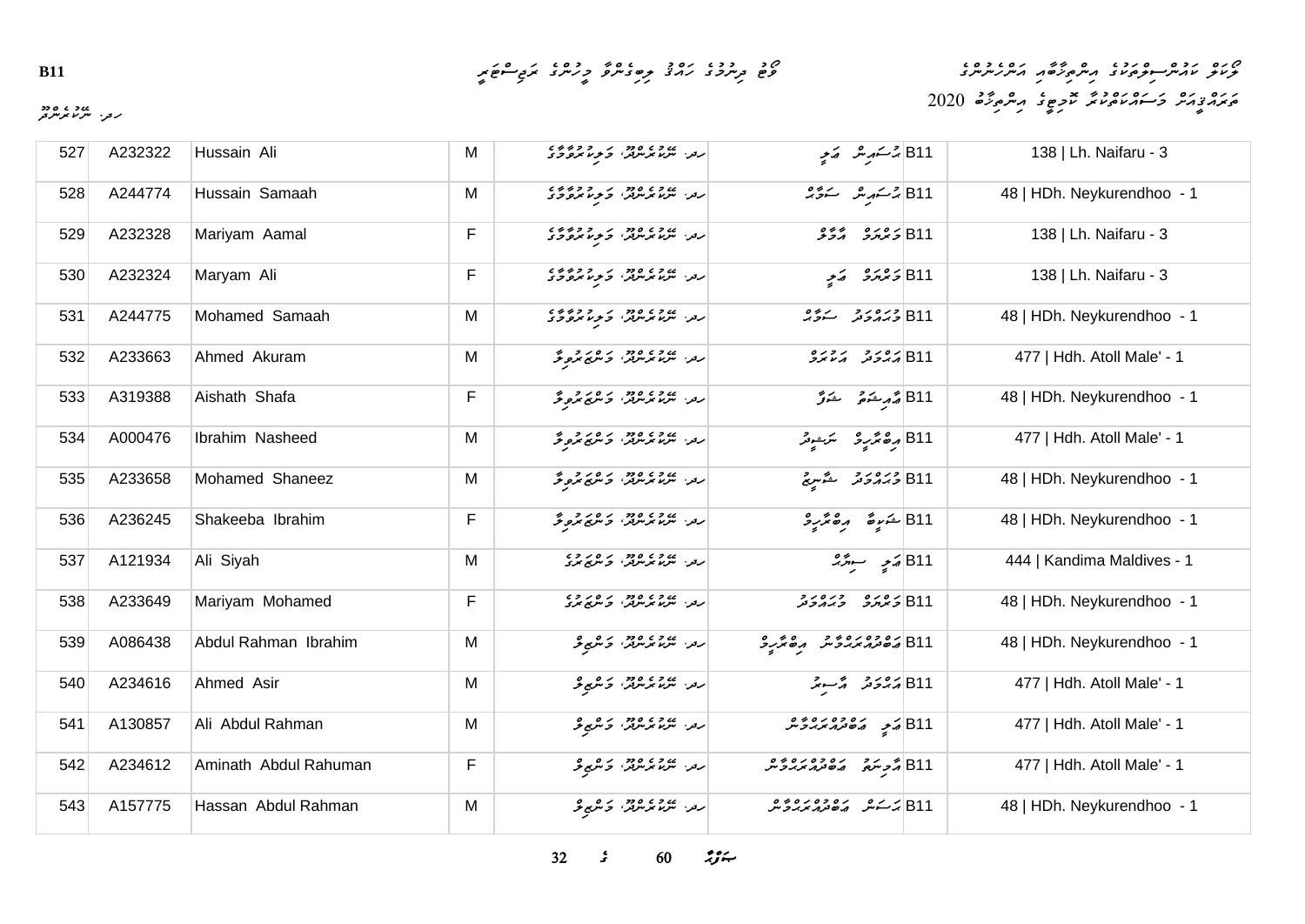*sCw7q7s5w7m< o<n9nOoAw7o< sCq;mAwBoEw7q<m; wBm;vB* م من المرة المرة المرة المرجع المراجع المراجع المراجع المراجع المراجع المراجع المراجع المراجع المراجع المراجع<br>مرين المراجع المراجع المرجع المراجع المراجع المراجع المراجع المراجع المراجع المراجع المراجع المراجع المراجع ال

| <b>33 O L 3 UL</b> |                     |
|--------------------|---------------------|
|                    | برفرء اسرتنا موسرقر |
|                    |                     |

| 544 | A234610 | Ibrahim Abdul Rahman | M            | رى سىم دەھەر مەھ بى                                              | B11 رەڭرىرى ھەمەدە <i>برەۋىر</i>           | 48   HDh. Neykurendhoo - 1     |
|-----|---------|----------------------|--------------|------------------------------------------------------------------|--------------------------------------------|--------------------------------|
| 545 | A234600 | Mariyam Ibrahim      | F            | رىر. شرىر مەدەر كەش بول                                          | B11 <i>5 بروز و هغرب</i> و                 | 48   HDh. Neykurendhoo - 1     |
| 546 | A244921 | Mariyam Sakha Ali    | $\mathsf{F}$ | رىر. شرىرىرى دەر بەھ ئو                                          | B11 كەبۇرى سەنى كەب                        | 477   Hdh. Atoll Male' - 1     |
| 547 | A234614 | Mohamed Asir         | M            | رىر. شرىر برەدە بەر بەر بۇ                                       | B11 <i>ۋېرو دى ئەسىر</i>                   | 477   Hdh. Atoll Male' - 1     |
| 548 | A244926 | Mohamed Shaaih Ali   | M            | رىر. شرىر برەدە بەر بەر بۇ                                       | B11  <i>وبرەرو سەم</i> ەر كەي <sub>چ</sub> | 477   Hdh. Atoll Male' - 1     |
| 549 | A235256 | Ali Nazim            | M            | رد. برده و ده و د و ده<br>رد. سرد پرسرد. و سرد م                 | B11  رَمِ سَمْدِهِ                         | 656   OBLU Select At Sangeli-1 |
| 550 | A235121 | Asiyath Sulaiman     | F            | رتر. 2014 وجود عام 2016<br>رتر. شر <i>يا پر سر</i> تر، بر سوير ط | B11 م <i>ەسىرى ئىم ئى</i> رۇنىر            | 48   HDh. Neykurendhoo - 1     |
| 551 | A244931 | Fathmath Zahiya      | F            | ה המכניס כבר כבר המסיר.<br>קבקי התעודת התחקבלי כל המוס           | B11 <i>وَّج</i> وحَ حَمَّ جَمَّ بِرَ       | 48   HDh. Neykurendhoo - 1     |
| 552 | A237391 | Hussain Ibrahim      | M            |                                                                  | B11 برُسَمبِ مَر مِرة مَرْرِدْ             | 48   HDh. Neykurendhoo - 1     |
| 553 | A231759 | Ibrahim Ali          | M            | געי ישע די ספר, פי סמפים<br>קבקי יישע מקומקלי, פי בייש           | B11 پ <i>رهنگړی ټ</i> ې                    | 48   HDh. Neykurendhoo - 1     |
| 554 | A235258 | Mariyam Ibrahim      | $\mathsf{F}$ | رين شروع ودو، ع وموه<br>رين شريا مرس پر گرستر ه                  | B11  5 يُرْيَرُ \$ مِنْ يُرْبِرْ           | 81   N. Manadhoo - 1           |
| 555 | A235254 | Shareefa Ibrahim     | F            | ה המכניס כבן כל המס<br>קבקי התעית התיית בק                       | B11 ڪپرڙ پر <i>ھيڙپ</i> و                  | 48   HDh. Neykurendhoo - 1     |
| 556 | A236914 | Adam Shifan          | M            | رتر - عدد و دور - در پر<br>رتر - سرما برسرتر - و در پر           | B11 مُ مَرَدٌ مَ مِرَّ مَر                 | 48   HDh. Neykurendhoo - 1     |
| 557 | A141316 | Ahmed Sinaan         | M            | رتر - عدد و دور - در پر<br>رتر - سرما برسرتر - و در پر           | B11   پر برو تر سوسر میں مس                | 477   Hdh. Atoll Male' - 1     |
| 558 | A245073 | Ali Amaan            | M            | رو. عدد دره در در د                                              | B11  رَمٍ کردَ پر                          | 477   Hdh. Atoll Male' - 1     |
| 559 | A156222 | Aminath Sahuma       | $\mathsf F$  | رو. سرما برسرو. در دی.<br>رو. سرما برسرو. و برگ                  | B11 مَّ جِسَمَّة سَكَرْدً                  | 48   HDh. Neykurendhoo - 1     |
| 560 | A041121 | Fathimath Seema      | F            | رو. شر، برسرفر، ترتور                                            | B11 <i>وُمِودَة</i> بِ بِ                  | 477   Hdh. Atoll Male' - 1     |

**33** *s* **60** *n***<sub>s</sub>***n***<sub>s</sub>**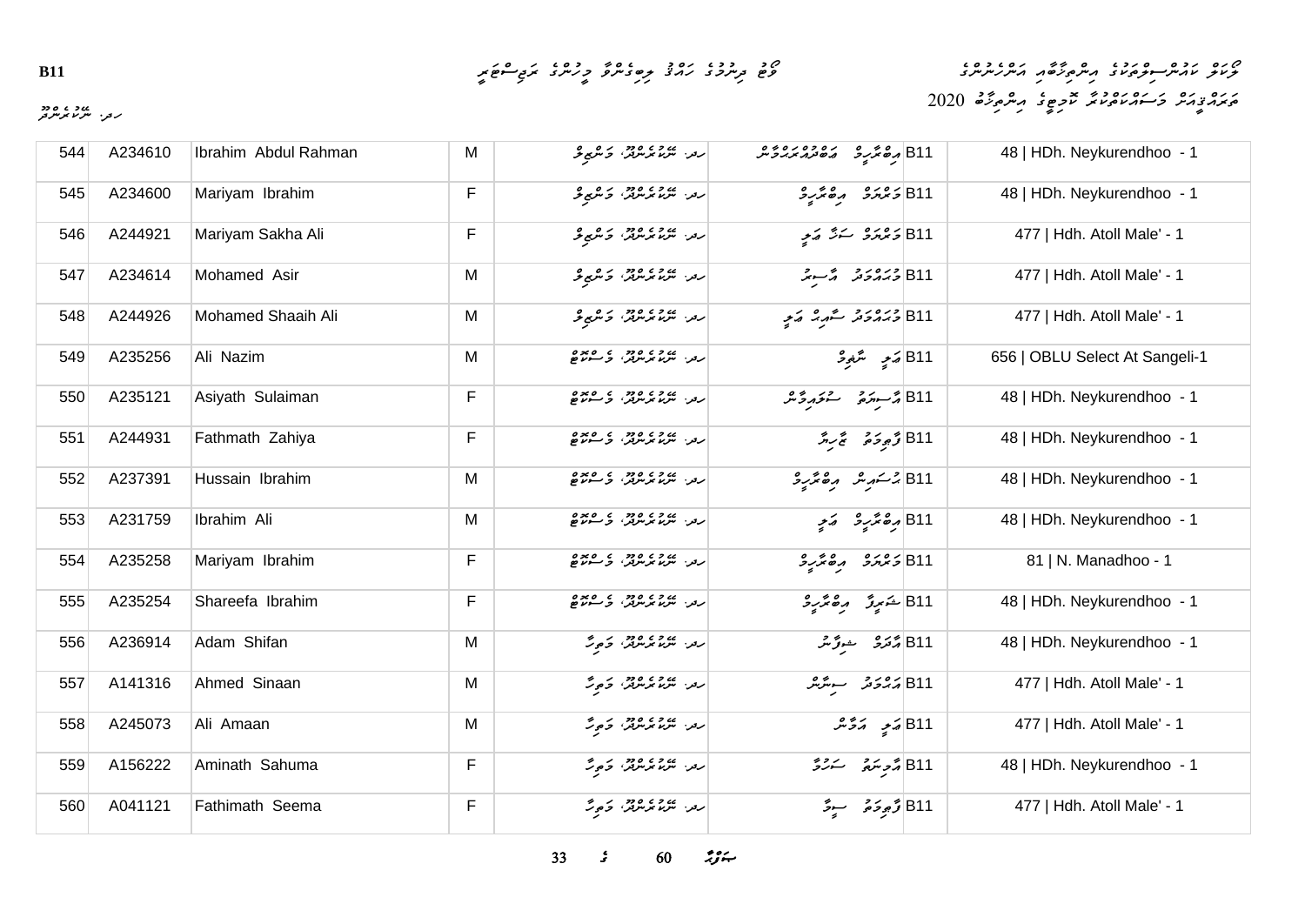*sCw7q7s5w7m< o<n9nOoAw7o< sCq;mAwBoEw7q<m; wBm;vB* م من المرة المرة المرة المرجع المراجع المراجع المراجع المراجع المراجع المراجع المراجع المراجع المراجع المراجع<br>مرين المراجع المراجع المرجع المراجع المراجع المراجع المراجع المراجع المراجع المراجع المراجع المراجع المراجع ال

| 561 | A236913 | Hassan Shifau        | M | رو. سرما بر سرو.<br>رو. سرما بر سرفر، تر بر گ                             | B11 بَرَسَہْ مُس <i>وَّمہُ</i>     | 477   Hdh. Atoll Male' - 1 |
|-----|---------|----------------------|---|---------------------------------------------------------------------------|------------------------------------|----------------------------|
| 562 | A236916 | Khadeeja Silma       | F | رو. سرما برسرو. مرکز گر                                                   |                                    | 48   HDh. Neykurendhoo - 1 |
| 563 | A245075 | Mohamed Aiman        | M | رد. شر <i>نا بر</i> سربر، وجور                                            | B11 <i>ڈیزوویز پہچ</i> و           | 477   Hdh. Atoll Male' - 1 |
| 564 | A158084 | Shakeela Adam        | F | رتر - عدد و ه دوم - در پر<br>رتر - سرما مرسوبل - څورگ                     | B11 خىرى گەترى                     | 477   Hdh. Atoll Male' - 1 |
| 565 | A235874 | Ahmed Rifshaah       | M | رو. عدد و ده ده.<br>رو. شرما مرس تر، و سرچ د                              |                                    | 477   Hdh. Atoll Male' - 1 |
| 566 | A236254 | Mariyam Rishma       | F | رو. عدد و و دو.<br>رو. شریع مرسولو. ج <sub>ه</sub> سرچ و                  | B11 <i>وَيُرْبَرُوْ بِرِيشُوَّ</i> | 477   Hdh. Atoll Male' - 1 |
| 567 | A009749 | Mohamed Rafeeu       | M | رو. عدد و و در در و و ع<br>رو. شر <i>ما بر</i> سربو، چ <sup>س</sup> ری و  | B11 <i>وَبَرْدُوَنَرْ بَرَوِيْ</i> | 48   HDh. Neykurendhoo - 1 |
| 568 | A236248 | Nasreena Ibrahim     | F | رو. عربا عرض مرور و در د<br>رو. شربا مرس برگ او سرچ و                     | B11 ىزىشمېرىش مەھەر پە             | 477   Hdh. Atoll Male' - 1 |
| 569 | A000408 | Ahmed Niyaz          | M | رو. عدد ۱۵۵۶ وجود و د                                                     | B11 كەندى قىر سىرتىمى              | 477   Hdh. Atoll Male' - 1 |
| 570 | A236867 | Khadheeja Siufa      | F | رد. عاوه وه.<br>رد. شر <i>ه مرس د و و و و</i> و                           | B11 زَمِرِجٌ سِہمُرٌ               | 48   HDh. Neykurendhoo - 1 |
| 571 | A245066 | Mohamed Nabeel Niyaz | M | رىر. شرە برسرىر، جەمزىرى                                                  | B11 دېرونو شور سرچ                 | 477   Hdh. Atoll Male' - 1 |
| 572 | A102159 | Fathimath Sobeeha    | F | رو. عدد و د ود.<br>رو. شریع مرسوبو، ج <i>ه بر و ی</i>                     | B11 ژ <sub>ېو</sub> دَ ئې سَنه پژ  | 48   HDh. Neykurendhoo - 1 |
| 573 | A146901 | Mohamed Naseeh       | M | رتر، شریع بر سرچ دی.<br>رتر، شریع برسرتر، ج.برجری د                       | B11 <i>وُبَرُوْدَة مَرْسِيرُ</i>   | 477   Hdh. Atoll Male' - 1 |
| 574 | A043830 | Umar Ibrahim         | M | رتر، شریع بر سرچ دی.<br>رتر، شریع برسرتر، ج.برجری د                       | B11 ړ <i>ی په م</i> ه تربی         | 48   HDh. Neykurendhoo - 1 |
| 575 | A149091 | Azeena Hussain       | F | ر در است و ده و ده است و در بور دارد.<br>در در استریما موسولود از برابردی | B11 کھیے مگر کر شہر مگر            | 48   HDh. Neykurendhoo - 1 |
| 576 | A245175 | Hussain Zayan        | M | رور - 20 و 20 و - 20 و - 2<br>رور - سربر برسرفر - 2 رسری                  | B11 بڑے ہر شہر کا کار              | 48   HDh. Neykurendhoo - 1 |
| 577 | A237503 | Aishath Rizleen      | F | رتر، عروج ووج ووار<br>رتر، شر <i>یا بر</i> سرتر، واش                      | B11 مُگرمِسْتَمْ مِرتَّمْ مِرْشَ   | 48   HDh. Neykurendhoo - 1 |

*34 sC 60 nNw?mS*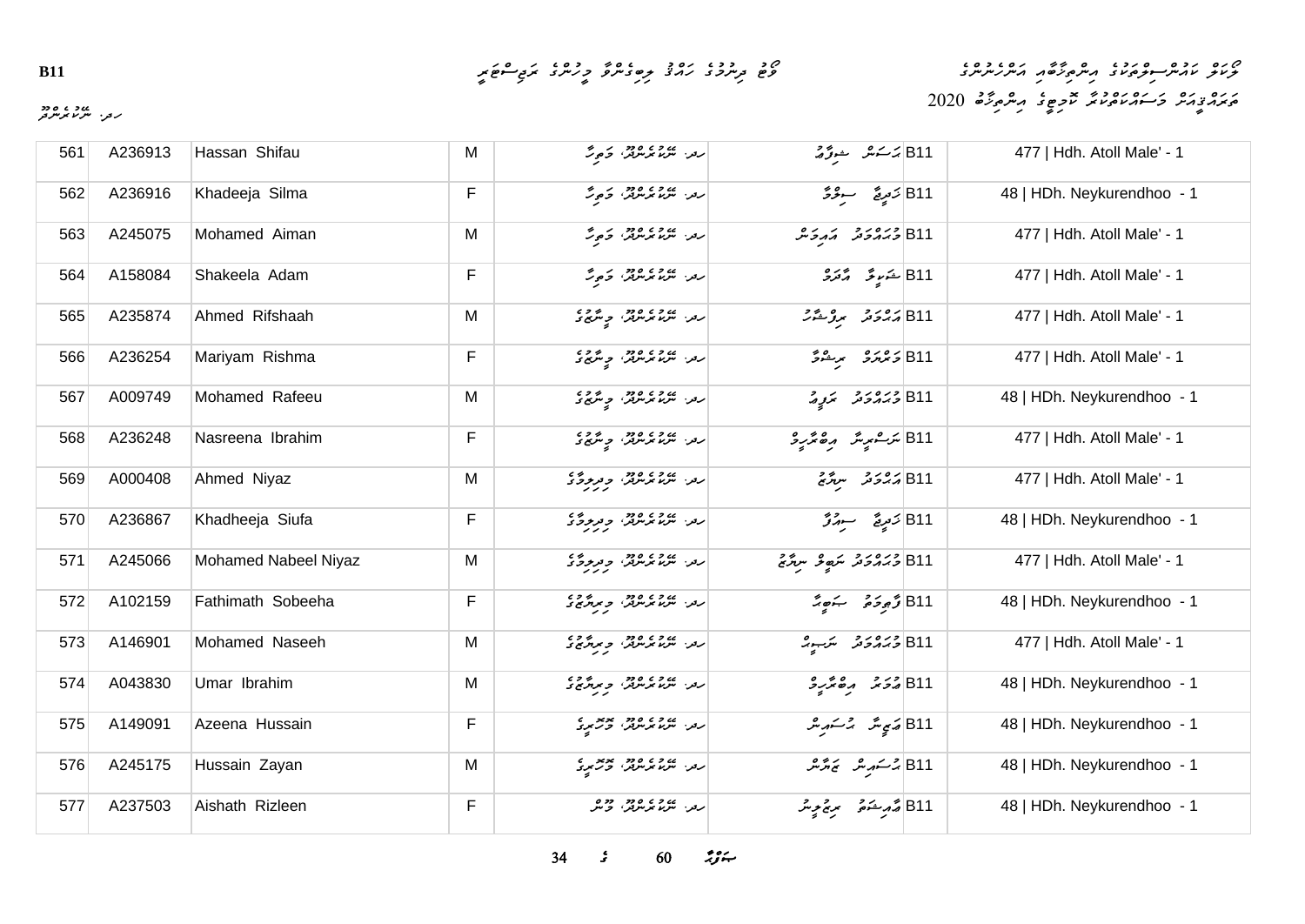*sCw7q7s5w7m< o<n9nOoAw7o< sCq;mAwBoEw7q<m; wBm;vB* م من المرة المرة المرة المرجع المراجع المراجع المراجع المراجع المراجع المراجع المراجع المراجع المراجع المراجع<br>مرين المراجع المراجع المرجع المراجع المراجع المراجع المراجع المراجع المراجع المراجع المراجع المراجع المراجع ال

| >> 0 L > cc          |  |
|----------------------|--|
| برفرء اسرتنا بمرسرقر |  |
|                      |  |

| 578 | A237500 | Aminath Saadha        | $\mathsf{F}$ | ریں عدد ہ موجد اور م<br>ریں شرید برسریں واش               | B11 مَّ حِسَمَّهُ مَسَمَّدَتَّر           | 48   HDh. Neykurendhoo - 1                        |
|-----|---------|-----------------------|--------------|-----------------------------------------------------------|-------------------------------------------|---------------------------------------------------|
| 579 | A054638 | Easa Jameel           | M            | ریں عدد ہ موجد اور م<br>ریں شرید برسریں واش               | B11 ۾ِٿ <sub>تک</sub> وِو                 | 48   HDh. Neykurendhoo - 1                        |
| 580 | A237506 | Fathimath Shifa       | $\mathsf F$  | ریں عدد ہ موجد اور م<br>ریں شرید برسریں واش               | B11 رُّجِرَة شِرَّ                        | 13   HA. Dhidhdhoo - 1                            |
| 581 | A245144 | Jeehan Easa Jameel    | F            | גבה ישרא פרק דרס.<br>גבה ייתונו וקייתבה ביית              | B11  <i>پِرتگر <sub>۾</sub>ِٽ چَ</i> ڇِوُ | 48   HDh. Neykurendhoo - 1                        |
| 582 | A245146 | Juman Jameel          | M            | ریں عدد 20 وور وور<br>ریں شر <i>یا بر</i> سریں وائس       | B11  قے وٌ ش کے <sub>م</sub> وتح          | 48   HDh. Neykurendhoo - 1                        |
| 583 | A237504 | Mariyam Azlee         | $\mathsf{F}$ | ري عدد ده ده ده.<br>ري شر <i>يا پرس</i> هر، وش            | B11 <i>5 پر<sub>م</sub>رڈ ، پر ج</i> و    | 48   HDh. Neykurendhoo - 1                        |
| 584 | A245145 | Mohamed Shafee        | M            | ریں عدد ہ موجد اور م<br>ریں شرید برسریں واش               | B11 <i>5، 25 مگو</i> شگو                  | 48   HDh. Neykurendhoo - 1                        |
| 585 | A127985 | Haleema Salma         | $\mathsf F$  | גובה ומשיר בין פרויק.<br>הבה וייקט זהייתובה וברוייה       | B11 كرودً - شرودً                         | 48   HDh. Neykurendhoo - 1                        |
| 586 | A067899 | Hussain Abdulla       | M            | גובה ובשיר ביותר ביות.<br>הובה וייפט ובנייפולה וביות      | B11 بُرْسَمبِ شَرْ مَدَّةَ مِّدَاللَّه    | 48   HDh. Neykurendhoo - 1                        |
| 587 | A244988 | Mohamed Hussain       | M            | גובה ומשיר בין פרויק.<br>הבה וייקט זהייתובה וברוייה       | B11 دېږدونه پر شهر شر                     | 754   Taj Coral Reef Resort and Spa<br>Maldives-1 |
| 588 | A234546 | Ahmed Arees           | M            |                                                           | B11   پرچوتر    پرسٹر                     | 17   HA. Filladhoo - 1                            |
| 589 | A244867 | Ali Bassam            | M            | גנגי ולקומי של המוקד ביותר.<br>גנגי ולקמו מינטקאי וביותר. | B11 <i>جَرِي حَهُ</i> مُشَرَ              | 48   HDh. Neykurendhoo - 1                        |
| 590 | A234542 | Aminath Abdul Rahmaan | $\mathsf F$  |                                                           | B11 مُجرِسَم مَصْرِمْ مَدَوْمَ            | 48   HDh. Neykurendhoo - 1                        |
| 591 | A237511 | Mausooma Abdulla      | $\mathsf F$  |                                                           | B11 كرة منتجر به محدة الله                | 48   HDh. Neykurendhoo - 1                        |
| 592 | A234541 | Hussain Moosa         | M            | גנג ו שכש ספר ודר ביש<br>גנגי ו עמו בעיקרי ו פועביב       | B11 پر شهر شده محمد شد                    | 48   HDh. Neykurendhoo - 1                        |
| 593 | A053069 | Mariyam Abdulla       | $\mathsf F$  | גנג ו שכש ספר ודר ביש<br>גנגי ו עמו בעיקרי ו פועביב       | B11 كريريز كركانية                        | 477   Hdh. Atoll Male' - 1                        |
| 594 | A244852 | Aminath Jaishan Javid | F            | ر پر عدد و ده ده ده و ده<br>ري سربا برسريل و بع           | B11 تَرْحِسَمْ فَمَدِيقَةٌ فَمَوِيْرٌ     | 477   Hdh. Atoll Male' - 1                        |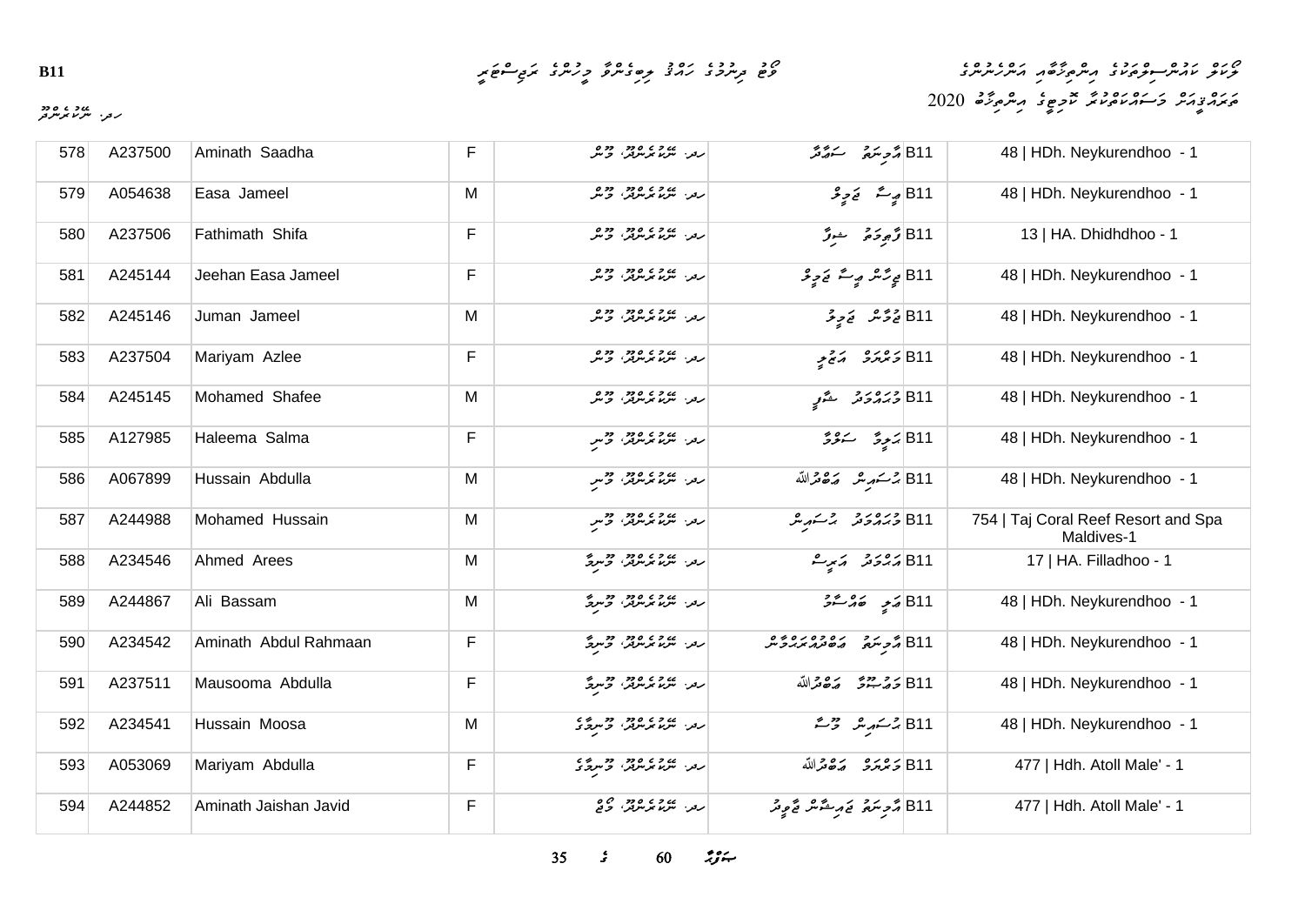*sCw7q7s5w7m< o<n9nOoAw7o< sCq;mAwBoEw7q<m; wBm;vB 2020*<br>*په پوهر وسوډيرونو لومو د موجو د مرمونه* 2020

| 595 | A235291 | Adam Zahir           | M | גובי מיש 2007 כדי ראשונים מודעים ביו הרי הם                                                        | B11 پژنر <i>ی تج</i> ریز                      | 48   HDh. Neykurendhoo - 1 |
|-----|---------|----------------------|---|----------------------------------------------------------------------------------------------------|-----------------------------------------------|----------------------------|
| 596 | A235293 | Ahmed Zahir          | M | رد. عرد ۱۶۵۲ م.<br>رد. شر <i>د پرس</i> رد، و سر <i>س در ار</i>                                     | B11  كەبۇ بۇر گەرىتى                          | 477   Hdh. Atoll Male' - 1 |
| 597 | A022720 | Ali Zahir            | M | גובה במידעית ומידע המידעית בריים.<br>הבני ניימו ומידעים ומידע המידעית בריי                         | B11   رَمِ گَرِيْرُ                           | 48   HDh. Neykurendhoo - 1 |
| 598 | A116019 | Hussain Zahir        | M | גובן ומים היה מים היהם.<br>הבני יישוב מים ליים לא היה היה היה היה היה היה היה היה ל                | B11 پرڪ <i>مب</i> پڻ پڻ پڻ                    | 477   Hdh. Atoll Male' - 1 |
| 599 | A274625 | Jawad                | M | גנגי יי <i>קט זק</i> ייקנגיו צ'ייקיי <i>יק<sub>ב בא</sub>רג</i>                                    | B11 تے تر تر                                  | 477   Hdh. Atoll Male' - 1 |
| 600 | A155493 | Mariyam Umaima       | F |                                                                                                    | B11 كابر مركز مركز مركز برگ                   | 48   HDh. Neykurendhoo - 1 |
| 601 | A203569 | Mohamed Rizhan Ali   | M |                                                                                                    | B11 <i>وُټرونو بې</i> ورْتګر <i>م</i> َبحِ    | 477   Hdh. Atoll Male' - 1 |
| 602 | A235294 | Shuaib Zahir         | M |                                                                                                    | B11 يشت <i>مذه</i> ۾ گھريمه                   | 48   HDh. Neykurendhoo - 1 |
| 603 | A236741 | Aishath Nahula       | F | رتد می وجود و در د<br>رتد شریا مرسرتن و برنا                                                       | B11 مَگْرِسْتَمْ مِنْ مَرْكَزَّ               | 48   HDh. Neykurendhoo - 1 |
| 604 | A244831 | Mariyam Sawa Mohamed | F | رد. ۶۵ و ۲ و ۲ و ۲ در د<br>ردر ش د برسربر، <del>و</del> برم                                        | B11 كەبۇرۇ سۇ ئەيرە ئەر                       | 48   HDh. Neykurendhoo - 1 |
| 605 | A070774 | Mohamed Usman        | M | رد. عود و و و در د<br>رد. ش ترسر ترین                                                              | B11 دېرورو ده ور                              | 48   HDh. Neykurendhoo - 1 |
| 606 | A126662 | Adam Fahumee         | M | رور سربر بره و و د د د .<br>رور سربر برسربر، و سو <sub>مو مو</sub> ر                               | B11  مُرْمَرڤ ك <sup>ح</sup> رْم <sub>ح</sub> | 477   Hdh. Atoll Male' - 1 |
| 607 | A233617 | Fathimath Nisana     | F |                                                                                                    | B11 ۇ <sub>ج</sub> وڭ ئەس <sup>ىگە</sup> نگە  | 48   HDh. Neykurendhoo - 1 |
| 608 | A233614 | Ibrahim Adhil        | M | ر در است و ده و ده و در است و در است و بدر در است .<br>دادر استرین میرسویس از محرب مستوی بدر و است | B11 م <i>وڭ ئۇر</i> ۇ ھەرگى                   | 477   Hdh. Atoll Male' - 1 |
| 609 | A233615 | Mariyam Adhila       | F | رود اور دور دور دارد.<br>دود اسریا برسرفر، برگستانو مورد                                           | B11  ت <i>رکمبرڈ م</i> گ <sup>و</sup> رگی     | 48   HDh. Neykurendhoo - 1 |
| 610 | A233608 | Shamiya Yoosuf       | F | ے وے مجوز اور محرار ہے<br>مرفر اسریر مربس کی مسجو موری                                             | B11 ڪُرمگر گرڪو                               | 48   HDh. Neykurendhoo - 1 |
| 611 | A244864 | Ahmed Hammadhu       | M | رور م <i>ورد ووو</i> و <sub>ه.</sub><br>رور مورد برموفر، وه <sub>ج</sub>                           | B11 كەبروتر بەيرۇتر                           | 255   ADh. Maamigili - 1   |

*rgg*<br>مر<sub>قو</sub>، *سم ما بوسر ق*ر

**36** *s* **60** *n***<sub>s</sub>***s* **<b>***n*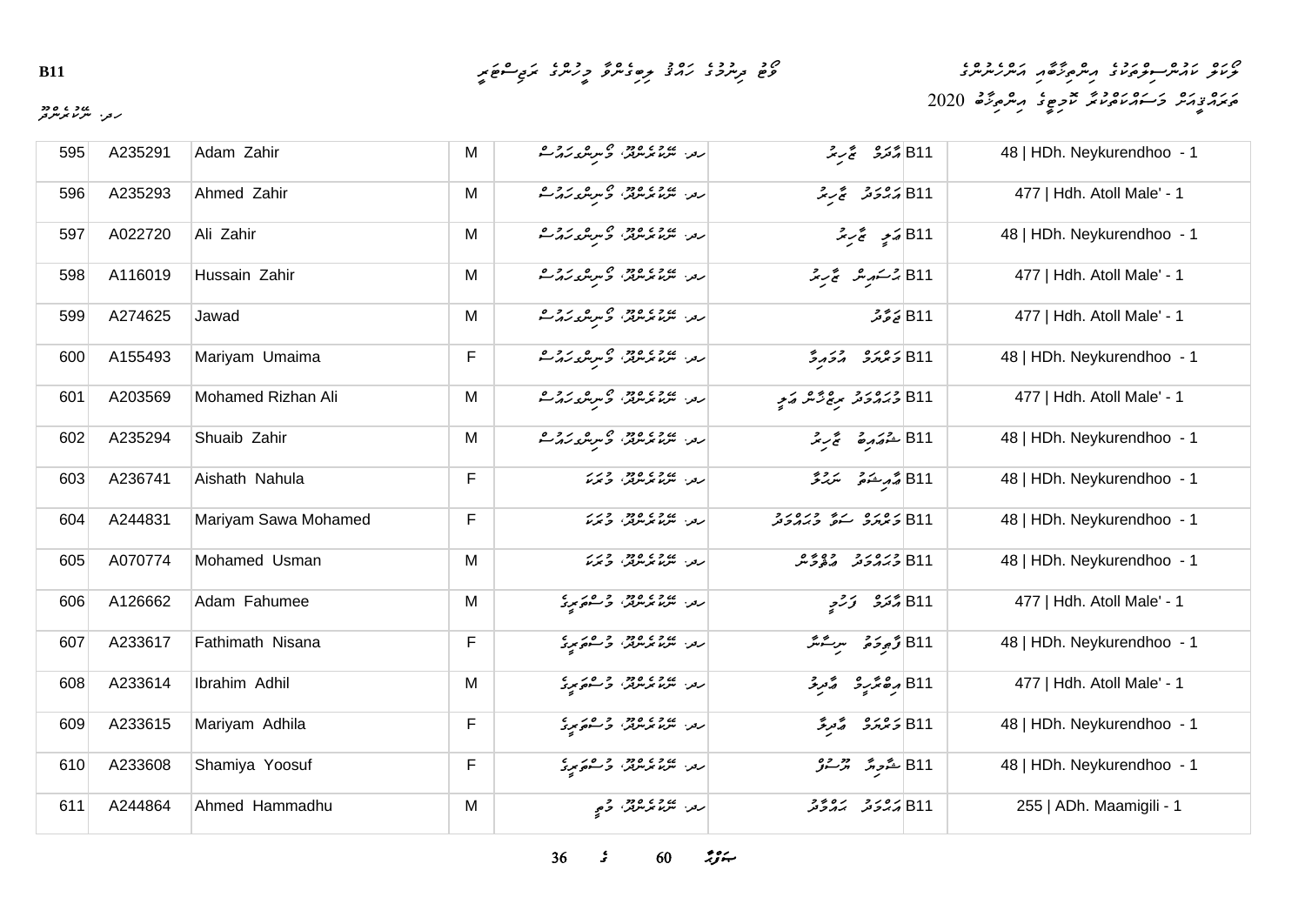*sCw7q7s5w7m< o<n9nOoAw7o< sCq;mAwBoEw7q<m; wBm;vB* م من المرة المرة المرة المرجع المراجع المراجع المراجع المراجع المراجع المراجع المراجع المراجع المراجع المراجع<br>مرين المراجع المراجع المرجع المراجع المراجع المراجع المراجع المراجع المراجع المراجع المراجع المراجع المراجع ال

| <b>33 O &amp; 3 U</b> |                     |
|-----------------------|---------------------|
|                       | برفرء اسرتنا مرسرقر |
|                       |                     |

| 612 | A234504 | Fathimath Nadhaa         | $\mathsf{F}$ | رور سربر بره دو د<br>رور سربر برسرفر، وهي               | B11 <i>وَّجِ دَءُ</i> سَمَّدَ             | 477   Hdh. Atoll Male' - 1 |
|-----|---------|--------------------------|--------------|---------------------------------------------------------|-------------------------------------------|----------------------------|
| 613 | A234499 | Hassan Shan              | M            | رو در در دو د<br>رو سرما مرس برابر د د م                | B11 پرسکر گے بھر                          | 477   Hdh. Atoll Male' - 1 |
| 614 | A234496 | Hawwa Abdul Rahmaan      | $\mathsf F$  | رو. عدد و ده د د                                        | B11 بروء بره ده بروء و                    | 48   HDh. Neykurendhoo - 1 |
| 615 | A234497 | Ismail Ali               | M            | رور به دره دور و.<br>رور سرما برسرفر المرضي             | B11 مرڪوگيري کي ج                         | 48   HDh. Neykurendhoo - 1 |
| 616 | A234501 | Maryam Ashifa            | $\mathsf F$  | رور به دره دور و.<br>رور سرما برسرفر المرضي             | B11 دَيْرْتَرْدْ كَرْسْرَدَّ              | 48   HDh. Neykurendhoo - 1 |
| 617 | A244866 | Mohamed Mueez            | M            | رور به دره دور و.<br>رور سرما برسرفر المرضي             | B11 دېمرونر وړي                           | 418   Bandos Maldives - 1  |
| 618 | A237534 | Aminath Saazeena         | $\mathsf F$  | رى مەدەبەدە كرىدىگە                                     | B11 مَرْجِ سَمَعَ مَسْبَعِ سَمَّ          | 48   HDh. Neykurendhoo - 1 |
| 619 | A237533 | Asiyath Shaaheena        | $\mathsf F$  | رى مەدەبەدە كرىدىگە                                     | B11 م <i>ەسىبىرەتى</i> ھەرپىگە            | 477   Hdh. Atoll Male' - 1 |
| 620 | A245154 | Fathmath Shara           | $\mathsf F$  | رى مەدەپ ھەر ئىرگ                                       | B11 <i>وُّجِرَة هُ</i> شَهَدٌ             | 477   Hdh. Atoll Male' - 1 |
| 621 | A237528 | Khairunnisa Abdul Rahman | F            | رو. مى دە دە ئەرە مىي گ                                 | B11 زېږمه سرت مره وه ره وه ر              | 48   HDh. Neykurendhoo - 1 |
| 622 | A245153 | Mariyam Shiraa           | $\mathsf F$  | رى مەدەبەدە كرىدىگە                                     | B11 كەنگەنگە ھەتگە                        | 477   Hdh. Atoll Male' - 1 |
| 623 | A012263 | Yoosuf Adam              | M            | رى مەدەبەدە كرىدىگە                                     | B11 تېرىشۇ گەنىزى                         | 48   HDh. Neykurendhoo - 1 |
| 624 | A106124 | Abdulla Riza             | M            | رد. عرد دی وجود، مگرسو <i>ن و</i> تخ                    | B11 مَەھْتَراللە مَرْتَّە                 | 477   Hdh. Atoll Male' - 1 |
| 625 | A126156 | Hassan Riza Ahmed        | M            | رد. می ده وده مرسوم و گ                                 | B11 بَرَسَة مَرِسَّة مَ <i>رَدْدَة</i> رُ | 477   Hdh. Atoll Male' - 1 |
| 626 | A105612 | Mohamed Riza             | M            | رد. ۶۶۵،۰۶۵ مرکب و گ                                    | B11  <i>وُبَہُ وُوَمَّہ</i> مِرِسَّہ      | 477   Hdh. Atoll Male' - 1 |
| 627 | A156244 | Hawwa Zahira             | $\mathsf F$  | رو. بیروه ورو.<br>رو. سرما مرسرفر، سربو                 | B11 بَرْدُوَّ تَجْرِبَّرُ                 | 48   HDh. Neykurendhoo - 1 |
| 628 | A137841 | Mohamed Adhuham          | M            | رو. م <i>وره ووو</i><br>رو. م <i>ورا برمو</i> تر، مویگر | B11 <i>ويروونر مغرب</i>                   | 477   Hdh. Atoll Male' - 1 |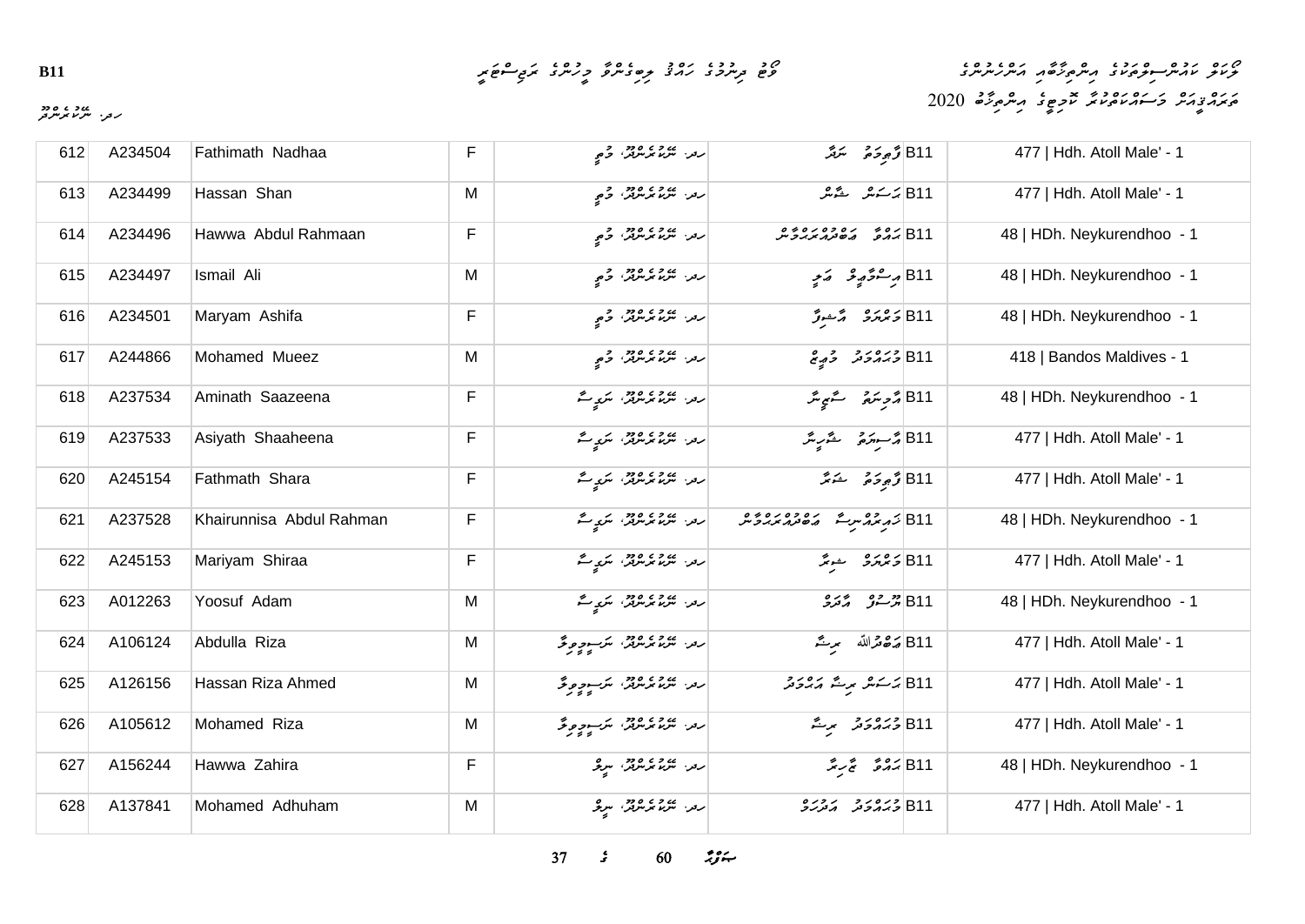*sCw7q7s5w7m< o<n9nOoAw7o< sCq;mAwBoEw7q<m; wBm;vB* م من المرة المرة المرة المرجع المراجع المراجع المراجع المراجع المراجع المراجع المراجع المراجع المراجع المراجع<br>مرين المراجع المراجع المرجع المراجع المراجع المراجع المراجع المراجع المراجع المراجع المراجع المراجع المراجع ال

## *rgg*<br>مر<sub>قو</sub>، *سم ما بوسر ق*ر

| 629 | A244956 | Adam Nashad             | м           | رىر. شرىر برەدە. سرىگەم                                                                                                                                                                                                          | B11 گەترى - سَرْشَ <sup>5</sup> مَر            | 432   Waldorf Astoria Maldives Ithaafushi - |
|-----|---------|-------------------------|-------------|----------------------------------------------------------------------------------------------------------------------------------------------------------------------------------------------------------------------------------|------------------------------------------------|---------------------------------------------|
| 630 | A235354 | Ahmed Naushaad Mohamed  | M           | رىر. شەھ بەرە ھەم بىر ئەر                                                                                                                                                                                                        | B11   پروژو شمەشقىر ۋىرەر ۋ                    | 477   Hdh. Atoll Male' - 1                  |
| 631 | A150356 | Aishath Nizmeena        | F           | رد. شر <i>ما بر</i> شرد. سرش                                                                                                                                                                                                     | B11 مَّ مِرْ مَنْمَة مِنْ مِرْمَ مِنْدَ        | 554   Hulhumale', Ehenihen - 2              |
| 632 | A244953 | Aminath Nusra           | $\mathsf F$ | رى مەد ، ھەر سرچى                                                                                                                                                                                                                | B11 مَّ حِبِّرَة مِسْتَدَمَّر                  | 477   Hdh. Atoll Male' - 1                  |
| 633 | A235356 | Ibrahim Nizam           | M           | رى مەد ، ھەھ سەھى                                                                                                                                                                                                                | B11 م <i>وڭ ئۈچ</i> سى <i>نگ</i> ۇ             | 477   Hdh. Atoll Male' - 1                  |
| 634 | A235359 | Mariyam Nazura          | $\mathsf F$ | رو. شر <i>ه بر</i> هوش سرس                                                                                                                                                                                                       | B11 كەنگەر ئەرەپچە ئىك                         | 48   HDh. Neykurendhoo - 1                  |
| 635 | A150142 | Mohamed Solih           | M           | رى مەد ، ھەر سرچى                                                                                                                                                                                                                | B11 <i>وُبَرُوُوَ</i> تَرُ سِگُورُ             | 477   Hdh. Atoll Male' - 1                  |
| 636 | A235347 | Nasreena Abdul Ghafoor  | $\mathsf F$ | رد. شر <i>ا بر</i> شوش سرش                                                                                                                                                                                                       | B11 <sub>م</sub> ىرىشمېرى <i>ش مەھەردەدى</i> ر | 48   HDh. Neykurendhoo - 1                  |
| 637 | A244919 | Ahmed Sameeh            | M           | رى دە دە ھەر دە دە                                                                                                                                                                                                               | B11 پزېژن شوپژ                                 | 477   Hdh. Atoll Male' - 1                  |
| 638 | A404732 | Aminath Naajiya         | F           | رد. عاده ۱۵۵۵ سرگرونگی                                                                                                                                                                                                           | B11 مَّ حِسَمَة مِّسْمَةِ مَّرْ                | 48   HDh. Neykurendhoo - 1                  |
| 639 | A402064 | Hassan Samooh           | M           | ג <sub>ע:</sub> 2006 מק <i>יצ</i> ות 2006.                                                                                                                                                                                       | B11 پرسٹر سے پیچھ                              | 138   Lh. Naifaru - 3                       |
| 640 | A044878 | Mohamed Abdul Wahid Ali | M           | رى مەد ، ەدە سەترە ۋ                                                                                                                                                                                                             | B11 <i>وبروبرو م</i> ەھىر ئەر مەر              | 48   HDh. Neykurendhoo - 1                  |
| 641 | A232309 | Saudhiyya Mohamed       | $\mathsf F$ | رور عربه در دور و در و در و                                                                                                                                                                                                      | B11 شەيرەش <i>دىمەدى</i> ر                     | 477   Hdh. Atoll Male' - 1                  |
| 642 | A025237 | Hussain Ali             | M           | رور محدود و دور در در در در در در در در در در این در این در این در این در این در این در در این در در این در ای<br>مردم در محمد این در این در این در این در این در این در این در این در این در این در این در این در این در این در | B11  پرستمبر میں کی ج                          | 566   Villimale' Ehenihen - 1               |
| 643 | A120551 | Ali Waheed              | M           | ے وہ ہو ۔<br>ری شرح برسریں سرپر سرپر برو ی                                                                                                                                                                                       | B11  ر <sub>َمحٍ</sub> ک <sub>ے مح</sub> دثہ   | 48   HDh. Neykurendhoo - 1                  |
| 644 | A237551 | Hamidhu Rasheed         | M           | ے وہ ہے وہ ہے<br>ری شریع مرسوبی سرپر سوپر مروری                                                                                                                                                                                  | B11 گەرەگە - ئەش <sub>ى</sub> رىگە             | 48   HDh. Neykurendhoo - 1                  |
| 645 | A237553 | Hawwa Irasha            | F           | ے وہ ہ وہ ۔<br>ری شریع مرسوبی سرپر سوپر مروری                                                                                                                                                                                    | B11 <i>بَدْهُ * مِ مُ</i> حَّ                  | 48   HDh. Neykurendhoo - 1                  |

**38** *s* **60** *n***<sub>s</sub>***n***<sub>s</sub>**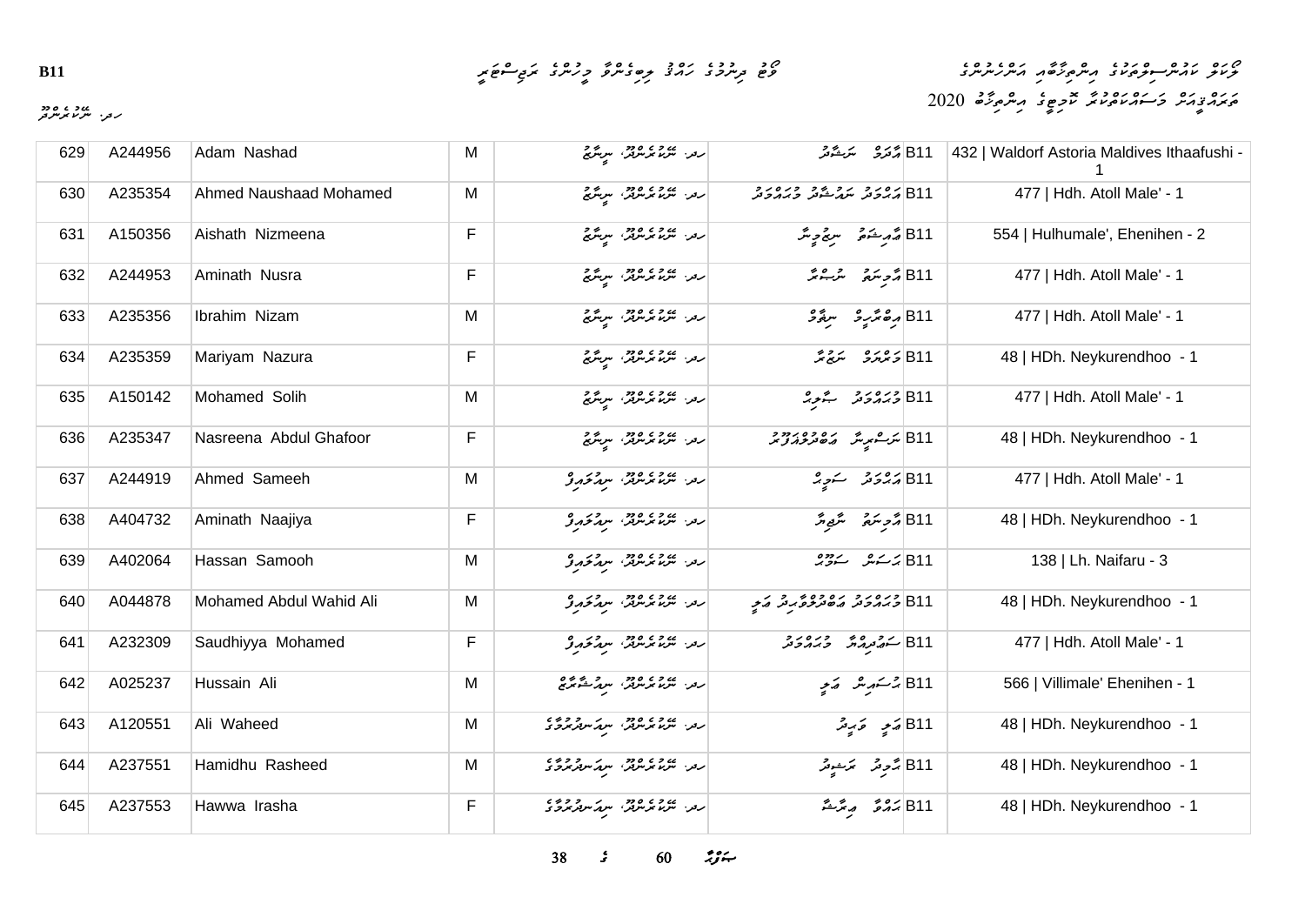*sCw7q7s5w7m< o<n9nOoAw7o< sCq;mAwBoEw7q<m; wBm;vB 2020*<br>*په پوهر وسوډيرونو لومو د موجو د مرمونه* 2020

| 646 | A236125 | Mariyam Shaheedha       | F | رد. سرد بره ود.<br>رد. سرد برسرتر، سرپرسرتربرو د                 | B11  ى <i>ئەبەنگە</i> ھەرىگە                         | 48   HDh. Neykurendhoo - 1     |
|-----|---------|-------------------------|---|------------------------------------------------------------------|------------------------------------------------------|--------------------------------|
| 647 | A236300 | Aishath Shazira         | F |                                                                  | B11 مَدْمِ مِنْدَمْ مِنْ مَدْمِ مَدْ                 | 284   Dh. Kudahuvadhoo - 1     |
| 648 | A236287 | Fathimath Usman         | F | גוב כי ספר המתוכנים.<br>הבני ייתוח זניית בני ייתה ייתה לימילה ב  | B11 ۇ <sub>ج</sub> وڭ ھۇڭىر                          | 48   HDh. Neykurendhoo - 1     |
| 649 | A236296 | Hawwa Samira            | F |                                                                  | B11 يَرْدُمُ – شَعِرْ بُرْ                           | 477   Hdh. Atoll Male' - 1     |
| 650 | A066564 | Hussain Rifau           | M | גיב כי ספר המתוכרים ביותר ביים                                   | B11 پر شہر شہر ہو تھ                                 | 4   HA. Hoarafushi - 1         |
| 651 | A071420 | Ibrahim Rifau           | M |                                                                  | B11 مەھەرىپى مورى                                    | 554   Hulhumale', Ehenihen - 2 |
| 652 | A236295 | Ismail Rifau            | M | رو سره بره ده مرضوع در ده<br>رو سره برسرين سرم هرم م             | B11 پرىشتۇپ <sub>ى</sub> تى بر <i>ۇ</i> چ            | 477   Hdh. Atoll Male' - 1     |
| 653 | A236294 | Mariyam Shaira          | F | גוב כי ספר מתפינתים בריים.<br>הבני ייתוח ובניית בני ייתה פיימה ב | B11 رَحْمَ <i>دَة</i> شَ <sub>ّمَ</sub> مَّدَ        | 48   HDh. Neykurendhoo - 1     |
| 654 | A236288 | Mohamed Hussain         | M |                                                                  | B11 <i>وَبَرْهُ وَبِ</i> رْ مِرْ سَبِرِ مَ <i>رْ</i> | 48   HDh. Neykurendhoo - 1     |
| 655 | A236302 | Usman Samir             | M |                                                                  | B11 ۾ پُروَ سُمَّ سُمَّ جي مُر                       | 477   Hdh. Atoll Male' - 1     |
| 656 | A244857 | Ahmed Munavvar Hussain  | M | ے وہ وہ صوبہ ہوتا ہے۔<br>ماہور اس پولیس بھوت اس کو سوٹورس        |                                                      | 477   Hdh. Atoll Male' - 1     |
| 657 | A234433 | Aminath Saleema Hussain | F | ران سی و ده دود.<br>راند انتژیز مرسول استریکو سوتوسری            | B11 مٌ <i>وِ سَهْ</i> سَوِیْ بُرْ سَهرِ مَدْ         | 477   Hdh. Atoll Male' - 1     |
| 658 | A233102 | Asiyath Easa            | F | رور است و د دورو.<br>ارور اسرین مرسوفر، اسرینای سوفرس            | B11 م <i>ەسىدە بە</i> پە                             | 477   Hdh. Atoll Male' - 1     |
| 659 | A011517 | Hussain Easa            | M | رور سره و د و دو.<br>رور سرها مرسوفر، سرها ی سوتوسری             | B11 پر شهر مرت                                       | 477   Hdh. Atoll Male' - 1     |
| 660 | A234434 | Mohamed Asraf Hussain   | M | ے وہ ہ دو ۔<br>رفز : شریع مربوب : شریع کی سوفرس                  | B11 درور در مش <i>عرف بر شهر</i> ش                   | 477   Hdh. Atoll Male' - 1     |
| 661 | A234429 | Suleetha Ahmed          | F | رود سرد و وود.<br>رود سرد مرسوفر، سرد که سوترسری                 | B11  سٹموِیھ ک <sup>ر</sup> پروٹر                    | 477   Hdh. Atoll Male' - 1     |
| 662 | A237095 | Adam Usaam              | M | ری عرب وہ میں<br>ری عرب مرس                                      | B11 پژنزو پر شو                                      | 48   HDh. Neykurendhoo - 1     |

**39** *s* **60** *n***<sub>s</sub>***s*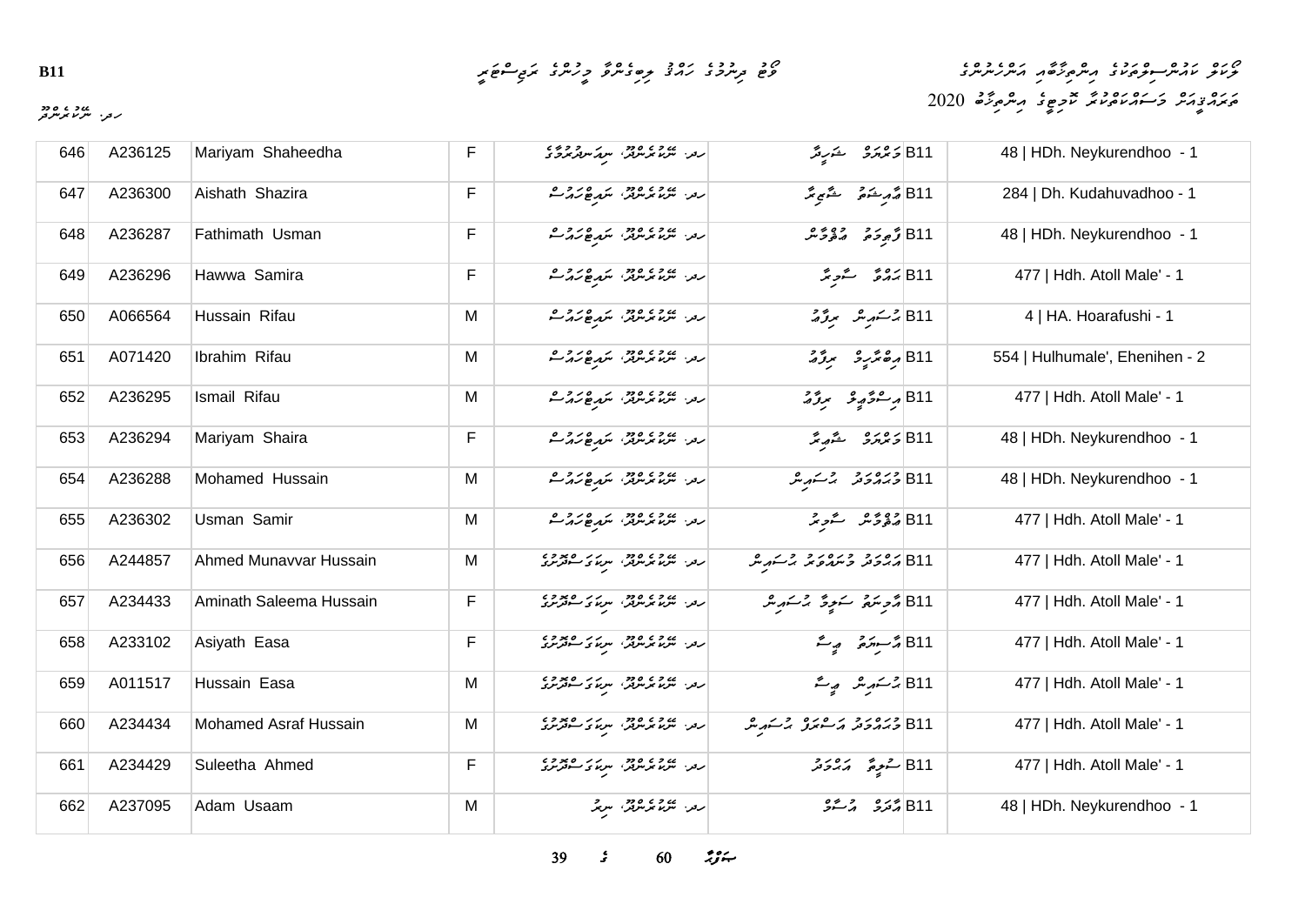*sCw7q7s5w7m< o<n9nOoAw7o< sCq;mAwBoEw7q<m; wBm;vB 2020<sup>, م</sup>وجدة المصرورة المجموعة المستورجة والم*ك

| 663 | A245093 | Ahmed Sham         | M | ری می وجود میگر<br>ری میں مرس                                        | B11 كەنزى ھەر                            | 477   Hdh. Atoll Male' - 1      |
|-----|---------|--------------------|---|----------------------------------------------------------------------|------------------------------------------|---------------------------------|
| 664 | A237089 | Aminath Nisdha     | F | ریں سربر بر دور<br>ریں سربر برسریں سربر                              | B11  مُرْحِسَمُ مِنْ مِنْ مُمَّر         | 48   HDh. Neykurendhoo - 1      |
| 665 | A237091 | Fathimath Nishadha | F | ری در در دور<br>ری شما مرس بر سرمر                                   | B11 تَ <i>ْ جِ</i> حَمَّ سِيشَمَّ        | 48   HDh. Neykurendhoo - 1      |
| 666 | A237086 | Hawwa Nasheedha    | F | رى مەدە مەدە بىرىگە                                                  | B11 كەمگە تەرىئەدىگە                     | 48   HDh. Neykurendhoo - 1      |
| 667 | A081520 | Ismail Dawood      | M | رو. بیروه وود سرچ                                                    | B11 <sub>م</sub> رشۇم <sub>ۇ</sub> ئەدەر | 48   HDh. Neykurendhoo - 1      |
| 668 | A237094 | Mohamed Isaam      | M | ری مورد وو در برگ<br>ری شرد برسری شری                                | B11 <i>5225 برسگ</i> و                   | 692   Lily Beach Resort & Spa-1 |
| 669 | A236276 | Abdulla Umar       | M | ג <sub>בק י</sub> בישת בישר ברי הקובק על<br>קבק יותע בקובקרי הקובק ע | B11 مَەقْرَاللە مەدىمە                   | 83   N. Holhudhoo - 1           |
| 670 | A236273 | Mohamed Umar       | M | ری میں دے وہ<br>ری شرح مرشریں اسروبا                                 | B11 <i>32322</i> م <i>ح</i> مد           | 477   Hdh. Atoll Male' - 1      |
| 671 | A061073 | Umar Abdulla       | M | גבני ישע בישרה ייפע                                                  | B11 رُتَّرَ بِهِ مَدَاللَّهُ             | 48   HDh. Neykurendhoo - 1      |
| 672 | A045512 | Abdulla Shiham     | M |                                                                      | B11 كَەھەراللە خە <i>رگ</i> ۇ            | 477   Hdh. Atoll Male' - 1      |
| 673 | A131950 | Adam Isham         | M | رتر، عروج وجود العربر العربي.<br>رتر، شريع برسرتر، سربرسربرگر        | B11   گەترى مەشگە                        | 48   HDh. Neykurendhoo - 1      |
| 674 | A234245 | Ahmed Shiham       | M |                                                                      | B11 <i>2525 مىيەردى</i>                  | 477   Hdh. Atoll Male' - 1      |
| 675 | A085197 | Aishath Shihama    | F | رتر، عدد و دور دوره و د د<br>رتر، شرید برسرتر، سربرسرتر د            | B11 مَجْمِسْتَمْ صِرْرًةً                | 477   Hdh. Atoll Male' - 1      |
| 676 | A152118 | Hussain Shiham     | M | رتر، شریع بر ۱۶۵۵ وروپر دی.<br>رتر، شریع برسرتر، سربرسرتری           | B11  پرستمبر شر حوث3                     | 48   HDh. Neykurendhoo - 1      |
| 677 | A098840 | Mohamed Visam      | M | رو. ده و ده ده دوه و ده.<br>رو. شریا مرسرفر، سرمرسرفر د              | B11  <i>وټرونو و</i> ځو                  | 48   HDh. Neykurendhoo - 1      |
| 678 | A080043 | Sobira Hassan      | F |                                                                      | B11 سەھەتتە ئەسەمىتە                     | 48   HDh. Neykurendhoo - 1      |
| 679 | A234068 | Aishath Shafeega   | F | رو. سربا برسرو. دور ه<br>رو. سربا برسرو. سربرسرو بخ                  | B11 مَگْرِسْتَمْ صَورٍ تَحْ              | 554   Hulhumale', Ehenihen - 2  |

*rgg*<br>مر<sub>قو</sub>، *سم ما بوسر ق*ر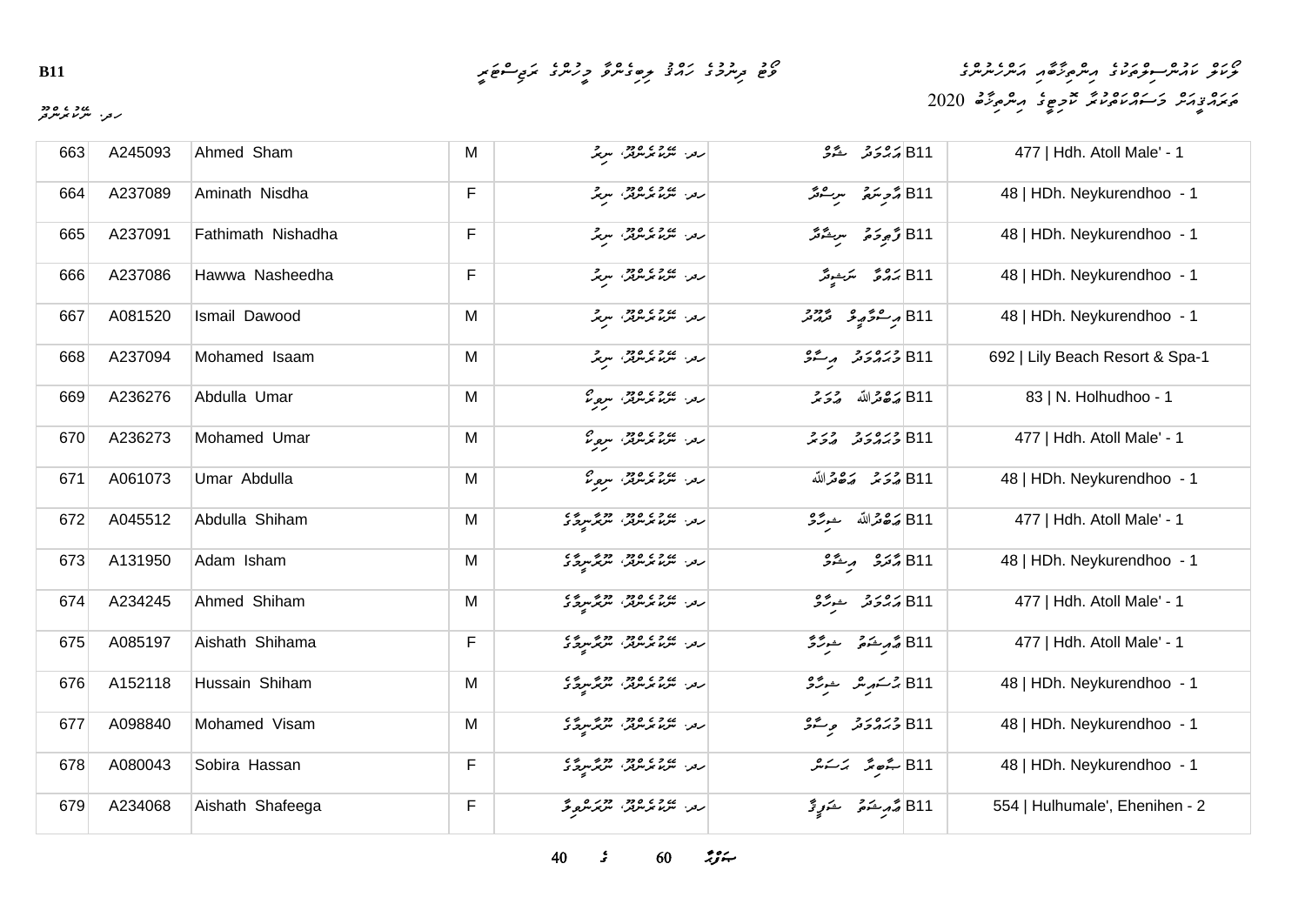*sCw7q7s5w7m< o<n9nOoAw7o< sCq;mAwBoEw7q<m; wBm;vB* م من المسجد المسجد المسجد المسجد المسجد العام 2020<br>مسجد المسجد المسجد المسجد المسجد المسجد المسجد المسجد المسجد ال

| 680 | A234070 | Hawwa Zahidha     | F | رور سربر برسرور دوبر ه<br>برور سربر برسرور، سربر سروگر                        | B11  يَرْدُمَّ گَمَّ رِمَّزُ                  | 477   Hdh. Atoll Male' - 1     |
|-----|---------|-------------------|---|-------------------------------------------------------------------------------|-----------------------------------------------|--------------------------------|
| 681 | A285506 | Yousuf Nizam      | M | رى مەدە ھەر ھەرھىدى.<br>رىس شرىيا مەسرىلى، شرىمەشھىرى                         | B11 پر مشتر فریقوتی                           | 146   K. Gaafaru - 1           |
| 682 | A057304 | Ali Shareef       | M | رو. عدد و دو دور و دو.<br>رو. سربا برسرفر، سربرسرو و                          | B11  رَمٍ ۖ شَہْرِوْ                          | 477   Hdh. Atoll Male' - 1     |
| 683 | A237562 | Ahmed Ahusan      | M | גב <sub>ע</sub> ישנו מרוכל מקוב.<br>גב <sub>ע</sub> יי <i>קט מ</i> תבט ייתם ב | B11 كەندى كەرگەنگەنلەر                        | 554   Hulhumale', Ehenihen - 2 |
| 684 | A245165 | Aishath Zahaa     | F | رور، عرب مرور، دوره<br>رور، عرب مرسوفر، عربي فر                               | B11 <sub>ص</sub> م مقدمة محمد حم              | 554   Hulhumale', Ehenihen - 2 |
| 685 | A025863 | Hassan Ibrahim    | M | رور، عرب مرور، دوره<br>رور، عرب مرسوفر، عربي فر                               | B11 بَرَسَىْشْ بِرِهْتَمْرِيْتْحْ             | 554   Hulhumale', Ehenihen - 2 |
| 686 | A237565 | Ibrahim Afzal     | M | رى شەم بەرە « ھ                                                               | B11 مەھەر بەر مەدىنى ئى                       | 554   Hulhumale', Ehenihen - 2 |
| 687 | A237561 | Mohamed Zaahir    | M | ریں سر دی وو ۔ وو و                                                           | B11 <i>وَبَهُمْ وَبِ</i> رْ مِجَ رِبْرُ       | 554   Hulhumale', Ehenihen - 2 |
| 688 | A232610 | Fathimath Hussain | F | رىر. شرە مەرەم. كۆمۈت بولم                                                    | B11 ۇ <sub>جو</sub> رَى <sub>م</sub> ئەسەرىئە | 477   Hdh. Atoll Male' - 1     |
| 689 | A151627 | Abdul Latheef Ali | M | رىر. شرىر برەردە بولىرىدە ئ                                                   | B11 كەھەر كەيرۇ ھېمبە                         | 477   Hdh. Atoll Male' - 1     |
| 690 | A084097 | Azeena Yahya      | F | رىر. شرىر برەرە بەر بەر ئو                                                    | B11 ڪيپ شهر پر هريگر آهي.<br>ا                | 477   Hdh. Atoll Male' - 1     |
| 691 | A320746 | Fathimath Hidhaya | F | رىر. شرە برىرىش، بەيرىتمونۇ                                                   | B11 <i>وَّج</i> وحَمْ بِقَرْمَّ               | 48   HDh. Neykurendhoo - 1     |
| 692 | A233670 | Mohamed Ali       | M | رىر. شرىر برەردە بولىرىدە ئ                                                   | B11 <i>ڈیزہ ڈی کی ج</i>                       | 48   HDh. Neykurendhoo - 1     |
| 693 | A233667 | Nashidha Ali      | F | رد. من دور ود. د من و څ                                                       | B11 مُرْجوش ك <sup>ر</sup> مٍ                 | 477   Hdh. Atoll Male' - 1     |
| 694 | A236900 | Ahmed Sifan       | M | رى بەدە دەدە بۇرەپەيە<br>رى سەيدىرى بۇسىۋىتر                                  | B11 كەبرى قىر سو <i>ۋىت</i> ر                 | 704   Angsana Velaavaru-1      |
| 695 | A236902 | Aishath Shahula   | F | رى بەد يەدە بۇ مەن بۇ<br>رى سەن بىر سەن بۇ سەن س                              | B11 مَجْمِيشَمْ شَرْرَةً                      | 48   HDh. Neykurendhoo - 1     |
| 696 | A236901 | Aminath Sazfa     | F | ري عدد ۽ ووڊ ڪره ۾ جي<br>ري سربا مرس                                          | B11 مُرمِتْعُمْ سَيَجْرُ                      | 48   HDh. Neykurendhoo - 1     |

*41 sC 60 nNw?mS*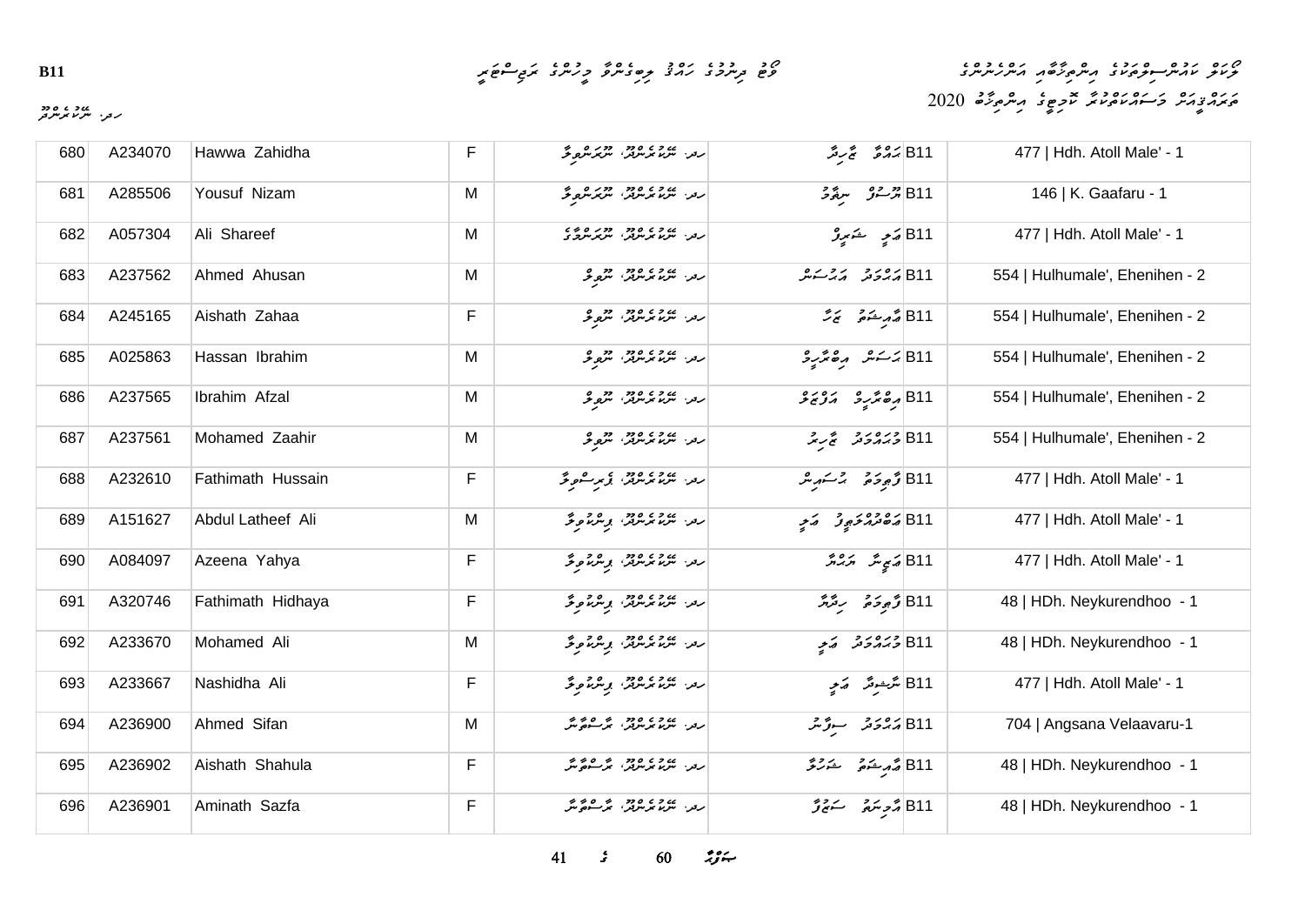*sCw7q7s5w7m< o<n9nOoAw7o< sCq;mAwBoEw7q<m; wBm;vB* م من المرة المرة المرة المرجع المرجع في المركبة 2020<br>مجم*د المريض المربوط المربع المرجع في المراجع المركبة* 

| 22 O L I VL         |  |
|---------------------|--|
| برفر المتربع موسرقر |  |

| 697 | A236897 | Fathimath Sifuza | F           | رتر، سربر بر در برگ دیگر<br>رتر، سربر برسرتر، برگستمبر                 | B11 رَّجِوحَة مَ سِورْيَج                 | 48   HDh. Neykurendhoo - 1    |
|-----|---------|------------------|-------------|------------------------------------------------------------------------|-------------------------------------------|-------------------------------|
| 698 | A141743 | Hassan Shakir    | M           | ریں ۔ ے و ی ووود ہے کے مخابر بھی مگر<br>مرین اسریں موسوقیں کے مشور مگر | B11 پرسکس کے می <sup>م</sup>              | 48   HDh. Neykurendhoo - 1    |
| 699 | A236893 | Mariyam Waheedha | $\mathsf F$ | رىر. يەم دەم ھەر بۇرەھ بۇ                                              | B11 رَیْرَ <i>ہُرڈ دَی</i> رِنَّر         | 48   HDh. Neykurendhoo - 1    |
| 700 | A236905 | Mohamed Shariu   | M           |                                                                        | B11 <i>وُبَهُ دُونَ</i> شَم <i>َ</i> مِهُ | 477   Hdh. Atoll Male' - 1    |
| 701 | A234126 | Adam Shareef     | M           | رو. مرد دو د د د د د د                                                 | B11 پژترو خ <i>تمبو</i> ژ                 | 252   ADh. Dhigurah - 1       |
| 702 | A226379 | Ahmed Fairooz    | M           | رو. عربه در و و د<br>رو. شربه مرس بر و د و                             | B11 كەبروتىر كەم <i>بودە</i>              | 566   Villimale' Ehenihen - 1 |
| 703 | A114251 | Ali Shareef      | M           | رد. عرد در ورد در ورد<br>رد. شرد برسرد. برص                            | B11   پر په شمېرژ                         | 566   Villimale' Ehenihen - 1 |
| 704 | A114254 | Aminath Nuzuha   | F           | رو. عربه در و و د<br>رو. شربه مرس بر و د و                             | B11 مَّ مِسَعَ مِّسْتَمَةً مِّ            | 566   Villimale' Ehenihen - 1 |
| 705 | A234127 | Ibrahim Azzam    | M           | גיב בשפט ספר ברי ברי<br>הבני הבנו בנייפולי הבניים בריב                 | B11 <sub>مو</sub> ھ <i>مگرچ</i> و ھەم ق   | 477   Hdh. Atoll Male' - 1    |
| 706 | A245186 | Mariyam Saaqiba  | $\mathsf F$ | رو. عربه در و و د<br>رو. شربه مرس بر و د و                             | B11 كَرْمَرْكُرْ فَوَّتْرَةً              | 566   Villimale' Ehenihen - 1 |
| 707 | A234122 | Aishath Afra     | $\mathsf F$ |                                                                        | B11 مەم يىق ھەرىجە                        | 48   HDh. Neykurendhoo - 1    |
| 708 | A244848 | Maryam Naajila   | F           | ے وے مجوز مرہ مرہودی<br>مرتب اس مریم مرتبی اس مرہ مرتب تریف تری        | B11 5 يُرْبَرُوْ - بَرَّبِهِ تَرْ         | 48   HDh. Neykurendhoo - 1    |
| 709 | A231941 | Aishath Naufa    | $\mathsf F$ | ے وے مود در مود ہے وے<br>ری سربر برسریں برسری سورسری                   | B11 مَّ مِسْهُ مِّسْمَرٌ تَرَ             | 51   HDh. Makunudhoo - 1      |
| 710 | A122914 | Ali Amjad        | M           | ے وے موجہ مربوب میں دورہ ہے۔<br>مربود اس موجود میں موجود میں موجود میں | B11  ر <i>َمِي دَوْيَ تَرُ</i>            | 34   HDh. Kurin'bee - 1       |
| 711 | A231942 | Hassan Usam      | M           | رور، عدد و د ده د د د د د د د د<br>رور، شرید مرس بر، مرس به سورسری     | B11 پرسکر پر محدو                         | 48   HDh. Neykurendhoo - 1    |
| 712 | A231939 | Ibrahim Ihusan   | M           | ے وہ وہ مریض ہے وہ کاروں<br>مرین سریم مریض مریض سور سری                | B11 مەھمەر بەرگە مەرگە                    | 477   Hdh. Atoll Male' - 1    |
| 713 | A049874 | Mohamed Hassan   | M           |                                                                        | B11 <i>ۋىزۇدۇ بەسكى</i> ر                 | 48   HDh. Neykurendhoo - 1    |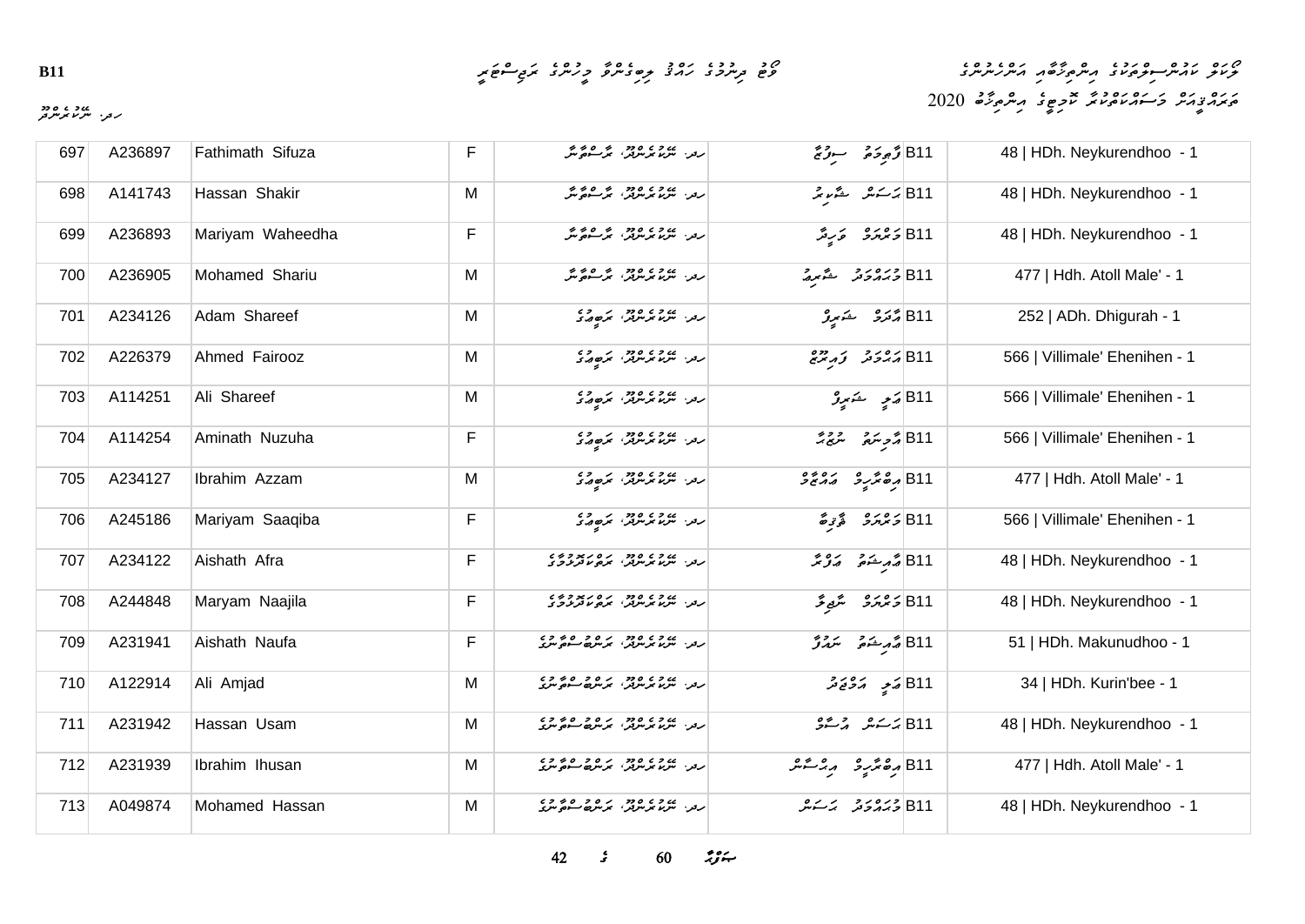*sCw7q7s5w7m< o<n9nOoAw7o< sCq;mAwBoEw7q<m; wBm;vB* م من المرة المرة المرة المرجع المرجع في المركبة 2020<br>مجم*د المريض المربوط المربع المرجع في المراجع المركبة* 

| 714 | A244756 | Suha Mohamed                     | F | رور، عدد و د ده د د د د د د د د<br>رور، شرید مرس بر، مرس به سورسری                                                                                                                                                               | B11 يترجى بوروتر                           | 48   HDh. Neykurendhoo - 1    |
|-----|---------|----------------------------------|---|----------------------------------------------------------------------------------------------------------------------------------------------------------------------------------------------------------------------------------|--------------------------------------------|-------------------------------|
| 715 | A232733 | Aminath Ibrahim                  | F | גובה בנים הפרי המיבים בין המיבים בין המיבים בין המיבים בין המיבים בין המיבים בין המיבים בין המיבים בין המיבים<br>המיבים בין המיבים מיבים בין המיבים בין המיבים בין המיבים בין המיבים בין המיבים בין המיבים בין המיבים בין המיבי  | B11 مَّ مِسَمَّد مِنْ مَمَّرِ د            | 477   Hdh. Atoll Male' - 1    |
| 716 | A232735 | Fathimath Jizna                  | F | راور، استرواح دور دور دوره براور<br>مراور، اسریر برسریور، اسرایریز براور                                                                                                                                                         | B11 تَ <i>وْجِ</i> وَحَمَّ ہِ مِحْ مَّرَ   | 566   Villimale' Ehenihen - 1 |
| 717 | A232731 | Fathimath Mohamed                | F | גובה בנים הפרי המינים בין המינים בין המינים בין המינים בין המינים בין המינים בין המינים בין המינים בין המינים<br>המינים בין המינים מינים בין מינים בין המינים בין המינים בין המינים בין המינים בין המינים בין המינים בין המינים  | B11 رُجوحَة حَمَدَ مَرَّةَ مَرَّ           | 477   Hdh. Atoll Male' - 1    |
| 718 | A232736 | Ibrahim Nishah                   | M | גובה בנים הפרי המידישים בין המידישים בין המידישים בין המידישים בין המידישים בין המידישים בין המידישים בין המיד<br>המידישים בין המידישים בין המידישים בין המידישים בין המידישים בין המידישים בין המידישים בין המידישים בין המידיש | B11 رەئزىرو سىش <sup>ى</sup> ر             | 477   Hdh. Atoll Male' - 1    |
| 719 | A232739 | Jila Ali                         | F | גובן בנים פרד - גם בישים בין<br>הבני - מקום בנייקבני - בנייקט עיב                                                                                                                                                                | B11 ي <sub>ح</sub> وً ك <sup>ي</sup> مي    | 48   HDh. Neykurendhoo - 1    |
| 720 | A244778 | Najula Ali                       | F | ری سے دے وجود ہے والادی                                                                                                                                                                                                          | B11 يترة بح قدمي                           | 477   Hdh. Atoll Male' - 1    |
| 721 | A362077 | Abdulla Ibrahim                  | M | رود - عاد و عاده - در دارد.<br>دود - شریع مرسولود - مرسولو مر                                                                                                                                                                    | B11 كَرْھْمْراللَّهُ مِنْ مَحْرَبِهِ مِنْ  | 48   HDh. Neykurendhoo - 1    |
| 722 | A236971 | Adam Ibrahim                     | M | رو. عام و عام دون المرضوعي.<br>رو. شريع مرس جل برس جو بر                                                                                                                                                                         | B11  ا <i>دَّترڈ ام</i> ھ <i>مُرْرِ</i> دُ | 48   HDh. Neykurendhoo - 1    |
| 723 | A236969 | Ahmed Fayaz                      | M | رو. 2006 - 2007<br>رو. شر <i>ما برسر</i> تر، برسرچ بر                                                                                                                                                                            | B11 پرېژنو ژگرشو                           | 48   HDh. Neykurendhoo - 1    |
| 724 | A236968 | Aminath Usman                    | F | رو. عروج و دو.<br>رو. شریا برسرفر، برسرو بر                                                                                                                                                                                      | B11 أُمَّ جِسَعَة مَشْرَقَ مَّر            | 48   HDh. Neykurendhoo - 1    |
| 725 | A152349 | Ibrahim Easa                     | M | رود مشرح بر دور بر دور<br>رود مشرح مرسوفر، مرسم ومر                                                                                                                                                                              | B11 پر <i>هنڙپ</i> و پيءُ                  | 48   HDh. Neykurendhoo - 1    |
| 726 | A236972 | Mohamed Ibrahim                  | M | رو. مورد بره در در در                                                                                                                                                                                                            | B11  <i>وبروبو وەنگرو</i>                  | 477   Hdh. Atoll Male' - 1    |
| 727 | A162982 | Aishath Fazla                    | F | رى سىم دە ھەم بەھ بىر                                                                                                                                                                                                            | B11 مَگْرِسْتَمْ وَكَيْتَرْ                | 477   Hdh. Atoll Male' - 1    |
| 728 | A237067 | Aminath Wafiyya                  | F | رى شەم بەدە بەھ بۇ                                                                                                                                                                                                               | B11 مَّ حِسَمَ مَ وَرِمْتَر                | 477   Hdh. Atoll Male' - 1    |
| 729 | A320567 | <b>Fathimath Fazleena Waheed</b> | F | رى شەم بەرەمەر بەشھەتى                                                                                                                                                                                                           | B11 رَّجِودَةَ ۖ وَسَنْوِسٌ وَرِيدٌ        | 48   HDh. Neykurendhoo - 1    |
| 730 | A040458 | Adam Naseer                      | M | رىر. شر <i>ىر دەرە. بر</i> ىۋىرە                                                                                                                                                                                                 | B11  مُرْمَرڈ سَ بِرِ مُرْ                 | 48   HDh. Neykurendhoo - 1    |

*43 sC 60 nNw?mS*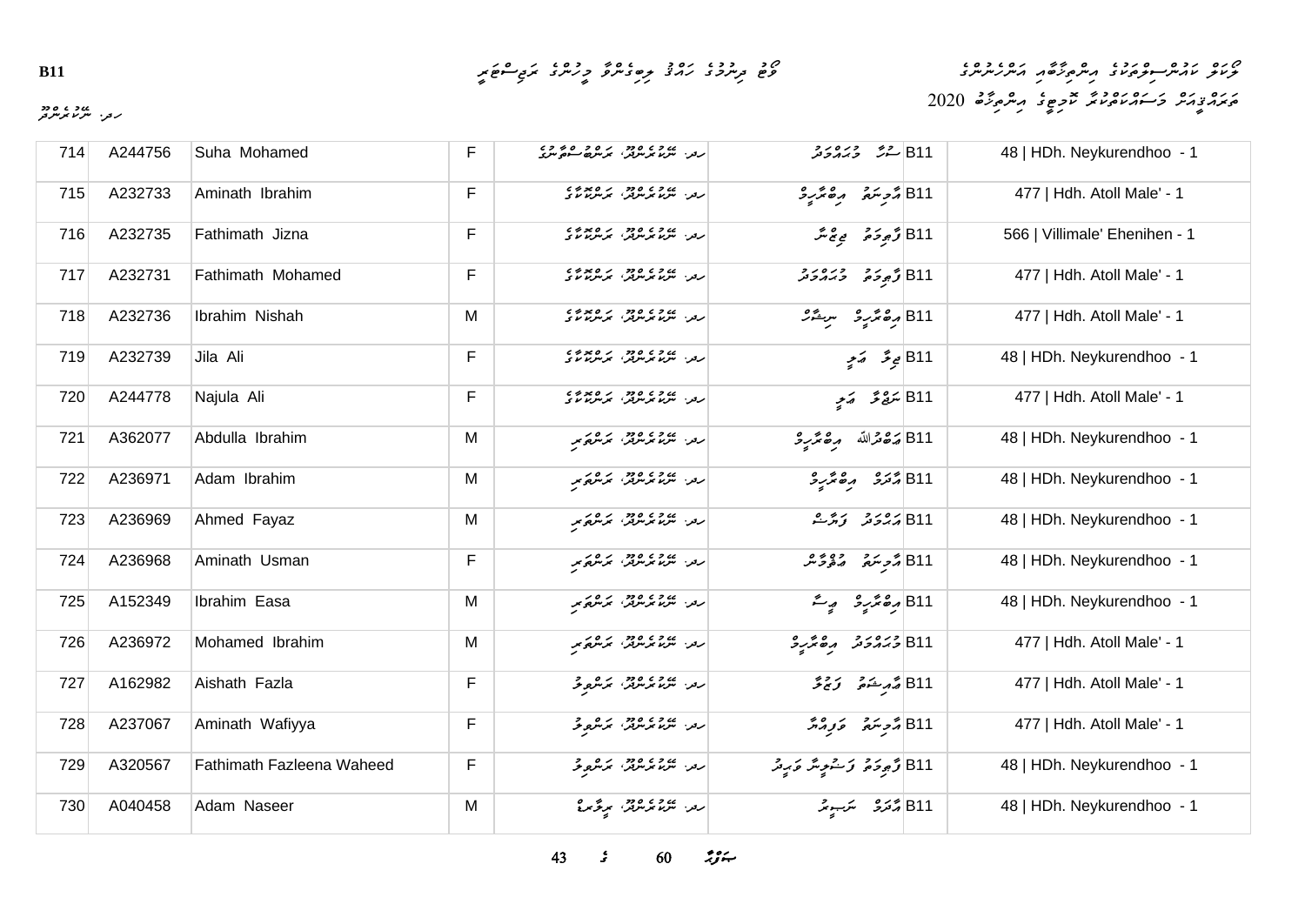*sCw7q7s5w7m< o<n9nOoAw7o< sCq;mAwBoEw7q<m; wBm;vB 2020<sup>, م</sup>وجدة المصرورة المجموعة المستورجة والم*جموعة والمجموعة والمجموعة والمجموعة والمجموعة والمجموعة والمجموعة

| 731 | A234220 | Ali Nizam                    | M | رى مەد ، مەد ، مەنگەرە                                             | B11  رَمِ سِمَّرَ \$                             | 48   HDh. Neykurendhoo - 1               |
|-----|---------|------------------------------|---|--------------------------------------------------------------------|--------------------------------------------------|------------------------------------------|
| 732 | A234217 | Aminath Sizmeena             | F | رى دە دە «كەن ئىستىمىدى»                                           | B11  مۇجەتىھ سوچ <sub>ە</sub> جەمە               | 477   Hdh. Atoll Male' - 1               |
| 733 | A234214 | Mohamed Imthiyaz Adam Naseer | M |                                                                    | B11 ديرورد و و وره و دره س به د سيد سرد سيد در د | 426   Anantara Resort and Spa Maldives - |
| 734 | A245129 | Abdulla Aalim                | M | رو. شر، برسرو. محر شیخ و مح                                        |                                                  | 477   Hdh. Atoll Male' - 1               |
| 735 | A296351 | Adam Wisaam                  | M | رى سى دە دەھەر ئەس ھەر ئە                                          | B11  ا <i>مگری و سگ</i> و                        | 452   Maafushi Jail - 1                  |
| 736 | A113206 | Ali Shiham                   | M | رو. مورا برسرو. ع د ۵۵ و.<br>رو. سردا برسرو. برسودگر               | B11  رَمٍ حورٌوُ                                 | 477   Hdh. Atoll Male' - 1               |
| 737 | A128214 | Aminath Nisama               | F | رى سىم دە دەھ بىر ھەھ بىر كىلىن ھەم ئى                             | B11 مُ مِ سَمَعُ مِ سِنَّعَرَ                    | 48   HDh. Neykurendhoo - 1               |
| 738 | A160536 | Hassan Shiham                | M | رى دەرە دەھرىم دەھرىگى بەر                                         | B11  يزسكش حي <i>ردٌ</i> و                       | 48   HDh. Neykurendhoo - 1               |
| 739 | A032148 | Ibrahim Ali                  | M | رد. بررا دوره در ۵۵۰۰.<br>رد. سردا برسربر، برگ هروگر               | B11 پ <i>رهنگړی پ</i> ېو                         | 48   HDh. Neykurendhoo - 1               |
| 740 | A059055 | Ibrahim Solah                | M | رى سى دە دەھەر ئەس ھەر ئە                                          | B11  <sub>م</sub> ەھم <i>گرى جۇڭ</i>             | 477   Hdh. Atoll Male' - 1               |
| 741 | A237445 | Saara Ibrahim                | F | رى سى دە دە دە بەر دە ئە                                           | B11 گەنگە بەھ ئ <sup>ى</sup> رىج                 | 48   HDh. Neykurendhoo - 1               |
| 742 | A245136 | Salim Ibrahim                | M | رى سىم دە دەھ بىر ھەھ بىر كىلىن ھەم ئى                             | B11 سَمْوِدْ بِهِ مَدْرِدْ                       | 477   Hdh. Atoll Male' - 1               |
| 743 | A007386 | Abdulla Dawood               | M | رو. بررو ووجود به در ده<br>رو. سرد برسوس برنامج                    | B11 رَصْحَرْاللَّهُ مَ <i>دْمَ</i> مْرَ          | 477   Hdh. Atoll Male' - 1               |
| 744 | A237396 | Ahmed Shammakh               | M | رور به ده ده دود.<br>رور سربر مرس بر تا م                          | B11 كەبروتر شە <i>مەۋ</i> ر                      | 477   Hdh. Atoll Male' - 1               |
| 745 | A245105 | Mariyam Raaya                | F | رور به ده و ده وده<br>رور سربر مرس در مرتزم                        | B11 كەبەر ئەرىپەتر                               | 566   Villimale' Ehenihen - 1            |
| 746 | A237393 | Mohamed Shahudhu             | M | ג <sub>בק י</sub> 22000 ביות 20<br>גבקי יי <i>קט ב</i> ייקבקי ובנו | B11 <i>وُبَہُ وَبَوْ</i> مُسَ مِدَمَّرِ          | 323   GA. Vilin'gili - 1                 |
| 747 | A234794 | Aishath Nasra                | F | رور سربر برده و دو.<br>رور سربر برسرفر المربع                      | B11 مُەمەشقىق سىرسىمگە                           | 477   Hdh. Atoll Male' - 1               |

*44 sC 60 nNw?mS*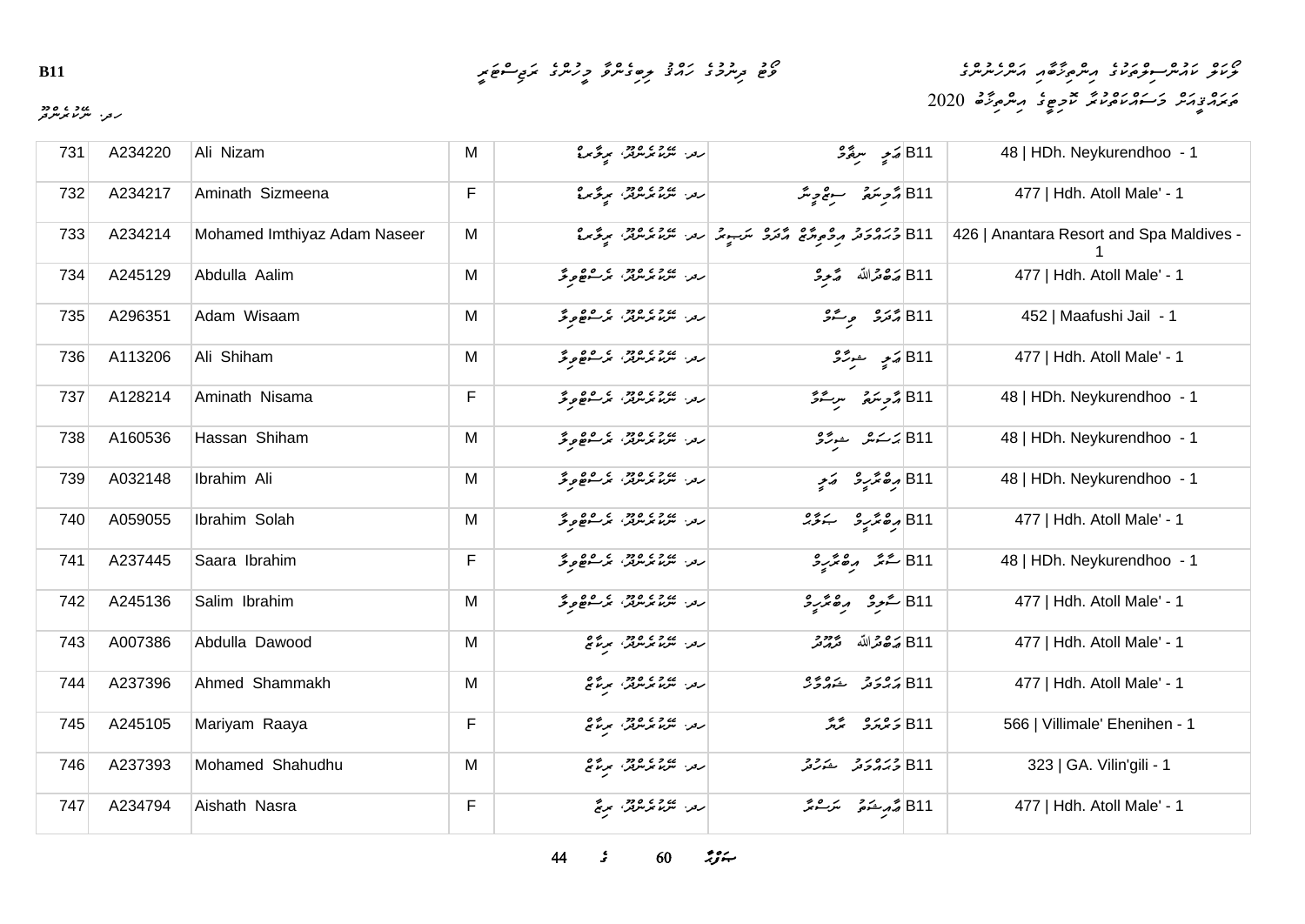*sCw7q7s5w7m< o<n9nOoAw7o< sCq;mAwBoEw7q<m; wBm;vB* م من المرة المرة المرة المرجع المرجع في المركبة 2020<br>مجم*د المريض المربوط المربع المرجع في المراجع المركبة* 

| 748 | A234791 | Aminath Rasfa     | F           | رو. سرد برود.<br>رو. سرد برسرفر، برنج                  | B11 مَّ مِرْسَمَّ مَرْسْرَتَّ                  | 477   Hdh. Atoll Male' - 1 |
|-----|---------|-------------------|-------------|--------------------------------------------------------|------------------------------------------------|----------------------------|
| 749 | A150413 | Hussain Irushan   | M           | رو، سره بره وو.<br>رو، سره برسربر، برج                 | B11 پرڪيريش پر پڙڪر                            | 477   Hdh. Atoll Male' - 1 |
| 750 | A234798 | Ibrahim Zahidh    | M           | رو. سرد بروه.<br>رو. سرد برسرفر، مریج                  | B11  مەھەرىپە ئەسىمىيەتىر                      | 477   Hdh. Atoll Male' - 1 |
| 751 | A132717 | Idrees Ibrahim    | M           | رو. سره بر دود.<br>رو. سره برسرفر، برنج                | B11 مرتز مرتد مرگ مرکز ک                       | 477   Hdh. Atoll Male' - 1 |
| 752 | A095122 | Mohamed Isan      | M           | رو. سره برود. برخ                                      | B11 <i>جەيم</i> ۇقر بەش <i>گ</i> ر             | 477   Hdh. Atoll Male' - 1 |
| 753 | A119698 | Adam Fiyaz        | M           | رو. عدد ده ده می شود و گر                              | B11 مُرْتَرَدُ وِ مُرْتَج                      | 48   HDh. Neykurendhoo - 1 |
| 754 | A057141 | Ahmed Waheed      | M           | رد. عرو و و و و در میشود و گ                           | B11 كەنزى قىرىقر                               | 477   Hdh. Atoll Male' - 1 |
| 755 | A060541 | Ali Waheed        | M           | رى شەمەرە ھەر ئەسكەبىرى گ                              | B11  رَمِ کَ رِمْرُ                            | 477   Hdh. Atoll Male' - 1 |
| 756 | A144365 | Hassan Waheed     | M           | رى ئەدەرە ئەھلىكى ئىسكى ئىس                            | B11 ټريند <sub>ځ پو</sub> ټر                   | 48   HDh. Neykurendhoo - 1 |
| 757 | A235329 | Kabulo            | $\mathsf F$ | رى شەھەرە ھەر ھەشكىرى ئى                               | $322$ B11                                      | 48   HDh. Neykurendhoo - 1 |
| 758 | A231679 | Shaammath Ibrahim | F           | رو، عروج ووو می شود.<br>رو، مریم برمرو، برخومبرو ارو   | B11 شەم <i>جەم بەھترى</i> 3                    | 138   Lh. Naifaru - 3      |
| 759 | A143937 | Aminath Varudha   | $\mathsf F$ |                                                        | B11 مُّ حِسَمُ مَعْتَمَّ                       | 477   Hdh. Atoll Male' - 1 |
| 760 | A236324 | Ibrahim Rasheed   | M           | געי יישו ב 200 ב 200 ב 2<br>געי יישו אל אישור אל אלייב | B11 م <i>وڭ مگرى</i> دۇ مگرىش <sub>ى</sub> نىز | 477   Hdh. Atoll Male' - 1 |
| 761 | A143932 | Mohamed Rasheed   | M           |                                                        | B11  <i>وَبَرْہُ وَ</i> تَرَ کَرَشِیْتَر       | 477   Hdh. Atoll Male' - 1 |
| 762 | A236321 | Shareefa Ismail   | $\mathsf F$ |                                                        | B11 خىمپۇ بېرىمۇن <sub>چ</sub> ۇ               | 477   Hdh. Atoll Male' - 1 |
| 763 | A244959 | Ahmed Jazlan      | M           | رو. 2000 000 000 0<br>رو. سربا برسربل، برج ح ٤         | B11 كەردى ئىق ئاھىرىسى ئى                      | 158   K. Maafushi - 2      |
| 764 | A235868 | Aminath Rooma     | F           |                                                        | B11 مُعِسَمٌ مَرْدً                            | 24   HDh. Hanimaadhoo - 1  |

*rgg*<br>مر<sub>قو</sub>، *سم ما بوسر ق*ر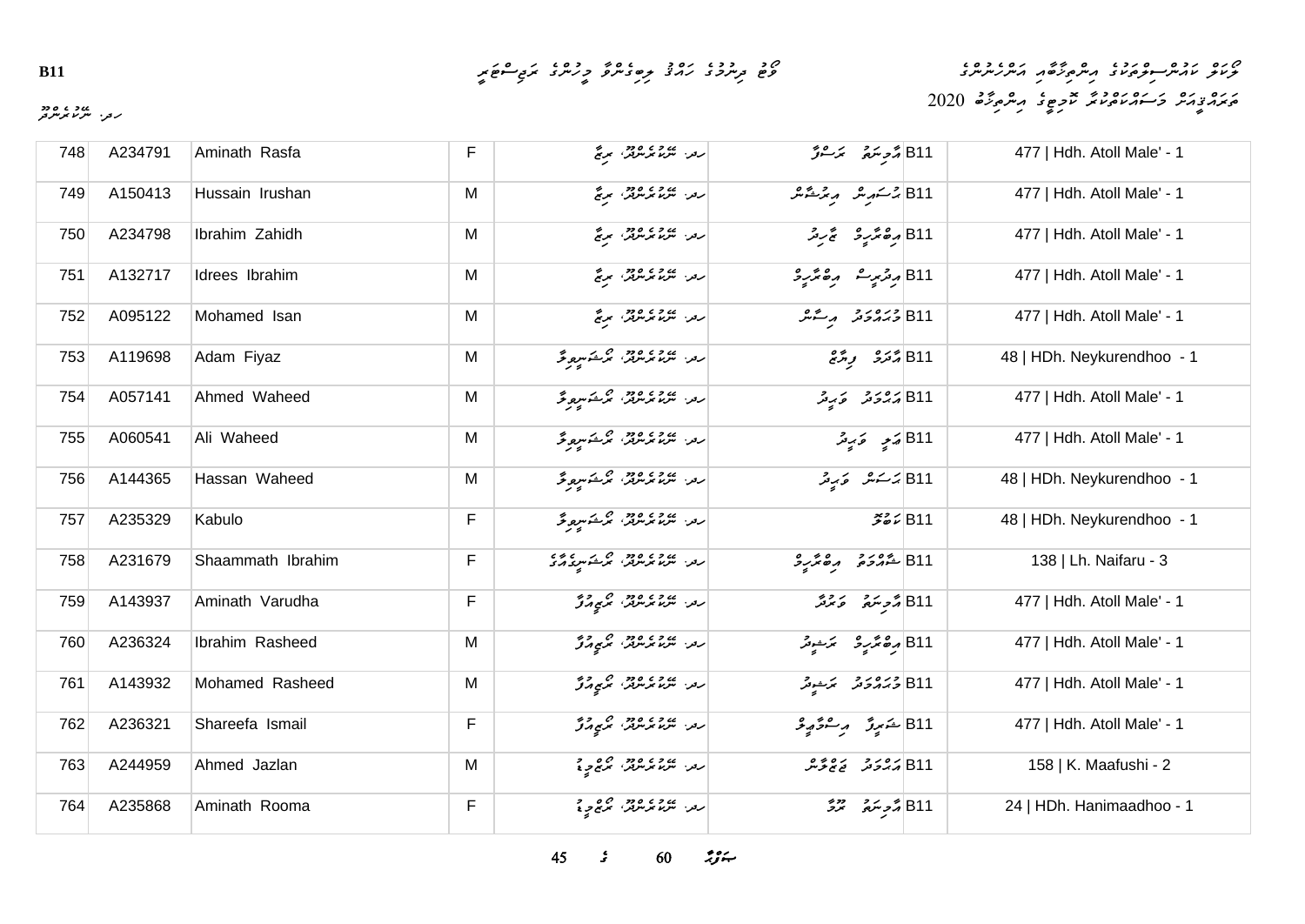*sCw7q7s5w7m< o<n9nOoAw7o< sCq;mAwBoEw7q<m; wBm;vB 2020<sup>, م</sup>وسوق المسجد التحقيق وسرمونية والم*جمع المسجد المسجد المسجد المسجد المسجد المسجد المسجد المسجد المسجد ال

| 765 | A148206 | Hassan Sujaan          | M | رو. عرض معرض من من المرجع بعد المرجع المرجع.<br>المرجود المسرجين المرجع المرجع المرجع المرجع المرجع الم | B11 پرسک میں مقابل                                | 436   Kuramathi Maldives - 1 |
|-----|---------|------------------------|---|---------------------------------------------------------------------------------------------------------|---------------------------------------------------|------------------------------|
| 766 | A235864 | Majidha Hussain        | F | رور برده و ده و ده و د<br>رور شرما مرسولو، مرج و ه                                                      | B11 تۇم تۇر ب <sub>ى</sub> رىشىتە بىر             | 48   HDh. Neykurendhoo - 1   |
| 767 | A235867 | Mariyam Moosa          | F | رور برده و ده و ده و د<br>رور شرما مرسولو، مرج و ه                                                      | B11 كەندىرى تۇش                                   | 48   HDh. Neykurendhoo - 1   |
| 768 | A235866 | Mohamed Sujaan         | M | תו המכשים כדי ישים ב                                                                                    | B11  <i>ۋېزە دى</i> ر سىق ش                       | 704   Angsana Velaavaru-1    |
| 769 | A084485 | Moosa Mohamed          | M | رور به ده ده ده ده د د                                                                                  | B11 تخريفه وبرورونر                               | 48   HDh. Neykurendhoo - 1   |
| 770 | A234255 | Ahmed Sharuvaan        | M | رى شرىر دە دەرە بىرى بولۇ                                                                               | B11 كەبروتىر شەير <i>ۇ</i> تىر                    | 48   HDh. Neykurendhoo - 1   |
| 771 | A040790 | Ahmed Zunaij           | M | رىر. شرىم ترىندى. ترىج ئوگ                                                                              | B11 كەبرىقى ئەتتىقى                               | 477   Hdh. Atoll Male' - 1   |
| 772 | A234439 | Gulaisa Ibrahim        | F | رىر. شرىر مەدەب مى ئەھ ئى                                                                               | B11 تۇنۇرىسى مەھرىرى <i>-</i>                     | 48   HDh. Neykurendhoo - 1   |
| 773 | A244855 | Hussain Shaihan Shujau | M |                                                                                                         | B11 برُسَهرِ مَرَ مُحَمَّدِ كَمَّرَ مُسْتَقَرَّةٍ | 477   Hdh. Atoll Male' - 1   |
| 774 | A046582 | Mohamed Shujau         | M | رى شەھ يەھ ھەر ھې ئورگى                                                                                 | B11 <i>ۋېزودو خوق د</i>                           | 48   HDh. Neykurendhoo - 1   |
| 775 | A126670 | Ali Siraj              | M | رىر. شرە تەرەۋە بىرى                                                                                    | B11  رَمِ سِرْرَةِ                                | 48   HDh. Neykurendhoo - 1   |
| 776 | A085025 | Zahida Abdul Rahman    | F | رى سى د يە ەددەر بىرى                                                                                   | B11 يُحرِمُ صَرَّوْمَ <i>مَرَّدَ جَمَّ</i> رَ     | 48   HDh. Neykurendhoo - 1   |
| 777 | A237415 | Abdul Rahman Ibrahim   | M | رى سىم دەھەر ئەر                                                                                        | B11 مەمەمەم بەرە بەر بەرگە                        | 48   HDh. Neykurendhoo - 1   |
| 778 | A245107 | Ahmed Aiham            | M | رى شەم دەھەر ئەر                                                                                        | B11 <i>הככת הגב</i> ל                             | 477   Hdh. Atoll Male' - 1   |
| 779 | A245110 | Mohamed Arusam         | M | رى سىم دەھەر ھەت                                                                                        | B11 <i>وبزودو م</i> تر من                         | 48   HDh. Neykurendhoo - 1   |
| 780 | A233666 | Shareefa Ali           | F | رى سەم بەدە ھەت كەر                                                                                     | B11  ڪيپو <i>ڙ چ</i> َم                           | 477   Hdh. Atoll Male' - 1   |
| 781 | A237493 | Aishath Ulaa Asim      | F | رى بەد دەھەر ئەد                                                                                        | B11 مَّەرِ شَمَّ مِّدَّ مََّ سِرْدً               | 477   Hdh. Atoll Male' - 1   |

*46 sC 60 nNw?mS*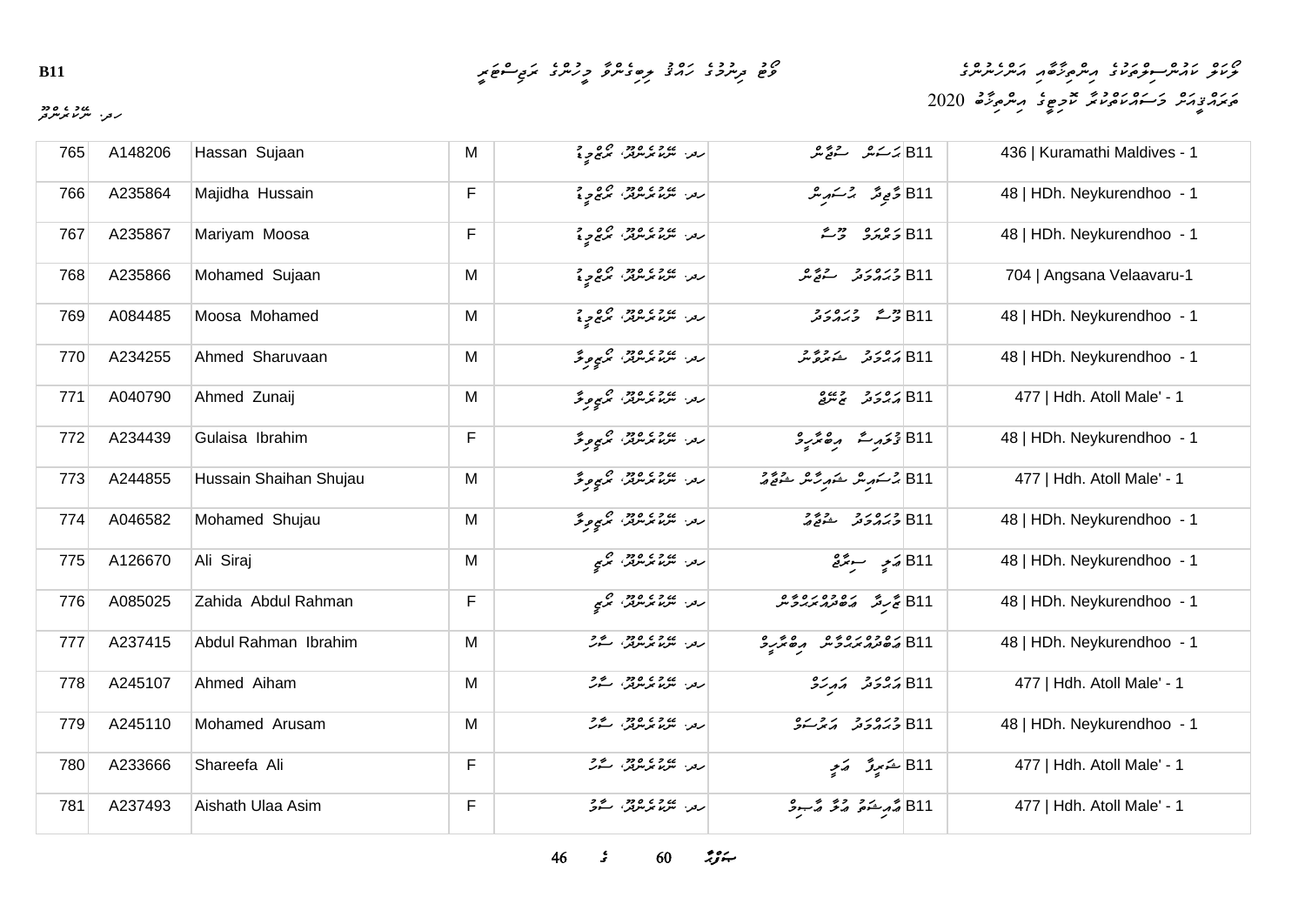*sCw7q7s5w7m< o<n9nOoAw7o< sCq;mAwBoEw7q<m; wBm;vB* م من المرة المرة المرة المرجع المرجع في المركبة 2020<br>مجم*د المريض المربوط المربع المرجع في المراجع المركبة* 

| 782 | A237491 | Fathimath Easa             | F           | رى شەھ ئەھ ئەھ ئەھ                                               | B11 رَّجِودَة – مِيسَّ                                     | 477   Hdh. Atoll Male' - 1    |
|-----|---------|----------------------------|-------------|------------------------------------------------------------------|------------------------------------------------------------|-------------------------------|
| 783 | A024497 | Ibrahim Asim               | М           | رى شەم دەھەر ئەم                                                 | B11 مەھم <i>گىي</i> ى ھەسور                                | 477   Hdh. Atoll Male' - 1    |
| 784 | A237494 | <b>Mohamed Shafiu Asim</b> | М           | رى شەم دەھەر ئەم                                                 | B11 <i>وُبَرُودو حُبُومٌ مُ</i> سِورٌ                      | 477   Hdh. Atoll Male' - 1    |
| 785 | A237481 | Abdulla Risheef            | M           | رى سىم دەھەر ھە                                                  | B11 صَرْحَة مِّرْاللَّهُ مَعْ ِسْوِتْرِ                    | 452   Maafushi Jail - 1       |
| 786 | A237476 | Aishath Shadiya            | F           | رور سرما پرسرور ده وه<br>رور سرما برسرور، سگهج                   | B11 مَ <i>ذہبِ حَمَّمَ</i> حَمَّ <i>دہِ مَّ</i>            | 566   Villimale' Ehenihen - 1 |
| 787 | A237483 | Fathimath Risfa            | $\mathsf F$ | رىر. شەم دەھەر ئەھ                                               | B11 <i>وُّجِوَدَة</i> بِرِسْرَتْرَ                         | 566   Villimale' Ehenihen - 1 |
| 788 | A027303 | Hussain Ibrahim            | M           | رىر. شەم دەھەر ئەھ                                               | B11 برُسَمرِ مَرَّ مِرْهُ مَرْرِدْ                         | 566   Villimale' Ehenihen - 1 |
| 789 | A245142 | Ibrahim Risfan             | M           | رىر. شەم بەرەم بەرە                                              | B11 مەھەرىرى بىر سۇرىتىر                                   | 566   Villimale' Ehenihen - 1 |
| 790 | A232176 | Aishath Aroosha            | F           | رو، شرما بروه در واره بار<br>رو، شرما برسربو، سنحافزوی           | B11 مَدْمِ شَمَعْ مَرْسِمْهُ مَ                            | 477   Hdh. Atoll Male' - 1    |
| 791 | A244763 | Ali Saah                   | M           | رو، شرم بر ده در ده د.<br>رو، شرم برسربو، سن تعروری              | B11 <sub>ه</sub> ر گر                                      | 651   RIU Maldives-1          |
| 792 | A026992 | Dawood Ibrahim             | М           |                                                                  | B11 مُرْمَ <sup>ر</sup> مِرْحَمَّرِ وَ                     | 48   HDh. Neykurendhoo - 1    |
| 793 | A232168 | Habeeba Ibrahim            | F           |                                                                  | B11 بَرْحِرَّة مُتَّارِدْ .                                | 477   Hdh. Atoll Male' - 1    |
| 794 | A120448 | Hassan Saneez              | M           | رتر به دره دود.<br>رتر شرد برسرتر، کشوه تربوی                    | B11 پرسٹر شہریج                                            | 477   Hdh. Atoll Male' - 1    |
| 795 | A232171 | Khadeeja Ristha            | F           | رد. عدد و د ود.<br>رد. شر <i>ی</i> م مرسرفر، ست <i>من فر</i> مود |                                                            | 477   Hdh. Atoll Male' - 1    |
| 796 | A232173 | Mariyam Nazima             | F           | رو، شرد و ده ده ده و د و د<br>رو، شرد برسربر، سکھ تربوی          | B11  دَيْرْتَرْدْ - سَّرْبِرَ دَّ                          | 48   HDh. Neykurendhoo - 1    |
| 797 | A367281 | Mohamed Dhawood            | M           | رو، شرد بره ده.<br>رو، شرد برسربر، سکھ تربوی                     | B11 <i>32023 في الم</i> حدود<br>B11 <i>و برور و تو</i> رمر | 477   Hdh. Atoll Male' - 1    |
| 798 | A233646 | Aishath Raheema            | F           | رد. عدد ده وده در در در د                                        | B11  م <i>ەمبىنى تىرى</i> گ                                | 48   HDh. Neykurendhoo - 1    |

*rgg*<br>مر<sub>قو</sub>، *سم ما بوسر ق*ر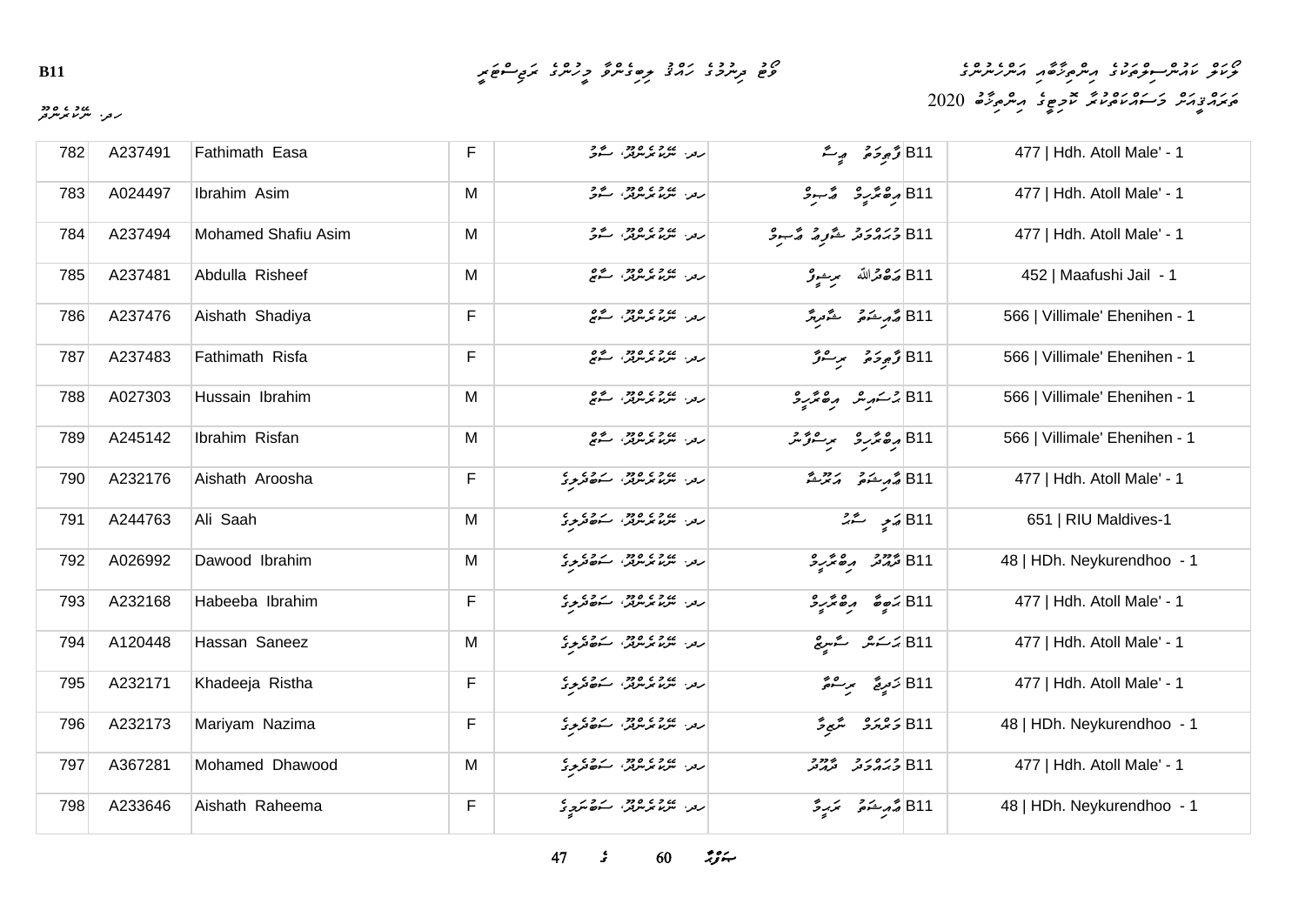*sCw7q7s5w7m< o<n9nOoAw7o< sCq;mAwBoEw7q<m; wBm;vB 2020<sup>, م</sup>وجدة المصرورة المجموعة المستورجة والم*جموعة والمجموعة والمجموعة والمجموعة والمجموعة والمجموعة والمجموعة

| 799 | A233647 | Ali Saudulla         | M | رد برد و ده در در د<br>رد سرد برسربر کشوشرو د       | B11 صَعِي سَتَصَعَّدُاللَّه                               | 477   Hdh. Atoll Male' - 1 |
|-----|---------|----------------------|---|-----------------------------------------------------|-----------------------------------------------------------|----------------------------|
| 800 | A085184 | Asraar Moosa         | F | رد به دره ده در در در د<br>رد شرد برسربر، سوه شرح د | B11 كەشقىقە ئەستە                                         | 48   HDh. Neykurendhoo - 1 |
| 801 | A093462 | Ibrahim Fathuhulla   | M | رد به دره ده در در در د<br>رد شرد برسربر، سوه شرح د | B11 م <i>وڭ ئۇرۇ بىقى</i> 1 كىلە                          | 48   HDh. Neykurendhoo - 1 |
| 802 | A231960 | Fathmath Waheedha    | F | رو. عروج و دو.<br>رو. شریع برسرفر، سکورنو و         | B11 <i>وُّجِ دَمْ</i> گَرِيمٌ                             | 477   Hdh. Atoll Male' - 1 |
| 803 | A031898 | Saeed Ahmed          | M | رو، عاده ۱۶۵۵.<br>رو، شرما برسربس، ساوری            | B11 سَمرٍیْر   ډیرونر                                     | 48   HDh. Neykurendhoo - 1 |
| 804 | A114632 | Abdul Raheem Ibrahim | M | ری بھی وہ مجھود ہوتے ہے۔<br>ری شریع مرسوبی السومی   | B11 בەمەمەر بور مەھرىرى                                   | 477   Hdh. Atoll Male' - 1 |
| 805 | A237434 | Aminath Fazeema      | F | رور، عدد ورود دردنده.<br>رور، شرید برسرفر، سنومجر   | B11  مَّرِسَمَۃُ کَیٖوَّ                                  | 323   GA. Vilin'gili - 1   |
| 806 | A237437 | Asiyath Shazeema     | F | رتر، شروع وود، ربرد بو<br>رتر، شروع شرسرتر، سنومر   | B11 م <i>ەسىبىرى ھەم</i> بىر                              | 477   Hdh. Atoll Male' - 1 |
| 807 | A231672 | Khadheeja Ibrahim    | F | رور، عدد ورود دردنده.<br>رور، شرید برسرفر، سنومجر   | B11  زَمرِيَّ ) رِصْمَّ رِوْ                              | 48   HDh. Neykurendhoo - 1 |
| 808 | A245126 | Mohamed Najaah       | M | رور، عدد ورود دردنده.<br>رور، شرید برسرفر، سنومجر   | B11 <i>وبروبري برق</i> ور                                 | 48   HDh. Neykurendhoo - 1 |
| 809 | A232866 | Adam Ibrahim         | M | رو. عربو و و و .<br>رو. عربو برسرتر، سیسرپر         | B11  المحرق المتحقية التي تحريب تحريب السياسية<br>المستوف | 477   Hdh. Atoll Male' - 1 |
| 810 | A232868 | Aishath Yasfa        | F | رو. عربو و و و .<br>رو. عربو برسرتر، سیسرپر         | B11 مَگْرِسْتَمْ مَرْسْرَتْرَ                             | 138   Lh. Naifaru - 3      |
| 811 | A090369 | Ali Ibrahim          | M | رو. ۶۶۵ و ۶۶۵ سومتریر                               | B11 <i>ړې د هغ</i> رب <sup>و</sup>                        | 477   Hdh. Atoll Male' - 1 |
| 812 | A232862 | Aminath Ibrahim      | F | رو. عدد وه وو.<br>رو. عربو برسرتر، سيسرير           | B11  مَّحِسَمُ مِهْتَرِ وُ                                | 477   Hdh. Atoll Male' - 1 |
| 813 | A232872 | Fathimath Inaza      | F | ری عدد و ده وه<br>ری شرح مرسوبی اسپوس               | B11 <i>وَّجوحَ</i> هُمَّ مِتَّتَمَّ                       | 48   HDh. Neykurendhoo - 1 |
| 814 | A232875 | Hussain Ibrahim      | M | رو. عدد و و و و .<br>رو. عربو برسرتر، سیسرپر        | B11 برُسَمبِ مَر مِرة مَرْرِدْ                            | 477   Hdh. Atoll Male' - 1 |
| 815 | A232857 | Ibrahim Hussain      | M | رو. عدد ۶۶۵ و.<br>دو. سرد برسرتر، سوسرپر            | B11 مەھەرىپ قىمىسى ئىسكىرىش                               | 48   HDh. Neykurendhoo - 1 |

*rgg*<br>مر<sub>قو</sub>، *سم ما بوسر ق*ر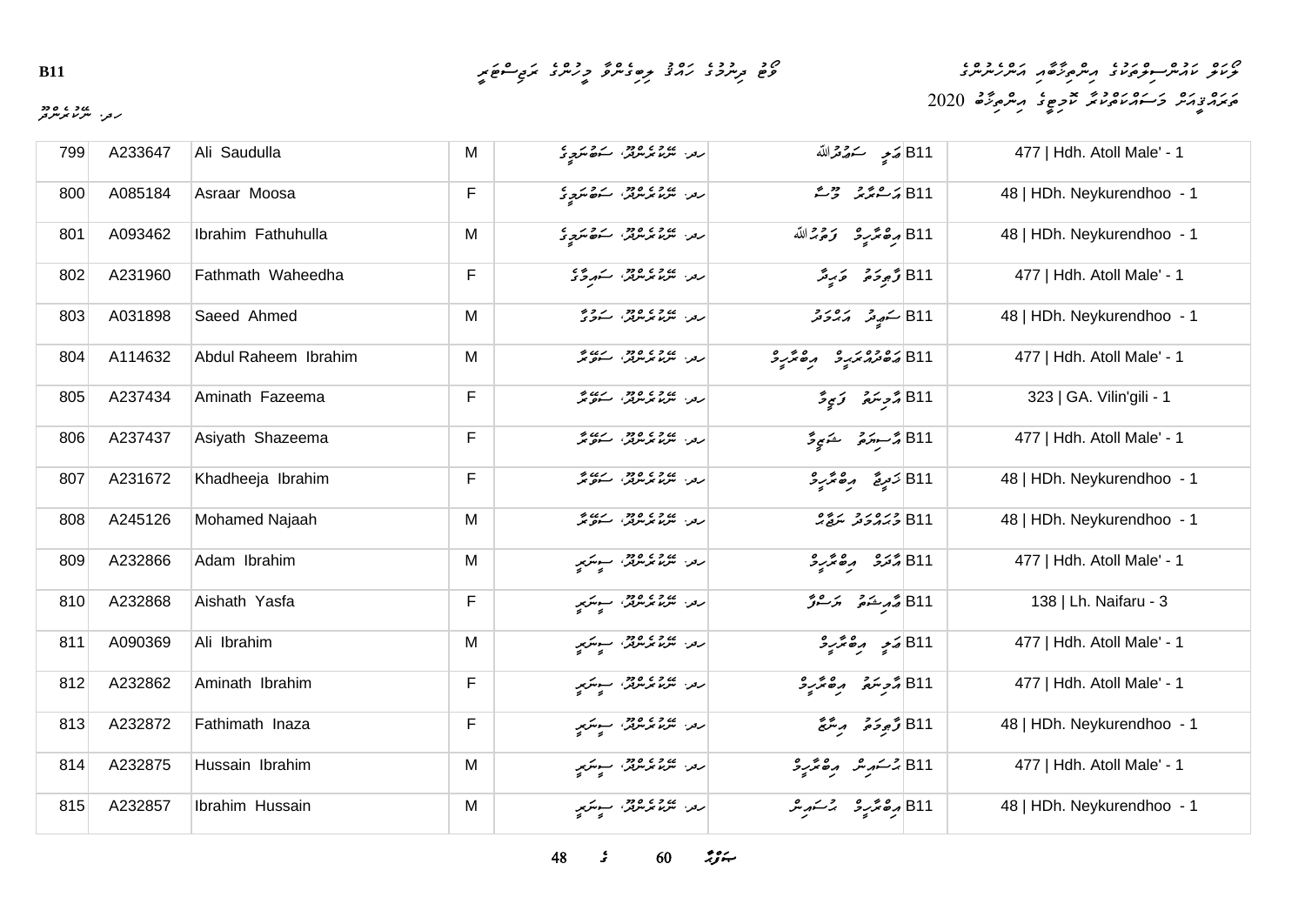*sCw7q7s5w7m< o<n9nOoAw7o< sCq;mAwBoEw7q<m; wBm;vB* م من المرة المرة المرة المرجع المرجع في المركبة 2020<br>مجم*د المريض المربوط المربع المرجع في المراجع المركبة* 

| 816 | A232860 | Jameela Hassan        | F           | رىر. شرە برىرىش. سوسىپر                                                | B11  ت <sub>ح</sub> ج بحر بمر شر شر        | 48   HDh. Neykurendhoo - 1     |
|-----|---------|-----------------------|-------------|------------------------------------------------------------------------|--------------------------------------------|--------------------------------|
| 817 | A156597 | Moosa Ibrahim         | M           | رىر. شرە برىرىش. سوسىپر                                                | B11 تۇنئە بەھ <i>ت</i> رىبى                | 554   Hulhumale', Ehenihen - 2 |
| 818 | A232852 | Ahmed Azhan           | M           | رىر. شرىر برود. سوڭ                                                    | B11 كەبرى قىر كەنگەر تەرەپلەر              | 477   Hdh. Atoll Male' - 1     |
| 819 | A232854 | Fathimath Afaa        | $\mathsf F$ | رو، سرما برسرو، سوتو                                                   | B11 <i>وُّجِ وَحُمَّةَ مَرَوُّ</i>         | 48   HDh. Neykurendhoo - 1     |
| 820 | A244790 | Hassan Auf            | M           | رو. بیره برمرو.<br>رو. مرد برمرو.                                      | B11 پرستر پروژ                             | 48   HDh. Neykurendhoo - 1     |
| 821 | A244788 | Hussain Athoof        | M           | رور، شر <i>وره ووه</i><br>رور، شر <i>و پر</i> شرفر، سوئر               | B11 برڪه مه صحوفر                          | 477   Hdh. Atoll Male' - 1     |
| 822 | A233509 | Mohamed Saeed         | M           | رو. سرما برسرو. سوی                                                    | B11 <i>\$22.25 مىن مى</i> ر                | 477   Hdh. Atoll Male' - 1     |
| 823 | A232839 | Sheereen Abdul Hameed | F           | رو، سرما برسوبی، سوبی                                                  | B11 خېرېنز پرېوروپورې چې <mark>B1</mark> 1 | 477   Hdh. Atoll Male' - 1     |
| 824 | A236253 | Aishath Shiuna        | F           | رو. مورد برود و در درد و د                                             | B11 مَ <i>ذْمِرْ حَدَّمَ</i> حَسِيرٌ مَّرَ | 477   Hdh. Atoll Male' - 1     |
| 825 | A236241 | Haleema Usman         | F           | ری می و د وجود است شور و د د                                           | B11 بَرْمٍوَ * مَنْ وَمَمْر                | 48   HDh. Neykurendhoo - 1     |
| 826 | A062811 | Hassan Athif          | M           | رو. م <i>وره ۱۶۶۵</i><br>رو. م <i>ورا بو</i> مبرتو، سوسک <i>مبرو</i> ی | B11 ئەسەنلەر م <i>ەبب</i> ۇ                | 477   Hdh. Atoll Male' - 1     |
| 827 | A236251 | Hussain Sifaz         | M           | رو، شرح عروه مسیر شوره در د                                            | B11 پرسٹمبریٹر سو <i>ڑ</i> یج              | 477   Hdh. Atoll Male' - 1     |
| 828 | A245010 | Mohamed Afnan Athif   | M           | رو، سرما بره ده در ۱۶۵۵<br>رو، سرما برسرفر، سوسکسرو و                  | B11 <i>دېم ده ده پره چې</i> و              | 477   Hdh. Atoll Male' - 1     |
| 829 | A124236 | Adam Inaz             | M           | رى شەم دەھەر مەھ ھە                                                    | B11 مَرْمَرْدَ مِتَّرَجْ                   | 48   HDh. Neykurendhoo - 1     |
| 830 | A234198 | Ahmed Imaaz           | M           | رى شەم دەھەر يەھ بەھ                                                   | B11 كەندى ھەرىجى چ                         | 477   Hdh. Atoll Male' - 1     |
| 831 | A234196 | Aishath Nahuza        | F           | رى شەم دەھەر مەھ ھە                                                    | B11 مَدْمِرِ حَسَنَ مَرَكَبَةً             | 302   Th. Kin'bidhoo - 1       |
| 832 | A234195 | Maryam Niuza          | F           | رى شەم دەھەر يەھ بەھ                                                   | B11   <i>5 بروگر مرم<sup>2</sup>ن</i> گر   | 48   HDh. Neykurendhoo - 1     |

*49 sC 60 nNw?mS*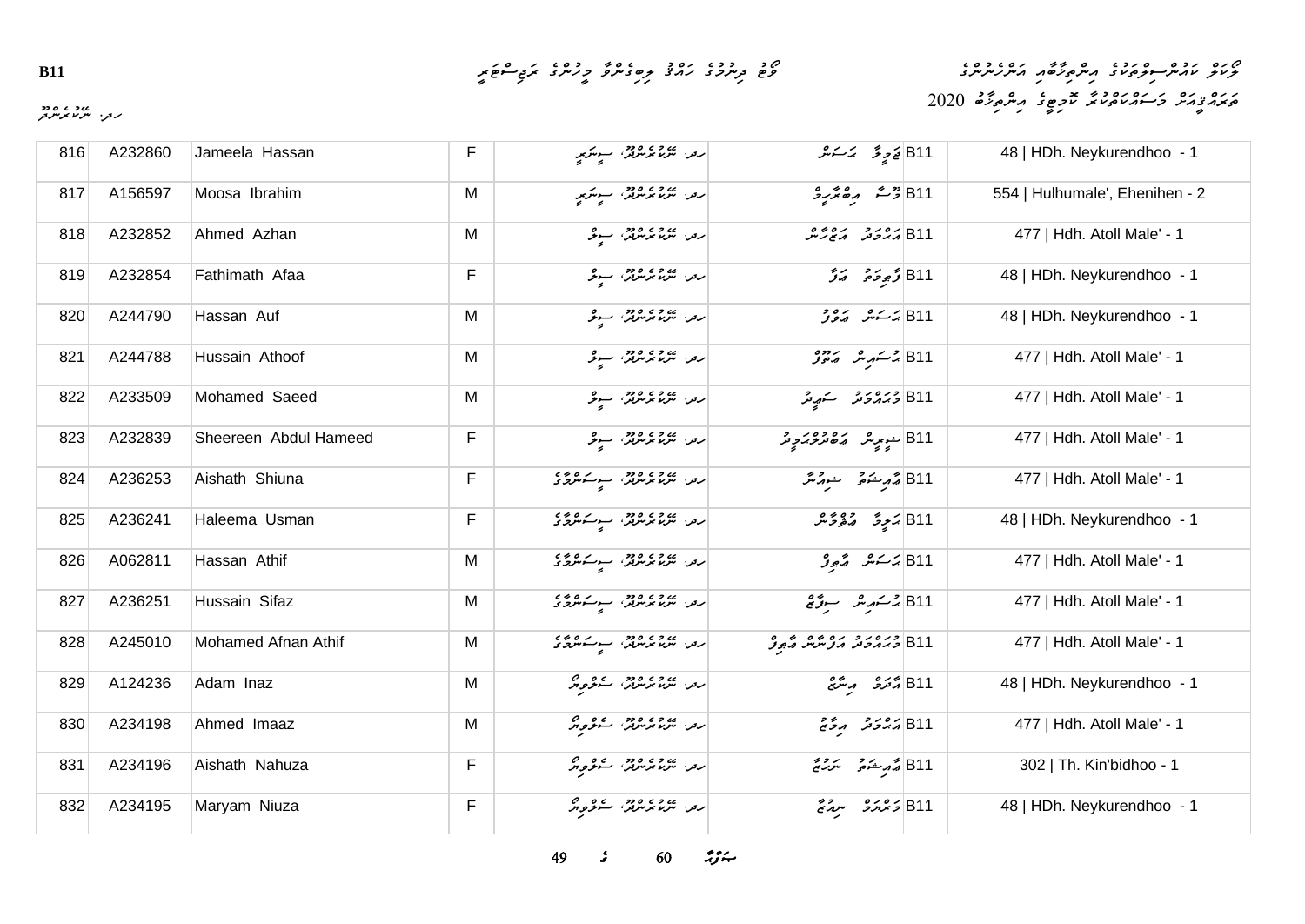*sCw7q7s5w7m< o<n9nOoAw7o< sCq;mAwBoEw7q<m; wBm;vB* م من المرة المرة المرة المرجع المرجع في المركبة 2020<br>مجم*د المريض المربوط المربع المرجع في المراجع المركبة* 

| 833 | A102735 | Shareefa Adam     | F | رىر. شرىم برسرىر، سەنۇبويىر                                 | B11 ڪمبرڙ گ <sup>و</sup> ترو           | 48   HDh. Neykurendhoo - 1     |
|-----|---------|-------------------|---|-------------------------------------------------------------|----------------------------------------|--------------------------------|
| 834 | A244745 | Ahmed Azeel       | M | رور، عدد ورود.<br>رور، ش <i>ریر بر</i> سربر، سو <i>ده ی</i> | B11   كەش <sup>ى</sup> كەلىم ئەسپى تىر | 477   Hdh. Atoll Male' - 1     |
| 835 | A231768 | Aishath Ibrahim   | F | ردر عدد و دود.<br>ردر شر <i>یر پرسر</i> تر، سو <i>ه</i> و   | B11 مَّ مِشَمَّ مِنْ مَّتَ بِرِيْحِ    | 48   HDh. Neykurendhoo - 1     |
| 836 | A231764 | Mohamed Azeem     | M | رور، عدد ورود، دود دوده<br>رور، سربر مرسوفر، سوده و         | B11 <i>وبروزيز مكف</i> ور              | 477   Hdh. Atoll Male' - 1     |
| 837 | A231763 | Rasheedha Hussain | F | رتر، شرح پر دوم در دی.<br>رتر، شریع مرسوتر، سوره ی          | B11 بَرَحْمِةً كَرَكْتَهِيْتُر         | 48   HDh. Neykurendhoo - 1     |
| 838 | A046701 | Abdulla Waheed    | M | رىر. شرىر برسرىر، ئەھرەر ئى                                 | B11 مَەھىراللە     مَ بِىتر            | 48   HDh. Neykurendhoo - 1     |
| 839 | A245053 | Mohamed Shaffan   | M |                                                             | B11 <i>جەمەدىر</i> شە <i>مۇ</i> تر     | 454   Asseyri Jail - 1         |
| 840 | A236353 | Raihana Ibrahim   | F | رىر. شەم برسرىر، ئىشمىرە ئى                                 | B11 ىزىرتىگە بەھ ئ <sup>ۇر</sup> 3     | 48   HDh. Neykurendhoo - 1     |
| 841 | A236998 | Ahmed Ziyan       | M | رو. ۶۶۵ مرموثر، ڪريس                                        | B11 كەبرى قىر سى ئارىس                 | 477   Hdh. Atoll Male' - 1     |
| 842 | A147686 | Aishath Ziyana    | F | رىر. شرىم برسرى مەشرىس                                      | B11 مەم ھۇس سى ئارىگە                  | 48   HDh. Neykurendhoo - 1     |
| 843 | A245082 | Fathmath Ziyana   | F | رىر. شرىر مەدەر. ھەرسرى                                     | B11 ۇ <sub>ج</sub> وڭ ئېرگىگە          | 48   HDh. Neykurendhoo - 1     |
| 844 | A236989 | Hawwa Nasira      | F | رىر. شرىم برسرى مەشرىس                                      | B11 بَرْدُوٌ سَمَّ بِرَ بَرُّ          | 477   Hdh. Atoll Male' - 1     |
| 845 | A075440 | Ibrahim Ali       | M | رىر. شرىر مەدەر. ھەرسرچ                                     | B11 <sub>م</sub> ەممەر تەرەپە          | 48   HDh. Neykurendhoo - 1     |
| 846 | A319391 | Adam Fazeel       | M |                                                             | B11 پژترو تخ سیده .                    | 554   Hulhumale', Ehenihen - 2 |
| 847 | A158912 | Ahmed Ibrahim     | M | رور، ۶۶۵ وج در ۱۶۶۵.<br>رور، شریع مرسوفر، شومریخ            | B11   دَيْرَى مَدْ مِنْ مِرْدِيْ       | 477   Hdh. Atoll Male' - 1     |
| 848 | A236533 | Aishath Ifasha    | F | رى بەدە 300 مەدە<br>رى ش تەرىپى ئىستى                       | B11 مَگْرِسْدَة گُرِرَّسَة ِ           | 554   Hulhumale', Ehenihen - 2 |
| 849 | A236531 | Ali Ibrahim       | M | رور، شروع ووو.<br>رور، شریر مرسرتر، ڪويريج                  | B11 <i>ھَ۔ م</i> ِ مُحَمَّدٍ مَحَ      | 554   Hulhumale', Ehenihen - 2 |

*rgg*<br>مر<sub>قو</sub>، *سم ما بوسر ق*ر

 $50$  *s*  $60$  *z* $3\frac{3}{5}$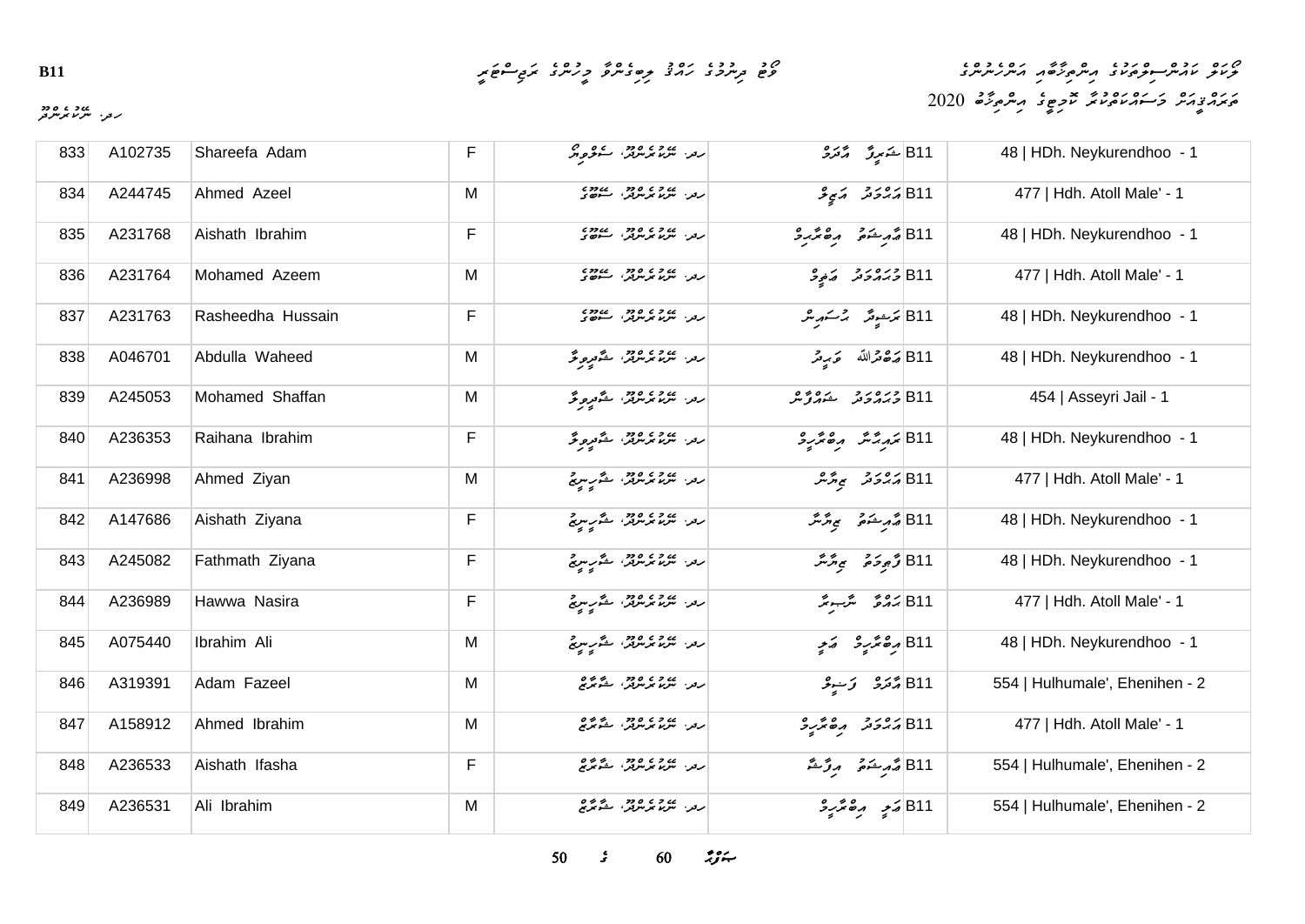*sCw7q7s5w7m< o<n9nOoAw7o< sCq;mAwBoEw7q<m; wBm;vB* م من المرة المرة المرة المرجع المرجع في المركبة 2020<br>مجم*د المريض المربوط المربع المرجع في المراجع المركبة* 

| <b>33 O L ILL</b><br>برفرء اسربم مرشرقر |  |
|-----------------------------------------|--|
|                                         |  |

| 850 | A236529 | Hassan Ibrahim       | M           | رو، شهر و و دو.<br>رو، شهر برس برابر، شهر برج | B11   يَرْسَسْ مِنْ مِرْسِرْ د                  | 48   HDh. Neykurendhoo - 1     |
|-----|---------|----------------------|-------------|-----------------------------------------------|-------------------------------------------------|--------------------------------|
| 851 | A122928 | Hussain Ibrahim      | M           |                                               | B11 برُسَمبر مَرْ مِرْهُ بَرْرِدْ               | 48   HDh. Neykurendhoo - 1     |
| 852 | A236521 | Ibrahim Salih        | M           |                                               | B11 رەئزى <sub>ر</sub> ۇ س <sup>ې</sup> رىر     | 48   HDh. Neykurendhoo - 1     |
| 853 | A236535 | Mariyam Shifana      | $\mathsf F$ | رى شەم بەرەمەس ئەم بەر                        | B11   <i>5 بىرتى ھۆتىگ</i>                      | 554   Hulhumale', Ehenihen - 2 |
| 854 | A233094 | Aishath Jazly        | F           | رىر. شرىر مەدەر. ئىش شەر                      | B11 مَگْرِسْتَمْ کَمْ مِجْ مِ                   | 477   Hdh. Atoll Male' - 1     |
| 855 | A389349 | Aminath Ifaa         | $\mathsf F$ | رىر. شرىر برەدى. ئىش ش                        | B11 مَّ مِتَمَّد مِرَّ                          | 48   HDh. Neykurendhoo - 1     |
| 856 | A131619 | Fathmath Muna        | F           | رىر. ش <i>ەھ 2005،</i> ھەسىر بىر              | B11 <i>ؤج</i> و <i>ح</i> ق قرش                  | 48   HDh. Neykurendhoo - 1     |
| 857 | A233097 | Mohamed Munaz        | M           | رىر. شرىر مەدەر. ئىش شەر                      | B11 <i>ڈیزون</i> وٹر کارندی                     | 155   K. Hinmafushi - 2        |
| 858 | A236126 | Ali Shaheed          | M           | رىر. شرىر مەدەر. شەھ ۋە ئ                     | B11  کی جو سکوپٹر                               | 64   Sh. Komandoo - 1          |
| 859 | A236122 | Aminath Hussain      | F           | رد. مرد برمزد. شخص و و گ                      | B11 مَجِسَعَةِ مِحْسَبِيقِ                      | 477   Hdh. Atoll Male' - 1     |
| 860 | A236136 | Hassan Shaheed       | M           | رد. شر برسربر، ڪوڻ وگر                        | B11   پرسترشر کے میں مقرر تھ                    | 48   HDh. Neykurendhoo - 1     |
| 861 | A092316 | Hussain Shaheed      | M           | رد. شر برسربر، ڪوڻ وگر                        | B11  پرسکه پنگه مشریقر                          | 477   Hdh. Atoll Male' - 1     |
| 862 | A236142 | Jameela Ibrahim      | F           | رى دە دە دەھ ئەھ ۋە ئە                        | B11  ق د پونژ - مرگ مرگ درگر                    | 477   Hdh. Atoll Male' - 1     |
| 863 | A244984 | Mohamed Huzaam       | M           | رى دە دە دەھ ئىھ ۋە ئە                        | B11 <i>ورەرو دې</i> و                           | 477   Hdh. Atoll Male' - 1     |
| 864 | A236144 | Mohamed Shaheed      | M           | رد. مرد برمزد. شکھ و و گ                      | B11 <i>وُبَرُمْ</i> دُوَمُرَ شَرِيْرُ           | 477   Hdh. Atoll Male' - 1     |
| 865 | A236135 | Zahura Ibrahim       | F           | رى شەد ، ەدە ئەھ ۋە ئ                         | B11 ىزىر مەمۇرو                                 | 48   HDh. Neykurendhoo - 1     |
| 866 | A234106 | Abdul Razzag Hussain | M           | رو. شرع مرسرين، ڪشريز ۾ ه                     | B11 <sub>م</sub> ەھ <i>قرە بىرە بۇ</i> تەرگىرىش | 48   HDh. Neykurendhoo - 1     |

 $51$  *s*  $60$  *n***<sub>s</sub>** $\frac{2}{5}$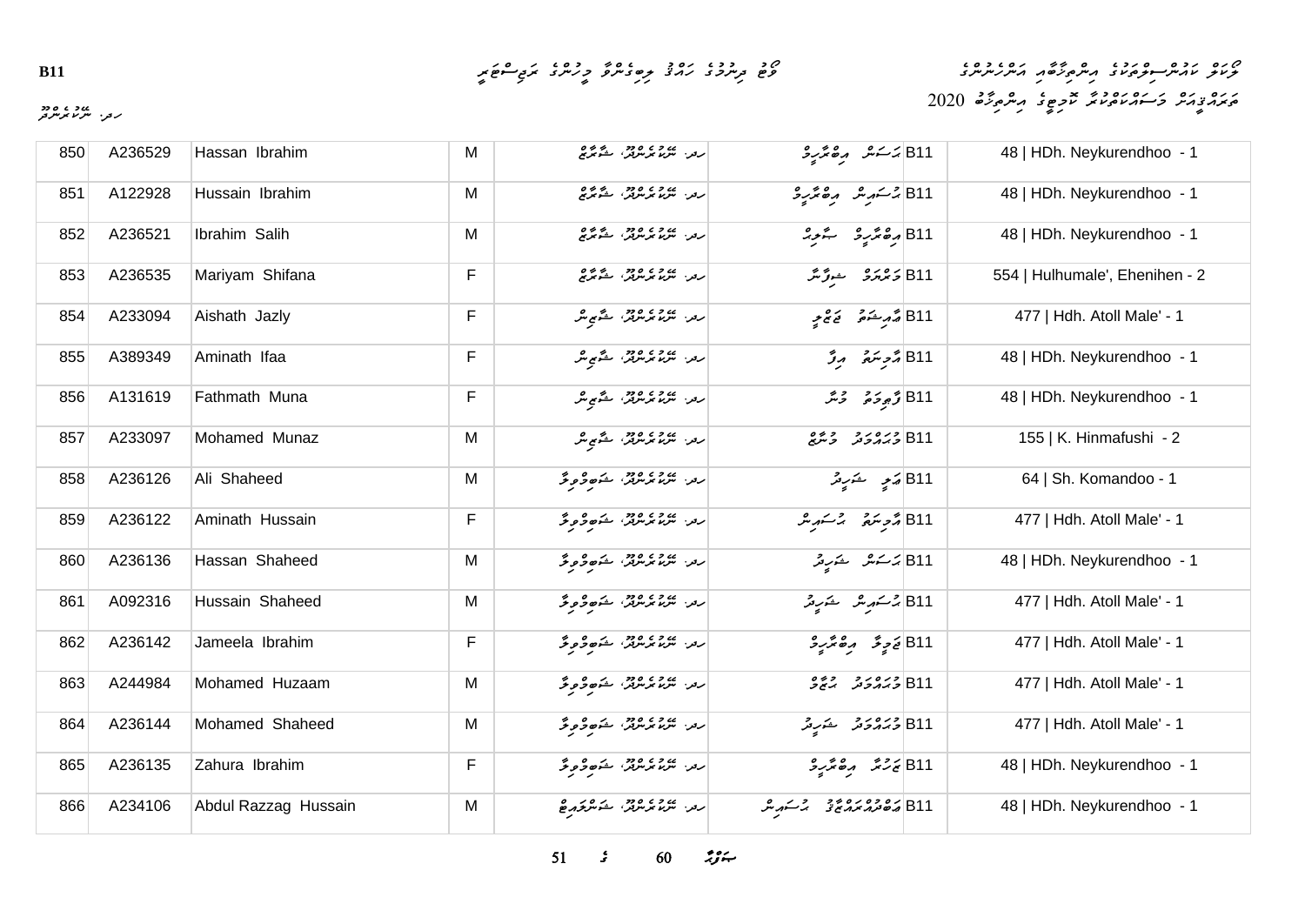*sCw7q7s5w7m< o<n9nOoAw7o< sCq;mAwBoEw7q<m; wBm;vB* م من المرة المرة المرة المرجع المرجع في المركبة 2020<br>مجم*د المريض المربوط المربع المرجع في المراجع المركبة* 

| 867 | A001764 | Ismail Adam          | M | رور، عربر مربور، عبد عبد و<br>روز، عربر مربورته، عشور مربع | B11 م سىۋە بۇ ھەرۋ                        | 477   Hdh. Atoll Male' - 1     |
|-----|---------|----------------------|---|------------------------------------------------------------|-------------------------------------------|--------------------------------|
| 868 | A237056 | Mariyam Sirany       | F | ري عدد ۽ ووڊ ڪري پر د<br>ري عرب عربي تي عربي               | B11 5عم <i>دد</i> و سومڈسی                | 477   Hdh. Atoll Male' - 1     |
| 869 | A237055 | Mohamed Siyaz        | M | رىر. شەم تەرەم.<br>رىن: شەم تەرىپەتەر، ئىشەر شىخ           | B11 دېرونو سه دي                          | 554   Hulhumale', Ehenihen - 2 |
| 870 | A236234 | Aishath Virusa       | F | رىر. شرىر مەدە. ھەرگەر شەھرىرى كە                          | B11 مَگْرِسْنَعْرِ وِيْرِسَّە             | 48   HDh. Neykurendhoo - 1     |
| 871 | A156184 | Aminath Yumna        | F | رى دەھ ھەر بۇ ئەرگەن ئور                                   | B11 مَّ مِسَع مَّ مَرْحَسَّ               | 48   HDh. Neykurendhoo - 1     |
| 872 | A102926 | Dawood Ibrahim       | M | رو. ۵۶۵۷ مرد ده. شونو شرح شرح و                            | B11 مَ <i>زْمَة م</i> ُ مُعَرَّرِ دُ      | 48   HDh. Neykurendhoo - 1     |
| 873 | A236236 | Fathimath Guraisha   | F | رو. مرد و و و دو. دو گرگر شرح و                            | B11 <i>وَّجِ دَمَّةَ تَحْمَدِ</i> حَمَّةَ | 477   Hdh. Atoll Male' - 1     |
| 874 | A236220 | Mariyam Rasheeda     | F | رو. مرد و و و دو. دو گرگر شرح و                            | B11  وَجْهَزَةُ - بَرَحْبِيْرٌ            | 48   HDh. Neykurendhoo - 1     |
| 875 | A245000 | Mohamed Anwar        | M | رىر. شرىر مرسرىن، ھوۋىترى شرىج ئى                          | B11 ديرونه په پرونډ                       | 48   HDh. Neykurendhoo - 1     |
| 876 | A237371 | Ahmed Siyaz          | M | رد. ۶۶۵ در ۲۵۰۰.<br>رد. ترد برمزش سونونو بر                | B11 كەبرى قىر سىزىتى بىر                  | 48   HDh. Neykurendhoo - 1     |
| 877 | A237367 | Aminath Ibrahim      | F | رد. ۶۶۵ در دو.<br>رد. ترد برمزد. سوتوکار                   | B11 مُتَّحِسَمُ مِنْ مُرْبِرْ و           | 48   HDh. Neykurendhoo - 1     |
| 878 | A237372 | Fathmath Riuza       | F | رد. ۶۶۵ در مربوری سوبرو بر                                 | B11 تَرْجِوحَة مُسِيرَةً مَنْ             | 48   HDh. Neykurendhoo - 1     |
| 879 | A237366 | Hussain Ilham Idrees | M | رد. ۶۶۵ در ۱۳۵۶.<br>رد. تر دیدبرتر، سودگاند                |                                           | 48   HDh. Neykurendhoo - 1     |
| 880 | A237369 | Mariyam Rahuza       | F | رد. نتزید برسود. سودگار                                    | B11 كابر برويج                            | 48   HDh. Neykurendhoo - 1     |
| 881 | A237370 | Mohamed Firusan      | M | رد. عربه برمزد. سودگار                                     | B11 دېرونر بېرشهر                         | 48   HDh. Neykurendhoo - 1     |
| 882 | A024637 | Abdul Rahman Ibrahim | M | رىر. شەم بەرەم مەم                                         | B11 ره ده ده ده شهره محمد ده محمد د       | 48   HDh. Neykurendhoo - 1     |
| 883 | A390391 | Adam Shifau          | M | رىر. شەم بەرەم مەم                                         | B11 مُرترد مورٌ مُ                        | 48   HDh. Neykurendhoo - 1     |

*rgg*<br>مر<sub>قو</sub>، *سم ما بوسر ق*ر

 $52$  *s*  $60$  *z* $3\frac{3}{5}$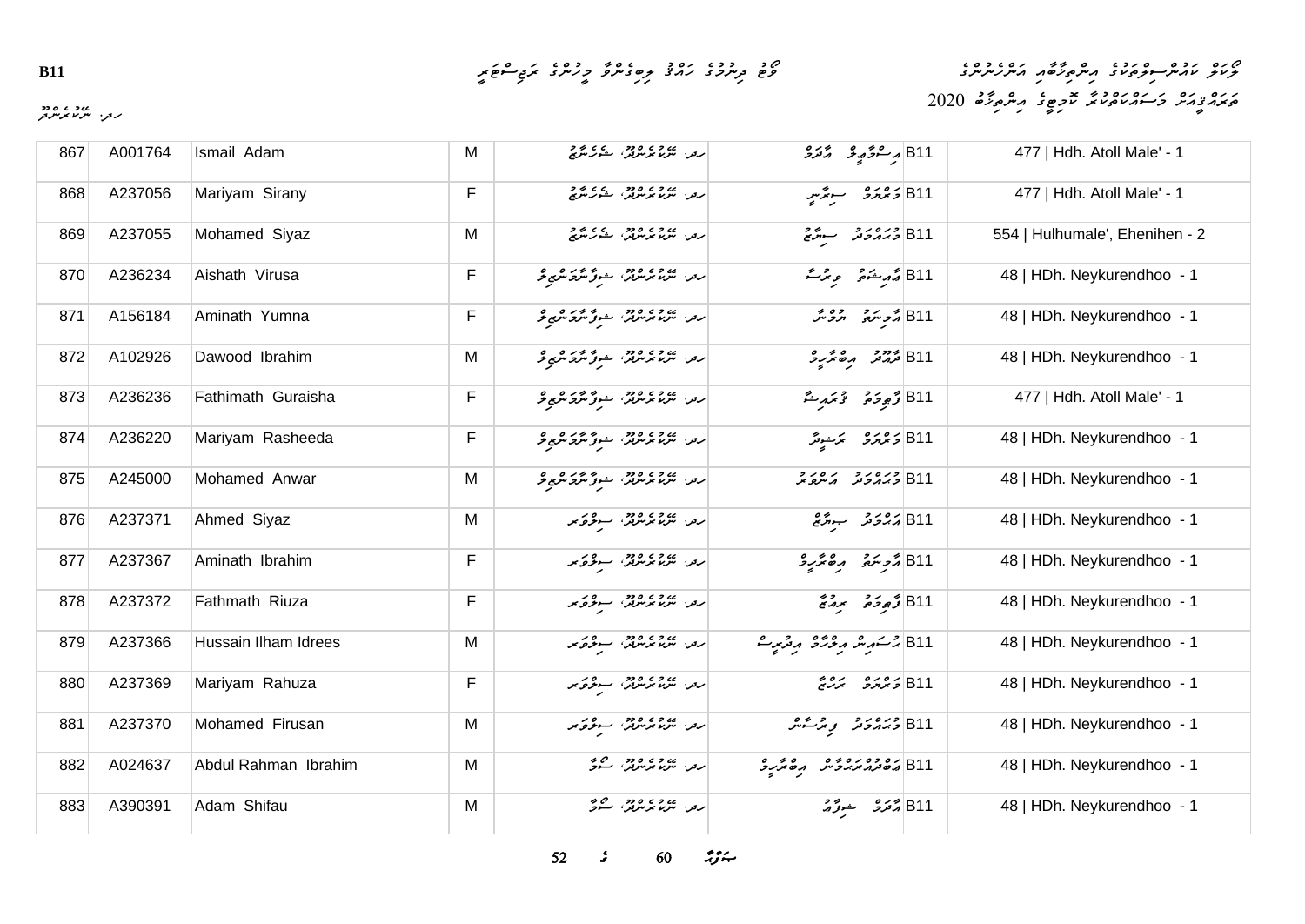*sCw7q7s5w7m< o<n9nOoAw7o< sCq;mAwBoEw7q<m; wBm;vB* م من المرة المرة المرة المرجع المرجع في المركبة 2020<br>مجم*د المريض المربوط المربع المرجع في المراجع المركبة* 

| <b>33 O L 3 UL</b> |                         |
|--------------------|-------------------------|
|                    | برفرد العربلا مرتعز فرا |
|                    |                         |

| 884 | A245079 | Ali Shifaau          | M           | ریں شر <i>یا بر سربی کے م</i> ج                           | B11  رَمِ ِ سُوَرَّرُ                          | 18   HA. Maarandhoo - 1        |
|-----|---------|----------------------|-------------|-----------------------------------------------------------|------------------------------------------------|--------------------------------|
| 885 | A236938 | Fathimath Raziyya    | $\mathsf F$ | رى بەد ، ەدە بەي                                          | B11 ۇ <sub>ج</sub> وڭ <sub>مۇ</sub> بەينىدە ئى | 48   HDh. Neykurendhoo - 1     |
| 886 | A158807 | Hassan Shifau        | M           | رى شەم بەھەر ھەت                                          | B11 بَرَسَسٌ سُوَرَّةٌ.                        | 48   HDh. Neykurendhoo - 1     |
| 887 | A236936 | Hussain Shifau       | M           | رو. عربر برسرو. همچ                                       | B11 برسکه شرگه شوگه                            | 452   Maafushi Jail - 1        |
| 888 | A236942 | Ibrahim Shifau       | M           | رى بەد ، ەدە بەي                                          | B11 مەھمگەر ھەمۇم                              | 48   HDh. Neykurendhoo - 1     |
| 889 | A236941 | Mohamed Shifau       | M           | رى بەد ، ەدە بەي                                          | B11 <i>3525 شوۋە</i>                           | 477   Hdh. Atoll Male' - 1     |
| 890 | A245077 | Yoosuf Shifaau       | M           | ریں سر دے وجود ہے کہ ج                                    | B11 پر کشور شوگر پر                            | 652   Fari Island-1            |
| 891 | A233545 | Asma Hussain         | F           | رىر. يورو دەھ كەسكەرگە ئ                                  | B11  كاشىق ئەسىرىتىر                           | 554   Hulhumale', Ehenihen - 2 |
| 892 | A244825 | Fathimath Soora      | $\mathsf F$ | رو، سرد برودو، ده در ۱۵ در ۱۵<br>رو، سرد برسرفر، سوستربری | B11 ۇ <sub>جو</sub> رۇ ھ                       | 48   HDh. Neykurendhoo - 1     |
| 893 | A095051 | Rabia Hussain        | F           | رى يەم دەھ ھەك ئەر                                        | B11 بَرْھ <i>وڈ بُرْسَورِیْر</i>               | 554   Hulhumale', Ehenihen - 2 |
| 894 | A233548 | Saeed Hussain        | M           | رى سىم دەھەر ھەر ئەھ دە                                   | B11  سَموِتْر کے سَمب <sup>ا</sup> ر           | 452   Maafushi Jail - 1        |
| 895 | A233536 | Zulaikha Usman       | $\mathsf F$ | در سره ده وده در ۱۵ ورو د<br>روز سره مرسرفر، کشور سرو د   | B11 يح تر پر پی چ چې شر                        | 120   B. Maalhos - 1           |
| 896 | A007228 | Abdul Sattar Ibrahim | M           | رو. سربر و دو. ده و و د<br>رو. سربر برسربر، سوگرسوی       | B11 رەمەرە سەھ ئەر مەھمىر ق                    | 477   Hdh. Atoll Male' - 1     |
| 897 | A062873 | Zakariyya Ibrahim    | M           | رى بەد ، ەەد - دە - دە<br>رى - سرىر بىر سرىي - سوڭ سۇر    | B11 ئ <i>ے ئىمبرمگە مەھگرى</i> 3               | 48   HDh. Neykurendhoo - 1     |
| 898 | A082659 | Fathimath Firasha    | F           | رد. ۶۵،۰۰۰ وج.<br>رد. ش پرسرټر، سور تر                    | B11 وَجِوَدَةُ وِيَرْشَ                        | 554   Hulhumale', Ehenihen - 2 |
| 899 | A039817 | Hussain Aslam        | M           |                                                           | B11 بڑے پہلا کا کا بھی تھا۔<br>ا               | 554   Hulhumale', Ehenihen - 2 |
| 900 | A235297 | Abidha Adam          | F           | رو. عدد ده در در ده.<br>رو. سربا برسرفر، می برسری         | B11 مُتَّصِعٌ مُحَمَّدٌ                        | 48   HDh. Neykurendhoo - 1     |

 $53$   $5$   $60$   $\frac{6}{50}$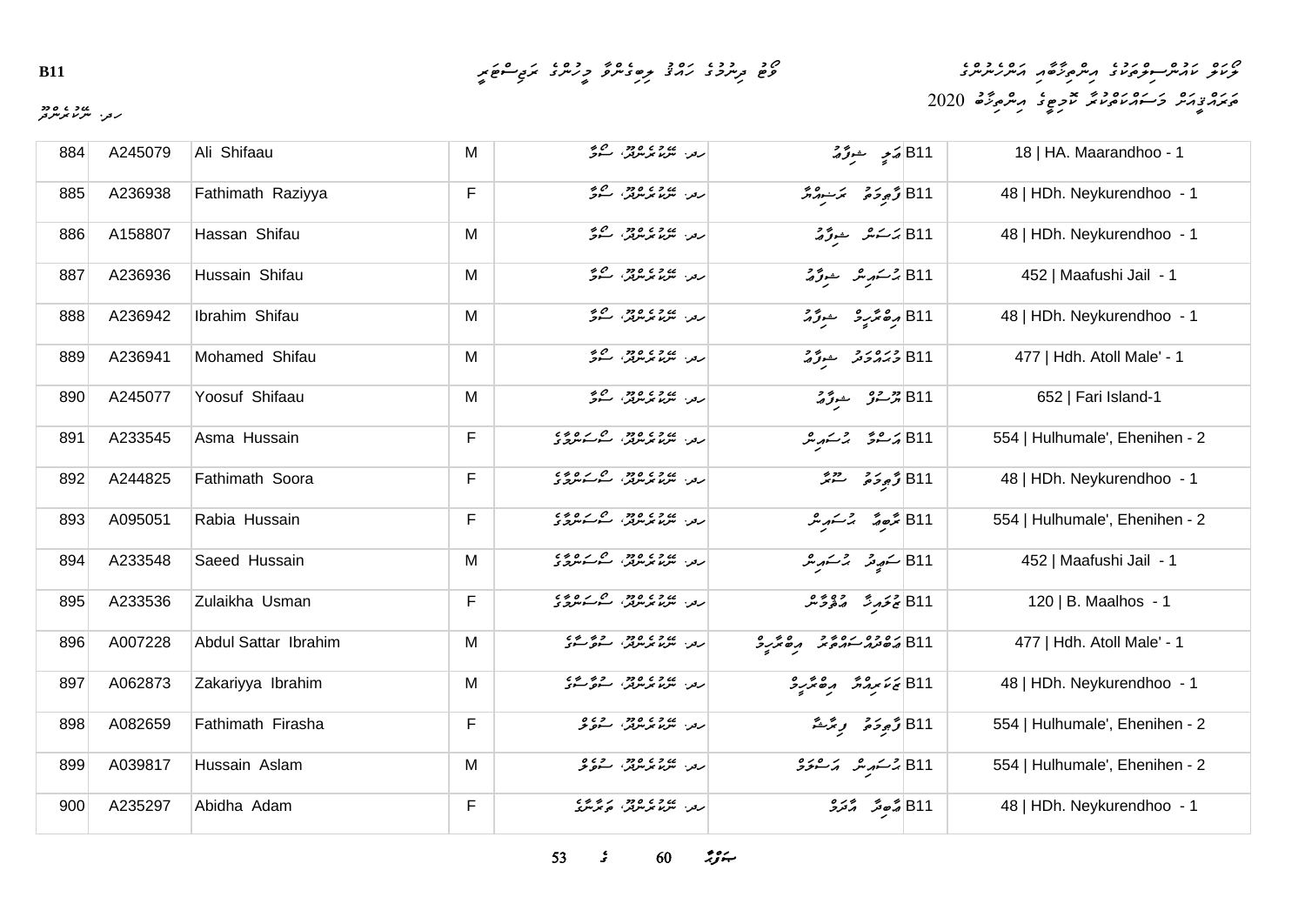*sCw7q7s5w7m< o<n9nOoAw7o< sCq;mAwBoEw7q<m; wBm;vB* م من المرة المرة المرة المرجع المرجع في المركبة 2020<br>مجم*د المريض المربوط المربع المرجع في المراجع المركبة* 

| 901 | A235300 | Adam Nazim            | M | رو. عود دو در دود.<br>رو. ش ترس سربر الله عرض                        | B11 مُرترد مُعَ د                                    | 48   HDh. Neykurendhoo - 1    |
|-----|---------|-----------------------|---|----------------------------------------------------------------------|------------------------------------------------------|-------------------------------|
| 902 | A235299 | Ali Nazim             | M | رو. عرو و و دو د و و و و<br>رو. شریا مرسوفر، م مرس                   | B11  رَمٍ سَمْوِرٌ                                   | 158   K. Maafushi - 2         |
| 903 | A245178 | Huzam Yousef          | M |                                                                      | B11 رُبِّيْ بِهِ مَرْتَبُو                           | 48   HDh. Neykurendhoo - 1    |
| 904 | A231911 | Abdul Rasheed Ibrahim | M | رو. ده و ده وده در در و در<br>رو. سرد برس و.                         | B11  مەھەرە مۇسومۇ بەھەتگەر 2                        | 48   HDh. Neykurendhoo - 1    |
| 905 | A231904 | Hassan Dawood         | M | رو. ده و ده ود .<br>رو. شر <i>ما برس ب</i> ر، ه <sub>و</sub> بره ترد | B11 پرسەش قرەرتىر                                    | 566   Villimale' Ehenihen - 1 |
| 906 | A244752 | Mariyam Lamha         | F | رو. به ده و ده د .<br>رو. شرح مرس و گروه و مرد                       | B11  دَيْرَيْرْ وَيْرَ وَيْر                         | 566   Villimale' Ehenihen - 1 |
| 907 | A012756 | Mohamed Dawood        | M | رو. عروج ۵۶۵ م.<br>رو. شریع مرس پس کو مربع فرو                       | B11 <i>ڈبزہ</i> دی میں میں<br>11 ڈ <i>بزہ</i> دی میں | 566   Villimale' Ehenihen - 1 |
| 908 | A244751 | Mohamed Wilf          | M | رو. عدد و ده در در در در در در ایران<br>رو. شرح مرس بر کم مرح فرد    | B11  <i>وَبَرُوْدَوْ وِوْ</i> زْ                     | 454   Asseyri Jail - 1        |
| 909 | A226371 | Nazeera Adam          | F | رو. ده و ده ود.<br>رو. شر <i>ما برس بل</i> کو بره تری                | B11  سَمِي تَمَد مَقْرَةَ .                          | 566   Villimale' Ehenihen - 1 |
| 910 | A236959 | Ameeza Adam           | F | ג <sup>נ</sup> גי ש <i>נו אייניקי פ</i> רב                           | B11 كەرچ گەترى                                       | 48   HDh. Neykurendhoo - 1    |
| 911 | A001415 | Ibrahim Nazim         | M | رور برده وده و و و و و د                                             | B11  مِرْحْمَّرِ وَ _ مَّهْرِ وَ                     | 48   HDh. Neykurendhoo - 1    |
| 912 | A042247 | Abdul Hameed Ibrahim  | M | رد. عدد عدد و عدد و                                                  | B11 בֿיפּיבּבּבְבַיב הַפּיבֿֿיַבַ                    | 48   HDh. Neykurendhoo - 1    |
| 913 | A054914 | Abdulla Abdul Hameed  | M | رد شرما برسرد المحور و در ه                                          | B11 رَصْوَلاً لله مَصْعَرْمَ رَوْمَرْ                | 477   Hdh. Atoll Male' - 1    |
| 914 | A232847 | Ali Abdul Hameed      | M | رو به ده ده ده ده در ه<br>رو سرد برس در ع و د څرم ه                  | B11 كەير بەھەرى <i>جەد</i> وتر                       | 48   HDh. Neykurendhoo - 1    |
| 915 | A105755 | Aminath Nasiha        | F | رد شرما برسرد المحور و در ه                                          | B11 مُرْمِسَمُ مُسْبِسُهُ                            | 48   HDh. Neykurendhoo - 1    |
| 916 | A232849 | Fathimath Inasa       | F | رو به ده ده ده ده در ه<br>رو سرد برس در ع و د څرم ه                  | B11 وَجِوحَةُ مِسَرَّتَهُ                            | 477   Hdh. Atoll Male' - 1    |
| 917 | A011266 | Hamza Abdul Hameed    | M | ردر مرد بر دود و عدد ده                                              | B11 يَرْوَجُ - مَرْهُ مَرْوَرَ رِمْرَ                | 48   HDh. Neykurendhoo - 1    |

 $54$  **s**  $60$  *i***<sub>s</sub>** $\frac{2}{5}$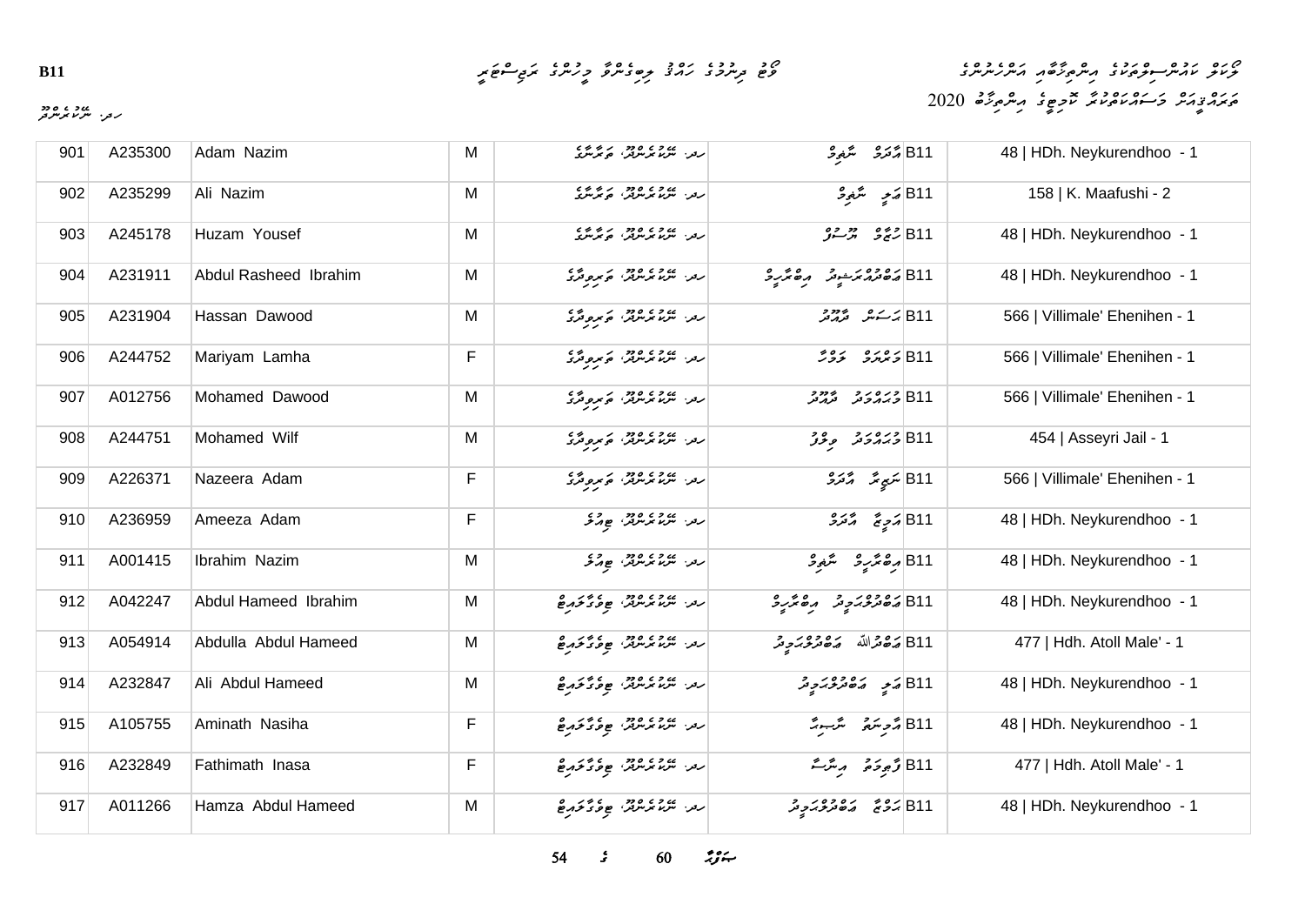*sCw7q7s5w7m< o<n9nOoAw7o< sCq;mAwBoEw7q<m; wBm;vB* م من المرة المرة المرة المرجع المرجع في المركبة 2020<br>مجم*د المريض المربوط المربع المرجع في المراجع المركبة* 

| 2206 |                     |
|------|---------------------|
|      | برفرء اسرتنا مرسرقر |
|      |                     |

| 918 | A232846 | Mohamed Abdul Hameed | м           | رور برد ودود ج و د مرد ع                                                | B11   <i>3 جەمگە قەھەمگە قەرى</i> رىيەتىر | 477   Hdh. Atoll Male' - 1    |
|-----|---------|----------------------|-------------|-------------------------------------------------------------------------|-------------------------------------------|-------------------------------|
| 919 | A232836 | Zuhura Ali           | F           | ردر سر مرسر در هموگر در ه                                               | B11  يح <sup>2</sup> پھر تھ پر            | 48   HDh. Neykurendhoo - 1    |
| 920 | A244945 | Maaiz Mohamed        | M           | رى شرىم برسرى ھەجو                                                      | B11 <i>ڈم</i> ی تح <i>د محمد ح</i> قر     | 477   Hdh. Atoll Male' - 1    |
| 921 | A140752 | Mohamed Nazim        | M           |                                                                         | B11 <i>وَبَرْدُوَنَوْ سُمْہِ</i> وْ       | 48   HDh. Neykurendhoo - 1    |
| 922 | A066563 | Shaurath Abdul Wahid | F           | رى شرىم برسرى ھەجمجە                                                    | B11 خەم <i>بىرە دە بەرە د</i>             | 48   HDh. Neykurendhoo - 1    |
| 923 | A406920 | Aishath Ajfaan       | $\mathsf F$ | رو سرد برده ور و د و شورد.<br>رو سرد برسرو از در در سورت                | B11 مُگْرِسْتَمْ مَگْرُسْ                 | 477   Hdh. Atoll Male' - 1    |
| 924 | A245047 | Aminath Naajee       | F           | رو. سرد برسود. وراه و و گر<br>رو. سرد برسود، دوبرسوم گر                 | B11 مَرْحِ سَمَعُ مَسْتِمِ                | 91   R. Alifushi - 3          |
| 925 | A236348 | Hussain Irufaan      | M           | ے وہ ہے وہ دورہ ہے۔<br>ری شریع بوسریں اولوبوسکونو                       | B11 پرستمبر شہ میٹرنگر                    | 477   Hdh. Atoll Male' - 1    |
| 926 | A236336 | Mariyam Nafeesa      | F           | رو. سره برس و در ۲ ه و مح                                               | B11  5 يُرْبَرُوْ - سَمْدِ تَتَّ          | 566   Villimale' Ehenihen - 1 |
| 927 | A032134 | Abdul Kareem Idrees  | M           | رور به دوه و دوره<br>رور شرد برس پر دور                                 | B11 كەھەر <i>ى كەيرى بەرتىرى</i> شە       | 477   Hdh. Atoll Male' - 1    |
| 928 | A233595 | Aishath Zaina        | $\mathsf F$ | رور عروج و و و و و و و<br>رور ش <i>رم بر</i> س پر ام فرو                | B11 مَگْرِسْتَعْرِ کَمَ مِنْدَ            | 48   HDh. Neykurendhoo - 1    |
| 929 | A244829 | Aminath Zidhuna      | $\mathsf F$ | رد. ۲۰۰۰ و ۲۰۰۰ و ۶۶<br>رد. سرد برسرد. برق <sub>ا</sub> خری             | B11 مَّ حِسَمَ مِیمَّد                    | 477   Hdh. Atoll Male' - 1    |
| 930 | A233592 | Azeena Hussain       | F           | رور به ده و ده و ده و د<br>رور شرد برس بر از فرو                        | B11 ەيپ ئىر بر شەمبەنلە                   | 48   HDh. Neykurendhoo - 1    |
| 931 | A233586 | Fathimath Zeena      | $\mathsf F$ | رور . عدد و برود .<br>رور . متورد بوسولتر . در ای نور                   | B11 <i>ؤودة</i> پ <sub>ې</sub> تر         | 48   HDh. Neykurendhoo - 1    |
| 932 | A233590 | Hawwa Ziuna          | F           | رد. ۲۰۰۰ و ۲۰۰۰ و ۶۶<br>رد. سرد برسرد. برق <sub>ا</sub> خری             | B11 بَرْدَةً بِ <sub>م</sub> ِرْتَد       | 329   GA. Dhaandhoo - 2       |
| 933 | A233589 | Mariyam Zeema        | $\mathsf F$ | رد. ۶۵ و ۶۵ و و ۶۵ و ۶<br>رد. ش <i>رم بر</i> سربر، م <sub>ر</sub> م فرو | B11   <i>5 بىمىۋ</i> ەبە ئ                | 477   Hdh. Atoll Male' - 1    |
| 934 | A233597 | Mohamed Abdul Kareem | M           | رد. ۶۵ و ۶۵ و و ۶۵ و ۶<br>رد. ش <i>رم بر</i> سربر، م <sub>ر</sub> م فرو | B11 <i>בגەرو رەوەرى</i> رە                | 48   HDh. Neykurendhoo - 1    |

 $55$   $5$   $60$   $\frac{6}{50}$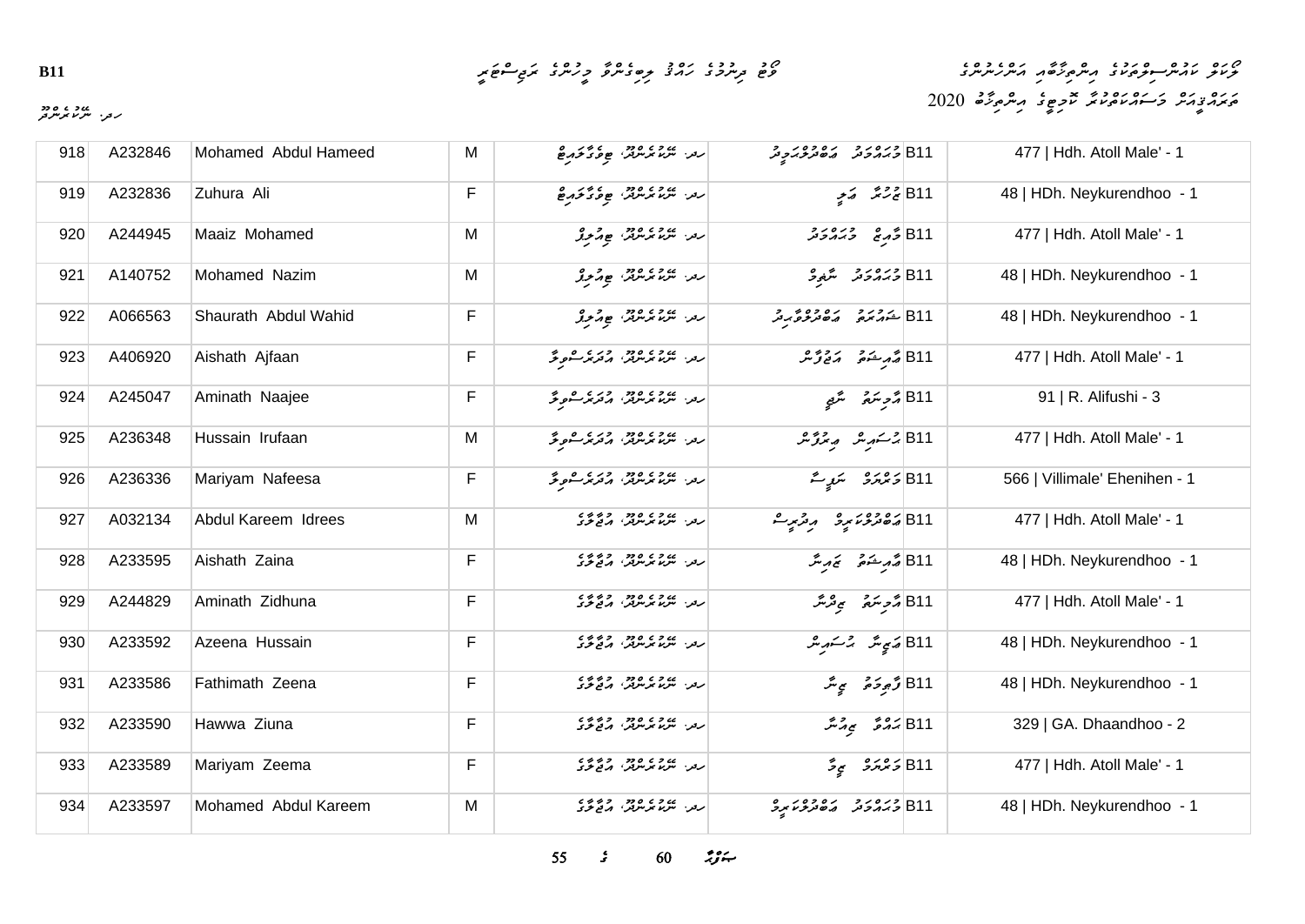*sCw7q7s5w7m< o<n9nOoAw7o< sCq;mAwBoEw7q<m; wBm;vB* م<sub>ك</sub>ره تورير ك*ر عدد مدديد بدو*ج مستقبل 2020<br>مستقبل المستقبل المستقبل المستقبل وسترين المستقبل المستقبل

48 | HDh. Neykurendhoo - 1

| מכני מרגים בכ<br>קב <sub>ני</sub> מ <i>רע א</i> פי <i>יר</i> בן |         |                       |   |                                                          |                                    |  |
|-----------------------------------------------------------------|---------|-----------------------|---|----------------------------------------------------------|------------------------------------|--|
| 935                                                             | A236766 | Aishath Zarana        | F | رد. شروع ودو و در د                                      | B11 مەم ئىق ئىم ئەشرىتىكە          |  |
| 936                                                             | A080129 | Ali Zareer            | M | ری می و ه مودد می و در د<br>ری مش مرسوبی از مرکز         | B11  رَمِ نَمَ بِرِيْرُ            |  |
| 937                                                             | A236761 | Aminath Hussain       | F | ری می و ده دود. د و در د<br>اری می می موسوفل او موثر     | B11  مَّحِسَمَةُ كَمَسَهُ مِسْ     |  |
| 938                                                             | A245064 | Aminath Raeefa Zareer | F | ری می و ی مود می و در د<br>ری مش <i>ها بو</i> سری از برگ | B11  مٌوِسَمَ مَهُرٍتٌ نَمَ مِهْدٌ |  |
| 939                                                             | A150071 | Hassan Ibrahim        | M | ری شروع وجود با در در باشد.<br>اری شرح مرسوفل از مرکز    | B11 ئەسەمەھەر ئەردە ئەسىر ئە       |  |

| 936 | A080129 | Ali Zareer            | M            |                                                                                              | B11  رَمِ بِمَ بِرَتْر                   | 477   Hdh. Atoll Male' - 1                |
|-----|---------|-----------------------|--------------|----------------------------------------------------------------------------------------------|------------------------------------------|-------------------------------------------|
| 937 | A236761 | Aminath Hussain       | F            | رور، شریع و دور و در د<br>روز، شریع مربوبی، در موثر                                          | B11 مُحرِسَمُ مِنْ مُسَهرِسْ             | 48   HDh. Neykurendhoo - 1                |
| 938 | A245064 | Aminath Raeefa Zareer | $\mathsf{F}$ | رتد به عام ۲۵۵ ور در<br>رتد شرما مرسوبش از مرکز                                              | B11 مَّ حِسَمَۃ سَمَدٍ تَی سِمَّہ        | 48   HDh. Neykurendhoo - 1                |
| 939 | A150071 | Hassan Ibrahim        | M            | ری به ده وی ور در در<br>ری ش ترسیس برگ                                                       | B11   يَرْسَسْ بِهِ مِنْ مِرْدِ وَ       | 48   HDh. Neykurendhoo - 1                |
| 940 | A131547 | Hussain Zareer        | M            | رو. عرو و و و در در<br>رو. ش <i>رما بر</i> سربر، بربرگ                                       | B11 پر شہر شہر ہے ہویٹر                  | 241   AA. Feridhoo - 1                    |
| 941 | A236769 | Mariyam Suneetha      | F            | رتد به عام ۲۵۵ ور در<br>رتد شرما مرسوبش از مرکز                                              | B11 كەندىرى شىرى <i>گ</i> ى              | 477   Hdh. Atoll Male' - 1                |
| 942 | A152361 | Mohamed Zareer        | M            | ری می وجود و در د<br>ری ش تر تر ترین                                                         | B11 <i>\$ بَرْدْ جَوَ بِيَ بِرِيْر</i> َ | 427   Olhuveli Beach and Spa Maldives - 1 |
| 943 | A153284 | Aminath Nasiya        | F            | رى مەد يەمەد مەيدى.<br>رى شرىي بىر سرتىر كەنترى بىر                                          | B11 مَّ مِ سَمَّ مَّ سَنَّةً             | 477   Hdh. Atoll Male' - 1                |
| 944 | A121631 | Ayathulla Ibrahim     | M            | رى ، ، <i>ە ە ە « ، » ، »</i><br>رى <sub>ر</sub> ، ئى <i>رىم بىرىرى</i> ، ئ <i>و بىرى بى</i> | B11 مُ مَعَ اللّه مِ صُغَّرِ فِي         | 477   Hdh. Atoll Male' - 1                |
| 945 | A072244 | Faruhaad Ibrahim      | M            | رى مەد ، ەدە سەر بۇ ئا                                                                       | B11 كەترىتىز بەھەترى <sub>ي</sub> ى      | 554   Hulhumale', Ehenihen - 2            |
| 946 | A234634 | Fathimath Saliya      | F            | رى ، ، <i>ە ە ە « ، » ، »</i><br>رى <sub>ر</sub> ، ئىزى <i>ر بىرى بىرى بى</i>                | B11 وَجِودَةُ مُصَغِيرٌ                  | 554   Hulhumale', Ehenihen - 2            |
| 947 | A064883 | Ibrahim Mohamed       | M            | رى ئەمەمەمەم ئەسمى ئە                                                                        | B11 مەھمگىرى ئەممەدىر                    | 554   Hulhumale', Ehenihen - 2            |
| 948 | A153285 | Mariyam Ashiya        | F            | رى ، ، <i>ە ە ە « ، » ، »</i><br>رى <sub>ر</sub> ، ئى <i>رىم بىرىرى</i> ، ئ <i>و بىرى بى</i> | B11 <i>ۈندۈ</i> ئەسەئە                   | 477   Hdh. Atoll Male' - 1                |
| 949 | A061213 | Mohamed Ibrahim       | M            | رى ئەمەمەمەم ئەسمى ئە                                                                        | B11 دبره در مقتربه                       | 477   Hdh. Atoll Male' - 1                |
| 950 | A233294 | Adam Nifaz            | M            | رو. عدد و ده در در د<br>رو. شرح مرسوفر، و <del>و ه</del> مور                                 | B11 مُرترد مِگْرَمْ م                    | 722   Medhufushi Island Resort-1          |
| 951 | A233295 | Ali Ibrahim           | M            | رو. مورد ورو در در د<br>رو. شرد برسربر، و <del>و ه</del> مور                                 | B11 <i>ھَ۔ م</i> ِ مُحَمَّدٍ مِنْ        | 48   HDh. Neykurendhoo - 1                |

 $56$  *s*  $60$  *if***<sub>i</sub>**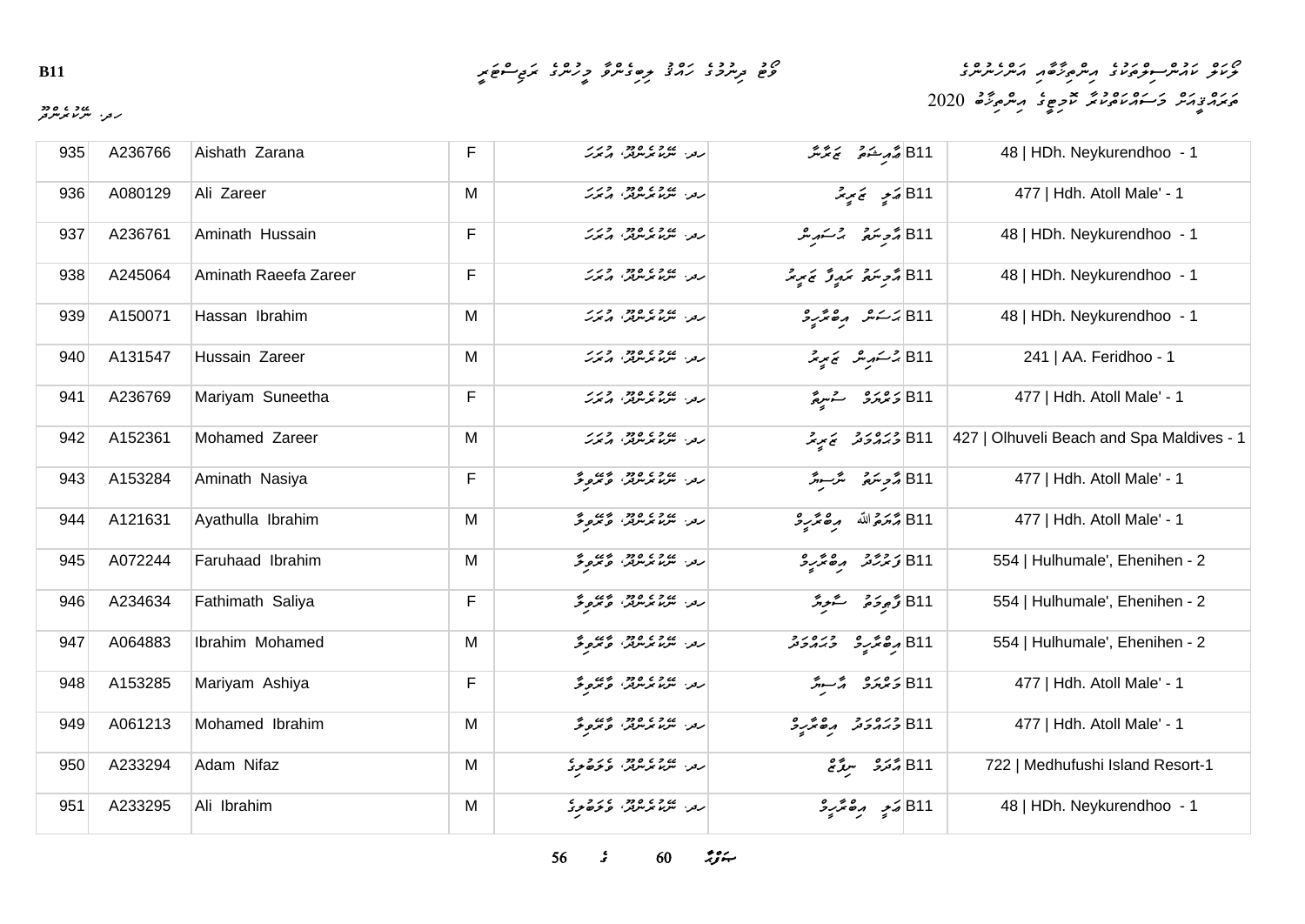*sCw7q7s5w7m< o<n9nOoAw7o< sCq;mAwBoEw7q<m; wBm;vB* م من المرة المرة المرة المرجع المرجع في المركبة 2020<br>مجم*د المريض المربوط المربع المرجع في المراجع المركبة* 

| 952 | A233296 | Hassan Nifaz           | M | رور عدد و دور در در د<br>رور شرما مرس برا و توص <sup>و</sup> ی                                                | B11   پرسترش سوریج                        | 48   HDh. Neykurendhoo - 1               |
|-----|---------|------------------------|---|---------------------------------------------------------------------------------------------------------------|-------------------------------------------|------------------------------------------|
| 953 | A244819 | Mohamed Nazeeh         | M | رو. سرد برو در در در د<br>رو. سرد برسربر، و <del>و ه و</del> د                                                | B11  <i>3223 تربي</i> تر                  | 48   HDh. Neykurendhoo - 1               |
| 954 | A244842 | Ahmed Salim            | M | ے وہ وہ وہ وہ دوہ<br>مرفر سریم موسوقر' و الرقوس                                                               | B11 كەردى ھەرىسى بەر                      | 48   HDh. Neykurendhoo - 1               |
| 955 | A234064 | Ali Shazinu            | M | د ده ده ده ده ده ده ده د<br>ردر شرد برسرتر، و برتربرد                                                         | B11 ضو گھي شر                             | 477   Hdh. Atoll Male' - 1               |
| 956 | A234065 | Mariyam Waseema        | F | د ده ده ده ده ده ده ده د<br>ردر شرد برسرتر، و برتربرد                                                         | B11 دَيْرْيْرْ - دَسِيرٌ                  | 48   HDh. Neykurendhoo - 1               |
| 957 | A234062 | Mohamed Naseem         | M |                                                                                                               | B11  <i>3223 مگرسو</i> د                  | 408   Milaidhoo Island Maldives - 1      |
| 958 | A234049 | Naseema Usman          | F | ر در ۲۶۵ ورو در ۲۶۵ ورو در ۲<br>روز شرما مرسوبس و در توسرو                                                    | B11 ىترىپوتى ھۇرتىر                       | 48   HDh. Neykurendhoo - 1               |
| 959 | A234051 | Zulaikha Abdul Rahmaan | F | ر در ده و ده ده ده ده و د<br>ردر سرد برسربر، و برتربری                                                        | B11 يُحَمِّدُ مَصْرَ مُدَمَّدَةٌ مَّرَ    | 48   HDh. Neykurendhoo - 1               |
| 960 | A231969 | Ahmed Mohamed          | M | ری عروج وجود او در د<br>ری عروج برس                                                                           | B11 ג' 22 - 22 - 23 AS                    | 651   RIU Maldives-1                     |
| 961 | A231972 | Aishath Samiyya        | F | رتر، شر <i>ما بر سود و د و</i><br>رتر، شر <i>ما بر</i> سرتر، م <sub>و</sub> ترو بر                            | B11 مَّەرِسْمَةْ سَوِرْدَةْ               | 477   Hdh. Atoll Male' - 1               |
| 962 | A244758 | Fathmath Saaniha       | F | ری عدد عدد در د<br>ری شرد برس و برو بر                                                                        | B11 رَّجِوحَة مُسَمَّسِدً                 | 477   Hdh. Atoll Male' - 1               |
| 963 | A231956 | Mohamed Ibrahim        | M | ری عدد و در در در در در در در در این در در در این در در در در در در در در در در در در دارد باشد که در دارای د | B11 <i>\$نەۋەتى م</i> ەھ <i>ت</i> رىۋ     | 426   Anantara Resort and Spa Maldives - |
| 964 | A232625 | Thulsooma Saeed        | F | ری عروج وجود و در د<br>ری ش <i>رد بر</i> سربل و ترویم                                                         | B11   <sub>جۇ</sub> مىشۇ سى <i>مەيى</i> ر | 477   Hdh. Atoll Male' - 1               |
| 965 | A232826 | Aishath Saufa          | F | رى مەد ، ەدە<br>رى شرىي شرىقرى بوڭر                                                                           | B11 مَگْرِسْتَمْ سَنْدُرٌ                 | 477   Hdh. Atoll Male' - 1               |
| 966 | A232830 | Ali Riluwan            | M | رىر. شرىم برسرىر، بەنگ                                                                                        | B11 كەمچە موشۇمىگە                        | 48   HDh. Neykurendhoo - 1               |
| 967 | A232828 | Fathmath Raufa         | F | رى مەد ، ەدە<br>رى شرىم بىرسەن ئ                                                                              | B11 وَجِعَة مَمَدَّرٌ                     | 265   M. Mulah - 1                       |
| 968 | A232808 | Habeeba Ibrahim        | F | رىر. شرىم برسرىر، بەنگ                                                                                        |                                           | 48   HDh. Neykurendhoo - 1               |

*rgg*<br>مر<sub>قو</sub>، *سم ما بوسر ق*ر

 $57$   $5$   $60$   $25$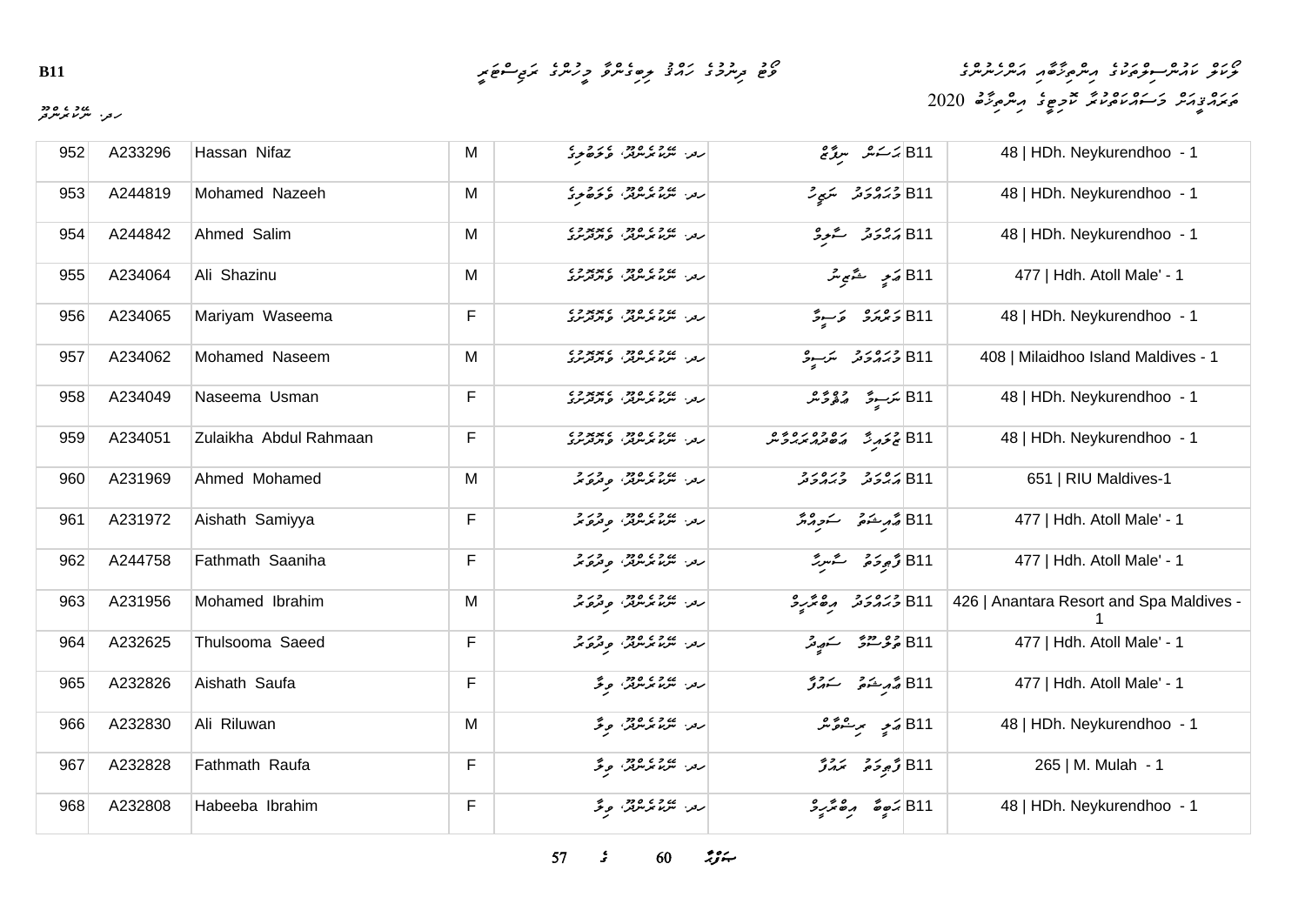*sCw7q7s5w7m< o<n9nOoAw7o< sCq;mAwBoEw7q<m; wBm;vB* م من المرة المرة المرة المرجع المرجع في المركبة 2020<br>مجم*د المريض المربوط المربع المرجع في المراجع المركبة* 

| 969 | A233564 | Ibrahim Harish        | M | رو. سرما برسرو. و تخ                                             | B11  مِرەڭرىرى    جُنْبِسْ                 | 48   HDh. Neykurendhoo - 1     |
|-----|---------|-----------------------|---|------------------------------------------------------------------|--------------------------------------------|--------------------------------|
| 970 | A244785 | Mohamed Rifath        | M | رىر. شرىم بر سرچر، برگى                                          | B11 <i>ڈبزون پودھ</i> و                    | 48   HDh. Neykurendhoo - 1     |
| 971 | A231771 | Ibrahim Waheed        | M | رىر. شرىر مەدەب ھەقەتمەھ                                         | B11 م <i>وڭ بگرى قى</i> رى <i>گ</i>        | 48   HDh. Neykurendhoo - 1     |
| 972 | A069658 | Mohamed Muaz          | M | رىن شرىر مەدەر مەنگە ئەرە                                        | B11 ديرورو دوه.                            | 477   Hdh. Atoll Male' - 1     |
| 973 | A046625 | Hussain Nasrulla      | M | ریں سرہ برسریں کو سک                                             | B11 بُرْسَهرٍ مَرْسُدْ مَرْسَاءَ مِرْاللّه | 554   Hulhumale', Ehenihen - 2 |
| 974 | A233633 | Fathimath Faruzana    | F | ری عدد وہ معرض کے سرچ                                            | B11 تَ <i>جِ حَقَّ تَرَبَّى مَّرَّ</i>     | 48   HDh. Neykurendhoo - 1     |
| 975 | A245121 | Fazlee Hassan         | F | ریں سر برسریں کو سکر گھر                                         | B11 توج پو پرسکر پر                        | 48   HDh. Neykurendhoo - 1     |
| 976 | A080526 | Hassan Usman          | M | ری مصروح وجع<br>ری سرما موسوفری کو سرچ                           | B11 ئەسەمبىر رەۋە ئىر                      | 48   HDh. Neykurendhoo - 1     |
| 977 | A233894 | Adam Vishan           | M | ری می و ده وو.<br>ری شرح مرس ترک او سرمر ک                       | B11 ۾َترَو <sub>صِن</sub> َدَسْ            | 48   HDh. Neykurendhoo - 1     |
| 978 | A233289 | Aminath Nazlee        | F | رىر. شرىم برىيوتر، ئۆسكەت ھ                                      | B11 مَرْحِسَمَۃُ سَمَّعْ مِ                | 48   HDh. Neykurendhoo - 1     |
| 979 | A233286 | Asiyath Adam          | F | رىر. شرىم برىدى ئەسكەت ھەر ئە                                    | B11 تەسى <i>ر قىرى</i> مىتى ئى             | 566   Villimale' Ehenihen - 1  |
| 980 | A155168 | Hassan Waheed         | M | رىر. شرە ئەمەدە بەيدىرگ                                          | B11  پزشتر    توپیتر                       | 48   HDh. Neykurendhoo - 1     |
| 981 | A245180 | Hussain Usaan         | M | رىر. شرىر برەرد. بولىرىمەت                                       | B11 پر شهر شهر محمد المراسی                | 477   Hdh. Atoll Male' - 1     |
| 982 | A244816 | Mohamed Hassan Waheed | M | رىر. شرە ئەمەدە بەيدىرگ                                          | B11 <i>وَرَووو برَسَسٌ وَبِ</i> يتَر       | 477   Hdh. Atoll Male' - 1     |
| 983 | A148935 | Abdul Latheef Ibrahim | M | رو. ده و ده وده از کار و ده و د<br>رو. شرد برسرفر، نو پر خرج و د | B11 كەھەر كەمۇر بەھەر بەر                  | 477   Hdh. Atoll Male' - 1     |
| 984 | A244861 | Aishath Nuha          | F | رو. ده ده ده در ۶۵۵۰<br>رو. سرد برسربر، نوم ترکافری              | B11 مەم ئىقىمە ئىم ئىر                     | 477   Hdh. Atoll Male' - 1     |
| 985 | A234437 | Aminath Ibrahim       | F | رو. ده و ده وده از و و و ده و<br>رو. سرد برسربو، نو بر و بورو د  | B11  مُتَرِسَعُ مِنْ مُرْبِرْ              | 48   HDh. Neykurendhoo - 1     |

*rgg*<br>مر<sub>قو</sub>، *سم ما بوسر ق*ر

 $58$  *s* 60 *n***<sub>3</sub>** *s*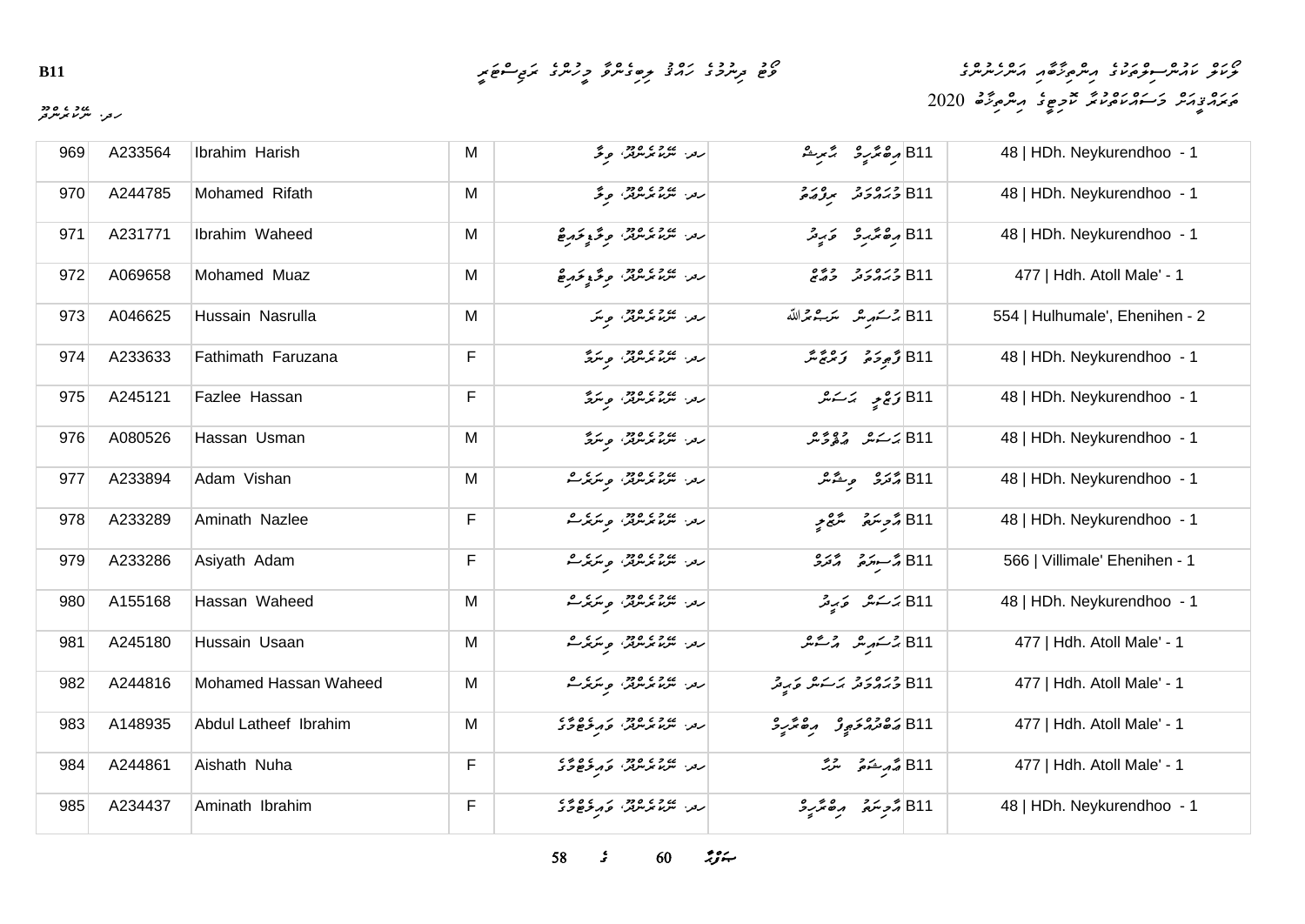*sCw7q7s5w7m< o<n9nOoAw7o< sCq;mAwBoEw7q<m; wBm;vB* م من المرة المرة المرة المرجع المرجع في المركبة 2020<br>مجم*د المريض المربوط المربع المرجع في المراجع المركبة* 

|  | <b>33 O L 3 UL</b> |                     |
|--|--------------------|---------------------|
|  |                    | برفرء اسرتنا مرسرقر |

| 986  | A233174 | Asiyath Abdul Rahman         | F           | ری و و و وو<br>ری شرح مرس پس او گویر                                  |                                                              | 48   HDh. Neykurendhoo - 1     |
|------|---------|------------------------------|-------------|-----------------------------------------------------------------------|--------------------------------------------------------------|--------------------------------|
| 987  | A244863 | Fauza Liraar                 | F           | رىر. شرىر مەدەر بولۇ                                                  | B11 زَرْجٌ سَعَرَ بَرْ                                       | 477   Hdh. Atoll Male' - 1     |
| 988  | A234443 | Husnunnisa Ibrahim           | F           | ری دی وی وجو<br>ری شرح مرس پر و بی                                    | B11 برُـــوْمَرْمُ مِنْ مِنْ مِنْ بِرِدْ                     | 477   Hdh. Atoll Male' - 1     |
| 989  | A244860 | Ibrahim Fawaaz               | M           | رى ، ، ، ، ، ە ەو                                                     | B11 مەھەر بۇ ئۇقۇم                                           | 477   Hdh. Atoll Male' - 1     |
| 990  | A025871 | Liraar Abdul Hameed          | M           |                                                                       | B11 سىرتمە ھەمرى <i>رى</i> رىتىر                             | 477   Hdh. Atoll Male' - 1     |
| 991  | A233631 | Abdul Latheef Usman          | M           | رد. مرد بر دود. و گوهیر                                               | B11 كەھەر كەمبۇ ھەم ئەر                                      | 554   Hulhumale', Ehenihen - 2 |
| 992  | A244815 | Aishath Neesha Abdul Latheef | F           | رد. مرد بر دود. و شوم برگر                                            | B11 مُستَوَمَّ سِ مُصْرَمَة مُعْرَمَةً مِنْ الْمَسْرَمَةِ وَ | 48   HDh. Neykurendhoo - 1     |
| 993  | A244818 | Aminath Nausha               | F           | رد. شر، برسرد. و مشیع بر گر                                           | B11 أَمَّ مِسَمَّدٍ مَسَمَّدٍ شَمَّ                          | 477   Hdh. Atoll Male' - 1     |
| 994  | A233287 | Fathimath Nasha              | F           | رد. عربه در دور<br>رد. شربه مرسرتر، و کوچ مرس                         | B11 <i>وَّجِ دَمَّة</i> سَرَسَّة                             | 554   Hulhumale', Ehenihen - 2 |
| 995  | A233285 | Mariyam Adam                 | F           | رد. برده در دود.<br>رد. شر، برسربر، و کوه بروگر                       | B11 كەبىر بۇ ئەگەر ئە                                        | 48   HDh. Neykurendhoo - 1     |
| 996  | A245168 | Unoosa Abdul Latheef         | $\mathsf F$ | رد. شر اس دود. و گوه بر اگر                                           | B11 كەنتىق مەھىر كېيىتى ئى                                   | 48   HDh. Neykurendhoo - 1     |
| 997  | A034281 | Mohamed Ali                  | M           | رى سرە مەدە بە ئەسرى ھى ئو                                            | B11 <i>5225 مَ</i> حِ                                        | 48   HDh. Neykurendhoo - 1     |
| 998  | A156337 | Zulfa Ahmed                  | F           | رى سرە مەدە ئەھرىكى ئىس ئىس ئىس                                       | B11 يحوثو مرارور و                                           | 48   HDh. Neykurendhoo - 1     |
| 999  | A234684 | Abdulla Mumthaz              | M           | رد. ۶۶۵ ده. پرترمزمونی                                                | B11  رَصْوَراللّه وَوَصْ                                     | 48   HDh. Neykurendhoo - 1     |
| 1000 | A234682 | Adam Firushan                | M           | رد. عربر دود. برگریزیم و بخ                                           | B11  پژنر\$ ب <sub>و</sub> یژینڈیز                           | 48   HDh. Neykurendhoo - 1     |
| 1001 | A234685 | Fathimath Amsoodha           | $\mathsf F$ | رو. 2000 وه.<br>رو. شر <i>يا برس</i> رير، ب <sub>ح</sub> بر بريا و بح | B11 ۇ <sub>ج</sub> وخ <sub>ە</sub> مۇسىمۇ                    | 477   Hdh. Atoll Male' - 1     |
| 1002 | A234676 | Haseena Easa                 | F           | رد. ۶۶۵ ورود به در در دیگر                                            | B11 بزمیٹر پریڈ<br>ا                                         | 477   Hdh. Atoll Male' - 1     |

 $59$  *s*  $60$  *n***<sub>3</sub>**  $\frac{2}{3}$